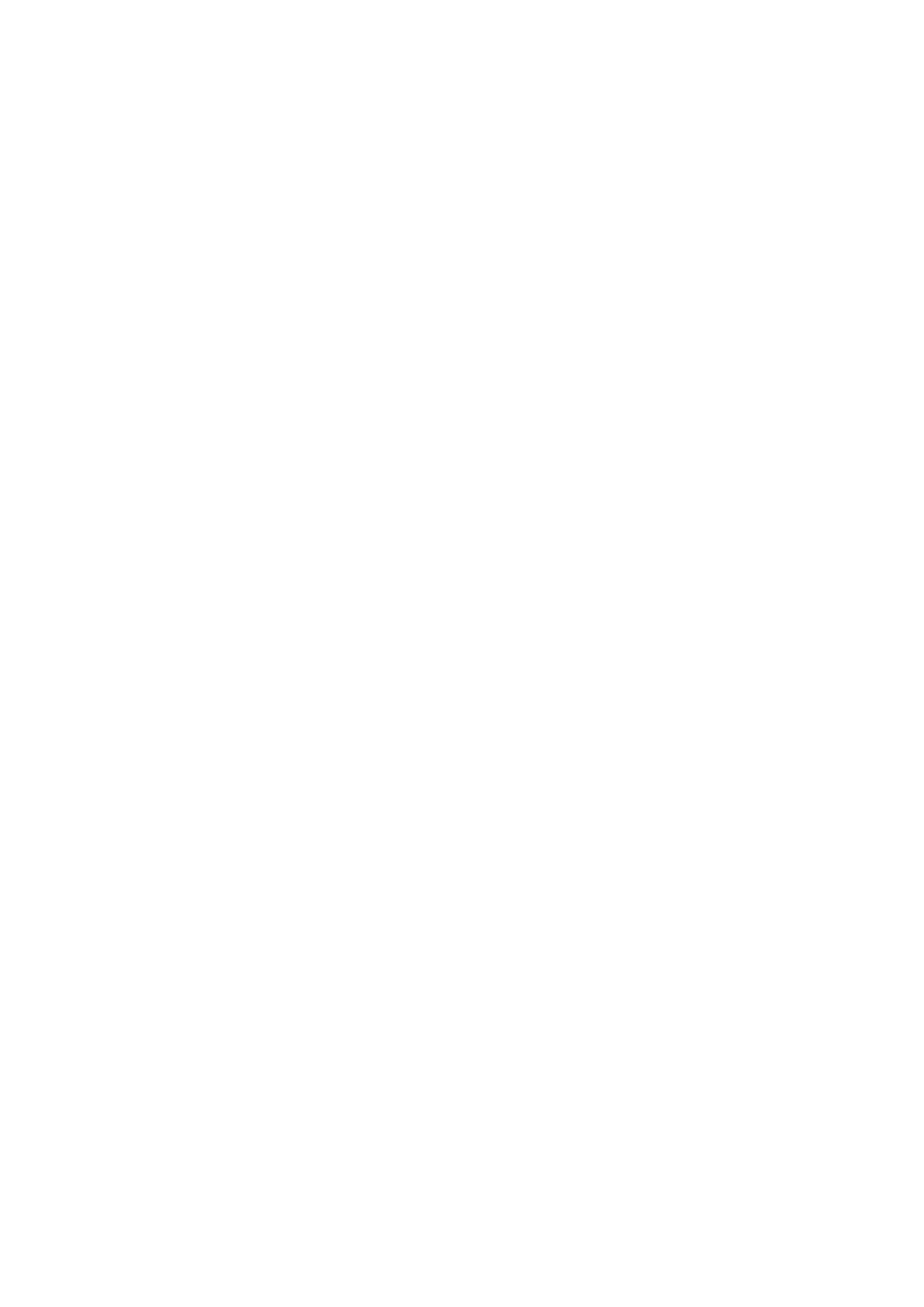**Table of [Contents](#page-2-0)**

# **UNITED STATES SECURITIES AND EXCHANGE COMMISSION**

Washington, D.C. 20549

**FORM 10–K**

(Mark One)

# ☒ ANNUAL REPORT PURSUANT TO SECTION 13 OR 15(d) OF THE SECURITIES EXCHANGE ACT OF 1934

For the fiscal year ended December 31, 2010

OR

o TRANSITION REPORT PURSUANT TO SECTION 13 OR 15(d) OF THE SECURITIES EXCHANGE ACT OF 1934

Commission file number: 000-50976

# **HURON CONSULTING GROUP INC.**

(Exact name of registrant as specified in its charter)

Delaware 01-0666114 (State or other jurisdiction of incorporation or organization)

(I.R.S. Employer Identification Number)

**550 West Van Buren Street Chicago, Illinois 60607**

(Address of principal executive offices and zip code) (312) 583-8700

(Registrant's telephone number, including area code)

Securities registered pursuant to Section 12(b) of the Act:

| Title of each class                                              | Name of each exchange on which registered                      |
|------------------------------------------------------------------|----------------------------------------------------------------|
| Common Stock, par value \$0.01 per share                         | The NASDAQ Stock Market, Inc.<br>(NASDAQ Global Select Market) |
| Securities registered pursuant to Section 12(g) of the Act: None |                                                                |

Indicate by check mark if the registrant is a well-known seasoned issuer, as defined in Rule 405 of the Securities Act. Yes o No  $\boxtimes$ 

Indicate by check mark if the registrant is not required to file reports pursuant to Section 13 or Section 15(d) of the Act. Yes o No  $\boxtimes$ 

Indicate by check mark whether the registrant (1) has filed all reports required to be filed by Section 13 or 15(d) of the Securities Exchange Act of 1934 during the preceding 12 months (or for such shorter period that the registrant was required to file such reports), and (2) has been subject to such filing requirements for the past 90 days. Yes  $\boxtimes$  No o

Indicate by check mark whether the registrant has submitted electronically and posted on its corporate Web site, if any, every Interactive Data File required to be submitted and posted pursuant to Rule 405 of Regulation S-T during the preceding 12 months (or for such shorter period that the registrant was required to submit and post such files). Yes  $\boxtimes$  No o

Indicate by check mark if disclosure of delinquent filers pursuant to Item 405 of Regulation S-K is not contained herein, and will not be contained, to the best of registrant's knowledge, in definitive proxy or information statements incorporated by reference in Part III of the Form 10-K or any amendment to this Form 10-K.  $\boxtimes$ 

Indicate by check mark whether the registrant is a large accelerated filer, an accelerated filer, a non-accelerated filer, or a smaller reporting company. See the definitions of "large accelerated filer," "accelerated filer" and "smaller reporting company" in Rule 12b-2 of the Exchange Act. (Check one):

Large accelerated filer o  $\Box$  Accelerated filer  $\boxtimes$  Non-accelerated filer o Smaller reporting company o (Do not check if a smaller reporting company)

Indicate by check mark whether the registrant is a shell company (as defined in Rule 12b-2 of the Exchange Act). Yes o No  $\boxtimes$ 

The aggregate market value of the registrant's common stock held by non-affiliates as of June 30, 2010 (the last business day of the registrant's most recently completed second fiscal quarter) was approximately \$417,500,000.

As of February 14, 2011, 21,931,843 shares of the registrant's common stock, par value \$0.01 per share, were outstanding.

Documents Incorporated By Reference

Portions of the registrant's definitive Proxy Statement to be filed with Securities and Exchange Commission within 120 days after the end of its fiscal year are incorporated by reference into Part III.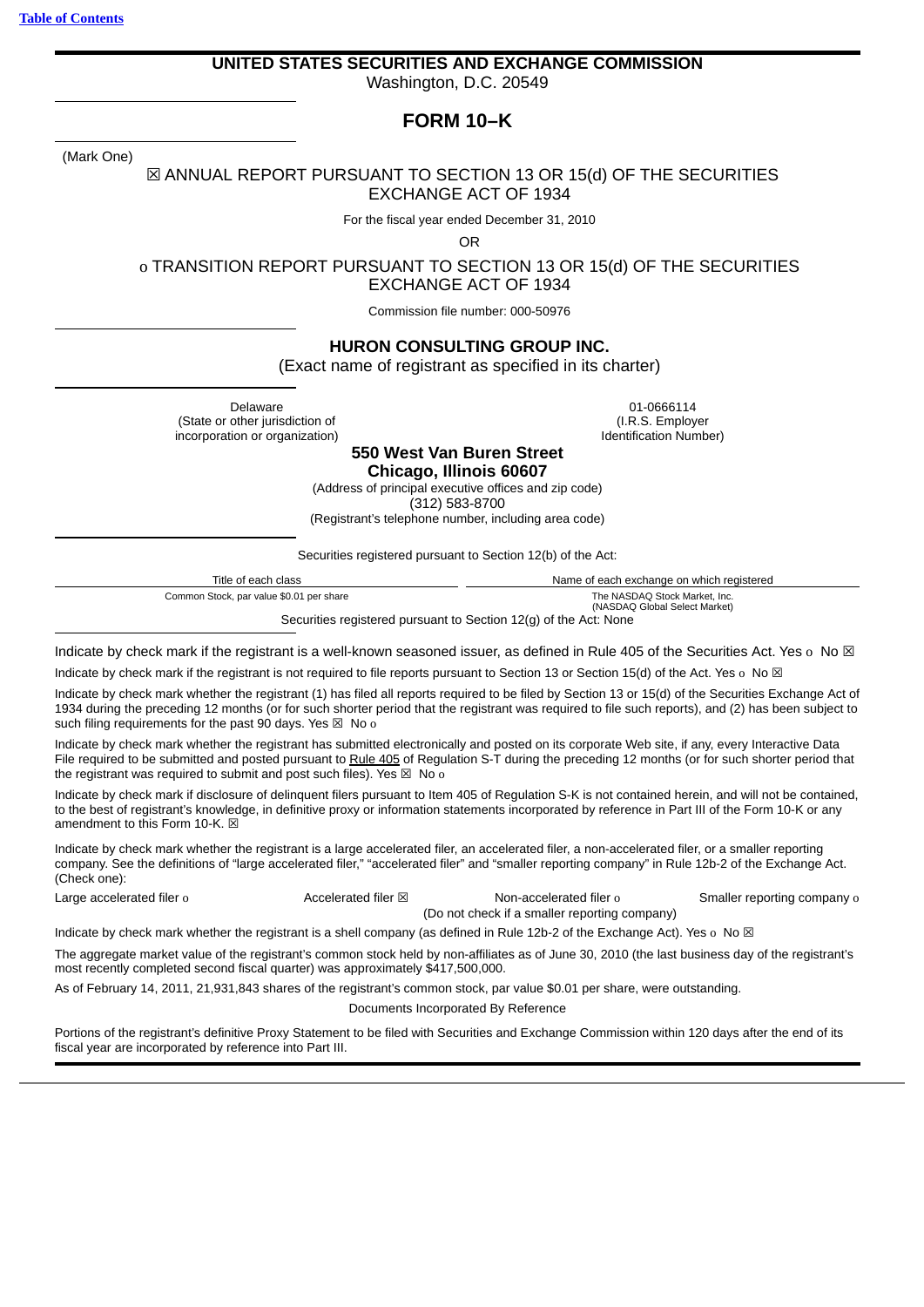# **HURON CONSULTING GROUP INC.**

# ANNUAL REPORT ON FORM 10-K FOR FISCAL YEAR ENDED DECEMBER 31, 2010

# TABLE OF CONTENTS

**Page**

<span id="page-2-0"></span>

| <u>PART I</u><br>Item 1.<br>Item 1A.<br>Item 1B.<br>Item 2.<br>Item 3.<br>Item 4. | <b>Business</b><br><b>Risk Factors</b><br><b>Unresolved Staff Comments</b><br><b>Properties</b><br><b>Legal Proceedings</b><br><b>Submission of Matters to a Vote of Security Holders</b> | 1<br>$\overline{7}$<br>16<br>16<br>16<br>19 |
|-----------------------------------------------------------------------------------|-------------------------------------------------------------------------------------------------------------------------------------------------------------------------------------------|---------------------------------------------|
| <b>PART II</b>                                                                    |                                                                                                                                                                                           |                                             |
| Item 5.                                                                           | Market for Registrant's Common Equity, Related Stockholder Matters and Issuer Purchases of Equity                                                                                         |                                             |
|                                                                                   | <b>Securities</b>                                                                                                                                                                         | 20                                          |
| <u>ltem 6.</u>                                                                    | <b>Selected Financial Data</b>                                                                                                                                                            | 22                                          |
| Item 7.                                                                           | <b>Management's Discussion and Analysis of Financial Condition and Results of Operations</b>                                                                                              | 23                                          |
| Item 7A.                                                                          | <b>Quantitative and Qualitative Disclosures About Market Risk</b>                                                                                                                         | 51                                          |
| Item 8.                                                                           | <b>Financial Statements and Supplementary Data</b>                                                                                                                                        | 51                                          |
| Item 9.                                                                           | <b>Changes in and Disagreements with Accountants on Accounting and Financial Disclosure</b>                                                                                               | 51                                          |
| Item 9A.                                                                          | <b>Controls and Procedures</b>                                                                                                                                                            | 51                                          |
| Item 9B.                                                                          | <b>Other Information</b>                                                                                                                                                                  | 52                                          |
| <b>PART III</b>                                                                   |                                                                                                                                                                                           |                                             |
| Item 10.                                                                          | <b>Directors, Executive Officers and Corporate Governance</b>                                                                                                                             | 53                                          |
| Item 11.                                                                          | <b>Executive Compensation</b>                                                                                                                                                             | 53                                          |
| Item 12.                                                                          | Security Ownership of Certain Beneficial Owners and Management and Related Stockholder Matters                                                                                            | 54                                          |
| Item 13.                                                                          | Certain Relationships and Related Transactions, and Director Independence                                                                                                                 | 54                                          |
| Item 14.                                                                          | <b>Principal Accounting Fees and Services</b>                                                                                                                                             | 54                                          |
| <b>PART IV</b>                                                                    |                                                                                                                                                                                           |                                             |
| <u>Item 15.</u>                                                                   | <b>Exhibits and Financial Statement Schedules</b>                                                                                                                                         | 55                                          |
| <b>SIGNATURES</b>                                                                 |                                                                                                                                                                                           | 58                                          |
| $EX-21.1$                                                                         |                                                                                                                                                                                           |                                             |
| $EX-23.1$                                                                         |                                                                                                                                                                                           |                                             |
| EX-31.1                                                                           |                                                                                                                                                                                           |                                             |
| EX-31.2                                                                           |                                                                                                                                                                                           |                                             |
| EX-32.1                                                                           |                                                                                                                                                                                           |                                             |
| EX-32.2                                                                           |                                                                                                                                                                                           |                                             |
|                                                                                   | <b>EX-101 INSTANCE DOCUMENT</b>                                                                                                                                                           |                                             |
|                                                                                   | <b>EX-101 SCHEMA DOCUMENT</b>                                                                                                                                                             |                                             |
|                                                                                   | <b>EX-101 CALCULATION LINKBASE DOCUMENT</b>                                                                                                                                               |                                             |
|                                                                                   | EX-101 LABELS LINKBASE DOCUMENT                                                                                                                                                           |                                             |
|                                                                                   | <b>EX-101 PRESENTATION LINKBASE DOCUMENT</b>                                                                                                                                              |                                             |

EX-101 DEFINITION LINKBASE DOCUMENT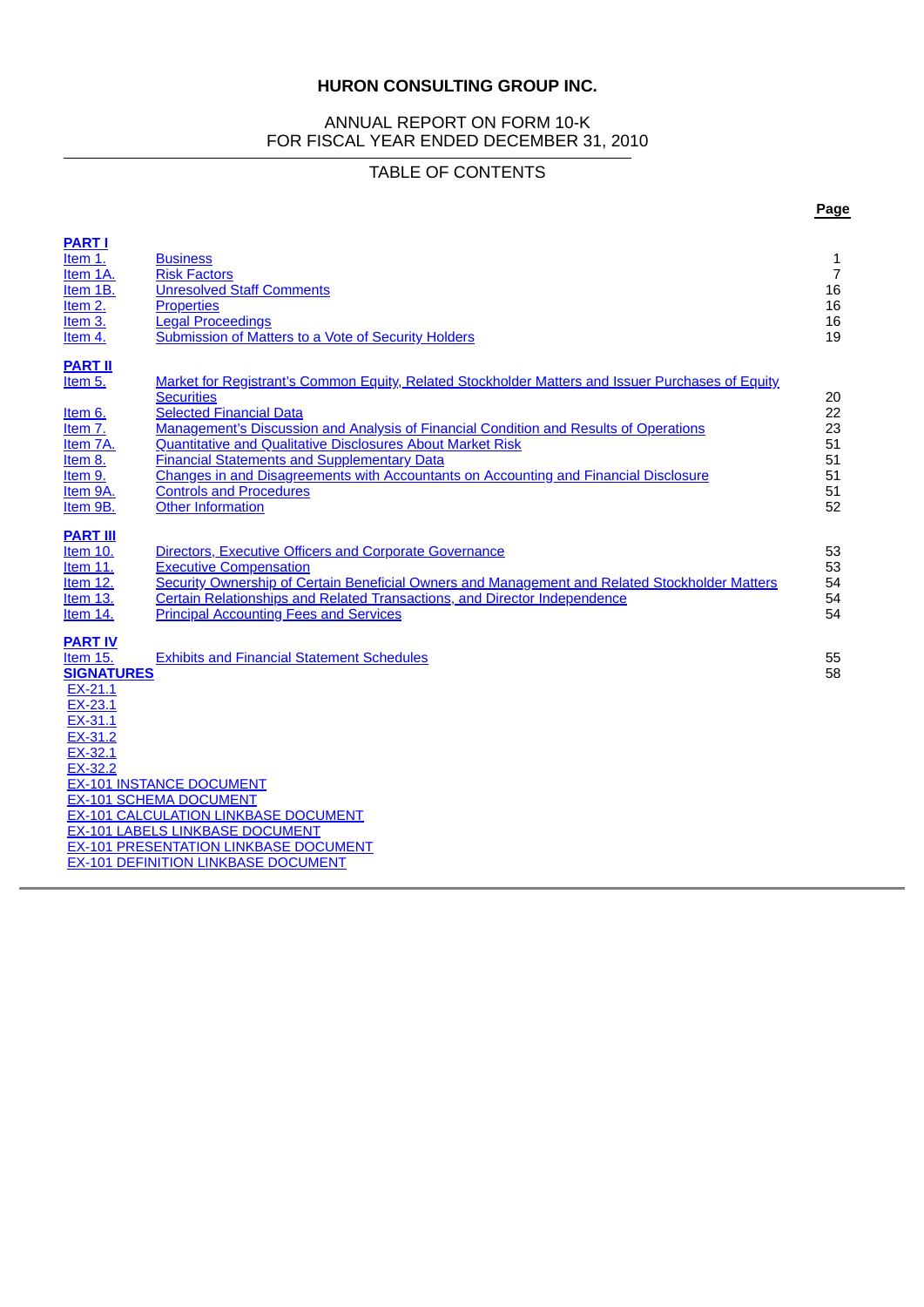# **FORWARD-LOOKING STATEMENTS**

In this annual report on Form 10-K, unless the context otherwise requires, the terms "Huron," "company," "we," "us" and "our" refer to Huron Consulting Group Inc. and its subsidiaries.

Statements in this annual report on Form 10-K, including the information incorporated by reference herein, that are not historical in nature, including those concerning the Company's current expectations about its future results, are "forwardlooking" statements as defined in Section 21E of the Securities Exchange Act of 1934, as amended (the "Exchange Act") and the Private Securities Litigation Reform Act of 1995. Forward-looking statements are identified by words such as "may,"<br>"should," "expects," "plans," "anticipates," "assumes," "can," "considers," "could," "intends," "might "should," "expects," "plans," "anticipates," "assumes," "can," "considers," "could," "intends," "might," "predicts," "seeks, "believes," "estimates" or "continues". Risks, uncertainties and assumptions that could impact the Company's forward-looking statements relate, among other things, to (i) the restatement, (ii) the Securities and Exchange Commission ("SEC") investigation with respect to the restatement and the related purported private shareholder class action lawsuit and derivative lawsuits, (iii) the request by the United States Attorney's Office ("USAO") for the Northern District of Illinois for certain documents, (iv) final approval of the proposed settlement of the purported class action lawsuit related to the restatement and (v) the share price of the shares of our common stock included as a portion of the settlement consideration at the time of issuance. In addition, these forward-looking statements reflect our current expectation about our future results, levels of activity, performance, or achievements, including, without limitation, that our business continues to grow at the current expectations with respect to, among other factors, utilization rates, billing rates, and the number of revenue-generating professionals; that we are able to expand our service offerings; that we successfully integrate the businesses we acquire; that existing market conditions continue to trend upward; that we will receive final approval of the proposed settlement of the purported class action lawsuit related to the restatement; and the share price of the shares of our common stock included as a portion of the settlement consideration at the time of issuance. These statements involve known and unknown risks, uncertainties and other factors, including, among others, those described under "Item 1A. Risk Factors," that may cause actual results, levels of activity, performance or achievements to be materially different from any anticipated results, levels of activity, performance or achievements expressed or implied by these forward-looking statements.

#### **PART I**

#### <span id="page-3-1"></span><span id="page-3-0"></span>**ITEM 1. BUSINESS.**

#### **OVERVIEW**

We are a leading provider of operational and financial consulting services. We help clients in diverse industries improve performance, comply with complex regulations, reduce costs, recover from distress, leverage technology, and stimulate growth. We team with our clients to deliver sustainable and measurable results. Our professionals employ their expertise in healthcare administration, accounting, finance and operations to provide our clients with specialized analyses and customized advice and solutions that are tailored to address each client's particular challenges and opportunities. We provide consulting services to a wide variety of both financially sound and distressed organizations, including healthcare organizations, leading academic institutions, governmental entities, Fortune 500 companies, medium-sized businesses, and the law firms that represent these various organizations.

Huron was formed in March 2002 and commenced operations in May 2002. We were founded by a core group of experienced financial and operational consultants. In October 2004, we completed our initial public offering and became a publicly traded company. We have grown significantly since we commenced operations, increasing the number of our full-time employees from 249 as of May 31, 2002 to 1,757 as of December 31, 2010, through hiring and acquisitions of complementary businesses.

Our significant acquisitions have included Stockamp & Associates, Inc. ("Stockamp") in July 2008; Callaway Partners, LLC in July 2007; Wellspring Partners, LLC in January 2007; and Glass & Associates, Inc. in January 2007. With the acquisition of Stockamp, a management consulting firm specializing in helping high-performing hospitals and health systems optimize their financial and operational performance, we expanded our presence in the hospital consulting market and were better positioned to serve multiple segments of the healthcare industry, including major health systems, academic medical centers and community hospitals.

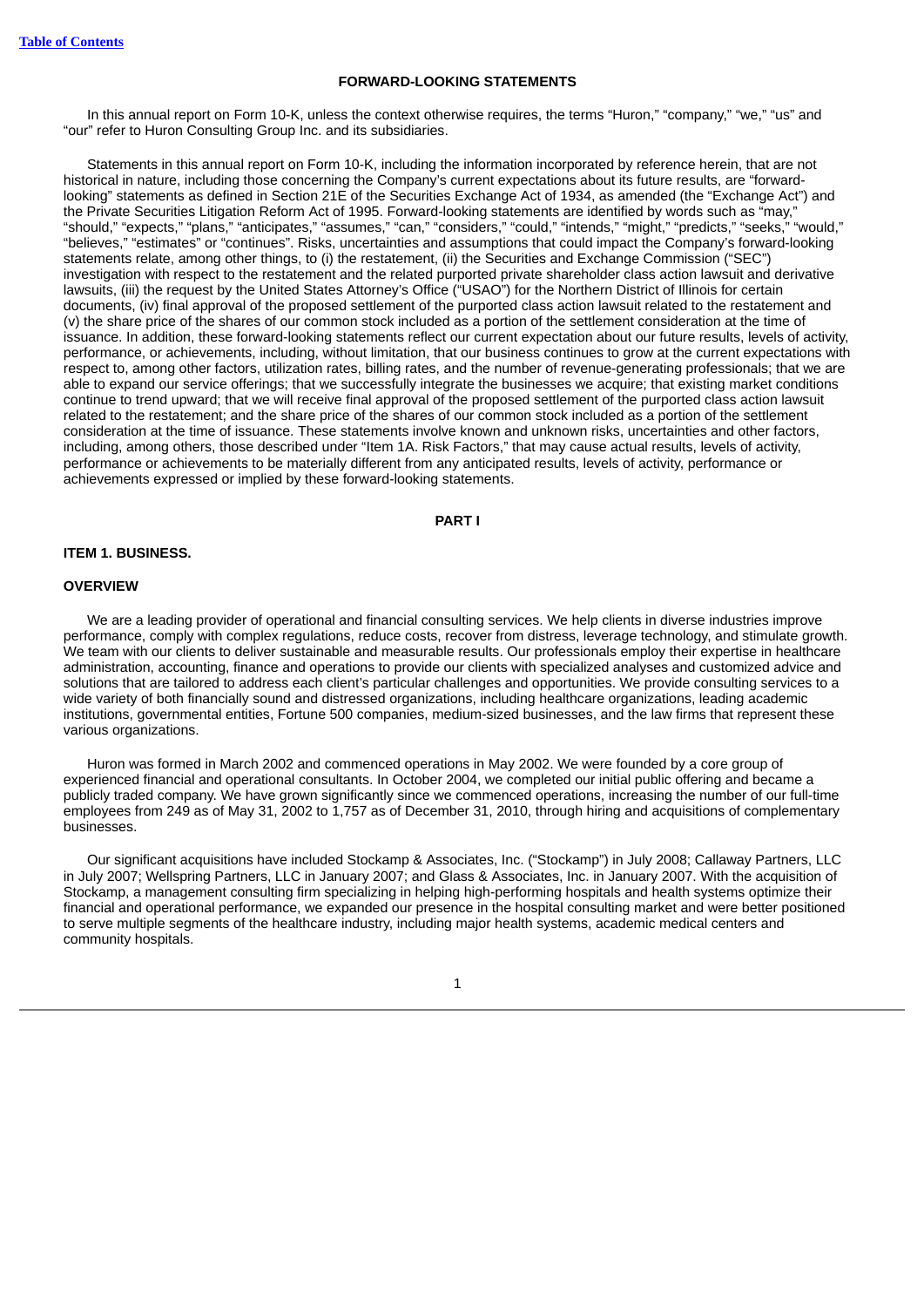We have hired experienced professionals from a variety of organizations, including the four largest public accounting firms, referred to as the Big Four, and other consulting firms. As of December 31, 2010, we had 117 managing directors who have revenue-generating responsibilities. These individuals have an average of 26 years of business experience. In addition to our full-time employees, we have a roster of consultants, contract reviewers, and other independent contractors who supplement our full-time revenue-generating employees on an as-needed basis.

Our headquarters are located in Chicago, Illinois and we have other domestic and international offices, including those located in the following major metropolitan cities: Atlanta, Georgia; Boston, Massachusetts; Houston, Texas; New York, New York; Portland, Oregon; and Washington D.C. We also have seven document review centers located in Chicago, Illinois; Houston, Texas; Miramar, Florida; Morrisville, North Carolina; New York, New York; Charlotte, North Carolina; and Washington D.C, totaling approximately 1,000 workstations.

See note "4. Discontinued Operations" under "Part II—Item 8. Financial Statements and Supplementary Data" for additional information.

### **OUR SERVICES**

We are a leading provider of operational and financial consulting services. We help clients in diverse industries improve performance, comply with complex regulations, reduce costs, recover from distress, leverage technology, and stimulate growth. We team with our clients to deliver sustainable and measurable results.

We provide our services through three operating segments: Health and Education Consulting, Legal Consulting and Financial Consulting. For the year ended December 31, 2010, we derived 61.2%, 26.2% and 12.6% of our revenues from Health and Education Consulting, Legal Consulting and Financial Consulting, respectively.

For further financial information on our segment results, see "Part II—Item 7. Management's Discussion and Analysis of Financial Condition and Results of Operations" and note "20. Segment Information" under "Part II—Item 8. Financial Statements and Supplementary Data".

# **Health and Education Consulting**

Our Health and Education Consulting segment provides consulting services to hospitals, health systems, physicians, managed care organizations, academic medical centers, colleges, universities, and pharmaceutical and medical device manufacturers. This segment's professionals develop and implement solutions to help clients address challenges relating to financial management, strategy, operational and organizational effectiveness, research administration, and regulatory compliance. This segment also provides consulting services related to hospital or healthcare organization performance improvement, revenue cycle improvement, turnarounds, merger or affiliation strategies, labor productivity, non-labor cost management, information technology, patient flow improvement, physician practice management, interim management, clinical quality and medical management, and governance and board development.

This segment's practices include:

- **Healthcare.** Our healthcare practice provides integrated performance solutions for hospitals, health systems and academic medical centers. We partner with clients to deliver improvements to the bottom line by increasing revenues and the effectiveness of operations, including: (i) improving patient flow, utilization of technology, quality of care and patient satisfaction; (ii) reducing labor and non-labor costs and systemic inefficiencies; (iii) enhancing leadership and governance to promote transparency and employee satisfaction; and (iv) ensuring compliance with legislation and regulations in a rapidlyevolving healthcare environment.
- **Higher education.** Our higher education professionals have extensive industry knowledge and experience working with institutions on mission-critical business issues relating to the financial, operational, and regulatory aspects of higher education to develop and implement the most effective solutions. We provide comprehensive and customized service offerings in every aspect of higher education and healthcare administration to improve business performance across the entire organization. We serve research universities, academic medical centers, colleges and universities, research

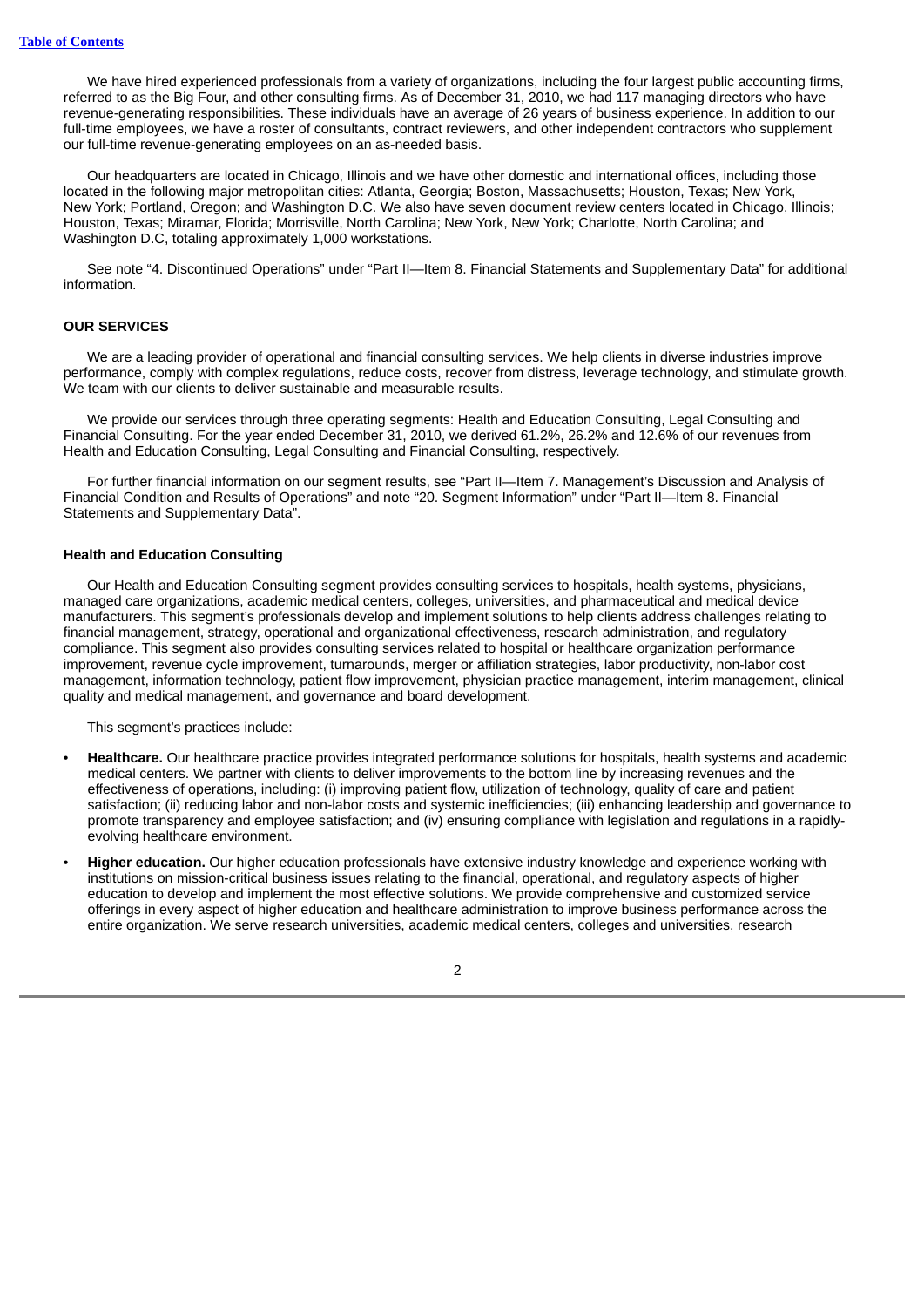institutions, and international organizations. Our primary service areas include financial management and strategy, resource optimization, strategic sourcing and procurement transformation, performance improvement, interim staffing support, information technology planning and integration, risk management and regulatory compliance, research administration and technology supporting research administration, and global health and education.

• **Life Sciences.** Our life sciences practice works with organizations to optimize performance, improve operations, mitigate risk, manage compliance, and support counsel in regulatory investigations. Our services to pharmaceutical and medical device companies include government price reporting and commercial contracting, corporate integrity agreements, medical affairs and clinical activities, regulatory and compliance services, off-label communication, sales and marketing compliance, and state reporting and aggregate spend. In addition, this practice helps clients assess and enhance their compliance and quality programs by conducting investigations and compliance effectiveness assessments, and providing expert testimony, compliance infrastructure redesign, and billing and coding compliance assessments. This practice also specializes in clinical research operational assessments, including clinical research billing and human research protections compliance, conflicts of interest, and other related research services.

## **Legal Consulting**

Our Legal Consulting segment provides advisory and business services to assist law departments and law firms with their strategy, organizational design and development, operational efficiency, and cost effectiveness. These results-driven services add value to organizations by helping reduce the amounts they spend on legal services and enhance client service. Our expertise focuses on strategic and management consulting, cost management, and technology and information management including matter management, records, document review and discovery services. Included in this segment's offerings is our V3locity® solution, which delivers streamlined e-discovery process resulting in more affordable and predictable discovery costs and our IMPACT<sub>TM</sub> solution, which delivers sustainable cost reductions.

This segment's services include:

- **Legal advisory business.** Our legal advisory practice helps both in-house legal departments and outside counsel enhance the quality of legal services while reducing costs by more efficiently aligning strategy, people, processes, and technology. We provide strategic advice to help legal departments and law firms improve their organizational design and business processes, and to help management in their use of outside counsel. We also have extensive experience in selecting, customizing, and successfully rolling out matter management systems and electronic billing systems that help legal departments track and manage lawsuits and other legal matters. These systems are powerful tools for managing budgets, spending, and resources. We provide similar services for contract management systems, document management systems and systems for managing patent applications.
- **Discovery and records management.** We work with corporations and law firms to provide solutions to enhance their discovery process management and electronic discovery needs. One area of emphasis is helping clients choose and implement technology solutions that improve legal department operations, including litigation preparedness and litigation holds. We provide a full array of digital evidence, discovery, and records management services that include discovery process execution, electronic discovery services, computer forensics, data management, document processing, document review, records program development, records improvement planning and process, and program management, all aimed at reducing costs, coordinating matters and people, streamlining processes and reducing risks. With our V3locity® offering, we provide comprehensive e-discovery services, including processing, hosting, review and production, for legal matters using a per gigabyte page fixed price model. With our state-of-the-art facilities, we blend technology and an integrated process to ensure a work product that outperforms more traditional methods.

#### **Financial Consulting**

Our Financial Consulting segment assists corporations with complex accounting and financial reporting matters, and provides financial analysis in restructuring and turnaround situations. We have an array of services that are flexible and responsive to event- and transaction-based needs across industries. Our professionals consist of certified public accountants,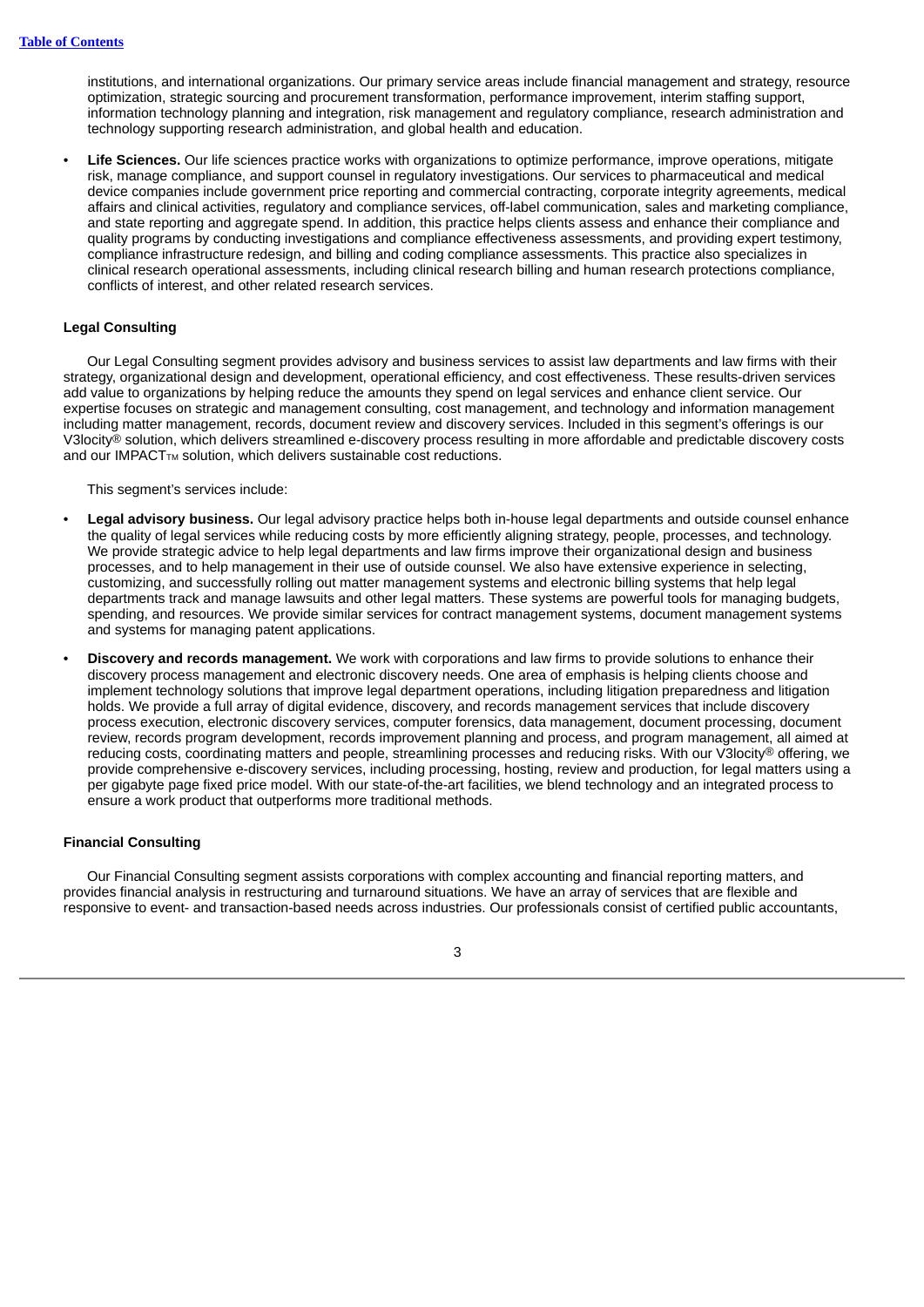certified insolvency and restructuring advisors, certified turnaround professionals, and chartered financial analysts that serve attorneys, corporations, and financial institutions as advisors and consultants. Huron also consults with companies in the areas of corporate governance, Sarbanes Oxley compliance, and internal audit, and helps companies with critical finance and accounting department projects utilizing "as needed" resources.

This segment's practices include:

- **Accounting advisory.** Our accounting advisory practice assists corporations and government entities with accounting and finance operations support, process improvement, bankruptcies, mergers, acquisitions and divestures, shared services, financial restatements, financial services, investigations, and financial reporting relating to SEC reporting matters. We provide a comprehensive range of finance and accounting services to both public and private sector companies with a focus on flexibility and responsiveness, bringing the methodologies, tools and experience needed to expertly provide optimal solutions across a broad spectrum of needs.
- **Restructuring and turnaround.** Our restructuring and turnaround practice provides consulting assistance to financially distressed companies, creditor constituencies, and other stakeholders in connection with out-of-court restructurings and bankruptcy proceedings. For companies in financial distress, we work with management to assess the viability of their business, to develop and implement a turnaround plan to improve cash flow, and to implement a debt-restructuring plan to improve the balance sheet. In some instances, we serve in interim management roles. When out-of-court solutions are not achievable, we assist clients in preparing for Chapter 11 bankruptcy filings and with all aspects of the bankruptcy process by gathering, analyzing, and presenting financial and business information needed to achieve successful reorganizations. We also provide claims management services to help companies process and analyze complex and voluminous claims filed in bankruptcies and related litigation matters.

# **OUR CLIENTS AND INDUSTRIES**

We provide consulting services to a wide variety of both financially sound and distressed organizations, including healthcare organizations, leading academic institutions, governmental entities, Fortune 500 companies, medium-sized businesses, and the law firms that represent these various organizations. Since commencing operations in May 2002, we have conducted over 11,000 engagements for over 4,100 clients. Our top ten clients represented approximately 32.1%, 30.7% and 23.9% of our revenues in the years ended December 31, 2010, 2009 and 2008, respectively. No single client accounted for more than 10% of our revenues in 2010, 2009 or 2008.

Our clients are in a broad array of industries, including healthcare, education, professional services, pharmaceutical, technology, transportation services, telecommunications, financial services, electronics, consumer products, governmental, energy and utilities and industrial manufacturing. We believe organizations will continue to face complex challenges in the current economic environment. Moreover, greater competition and regulation, particularly as a result of healthcare reform, will present significant operational and financial challenges for organizations in a variety of industries. Many organizations are finding themselves in financial distress and are responding to these challenges by restructuring and reorganizing their businesses and capital structures, while financially healthy organizations are striving to maintain their market positions and capitalize on opportunities, by improving operations, reducing costs, and enhancing revenues. Many organizations have limited dedicated resources to respond effectively to the challenges and opportunities that exist today. Consequently, we believe these organizations will increasingly seek to augment their internal resources with experienced independent consultants such as us.

#### **EMPLOYEES**

Our ability to bring the right expertise together to address client issues requires a willingness to work and think outside the bounds of a single practice or specialty. Our success depends on our ability to attract and retain highly talented professionals by creating a work environment where both individuals and teams thrive and individuals are rewarded not only for their own contributions but also for the success of our organization as a whole. To accomplish those goals and recognize superior performance, we have adopted a comprehensive rewards program incorporating compensation incentives, training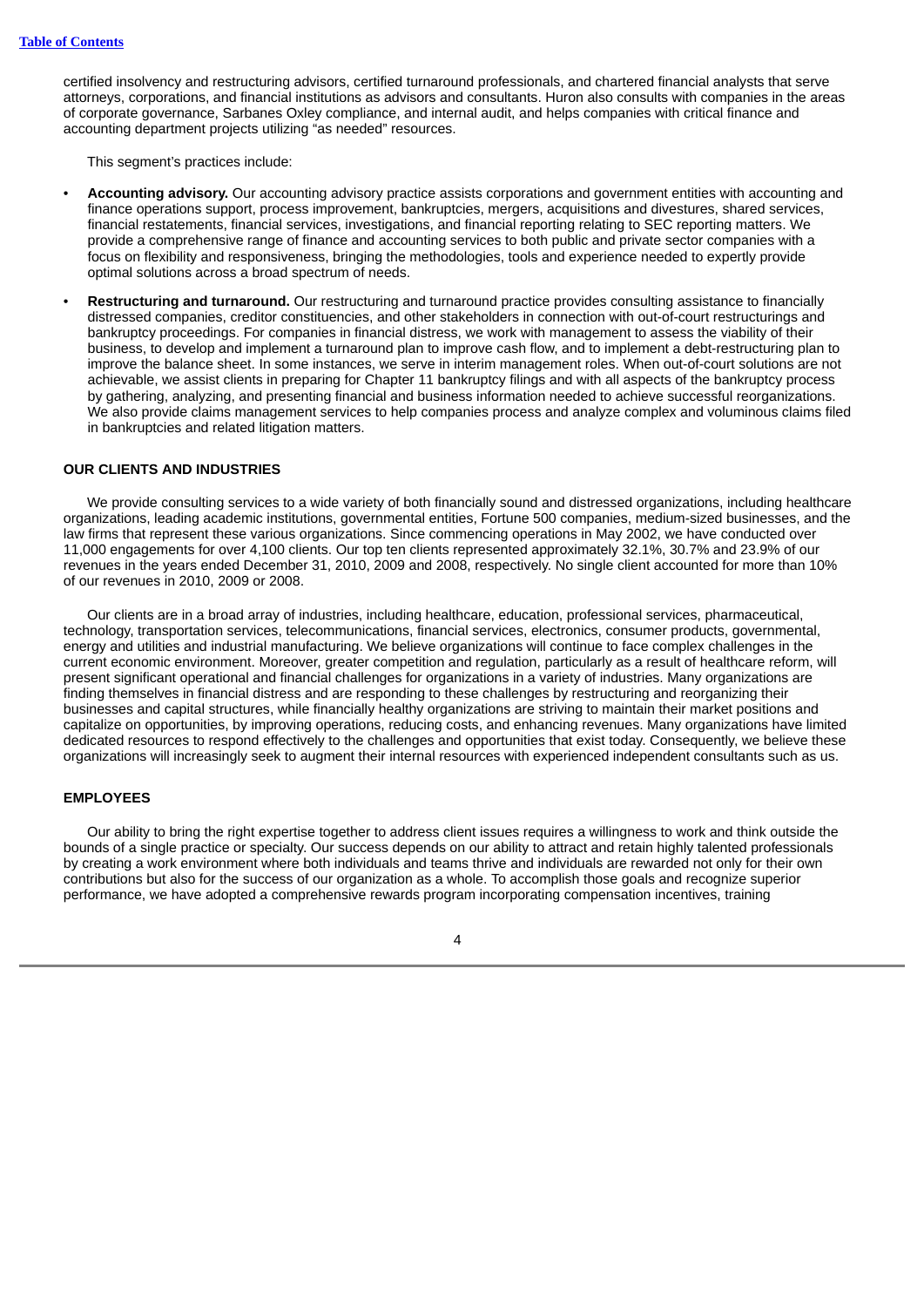and development opportunities, interactive performance management and special recognition plan that motivates individual performance and promotes teamwork.

As of December 31, 2010, we had 1,757 full-time employees, including 117 revenue-generating managing directors and 16 non-revenue-generating managing directors, as well as directors, managers, associates, analysts and assistants. Our revenuegenerating managing directors serve clients as advisors and engagement team leaders and originate revenue by developing new and existing client relationships, and work to strengthen our intellectual capital, develop our people and enhance our reputation. Our revenue-generating directors and managers manage day-to-day client relationships and oversee the delivery and overall quality of our work product. Our revenue-generating associates and analysts gather and organize data, conduct detailed analyses and prepare presentations that synthesize and distill information to support recommendations we deliver to clients. Our non-revenue-generating employees include our senior management team and the professionals who work in our facilities, finance, human resources, information technology, legal and marketing departments.

In addition to our full-time employees, we have a roster of consultants, contract reviewers, and other independent contractors who supplement our full-time revenue-generating employees on an as-needed basis. These individuals, many of whom have legal, financial or accounting credentials along with prior corporate experience, work variable schedules and are readily available to meet our clients' needs. Utilizing these independent contractors and project consultants allows us to maintain a pool of talent with a variable cost structure and enables us to adapt quickly to market demand.

We support our employees' career progression through established training and development programs. We have structured orientation and training programs for new analysts and "milestone" programs to help recently promoted employees quickly to become effective in new more responsible roles. We provide a variety of continuing education opportunities to our employees, including in formal classroom environments, through on-line courses, or a combination of both, in order for our employees to develop their technical knowledge and their ability to work cooperatively and coach and mentor others. We encourage our employees to enhance their professional skills through outside courses that certify their technical skills and to pursue certain advanced degrees. Employees are assigned internal performance coaches to help them establish personal development goals, including identifying opportunities for professional development, formal training, and technical skill certifications.

Our compensation plan includes competitive base salary, performance incentives and benefits. Under our performance management plan, directors, managers, associates and analysts set goals each year with a performance coach. These goals are aligned with our corporate business goals as well as individual interests and development needs. Managing directors set goals with their practice leader using a "balanced scorecard". The incentive compensation plan balances our value of teamwork with recognition of individual performance. Our incentive compensation is tied to both team and individual performance. Incentives for managing directors are based on their individual performance and contribution to their teams, their practice and to our business as a whole. Funding of the incentive pool is based on our achievement of annual corporate financial goals and the relevant practice's achievement of its financial goals. In 2010 we implemented a new managing director compensation plan to attract and retain senior practitioners. It incorporates targeted compensation levels based on performance with equity as a core component of compensation for every managing director, in order to encourage retention, align the interests of our managing directors with shareholders and help managing directors build wealth over time. The managing director compensation plan is integrated with our performance management process and continues to rely on a balanced scorecard to set performance expectations and accountabilities.

# **BUSINESS DEVELOPMENT AND MARKETING**

Our business development activities are aimed to develop relationships and build a strong brand reputation with key sources of business and referrals, especially hospital administrators, top-tier law firms and the offices of the chief executive officer, chief financial officer, and general counsel of organizations. We believe that excellent service delivery to clients is critical to building and maintaining relationships and our brand reputation, and we emphasize the importance of client service to all of our employees.

We generate most of our new business opportunities through relationships that our managing directors have with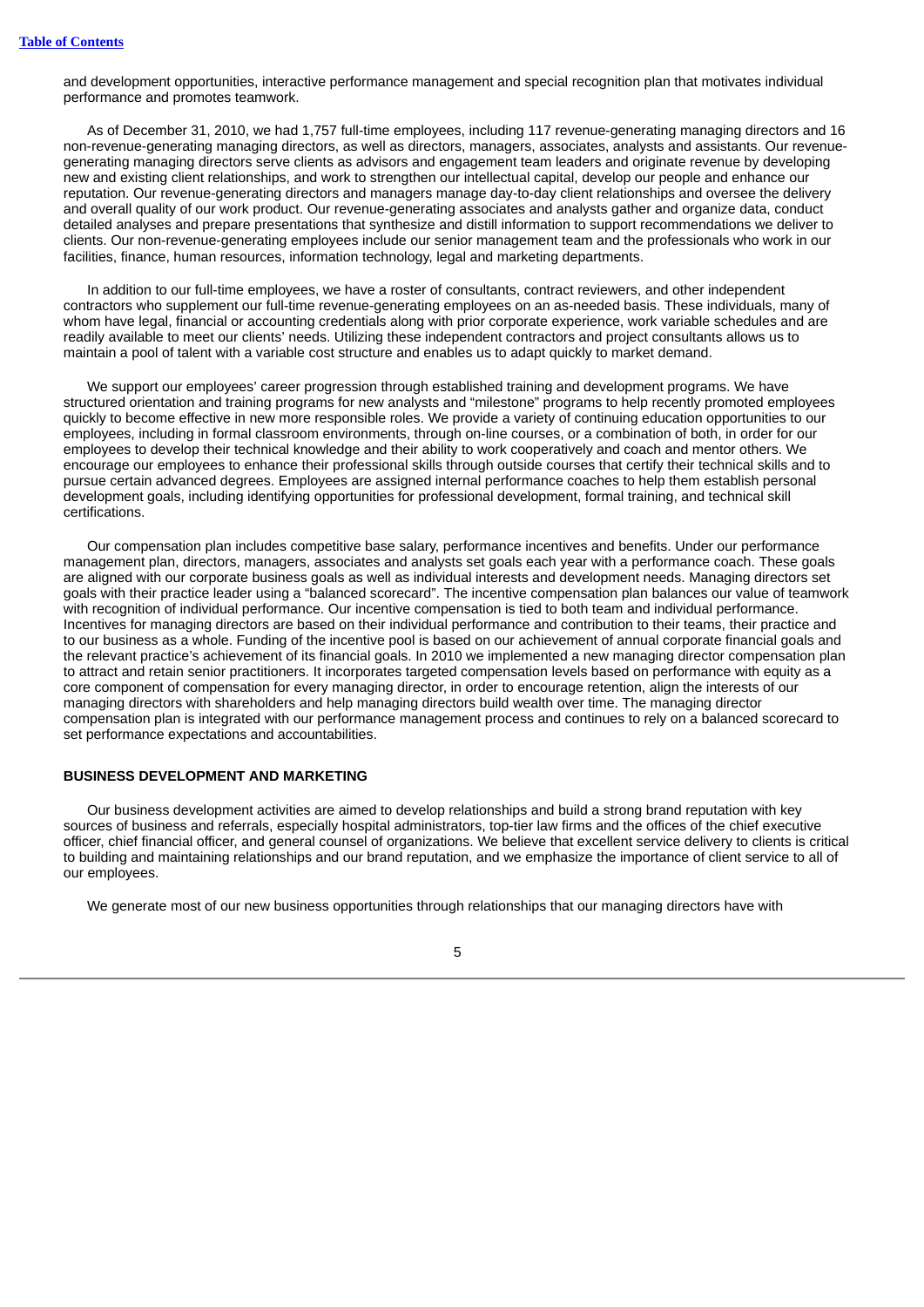individuals working in healthcare organizations, academic institutions, corporations and top-tier law firms. We also view crossselling as a key component in building our business. Often, the client relationship of a managing director in one practice leads to opportunities in another practice. All of our managing directors understand their role in ongoing relationship and business development, which is reinforced through our compensation and incentive programs. We actively seek to identify new business opportunities, and frequently receive referrals and repeat business from past and current clients and from the law firms with which we have worked. In addition, to complement the business development efforts of our managing directors, we have experienced business developers who are focused exclusively on developing client relationships and generating new business through their extensive network of contacts.

We also host, participate in and sponsor conferences that facilitate client development opportunities, promote brand recognition, and showcase our expertise in the industry. For example, during 2010, we hosted such events as The Summit General Counsel 2010, the 2010 CEO Forum—Guiding the Healthcare Enterprise Through Unprecedented Change, multiple webinars on Clinical Research Management, Cost Savings in E-Discovery meetings produced through The Huron Legal Institute, as well as numerous other industry webinars and client events. Additionally, we participated in or sponsored numerous conferences for organizations such as National Council of University Research Administrators (NCURA), Association of Corporate Counsel (ACC), Turnaround Management Association (TMA), Health Care Compliance Association (HCCA), Center for Business Intelligence (CBI), The Health Management Academy, and the Healthcare Financial Management Association (HFMA). These events provide a forum to build and strengthen client relationships, as well as to stay abreast of industry trends and developments.

We have a centralized marketing department with marketing professionals assigned to each of our practices. These professionals coordinate traditional marketing programs, such as participation in industry events, sponsorship of conferences, management of advertising campaigns, development of case studies, and publication of articles in industry publications to actively promote our name and capabilities. The marketing department also manages the content delivery on Huron's website, develops collateral materials, performs research and provides database management to support sales efforts.

#### **COMPETITION**

The consulting services industry is extremely competitive, highly fragmented and subject to rapid change. The industry includes a large number of participants with a variety of skills and industry expertise, including other business operations and financial consulting firms, general management consulting firms, the consulting practices of major accounting firms, technical and economic advisory firms, regional and specialty consulting firms and the internal professional resources of organizations. We compete with a large number of service providers in all of our segments. Our competitors often vary depending on the particular practice area. In addition, we also expect to continue to face competition from new entrants because the barriers to entry into consulting services are relatively low.

We believe the principal competitive factors in our market include firm and consultant reputations, the ability to attract and retain top professionals, client and law firm referrals, the ability to manage engagements effectively and the ability to be responsive and provide high quality services. There is also competition on price, although to a lesser extent due to the critical nature of many of the issues that the types of services we offer address. Many of our competitors have a greater geographic footprint, including a broader international presence and name recognition, as well as have significantly greater personnel, financial, technical and marketing resources than we do. We believe that our experience, reputation, industry focus, and a broad range and balanced portfolio of service offerings enable us to compete favorably and effectively in the consulting marketplace.

#### **AVAILABLE INFORMATION**

Our annual report on Form 10-K, quarterly reports on Form 10-Q, current reports on Form 8-K, and amendments to those reports filed or furnished pursuant to Section 13(a) or 15(d) of the Exchange Act are available free of charge on our website, www.huronconsultinggroup.com, as soon as reasonably practicable after we electronically file such material with, or furnish it to, the SEC.

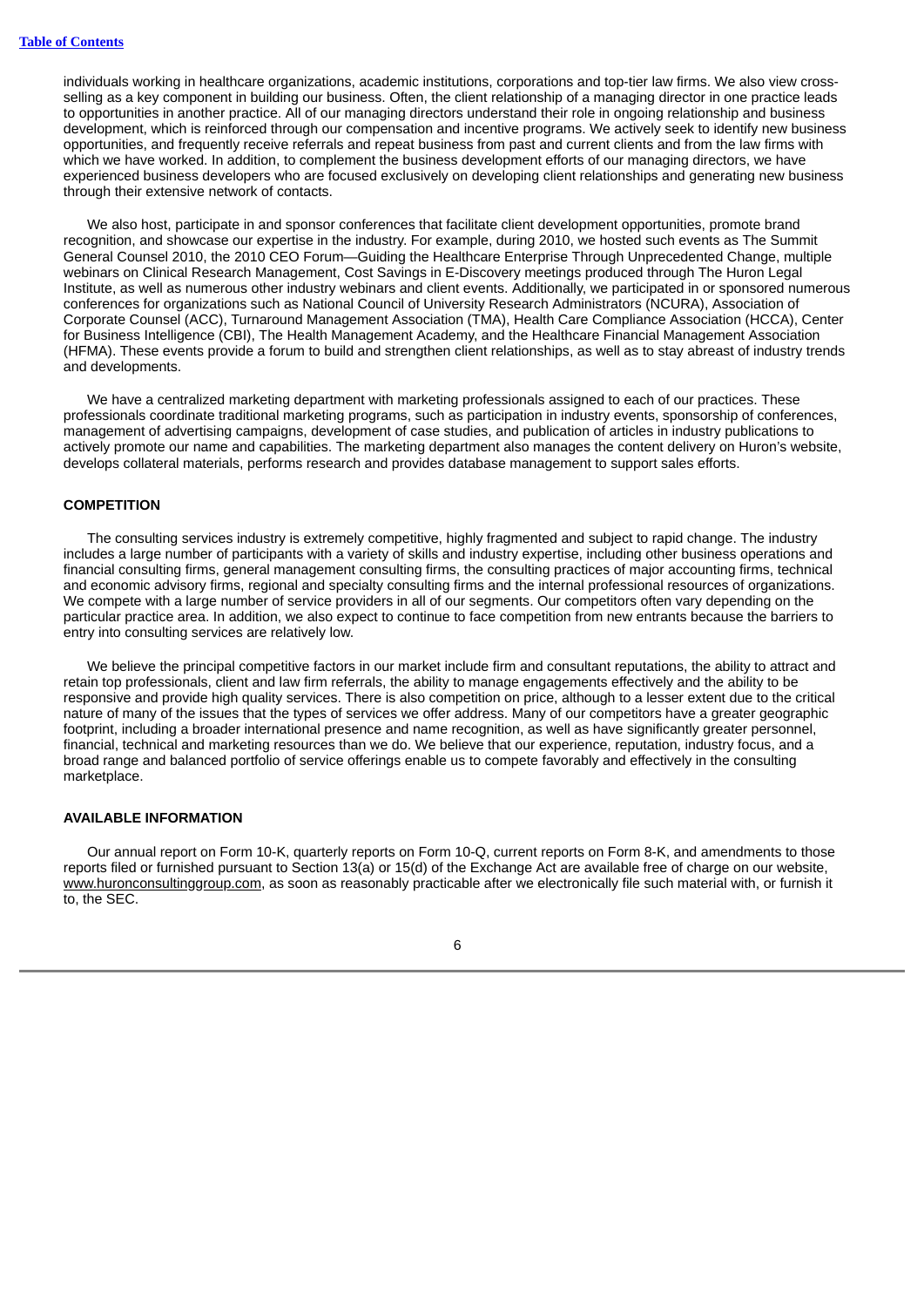# <span id="page-9-0"></span>**ITEM 1A. RISK FACTORS.**

The following discussion of risk factors may be important to understanding the statements in this annual report on Form 10-K or elsewhere. The following information should be read in conjunction with "Part II—Item 7. Management's Discussion and Analysis of Financial Condition and Results of Operations" and the consolidated financial statements and related notes in this annual report on Form 10-K. Discussions about the important operational risks that our business encounters can be found in "Part II—Item 7. Management's Discussion and Analysis of Financial Condition and Results of Operations".

On August 17, 2009, we restated our financial statements for the years ended 2006, 2007 and 2008 and the first quarter of 2009. Thereafter, the SEC commenced an investigation into the facts and circumstances of the restatement, the United States Attorney's Office for the Northern District of Illinois ("USAO") requested certain documents related **to the restatement and plaintiffs brought a purported private shareholder class action litigation and derivative litigation with respect to the restatement (the "restatement matters"). The restatement matters, together with the** reputational issues raised by the restatement, could have a material adverse effect on our business, prospects, cash **flow, overall liquidity, results of operations or financial condition.**

We restated certain of our previously-issued financial statements to correct our accounting for certain acquisition-related payments received by the selling shareholders of specific businesses we acquired that were subsequently redistributed by the selling shareholders among themselves and to other select Company employees. The restatement and the restatement matters have raised reputational issues for our businesses and may adversely impact our ability to:

- retain our senior management team, our practice leaders and our other managing directors;
- hire and retain talented people in an industry where there is great competition for talent;
- maintain our existing business practices and revenues given our clients' ability to terminate their engagement agreements with little or no notice and without penalty:
- attract new business in the highly competitive consulting services industry; and
- continue our growth strategy by hiring individuals or groups of individuals and by acquiring complementary businesses.

The SEC is conducting an investigation with respect to the restatement. In addition, as often happens in these circumstances, shortly after the filing of our restated financial statements, the USAO contacted our counsel and made a telephonic request for copies of certain documents that we previously provided to the SEC. Further, several purported private shareholder class action lawsuits, since consolidated, and derivative lawsuits have been filed in respect of the restatement. On December 6, 2010, we reached an agreement in principle with the Lead Plaintiffs to settle the purported class action lawsuit (the "Class Action Settlement"), pursuant to which the plaintiffs will receive total consideration of approximately \$39.6 million, comprised of \$27.0 million in cash and the issuance by the Company of 474,547 shares of our common stock ("Settlement Shares"). The Settlement Shares had an aggregate value of approximately \$12.6 million based on the closing market price of our common stock on December 31, 2010. As a result of the Class Action Settlement, we recorded a non-cash charge to earnings in the fourth quarter of 2010 of \$12.6 million representing the fair value of the Settlement Shares and a corresponding settlement liability. We will adjust the amount of the non-cash charge and corresponding settlement liability to reflect changes in the fair value of the Settlement Shares until and including the date of issuance, which may result in either additional non-cash charges or non-cash gains. As of December 31, 2010, in accordance with the proposed settlement, we also recorded a receivable for the cash portion of the consideration, which was funded into escrow in its entirety by our insurance carriers, and a corresponding settlement liability. There was no impact to our Consolidated Statement of Operations for the cash consideration as we concluded that a right of setoff existed in accordance with Accounting Standards Codification Topic 210-20-45, "Other Presentation Matters". The total amount of insurance coverage under the related policy was \$35.0 million and the insurers had previously paid out approximately \$8.0 million in claims prior to the final \$27.0 million payment discussed above. As a result of the final payment by the insurance carriers, we will not receive any further contributions from our insurance carriers for the reimbursement of legal fees expended on the finalization

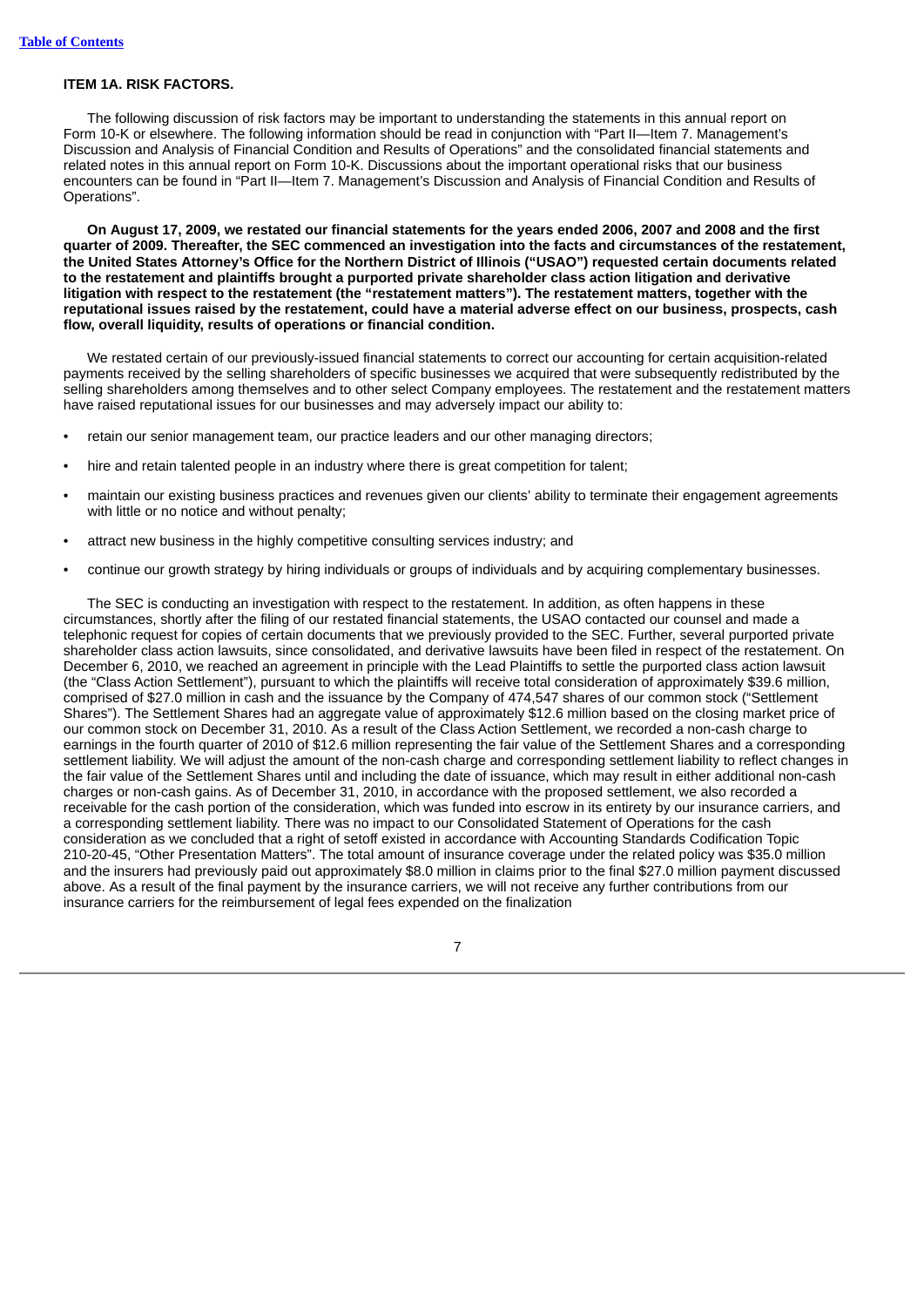of the Class Action Settlement or any amounts (including any damages, settlement costs or legal fees) with respect to the remaining restatement matters. The proposed Class Action Settlement received preliminary court approval on January 21, 2011 and is subject to final court approval, and the issuance of the Settlement Shares. A Fairness Hearing is currently scheduled to consider the final approval of the settlement on May 6, 2011. The issuance of the Settlement Shares is expected to occur after final court approval is granted. There can be no assurance that final court approval will be granted. Additionally, the Company has the right to terminate the settlement if class members representing more than a specified amount of alleged securities losses elect to opt out of the settlement.

While we are fully cooperating with the SEC in its investigations with respect to the restatement, have voluntarily provided to the USAO the requested documents, and intend to vigorously defend the restatement lawsuits, the restatement matters subject us to a number of additional risks, including:

- the diversion of management's time, attention and resources from managing and marketing our Company;
- increased costs and expenses to address the restatement matters and the imposition of fines, penalties, damages, administrative remedies and liabilities for additional amounts resulting from actions or findings by the SEC or the USAO or pursuant to rulings, orders or judgments by the courts with jurisdiction over the restatement lawsuits, none of which will be covered by our insurance carriers if the class action settlement becomes final; and
- additional damage to our reputation as these matters are concluded that may further heighten the risks described above.

Given the uncertain nature of the restatement matters and the uncertainties related to the incurrence and amount of loss, including with respect to the imposition of fines, penalties, damages, administrative remedies and liabilities for additional amounts, with respect to the restatement matters, we are unable to predict the ultimate outcome of the restatement matters, determine whether any additional liability other than those described above has been incurred or make a reasonable estimate of the liability that could result from an unfavorable outcome in the restatement matters. Any such additional liability could be material.

The failure to successfully address any one or more of these risks could have a material adverse effect on our business, prospects, cash flow, overall liquidity, results of operations or financial condition.

#### An inability to retain our senior management team and other managing directors would be detrimental to the success **of our business.**

We rely heavily on our senior management team, our practice leaders, and other managing directors; and our ability to retain them is particularly important to our future success. Given the highly specialized nature of our services, the senior management team must have a thorough understanding of our service offerings as well as the skills and experience necessary to manage an organization consisting of a diverse group of professionals. In addition, we rely on our senior management team and other managing directors to generate and market our business. Further, our senior management's and other managing directors' personal reputations and relationships with our clients are a critical element in obtaining and maintaining client engagements. Although we enter into non-solicitation agreements with our senior management team and other managing directors, we generally do not enter into non-competition agreements. Accordingly, members of our senior management team and our other managing directors are not contractually prohibited from leaving or joining one of our competitors, and some of our clients could choose to use the services of that competitor instead of our services. If one or more members of our senior management team or our other managing directors leave and we cannot replace them with a suitable candidate quickly, we could experience difficulty in securing and successfully completing engagements and managing our business properly, which could harm our business prospects and results of operations.

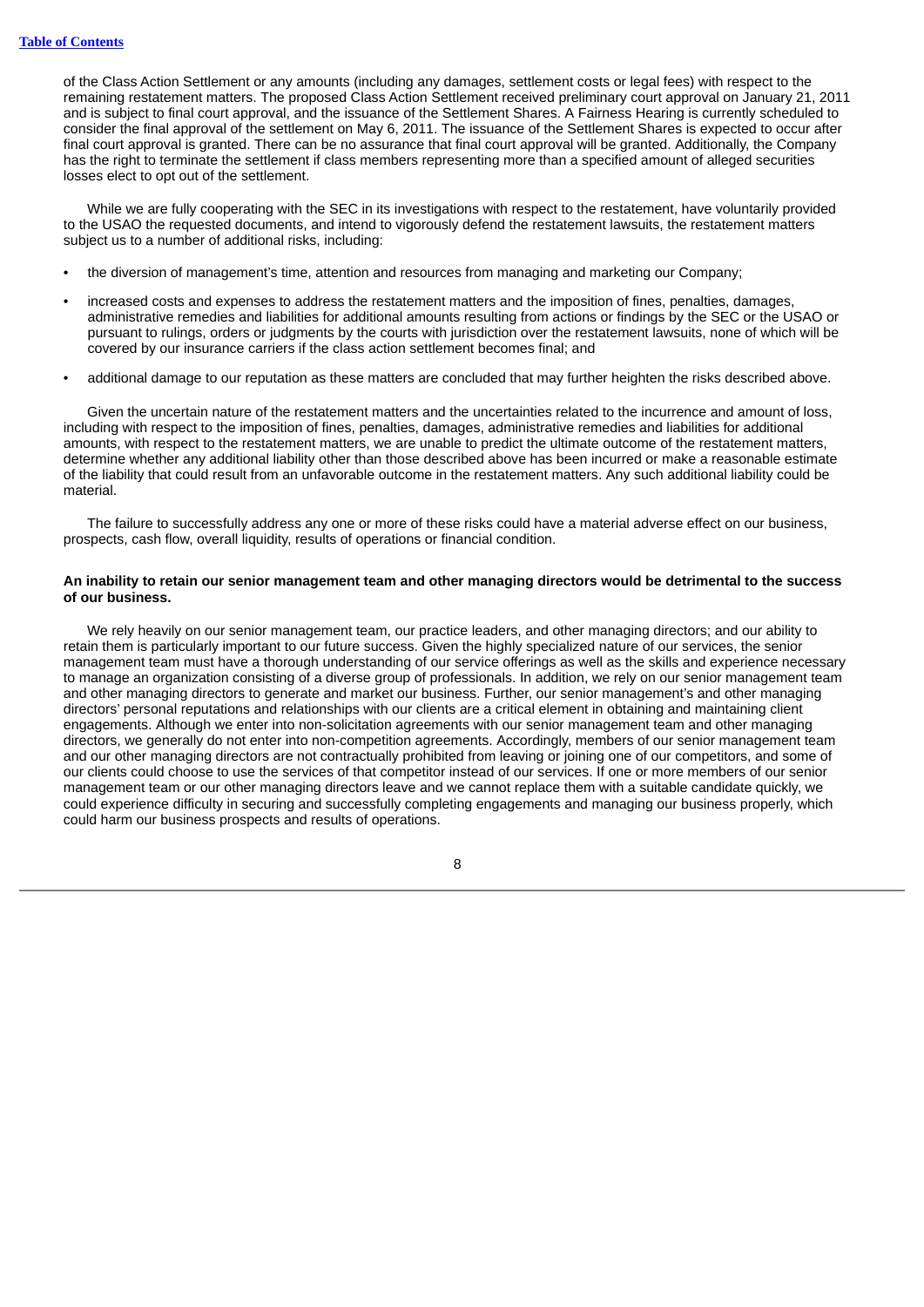### Our inability to hire and retain talented people in an industry where there is great competition for talent could have a **serious negative effect on our prospects and results of operations.**

Our business involves the delivery of professional services and is highly labor-intensive. Our success depends largely on our general ability to attract, develop, motivate and retain highly skilled professionals. Further, we must successfully maintain the right mix of professionals with relevant experience and skill sets as we continue to grow, as we expand into new service offerings, and as the market evolves. The loss of a significant number of our professionals, the inability to attract, hire, develop, train and retain additional skilled personnel, or not maintaining the right mix of professionals could have a serious negative effect on us, including our ability to manage, staff and successfully complete our existing engagements and obtain new engagements. Qualified professionals are in great demand, and we face significant competition for both senior and junior professionals with the requisite credentials and experience. Our principal competition for talent comes from other consulting firms, accounting firms and technical and economic advisory firms, as well as from organizations seeking to staff their internal professional positions. Many of these competitors may be able to offer significantly greater compensation and benefits or more attractive lifestyle choices, career paths or geographic locations than we do. Therefore, we may not be successful in attracting and retaining the skilled consultants we require to conduct and expand our operations successfully. Increasing competition for these revenue-generating professionals may also significantly increase our labor costs, which could negatively affect our margins and results of operations.

## **Additional hiring, departures, business acquisitions and dispositions could disrupt our operations, increase our costs or otherwise harm our business.**

Our business strategy is dependent in part upon our ability to grow by hiring individuals or groups of individuals and by acquiring complementary businesses. However, we may be unable to identify, hire, acquire or successfully integrate new employees and acquired businesses without substantial expense, delay or other operational or financial obstacles. From time to time, we will evaluate the total mix of services we provide and we may conclude that businesses may not achieve the promise we previously expected. For example, effective December 31, 2009, we disposed of our strategy business, in the second quarter of 2010 we wound down our Japan operations, and in the third quarter of 2010 we exited the Disputes and Investigations practice and utilities consulting practice. Competition for future hiring and acquisition opportunities in our markets could increase the compensation we offer to potential employees or the prices we pay for businesses we wish to acquire. In addition, we may be unable to achieve the financial, operational and other benefits we anticipate from any hiring or acquisition, as well as any disposition, including those we have completed so far.

New acquisitions could also negatively impact existing practices and cause current employees to depart. Hiring additional employees or acquiring businesses could also involve a number of additional risks, including:

- the diversion of management's time, attention and resources from managing and marketing our company;
- the failure to retain key acquired personnel or existing personnel who may view the acquisition unfavorably;
- potential impairment of existing relationships with our clients, such as client satisfaction or performance problems, whether as a result of integration or management difficulties or otherwise;
- the need to compensate new employees while they wait for their restrictive covenants with other institutions to expire;
- the creation of conflicts of interest that require us to decline or resign from engagements that we otherwise could have accepted;
- the potential need to raise significant amounts of capital to finance a transaction or the potential issuance of equity securities that could be dilutive to our existing stockholders;
- increased costs to improve, coordinate or integrate managerial, operational, financial and administrative systems;
- the usage of earn-outs based on the future performance of our business acquisitions may deter the acquired company from fully integrating into our existing business;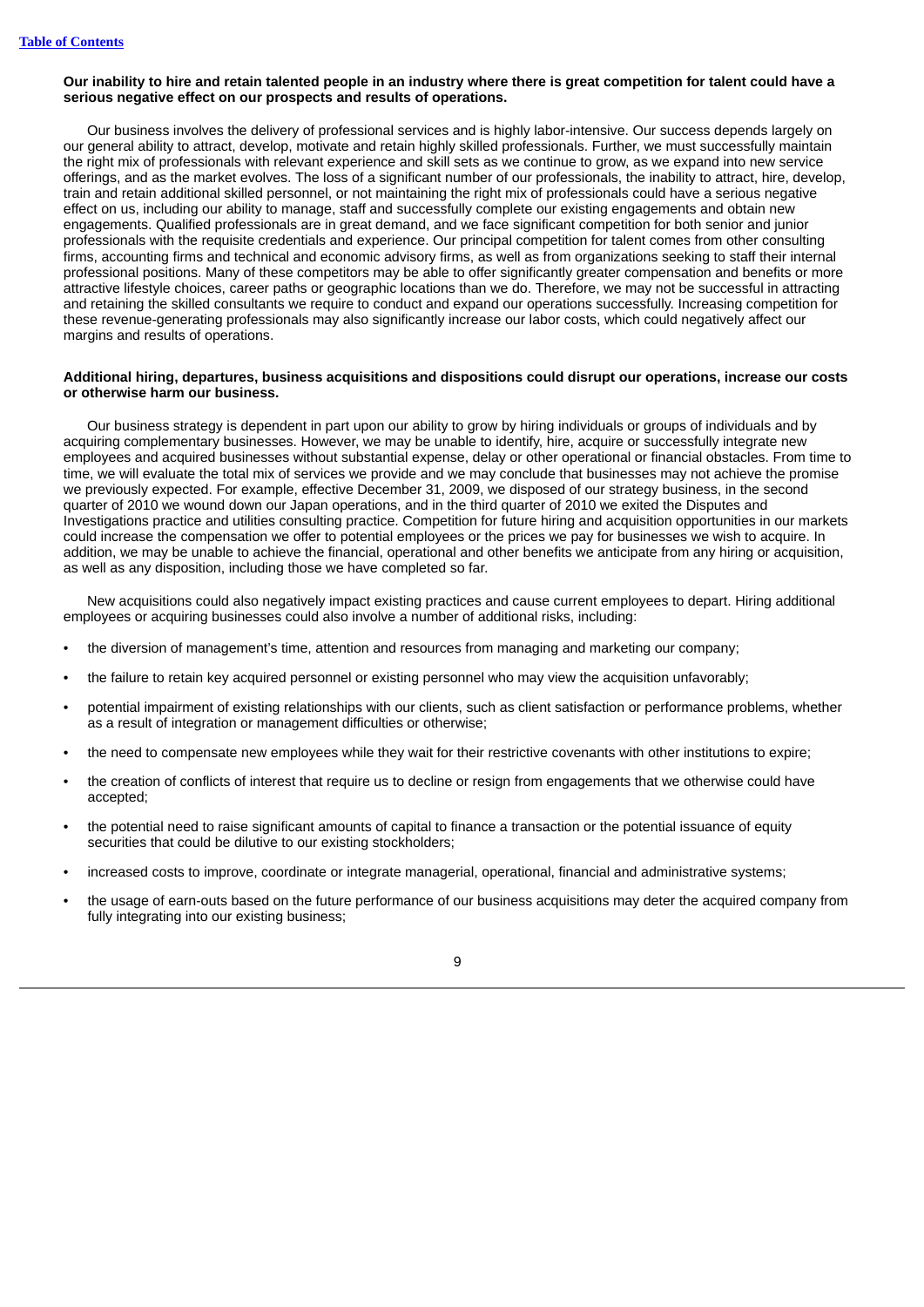- a decision not to fully integrate an acquired business may lead to the perception of inequalities if different groups of employees are eligible for different benefits and incentives or are subject to different policies and programs;
- difficulties in integrating diverse backgrounds and experiences of consultants, including if we experience a transition period for newly hired consultants that results in a temporary drop in our utilization rates or margins; and
- the adverse short-term effects on reported operating results from the amortization or write-off of acquired goodwill and other intangible assets.

Moreover, selling practices and shutting down operations present similar challenges in a service business. Divestitures not only require management's time, but they can impair existing relationships with clients or otherwise affect client satisfaction, particularly in situations where the divestiture eliminates only part of the compliment of consulting services provided to a client. If we fail to successfully address these risks, our ability to compete may be impaired.

#### If we are unable to manage fluctuations in our business successfully, we may not be able to sustain profitability,

We have grown significantly since we commenced operations, increasing the number of our full-time professionals from 249 as of May 31, 2002 to 1,757 as of December 31, 2010. Additionally, our considerable growth and the circumstances of the restatement has placed demands on our management and our internal systems, procedures and controls and will continue to do so in the near future. To successfully manage growth and respond to the events described above, we must periodically adjust and strengthen our operating, financial, accounting and other systems, procedures and controls, which could increase our costs and may adversely affect our gross profits and our ability to sustain profitability if we do not generate increased revenues to offset the costs. As a public company, our information and control systems must enable us to prepare accurate and timely financial information and other required disclosures. If we discover deficiencies in our existing information and control systems that impede our ability to satisfy our reporting requirements, we must successfully implement improvements to those systems in an efficient and timely manner.

#### **Our business is becoming increasingly dependent on information technology and will require additional investments in order to grow and implement redundancies necessary to prevent service interruption.**

We depend on the use of sophisticated technologies and systems. Some of our practices provide services that are increasingly dependent on the use of software applications and systems that we do not own and could become unavailable. Moreover, our technology platforms will require continuing investments by us, in order to expand existing service offerings and develop complimentary services. A portion of our business, in which we utilize third party software technology, has grown over the last few years and now represents a substantial portion of our total revenues. One of our service lines has made and expects to continue to make investments in technology-driven businesses that compliment its service offerings. Our future success depends on our ability to adapt our services and infrastructure while continuing to improve the performance, features and reliability of our services in response to the evolving demands of the marketplace.

Additionally, our organization is comprised of employees who work on matters throughout the United States and overseas. Our technology platform is a "virtual office" from which we all operate. We may be subject to disruption to our operating systems from technology events that our beyond our control, which may produce service interruptions that in turn result in loss or liability to us. The Company will need to continue to invest in technology in order to meet the developing demands of our clients and achieve redundancies necessary to prevent service interruptions.

## Our reputation could be damaged and we could incur additional liabilities if we fail to protect client and employee data **through our own accord or if our information systems are breached.**

We rely on information technology systems to process, transmit and store electronic information and to communicate among our locations around the world and with our clients, partners, and employees. The breadth and complexity of this infrastructure increases the potential risk of security breaches which could lead to potential unauthorized disclosure of confidential information.

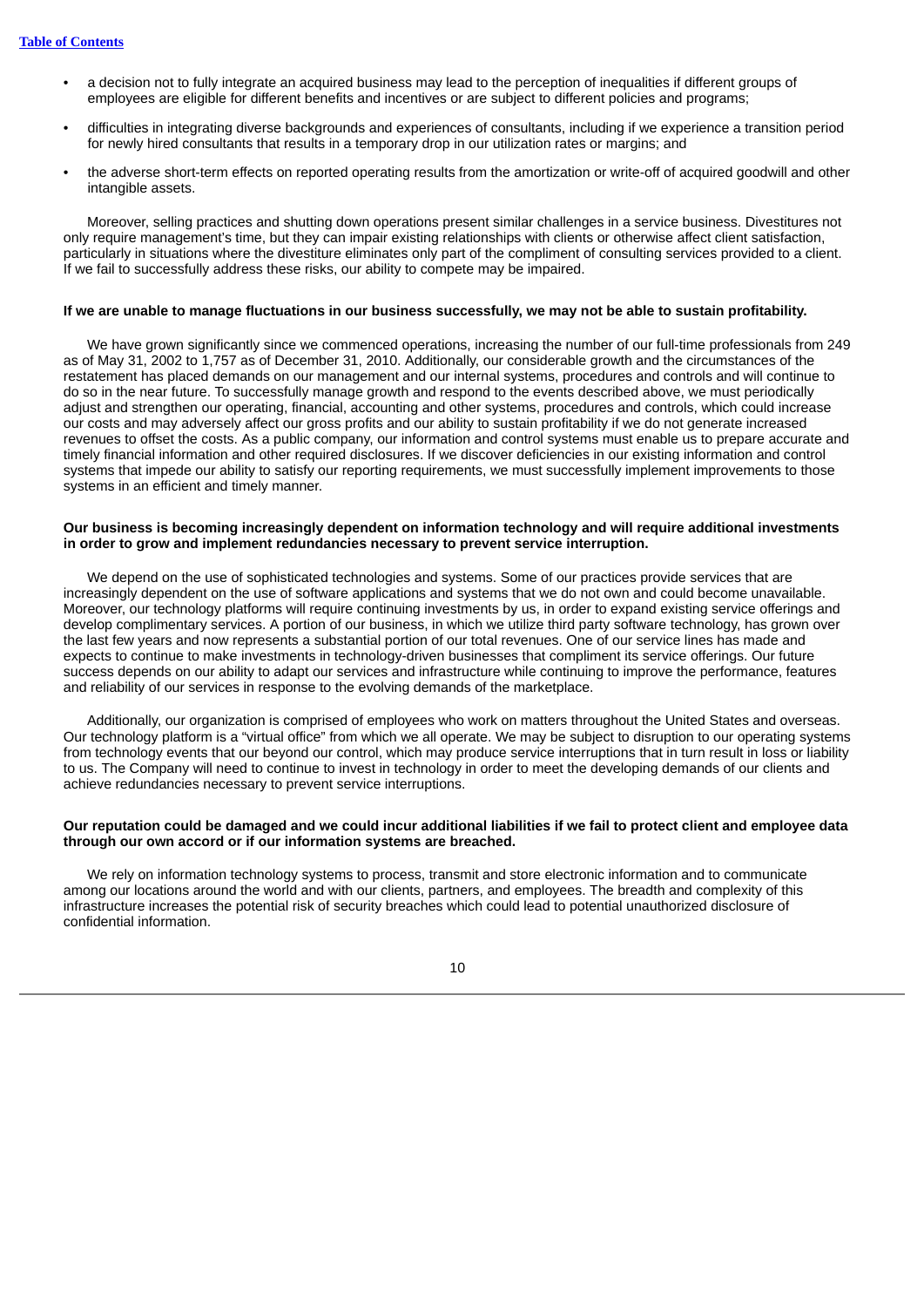In providing services to clients, we may manage, utilize and store sensitive or confidential client or employee data, including personal data. As a result, we are subject to numerous laws and regulations designed to protect this information, such as the U.S. federal and state laws governing the protection of health or other personally identifiable information and international laws such the European Union Directive on Data Protection.

These laws and regulations are increasing in complexity and number. If any person, including any of our employees, negligently disregards or intentionally breaches our established controls with respect to client or employee data, or otherwise mismanages or misappropriates that data, we could be subject to significant monetary damages, regulatory enforcement actions, fines, and/or criminal prosecution. Unauthorized disclosure of sensitive or confidential client or employee data, whether through systems failure, employee negligence, fraud or misappropriation, could damage our reputation and cause us to lose clients.

#### **Our international expansion could result in additional risks.**

We operate both domestically and internationally, including in the Middle East, Europe and Asia. Although historically our international operations have been limited, we intend to continue to expand internationally. Such expansion may result in additional risks that are not present domestically and which could adversely affect our business or our results of operations, including:

- compliance with additional U.S. regulations and those of other nations applicable to international operations;
- cultural and language differences;
- employment laws and rules and related social and cultural factors;
- currency fluctuations between the U.S. dollar and foreign currencies, which is harder to predict in the current adverse global economic climate;
- restrictions on the repatriation of earnings;
- potentially adverse tax consequences;
- different regulatory requirements and other barriers to conducting business;
- different or less stable political and economic environments;
- greater personal security risks for employees traveling to unstable locations; and
- civil disturbances or other catastrophic events.

Further, conducting business abroad subjects us to increased regulatory compliance and oversight, in particular with respect to operations in the Middle East. A failure to comply with applicable regulations could result in substantial penalties assessed against the Company and our employees. Political turmoil could affect the physical security of our employees working in a troubled country.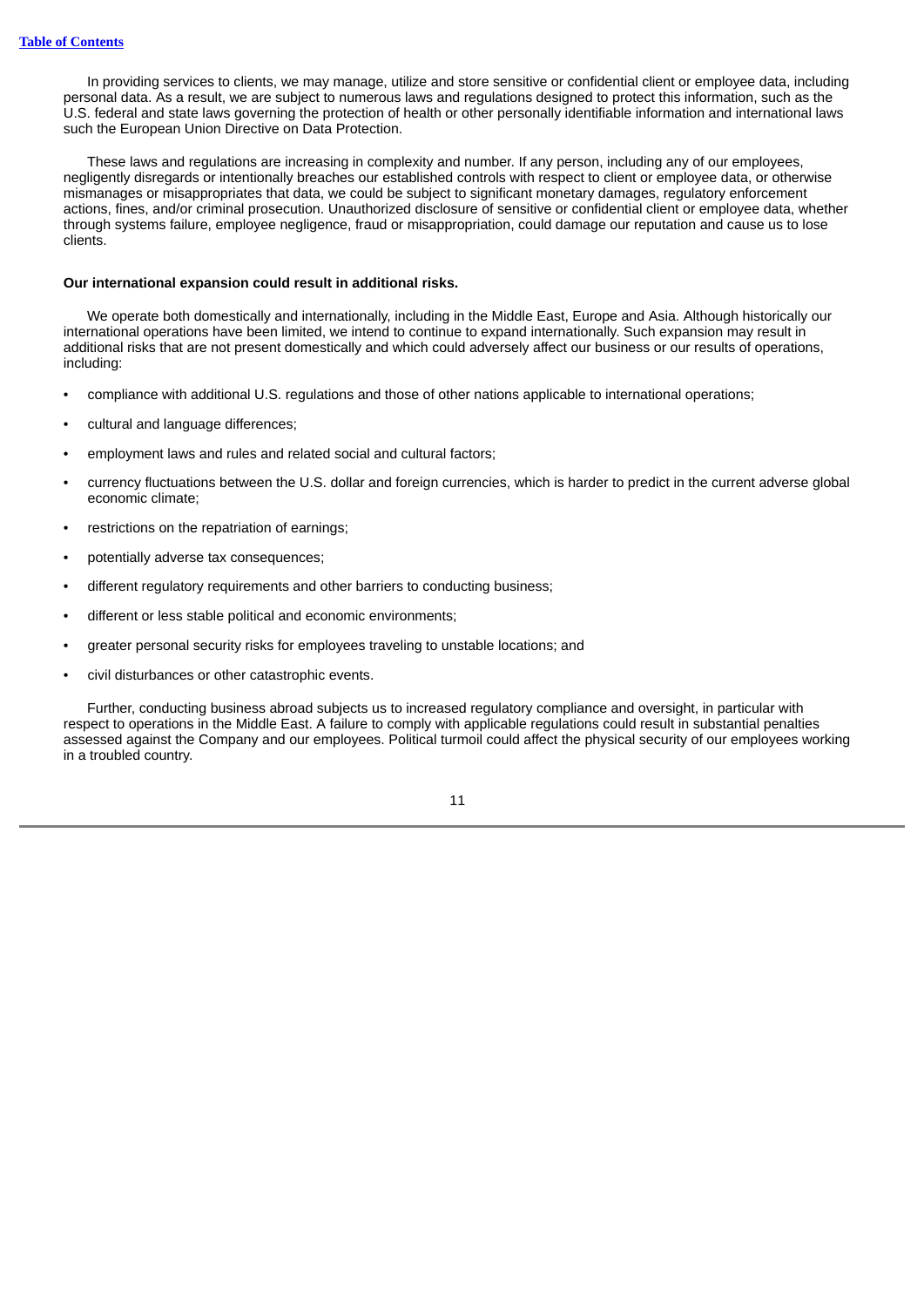# Our obligations under the Credit Agreement are secured by a pledge of certain of the equity interests in our subsidiaries and a lien on substantially all of our assets and those of our subsidiary grantors. If we default on these **obligations, our lenders may foreclose on our assets, including our pledged equity interest in our subsidiaries.**

On September 30, 2009, we entered into the Security Agreement in connection with our entry into the eighth amendment to the Revolving Credit and Term Loan Credit Agreement (the "Credit Agreement"). Pursuant to the Security Agreement and to secure our obligations under the Credit Agreement, we granted our lenders a first-priority lien, subject to permitted liens, on substantially all of the personal property assets that we and the subsidiary grantors own. This first-priority lien is in addition to the existing pledge (the "Equity Pledge") that we previously granted to our lenders of 100% of the voting stock or other equity interests in our domestic subsidiaries and 65% of the voting stock or other equity interests in our foreign subsidiaries. If we default on our obligations under the Credit Agreement, our lenders could accelerate our indebtedness and may be able to exercise their liens on the equity interests subject to the Equity Pledge and on their liens on substantially all of our assets and the assets of our subsidiary grantors, which would have a material adverse effect on our business, operations, financial condition and liquidity.

#### Our substantial indebtedness could adversely affect our ability to raise additional capital to fund our operations and obligations, expose us to interest rate risk to the extent of our variable rate debt, and could adversely affect our **financial results.**

At December 31, 2010, we had outstanding borrowings totaling \$257.0 million compared to \$219.0 million at December 31, 2009. Our substantial indebtedness could have meaningful consequences for us, including:

- exposing us to the risk of increased interest rates because our borrowings are at variable interest rates;
- requiring us to dedicate a larger portion of our cash from operations to service our indebtedness and thus reducing the level of cash for other purposes such as funding working capital, strategic acquisitions, capital expenditures, and other general corporate purposes; and
- limiting our ability to obtain additional financing.

## Our intellectual property rights in our "Huron Consulting Group" name are important, and any inability to use that **name could negatively impact our ability to build brand identity.**

We believe that establishing, maintaining and enhancing the "Huron Consulting Group" name is important to our business. We are, however, aware of a number of other companies that use names containing "Huron." There could be potential trade name or service mark infringement claims brought against us by the users of these similar names and marks and those users may have trade name or service mark rights that are senior to ours. If another company were to successfully challenge our right to use our name, or if we were unable to prevent a competitor from using a name that is similar to our name, our ability to build brand identity could be negatively impacted.

# Our financial results could suffer if we are unable to achieve or maintain adequate utilization and suitable billing rates **for our consultants.**

Our profitability depends to a large extent on the utilization and billing rates of our professionals. Utilization of our professionals is affected by a number of factors, including:

- the number and size of client engagements;
- the timing of the commencement, completion and termination of engagements, which in many cases is unpredictable;
- our ability to transition our consultants efficiently from completed engagements to new engagements;

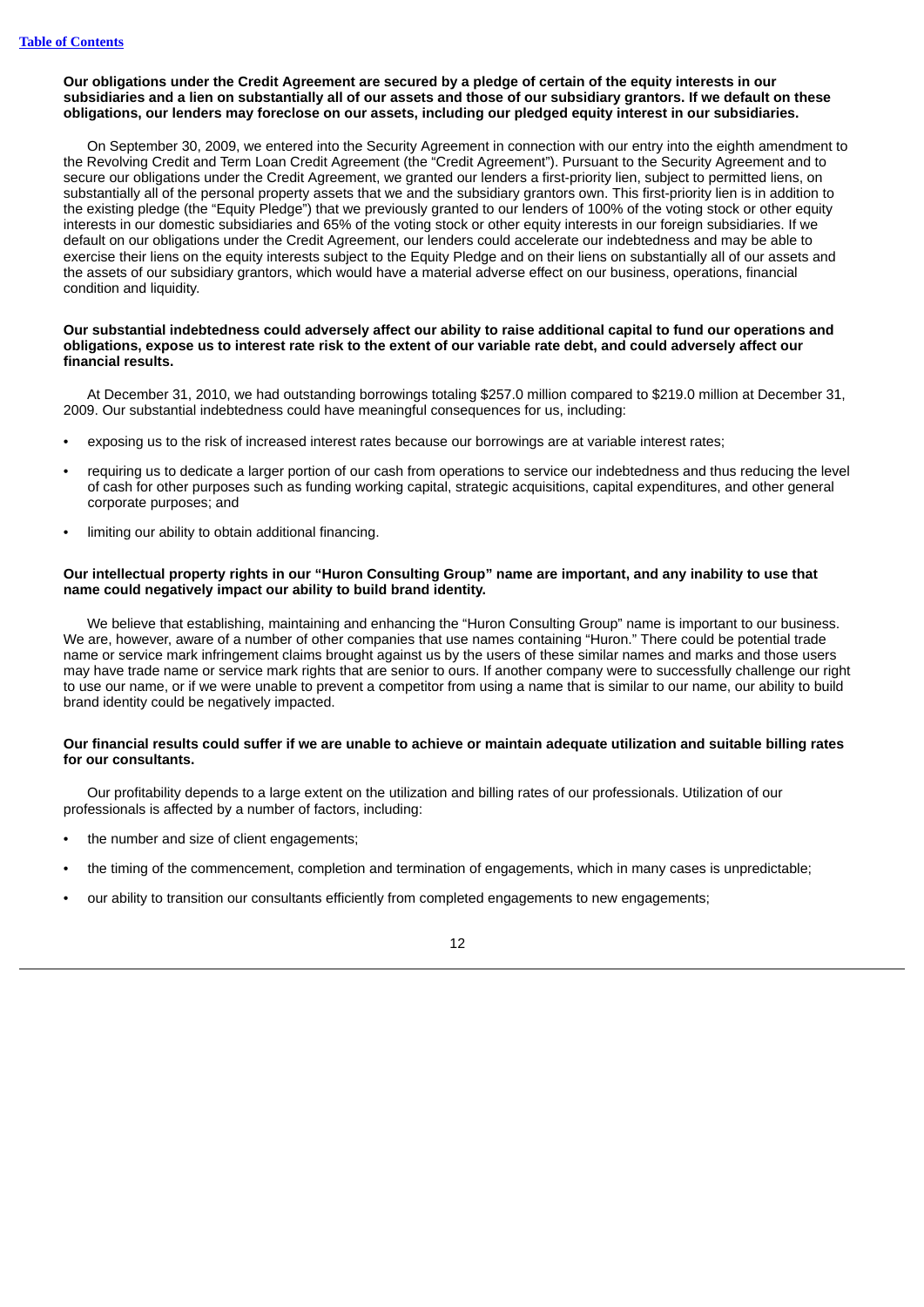- the hiring of additional consultants because there is generally a transition period for new consultants that results in a temporary drop in our utilization rate;
- unanticipated changes in the scope of client engagements;
- our ability to forecast demand for our services and thereby maintain an appropriate level of consultants; and
- conditions affecting the industries in which we practice as well as general economic conditions.

The billing rates of our consultants that we are able to charge are also affected by a number of factors, including:

- our clients' perception of our ability to add value through our services;
- the market demand for the services we provide;
- an increase in the number of clients in the government sector;
- introduction of new services by us or our competitors;
- our competition and the pricing policies of our competitors; and
- current economic conditions.

If we are unable to achieve and maintain adequate overall utilization as well as maintain or increase the billing rates for our consultants, our financial results could materially suffer.

# **Expanding our service offerings or number of offices may not be profitable.**

We may choose to develop new service offerings, open new offices or eliminate service offerings because of market opportunities or client demands. Developing new service offerings involves inherent risks, including:

- our inability to estimate demand for the new service offerings;
- competition from more established market participants;
- a lack of market understanding; and
- unanticipated expenses to recruit and hire qualified consultants and to market our new service offerings.

In addition, expanding into new geographic areas and expanding current service offerings is challenging and may require integrating new employees into our culture as well as assessing the demand in the applicable market. If we cannot manage the risks associated with new service offerings or new locations effectively, we are unlikely to be successful in these efforts, which could harm our ability to sustain profitability and our business prospects.

# Our ability to maintain and attract new business depends upon our reputation, the professional reputation of our **revenue-generating employees and the quality of our services.**

As a professional services firm, our ability to secure new engagements depends heavily upon our reputation and the individual reputations of our professionals. Any factor that diminishes our reputation or that of our employees, including not meeting client expectations or misconduct by our employees, could make it substantially more difficult for us to attract new engagements and clients. Similarly, because we obtain many of our new engagements from former or current clients or from referrals by those clients or by law firms that we have worked with in the past, any client that questions the quality of our work or that of our consultants could impair our ability to secure additional new engagements and clients.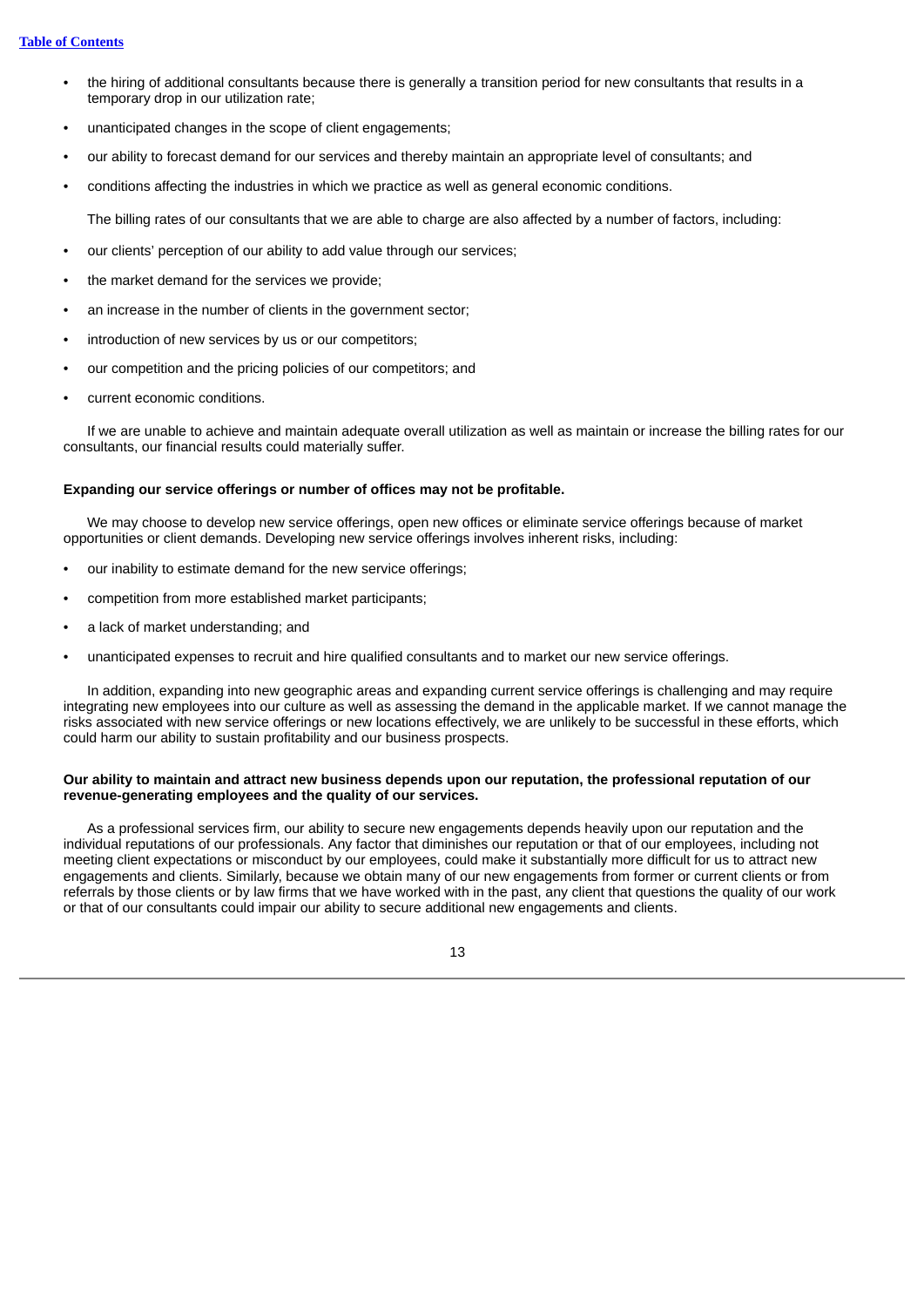### The profitability of our fixed-fee engagements with clients may not meet our expectations if we underestimate the cost **of these engagements.**

When making proposals for fixed-fee engagements, we estimate the costs and timing for completing the engagements. These estimates reflect our best judgment regarding the efficiencies of our methodologies and consultants as we plan to deploy them on engagements. Any increased or unexpected costs or unanticipated delays in connection with the performance of fixedfee engagements, including delays caused by factors outside our control, could make these contracts less profitable or unprofitable, which would have an adverse effect on our profit margin. For the years ended December 31, 2010, 2009, 2008, fixed-fee engagements represented 38.9%, 37.0% and 32.1%, respectively, of our revenues.

## Revenues from our performance-based engagements are difficult to predict, and the timing and extent of recovery of **our costs is uncertain.**

We have engagement agreements under which our fees include a significant performance-based component. Performancebased fees are contingent on the achievement of specific measures, such as our clients meeting cost-saving or other contractually defined goals. The achievement of these contractually-defined goals is subject to acknowledgement by the client and is often impacted by factors outside of our control, such as the actions of the client or other third parties. Because performance-based fees are contingent, revenues on such engagements, which are recognized when all revenue recognition criteria are met, are not certain and the timing of receipt is difficult to predict and may not occur evenly throughout the year. As expected, due to Stockamp & Associates, Inc., a consulting firm that we acquired in the third quarter of 2008 and which has a large number of performance-based fee engagements, the percentage of performance-based fee engagements has increased, increasing the percentage of our revenues derived from performance-based fees to 10.8% for the year ended December 31, 2010 and 15.5% for the year ended December 31, 2009, compared to 5.5% for the year ended December 31, 2008. A greater number of performance-based fee arrangements may result in increased volatility in our working capital requirements and greater variations in our quarter-to-quarter results, which could affect the price of our common stock. In addition, an increase in the proportion of performance-based fee arrangements may temporarily offset the positive effect on our operating results from an increase in our utilization rate until the related revenues are recognized.

## A significant portion of our revenues is derived from a limited number of clients, and our engagement agreements, including those related to our largest clients, can be terminated by our clients with little or no notice and without **penalty, which may cause our operating results to be unpredictable.**

As a consulting firm, we have derived, and expect to continue to derive, a significant portion of our revenues from a limited number of clients. Our ten largest clients accounted for approximately 32.1%, 30.7% and 23.9% of our revenues for the years ended December 31, 2010, 2009 and 2008, respectively. No single client accounted for more than 10% of our revenues in 2010, 2009 or 2008. Our clients typically retain us on an engagement-by-engagement basis, rather than under fixed-term contracts; the volume of work performed for any particular client is likely to vary from year to year and a major client in one fiscal period may not require or decide not to use our services in any subsequent fiscal period. Moreover, a large portion of our new engagements comes from existing clients. Accordingly, the failure to obtain new large engagements or multiple engagements from existing or new clients could have a material adverse effect on the amount of revenues we generate.

In addition, almost all of our engagement agreements can be terminated by our clients with little or no notice and without penalty. For example, in engagements related to litigation, if the litigation were to be settled, our engagement for those services would no longer be necessary and, therefore, would be terminated. In client engagements that involve multiple engagements or stages, there is a risk that a client may choose not to retain us for additional stages of an engagement or that a client will cancel or delay additional planned engagements. For clients in bankruptcy, a bankruptcy court could elect not to retain our interim management consultants, terminate our retention, require us to reduce our fees for the duration of an engagement, or approve claims against fees earned by us prior to or after the bankruptcy filing. Terminations of engagements, cancellations of portions of the project plan, delays in the work schedule or reductions in fees could result from factors unrelated to our services. When engagements are terminated or reduced, we lose the associated future revenues, and we may not be able to recover associated costs or redeploy the affected employees in a timely manner to

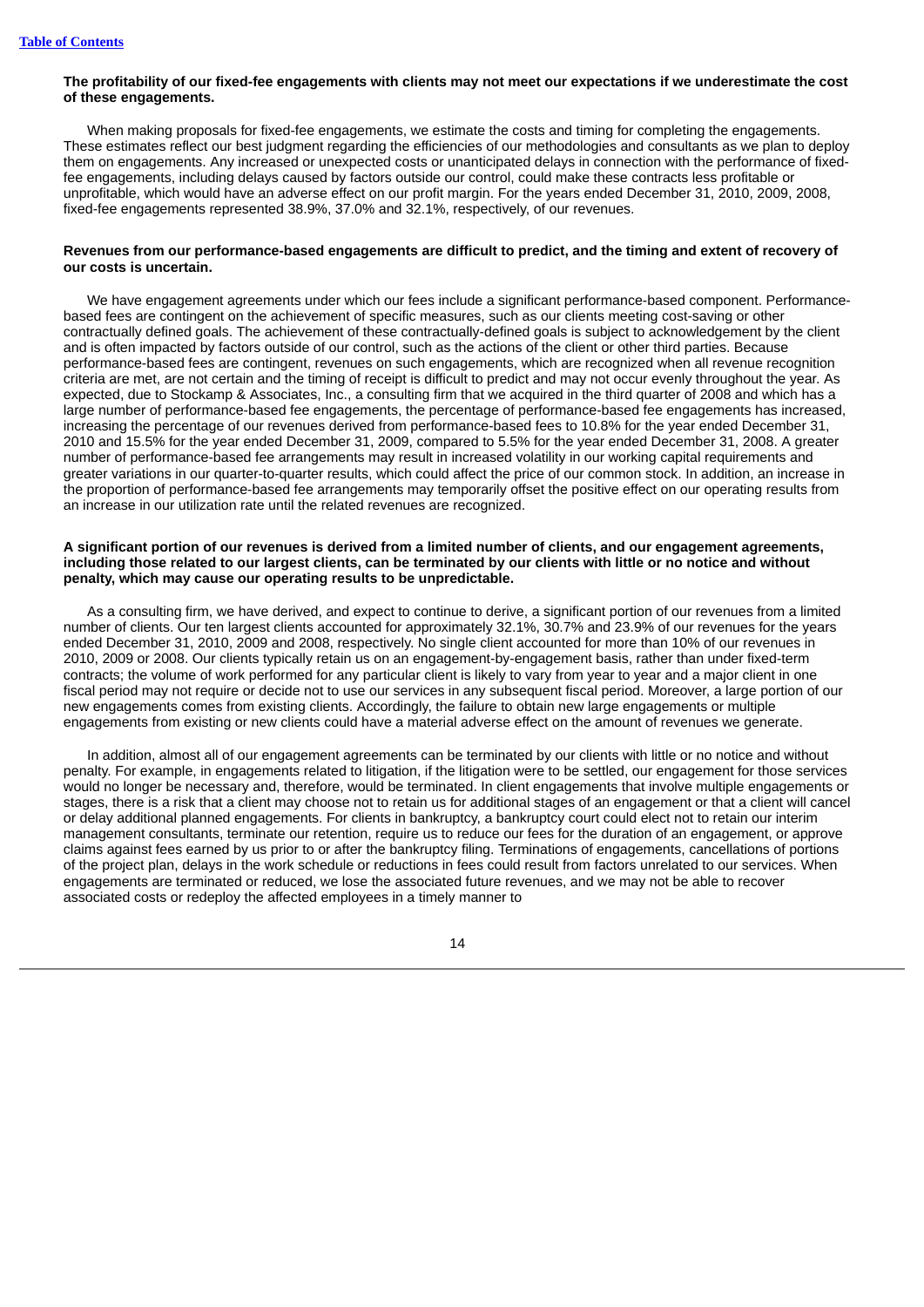minimize the negative impact. In addition, our clients' ability to terminate engagements with little or no notice and without penalty makes it difficult to predict our operating results in any particular fiscal period.

### **Our engagements could result in professional liability, which could be very costly and hurt our reputation.**

Our engagements typically involve complex analyses and the exercise of professional judgment. As a result, we are subject to the risk of professional liability. If a client questions the quality of our work, the client could threaten or bring a lawsuit to recover damages or contest its obligation to pay our fees. Litigation alleging that we performed negligently or breached any other obligations to a client could expose us to significant legal liabilities and, regardless of outcome, is often very costly, could distract our management and could damage our reputation. We are not always able to include provisions in our engagement agreements that are designed to limit our exposure to legal claims relating to our services. Even if these limiting provisions are included in an engagement agreement, they may not protect us or may not be enforceable under some circumstances. In addition, we carry professional liability insurance to cover many of these types of claims, but the policy limits and the breadth of coverage may be inadequate to cover any particular claim or all claims plus the cost of legal defense. For example, we provide services on engagements in which the impact on a client may substantially exceed the limits of our errors and omissions insurance coverage. If we are found to have professional liability with respect to work performed on such an engagement, we may not have sufficient insurance to cover the entire liability.

#### **The consulting services industry is highly competitive, and we may not be able to compete effectively.**

The consulting services industry in which we operate includes a large number of participants and is intensely competitive. We face competition from other business operations and financial consulting firms, general management consulting firms, the consulting practices of major accounting firms, technical and economic advisory firms, regional and specialty consulting firms and the internal professional resources of organizations. In addition, because there are relatively low barriers to entry, we expect to continue to face additional competition from new entrants into the business operations and financial consulting industries. Many of our competitors have a greater national and international presence, as well as have significantly greater personnel, financial, technical and marketing resources. In addition, these competitors may generate greater revenues and have greater name recognition than we do. Our ability to compete also depends in part on the ability of our competitors to hire, retain and motivate skilled professionals, the price at which others offer comparable services and our competitors' responsiveness to their clients. If we are unable to compete successfully with our existing competitors or with any new competitors, our financial results will be adversely affected.

# **Conflicts of interest could preclude us from accepting engagements thereby causing decreased utilization and revenues.**

We provide services in connection with bankruptcy, litigation and other proceedings proceedings that usually involve sensitive client information and frequently are adversarial. In connection with bankruptcy proceedings, we are required by law to be "disinterested" and may not be able to provide multiple services to a particular client. In litigation we would generally be prohibited from performing services in the same litigation for the party adverse to our client. In addition, our engagement agreement with a client or other business reasons may preclude us from accepting engagements from time to time with our clients' competitors or adversaries. As we adjust the size of our operations and the complement of consulting services, the number of conflict situations will continue to increase. Moreover, in many industries in which we provide services, there has been a continuing trend toward business consolidations and strategic alliances. These consolidations and alliances reduce the number of companies that may seek our services and increase the chances that we will be unable to accept new engagements as a result of conflicts of interest. If we are unable to accept new engagements for any reason, our consultants may become underutilized, which would adversely affect our revenues and results of operations in future periods.

#### **The nature of our services and the current economic environment make evaluating our business difficult.**

Although we have consistently generated positive earnings since we became a public company, except for the year ended December 31, 2009 as a result of the non-cash goodwill impairment charge, we may not sustain profitability in the

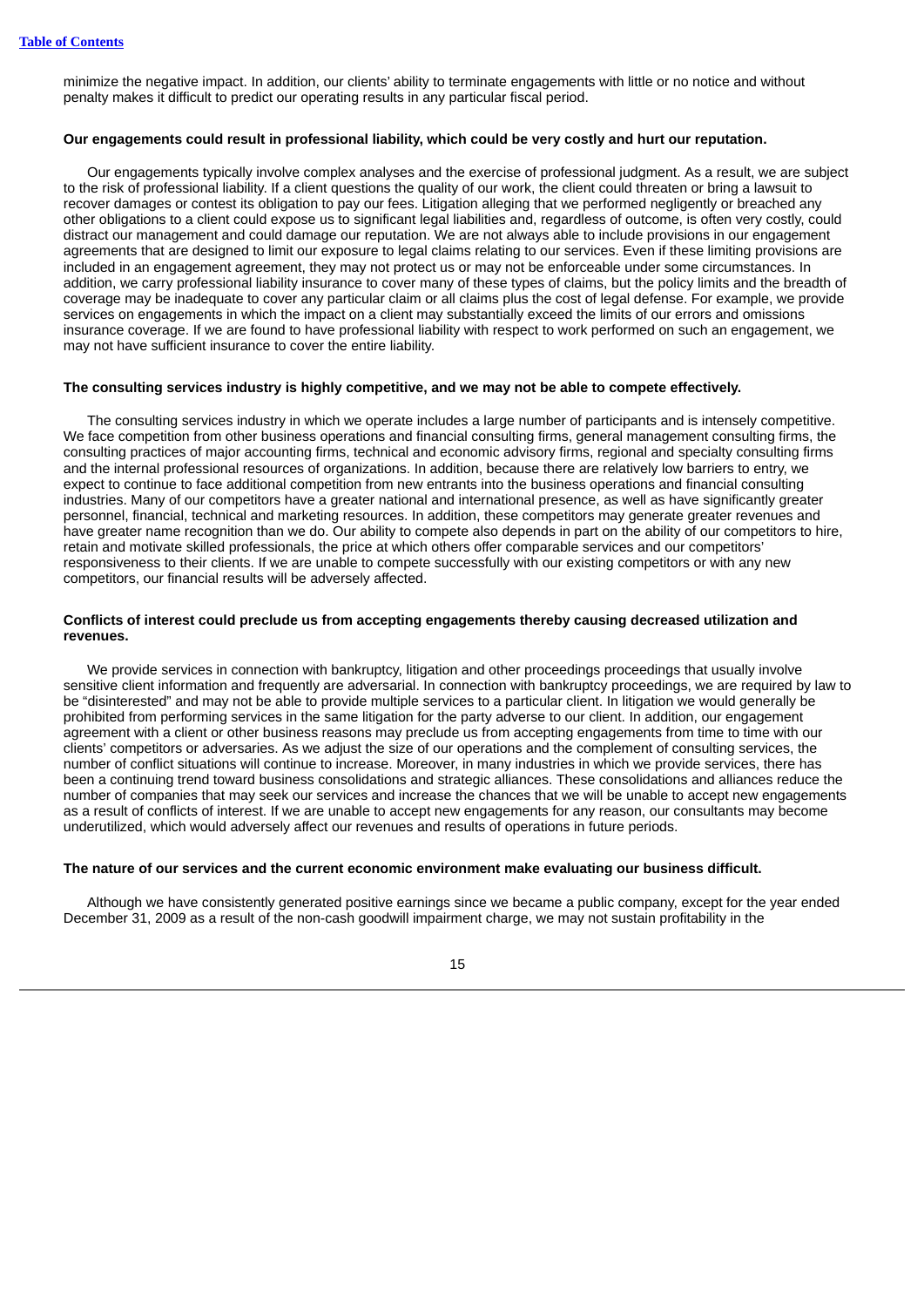future. Additionally, the current instability in the global economy makes it even harder to predict our future operating results. To sustain profitability, we must:

- attract, integrate, retain and motivate highly qualified professionals;
- achieve and maintain adequate utilization and suitable billing rates for our revenue-generating professionals;
- expand our existing relationships with our clients and identify new clients in need of our services;
- successfully re-sell engagements and secure new engagements every year, which may prove to be difficult in light of the current adverse economic conditions;
- maintain and enhance our brand recognition; and
- adapt quickly to meet changes in our markets, our business mix, the economic environment, the credit markets, and competitive developments.

# <span id="page-18-0"></span>**ITEM 1B. UNRESOLVED STAFF COMMENTS.**

<span id="page-18-1"></span>None.

## **ITEM 2. PROPERTIES.**

As of December 31, 2010, our principal executive offices in Chicago, Illinois, consisted of approximately 117,000 square feet of office space, under leases expiring through September 2014. We have two five-year renewal options that will allow us to continue to occupy the majority of this office space until September 2024. This facility accommodates our executive team and corporate departments, as well as professionals in each of our practices. We also have an office located in New York City, New York, consisting of approximately 55,000 square feet of office space, under a lease that expires in July 2016, with one five-year renewal option. Additionally, we occupy leased facilities for our other domestic and international offices, including those located in the following major metropolitan cities: Atlanta, Georgia; Boston, Massachusetts; Houston, Texas; Portland, Oregon; and Washington, D.C. We also occupy leased facilities for our seven document review centers located in Chicago, Illinois; Houston, Texas; Miramar, Florida; Morrisville, North Carolina; New York City, New York; Charlotte, North Carolina; and Washington D.C., totaling approximately 1,000 workstations. We do not own any real property. We believe that our leased facilities are adequate to meet our current needs and that additional facilities are available for lease to meet future needs.

#### <span id="page-18-2"></span>**ITEM 3. LEGAL PROCEEDINGS.**

On July 3, 2007, The Official Committee (the "Committee") of Unsecured Creditors of Saint Vincents Catholic Medical Centers of New York d/b/a Saint Vincent Catholic Medical Centers ("St. Vincents"), et al. filed suit against Huron Consulting Group Inc., certain of our subsidiaries, including Speltz & Weis LLC, and two of our former managing directors, David E. Speltz ("Speltz") and Timothy C. Weis ("Weis"), in the Supreme Court of the State of New York, County of New York. On November 26, 2007, Gray & Associates, LLC ("Gray"), in its capacity as trustee on behalf of the SVCMC Litigation Trust, was substituted as plaintiff in the place of the Committee and on February 19, 2008, Gray filed an amended complaint in the action. Beginning in 2004, St. Vincents retained Speltz & Weis LLC to provide management services to St. Vincents, and its two principals, Speltz and Weis, were made the interim chief executive officer and chief financial officer, respectively, of St. Vincents. In May of 2005, we acquired Speltz & Weis LLC. On July 5, 2005, St. Vincents filed for bankruptcy in the United States Bankruptcy Court for the Southern District of New York ("Bankruptcy Court"). On December 14, 2005, the Bankruptcy Court approved the retention of Speltz & Weis LLC and us in various capacities, including interim management, revenue cycle management and strategic sourcing services. The amended complaint filed by Gray alleges, among other things, breach of fiduciary duties, breach of the New York Not-For-Profit Corporation Law, malpractice, breach of contract, tortious interference with contract, aiding and abetting breaches of fiduciary duties, certain fraudulent transfers and fraudulent conveyances,

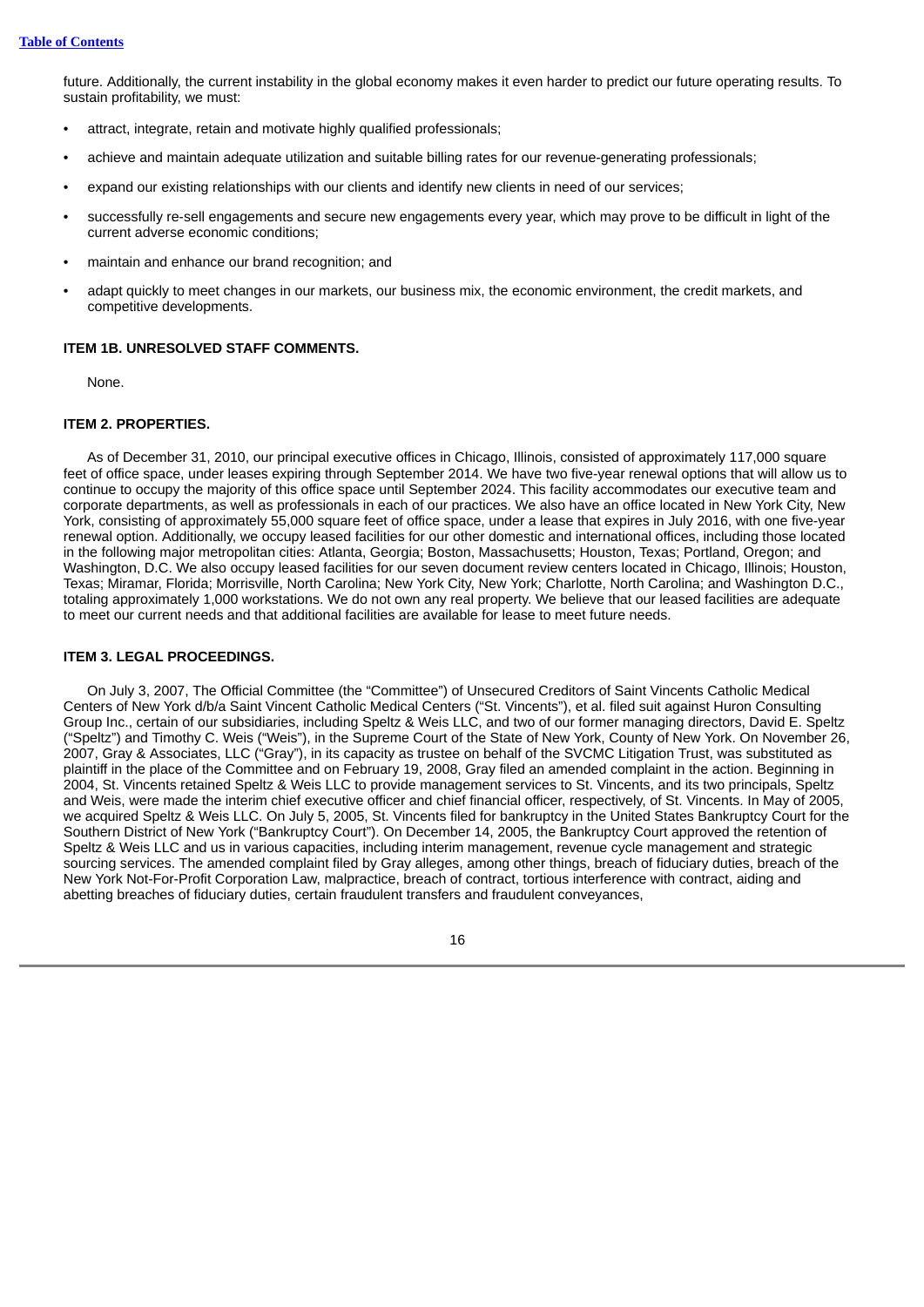breach of the implied duty of good faith and fair dealing, fraud, aiding and abetting fraud, negligent misrepresentation, and civil conspiracy, and sought at least \$200 million in damages, disgorgement of fees, return of funds or other property transferred to Speltz & Weis LLC, attorneys' fees, and unspecified punitive and other damages. In the second quarter of 2010, we reached a settlement which resulted in a litigation settlement charge of approximately \$4.8 million in the second quarter.

In August, 2009, the SEC commenced an investigation with respect to the restatement and an investigation into the allocation of time within a certain practice group. We also conducted a separate inquiry, in response to the initial inquiry from the SEC, into the allocation of time within a certain practice group. This matter had no impact on billings to our clients, but could have impacted the timing of when revenue was recognized. Based on our internal inquiry, which is complete, we have concluded that an adjustment to our historical financial statements is not required with respect to this matter. The SEC investigations with respect to the restatement and the allocation of time within a certain practice group are ongoing. We are cooperating fully with the SEC in its investigations. As often happens in these circumstances, the USAO for the Northern District of Illinois has contacted our counsel. The USAO made a telephonic request for copies of certain documents that we previously provided to the SEC, which we have voluntarily provided to the USAO.

In addition, the following purported shareholder class action complaints were filed in connection with our restatement in the United States District Court for the Northern District of Illinois: (1) a complaint in the matter of Jason Hughes v. Huron Consulting Group Inc., Gary E. Holdren and Gary L. Burge, filed on August 4, 2009; (2) a complaint in the matter of Dorothy DeAngelis v. Huron Consulting Group Inc., Gary E. Holdren, Gary L. Burge, Wayne Lipski and PricewaterhouseCoopers LLP, filed on August 5, 2009; (3) a complaint in the matter of Noel M. Parsons v. Huron Consulting Group Inc., Gary E. Holdren, Gary L. Burge, Wayne Lipski and PricewaterhouseCoopers LLP, filed on August 5, 2009; (4) a complaint in the matter of Adam Liebman v. Huron Consulting Group Inc., Gary E. Holdren, Gary L. Burge and Wayne Lipski, filed on August 5, 2009; (5) a complaint in the matter of Gerald Tobin v. Huron Consulting Group Inc., Gary E. Holdren, Gary L. Burge and PricewaterhouseCoopers LLP, filed on August 7, 2009, (6) a complaint in the matter of Gary Austin v. Huron Consulting Group Inc., Gary E. Holdren, Gary L. Burge and Wayne Lipski, filed on August 7, 2009 and (7) a complaint in the matter of Thomas Fisher v. Huron Consulting Group Inc., Gary E. Holdren, Gary L. Burge, Wayne Lipski and PricewaterhouseCoopers LLP, filed on September 3, 2009. On October 6, 2009, Plaintiff Thomas Fisher voluntarily dismissed his complaint. On November 16, 2009, the remaining suits were consolidated and the Public School Teachers' Pension & Retirement Fund of Chicago, the Arkansas Public Employees Retirement System, the City of Boston Retirement Board, the Cambridge Retirement System and the Bristol County Retirement System were appointed Lead Plaintiffs. Lead Plaintiffs filed a consolidated complaint on January 29, 2010. The consolidated complaint asserts claims under Section 10(b) of the Exchange Act and SEC Rule 10b-5 promulgated thereunder against Huron Consulting Group, Inc., Gary Holdren and Gary Burge and claims under Section 20(a) of the Exchange Act against Gary Holdren, Gary Burge and Wayne Lipski. The consolidated complaint contends that the Company and the individual defendants issued false and misleading statements regarding the Company's financial results and compliance with GAAP. Lead Plaintiffs request that the action be declared a class action, and seek unspecified damages, equitable and injunctive relief, and reimbursement for fees and expenses incurred in connection with the action, including attorneys' fees. On March 30, 2010, Huron, Gary Burge, Gary Holdren and Wayne Lipski jointly filed a motion to dismiss the consolidated complaint. On August 6, 2010, the Court denied the motion to dismiss. On December 6, 2010, we reached an agreement in principle with Lead Plaintiffs to settle the litigation ("the Class Action Settlement"), pursuant to which the plaintiffs will receive total consideration of approximately \$39.6 million, comprised of \$27.0 million in cash and the issuance by the Company of 474,547 shares of our common stock (the "Settlement Shares"). The Settlement Shares had an aggregate value of approximately \$12.6 million based on the closing market price of our common stock on December 31, 2010. As a result of the Class Action Settlement, we recorded a non-cash charge to earnings in the fourth quarter of 2010 of \$12.6 million representing the fair value of the Settlement Shares and a corresponding settlement liability. We will adjust the amount of the non-cash charge and corresponding settlement liability to reflect changes in the fair value of the Settlement Shares until and including the date of issuance, which may result in either additional non-cash charges or non-cash gains. As of December 31, 2010, in accordance with the proposed settlement, we also recorded a receivable for the cash portion of the consideration, which was funded into escrow in its entirety by our insurance carriers, and a corresponding settlement liability. There was no impact to our Consolidated Statement of Operations for the cash consideration as we concluded that a right of setoff existed in accordance with Accounting Standards Codification Topic 210-20-45, "Other Presentation Matters". The total amount of insurance coverage under the related policy was \$35.0 million and the insurers had previously paid out approximately \$8.0 million in claims prior to the final \$27.0 million payment discussed above. As a result of the final payment by the insurance carriers, we will not receive any further contributions from our insurance carriers for the reimbursement of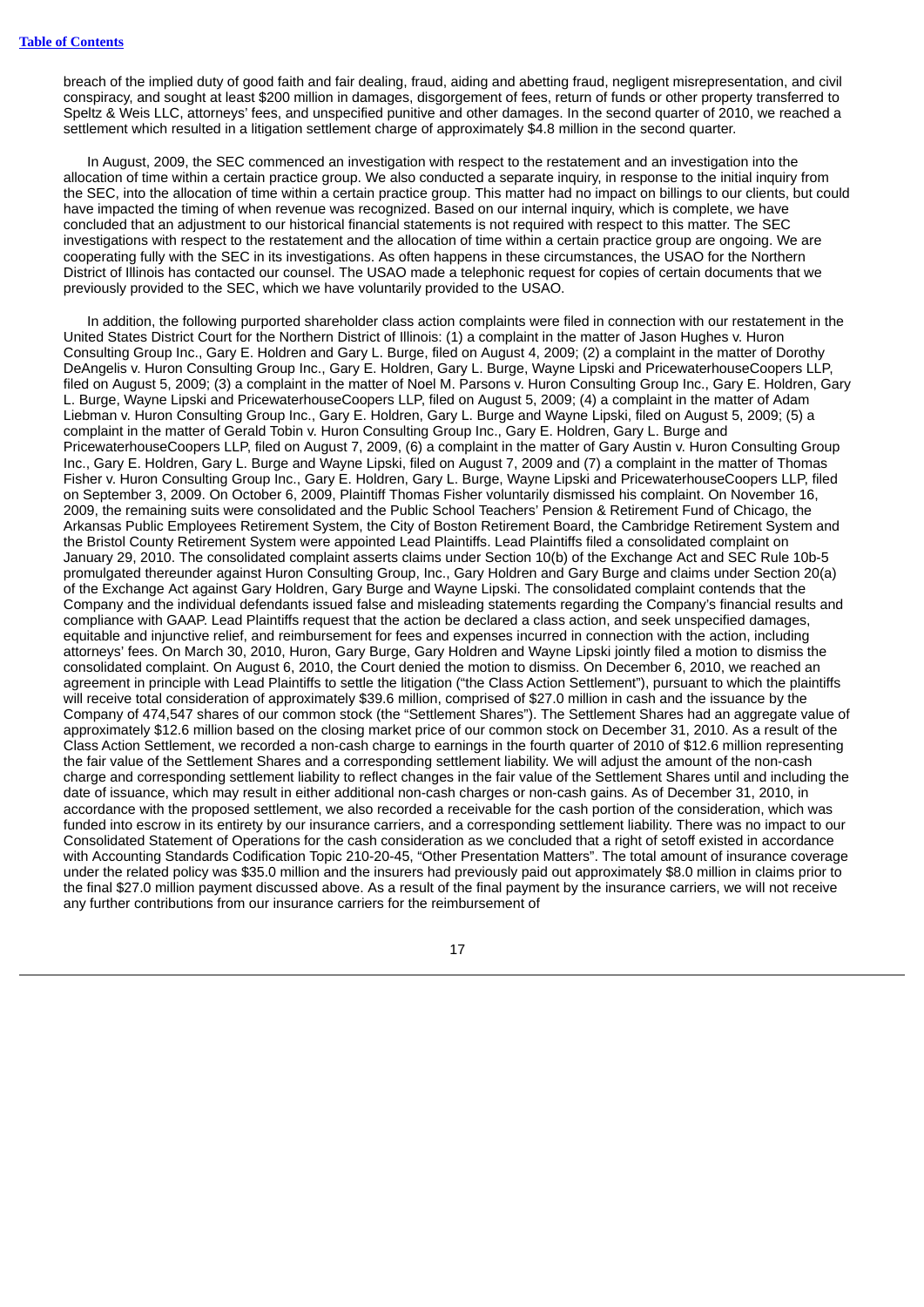legal fees expended on the finalization of the Class Action Settlement or any amounts (including any damages, settlement costs or legal fees) with respect to the SEC investigation with respect to the restatement, the USAO's request for certain documents and the purported private shareholder class action lawsuit and derivative lawsuits in respect of the restatement (collectively, the "restatement matters"). The proposed Class Action Settlement received preliminary court approval on January 21, 2011 and is subject to final court approval and the issuance of the Settlement Shares. A Fairness Hearing is currently scheduled to consider final approval of the settlement on May 6, 2011. The issuance of the Settlement Shares is expected to occur after final court approval is granted. There can be no assurance that final court approval will be granted. The proposed settlement contains no admission of wrongdoing. Additionally, the Company has the right to terminate the settlement if class members representing more than a specified amount of alleged securities losses elect to opt out of the settlement.

The Company also has been named as a nominal defendant in two state derivative suits filed in connection with the Company's restatement, since consolidated in the Circuit Court of Cook County, Illinois, Chancery Division on September 21, 2009: (1) a complaint in the matter of Curtis Peters, derivatively on behalf of Huron Consulting Group Inc. v. Gary E. Holdren, Gary L. Burge, Wayne Lipski, each of the members of the Board of Directors and PricewaterhouseCoopers LLP, filed on August 28, 2009 (the "Peters suit") and (2) a complaint in the matter of Brian Hacias, derivatively on behalf of Huron Consulting Group Inc. v. Gary E. Holdren, Gary L. Burge and Wayne Lipski, filed on August 28, 2009 (the "Hacias suit"). The consolidated cases are captioned "In Re Huron Consulting Group, Inc. Shareholder Derivative Litigation". On March 8, 2010, plaintiffs filed a consolidated complaint. The consolidated complaint asserts claims for breach of fiduciary duty, unjust enrichment, abuse of control, gross mismanagement and waste of corporate assets. The consolidated complaint also alleges claims for professional negligence and breach of contract against PricewaterhouseCoopers LLP, the Company's independent auditors. Plaintiffs seek to recoup for the Company unspecified damages allegedly sustained by the Company resulting from the restatement and related matters, disgorgement and reimbursement for fees and expenses incurred in connection with the suits, including attorneys' fees. Huron filed a motion to dismiss plaintiffs' consolidated complaint on April 22, 2010. On October 25, 2010, the Court granted Huron's motion to dismiss and dismissed plaintiffs' consolidated complaint with prejudice. On November 19, 2010, plaintiffs filed a notice of appeal of the dismissal to the Appellate Court of Illinois.

The Company has also been named as a nominal defendant in three Federal derivative suits filed in connection with the Company's restatement, since consolidated in the United States District Court for the Northern District of Illinois on November 23, 2009: (1) a complaint in the matter of Oakland County Employees' Retirement System, derivatively on behalf of Huron Consulting Group Inc. v. Gary E. Holdren, Gary L. Burge, Wayne Lipski and each of the members of the Board of Directors, filed on October 7, 2009 (the "Oakland suit"); (2) a complaint in the matter of Philip R. Wilmore, derivatively on behalf of Huron Consulting Group Inc. v. Gary E. Holdren, Gary L. Burge, Wayne Lipski, David M. Shade, and each of the members of the Board of Directors, filed on October 12, 2009 (the "Wilmore suit"); and (3) a complaint in the matter of Lawrence J. Goelz, derivatively on behalf of Huron Consulting Group Inc. v. Gary E. Holdren, Gary L. Burge, Wayne Lipski, David M. Shade, and each of the members of the Board of Directors, filed on October 12, 2009 (the "Goelz suit"). Oakland County Employees' Retirement System, Philip R. Wilmore and Lawrence J. Goelz have been named Lead Plaintiffs. Lead Plaintiffs filed a consolidated complaint on January 15, 2010. The consolidated complaint asserts claims under Section 14(a) of the Exchange Act and for breach of fiduciary duty, waste of corporate assets and unjust enrichment. Lead Plaintiffs seek to recoup for the Company unspecified damages allegedly sustained by the Company resulting from the restatement and related matters, restitution from all defendants and disgorgement of all profits, benefits or other compensation obtained by the defendants and reimbursement for fees and expenses incurred in connection with the suit, including attorneys' fees. On April 7, 2010, the Court denied Huron's motion to stay the Federal derivative suits. On April 8, 2010, Huron filed a motion to stay discovery proceedings in the derivative suits, pursuant to the Private Securities Litigation Reform Act, pending the resolution of Huron's motion to dismiss plaintiffs' consolidated complaint. The Court granted Huron's motion to stay discovery proceedings in the derivative suits on April 12, 2010. Huron filed a motion to dismiss plaintiffs' consolidated complaint on April 27, 2010. Huron's motion to dismiss was granted, judgment entered and the case closed on September 7, 2010. On October 5, 2010, plaintiffs moved for relief from judgment and for leave to file a first amended complaint. The Court granted plaintiffs' motion on October 12, 2010, and plaintiffs filed their amended complaint that same day. Defendants moved to dismiss plaintiffs' amended complaint on November 5, 2010. That motion is fully briefed and pending before the Court.

Given the uncertain nature of the restatement matters, and the uncertainties related to the incurrence and amount of loss, including with respect to the imposition of fines, penalties, damages, administrative remedies and liabilities for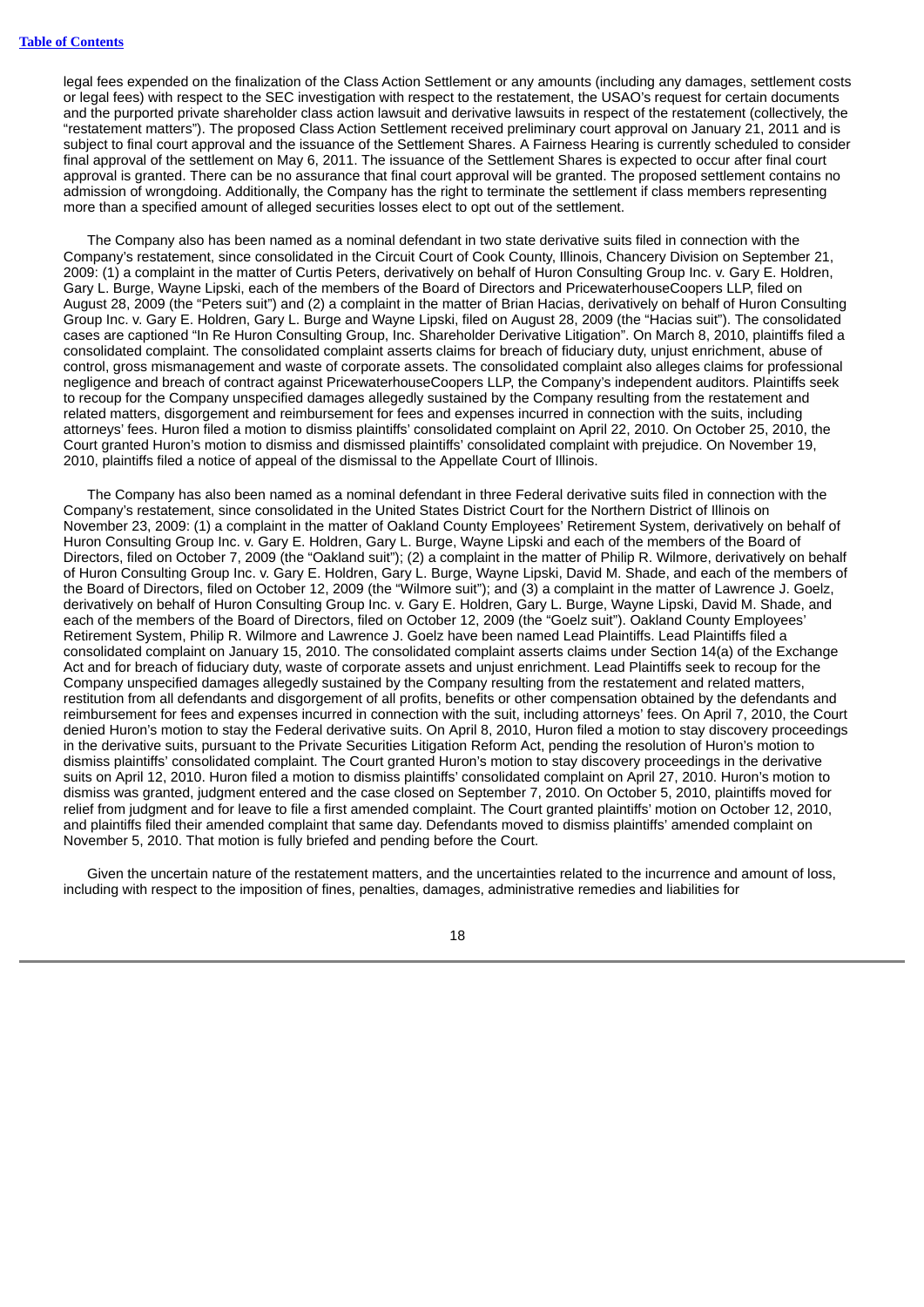additional amounts, with respect to the restatement matters, we are unable to predict the ultimate outcome of the restatement matters, determine whether a liability has been incurred or make a reasonable estimate of the liability that could result from an unfavorable outcome in the restatement matters. Any such liability could be material.

On December 9, 2009, plaintiff, Associates Against Outlier Fraud, filed a First Amended *qui tam* complaint against Huron Consulting Group, Inc., and others under the federal and New York state False Claims Act ("FCA") in the United States District Court for the Southern District of New York. The federal and state FCA authorize private individuals (known as "relators") to sue on behalf of the government (known as "*qui tam*" actions) alleging that false or fraudulent claims were knowingly submitted to the government. Once a *qui tam* action is filed, the government may elect to intervene in the action. If the government declines to intervene, the relator may proceed with the action. Under the federal and state FCA, the government may recover treble damages and civil penalties (civil penalties of up to \$11,000 per violation under the federal FCA and \$12,000 per violation under the state FCA). On January 6, 2010, the United States declined to intervene in the lawsuit. On February 2, 2010, Huron filed a motion to dismiss the relator's federal and state claims. On August 25, 2010, the Court granted Huron's motion to dismiss without prejudice. On September 29, 2010, relator filed a Second Amended Complaint alleging that Huron and others caused St. Vincent Catholic Medical Center to receive more than \$30 million in inflated outlier payments under the Medicare and Medicaid programs in violation of the federal and state FCA and also seeks to recover an unspecified amount of civil penalties. On October 19, 2010 Huron filed a motion to dismiss the Second Amended Complaint, which the Court denied on January 3, 2011. The suit is in the pre-trial stage and no trial date has been set. We believe that the claims are without merit and intend to vigorously defend ourselves in this matter.

From time to time, we are involved in legal proceedings and litigation arising in the ordinary course of business. As of the date of this annual report on Form 10-K, we are not a party to or threatened with any other litigation or legal proceeding that, in the current opinion of management, could have a material adverse effect on our financial position or results of operations. However, due to the risks and uncertainties inherent in legal proceedings, actual results could differ from current expected results.

## <span id="page-21-0"></span>**ITEM 4. SUBMISSION OF MATTERS TO A VOTE OF SECURITY HOLDERS.**

[Removed and reserved]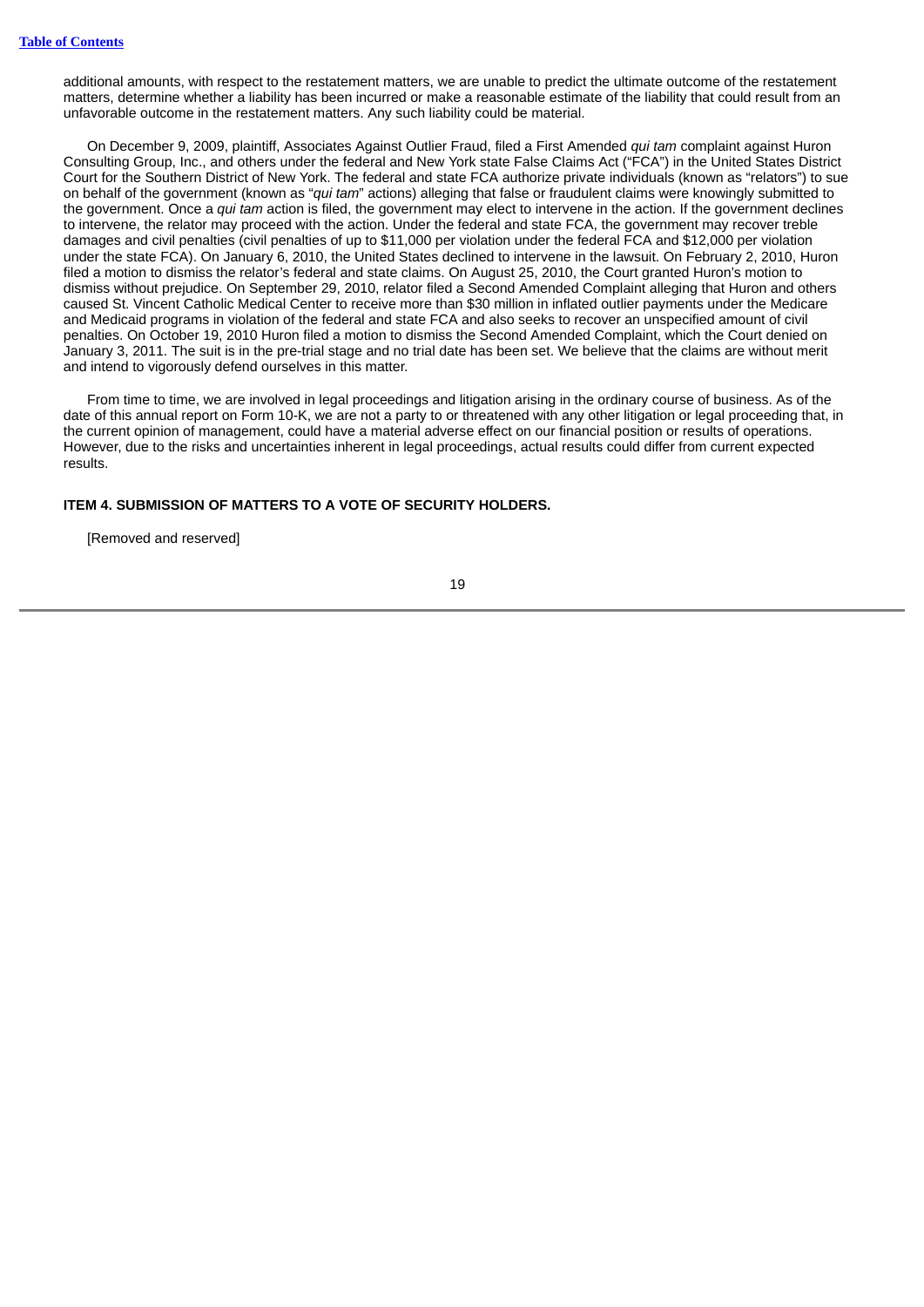# **PART II**

# <span id="page-22-1"></span><span id="page-22-0"></span>**ITEM 5. MARKET FOR REGISTRANT'S COMMON EQUITY, RELATED STOCKHOLDER MATTERS AND ISSUER PURCHASES OF EQUITY SECURITIES.**

#### **Market Information**

Our common stock is traded on The NASDAQ Global Select Market under the symbol "HURN". The following table sets forth, on a per share basis and for the periods indicated, the high and low closing sales prices for our common stock as reported by The NASDAQ Stock Market.

|                       | High    | Low     |
|-----------------------|---------|---------|
| 2009:                 |         |         |
| <b>First Quarter</b>  | \$59.95 | \$39.37 |
| <b>Second Quarter</b> | \$50.26 | \$36.81 |
| <b>Third Quarter</b>  | \$46.81 | \$11.99 |
| <b>Fourth Quarter</b> | \$26.66 | \$21.48 |
| 2010:                 |         |         |
| <b>First Quarter</b>  | \$25.65 | \$20.12 |
| Second Quarter        | \$23.89 | \$19.41 |
| <b>Third Quarter</b>  | \$22.21 | \$17.86 |
| Fourth Quarter        | \$26.63 | \$19.14 |

# **Holders**

As of February 14, 2011, there were 21 registered holders of record of Huron's common stock. A number of the Company's stockholders have their shares in street name; therefore, the Company believes that there are substantially more beneficial owners of our common stock.

#### **Dividends**

We have not declared or paid any dividends on our common stock since we became a public company and do not intend to pay any dividends on our common stock in the foreseeable future. We currently expect that we will retain our future earnings, if any, for use in the operation and expansion of our business. Future cash dividends, if any, will be at the discretion of our board of directors and will depend upon, among other things, our future operations and earnings, capital requirements and surplus, general financial condition, contractual restrictions and other factors the board of directors may deem relevant. In addition, our bank credit agreement restricts dividends to an amount up to 50% of consolidated net income (adjusted for non-cash sharebased compensation expense) for such fiscal year, plus 50% of net cash proceeds during such fiscal year with respect to any issuance of capital securities.

## **Securities Authorized for Issuance Under Equity Compensation Plans**

The information required by this item appears under "Item 12. Security Ownership of Certain Beneficial Owners and Management and Related Stockholders Matters" included elsewhere in this annual report on Form 10-K.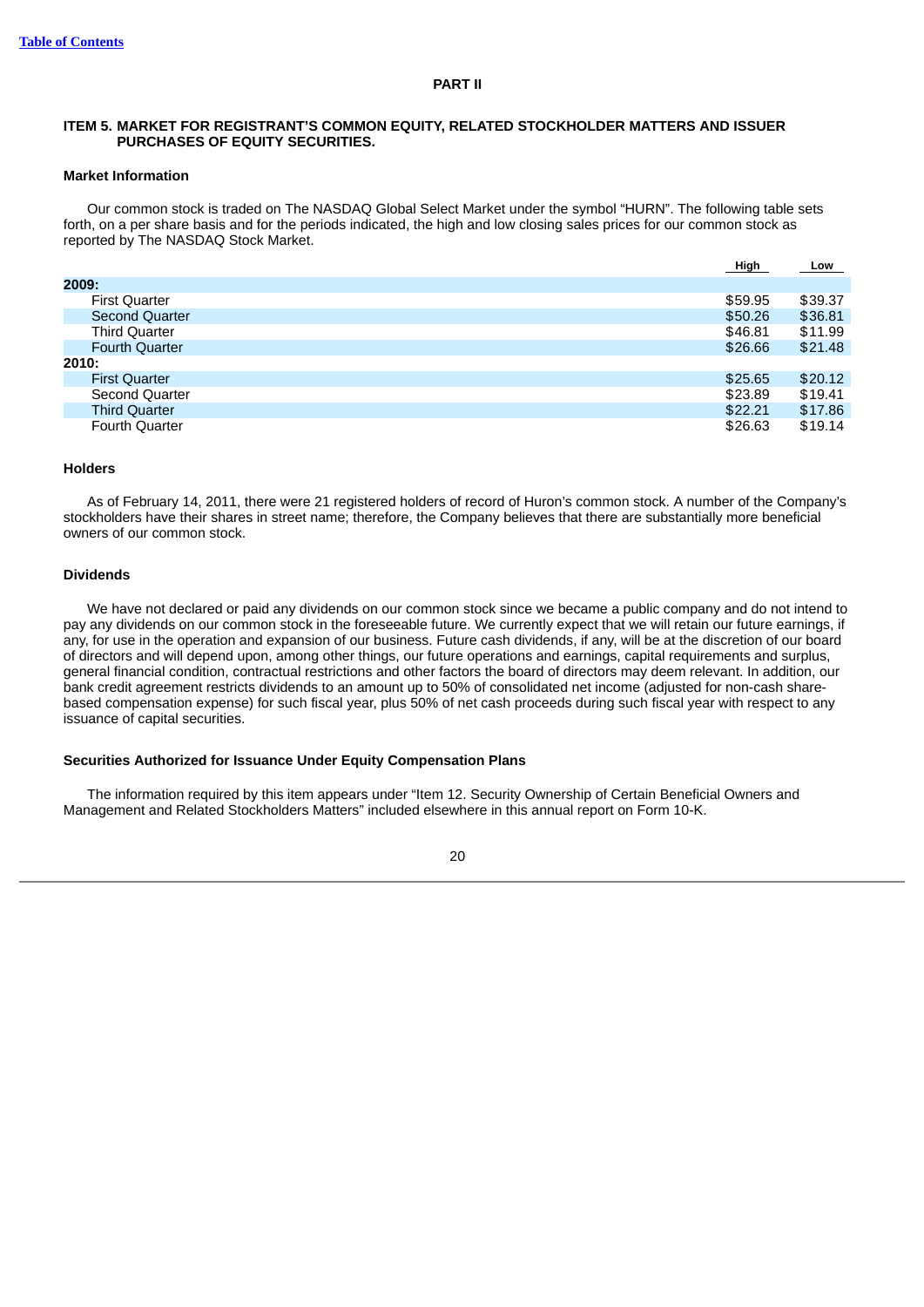# **Purchases of Equity Securities by the Issuer and Affiliated Purchasers**

Our 2004 Omnibus Stock Plan permits the netting of common stock upon vesting of restricted stock awards to satisfy individual tax withholding requirements. During the quarter ended December 31, 2010, we redeemed 7,841 shares of common stock with a weighted-average fair market value of \$21.93 as a result of such tax withholdings as presented in the table below.

| Period                               | <b>Total Number of</b><br><b>Shares Redeemed</b><br>to Satisfy Employee<br><b>Tax Withholding</b><br><b>Requirements</b> | <b>Weighted-</b><br>Average Fair<br><b>Market Value</b><br><b>Per Share</b><br>Redeemed | <b>Total Number of</b><br><b>Shares Purchased as</b><br><b>Part of Publicly</b><br><b>Announced Plans or</b><br><b>Programs</b> | <b>Maximum Number</b><br>of Shares that May<br><b>Yet Be Purchased</b><br>Under the Plans or<br><b>Programs</b> |
|--------------------------------------|--------------------------------------------------------------------------------------------------------------------------|-----------------------------------------------------------------------------------------|---------------------------------------------------------------------------------------------------------------------------------|-----------------------------------------------------------------------------------------------------------------|
| October 1, 2010 – October 31, 2010   | 598                                                                                                                      | 21.99                                                                                   | N/A                                                                                                                             | N/A                                                                                                             |
| November 1, 2010 - November 30, 2010 | 7.243                                                                                                                    | 21.92                                                                                   | N/A                                                                                                                             | N/A                                                                                                             |
| December 1, 2010 - December 31, 2010 |                                                                                                                          |                                                                                         | N/A                                                                                                                             | N/A                                                                                                             |
| Total                                | 7.841                                                                                                                    | 21.93                                                                                   | N/A                                                                                                                             | N/A                                                                                                             |

N/A – Not applicable.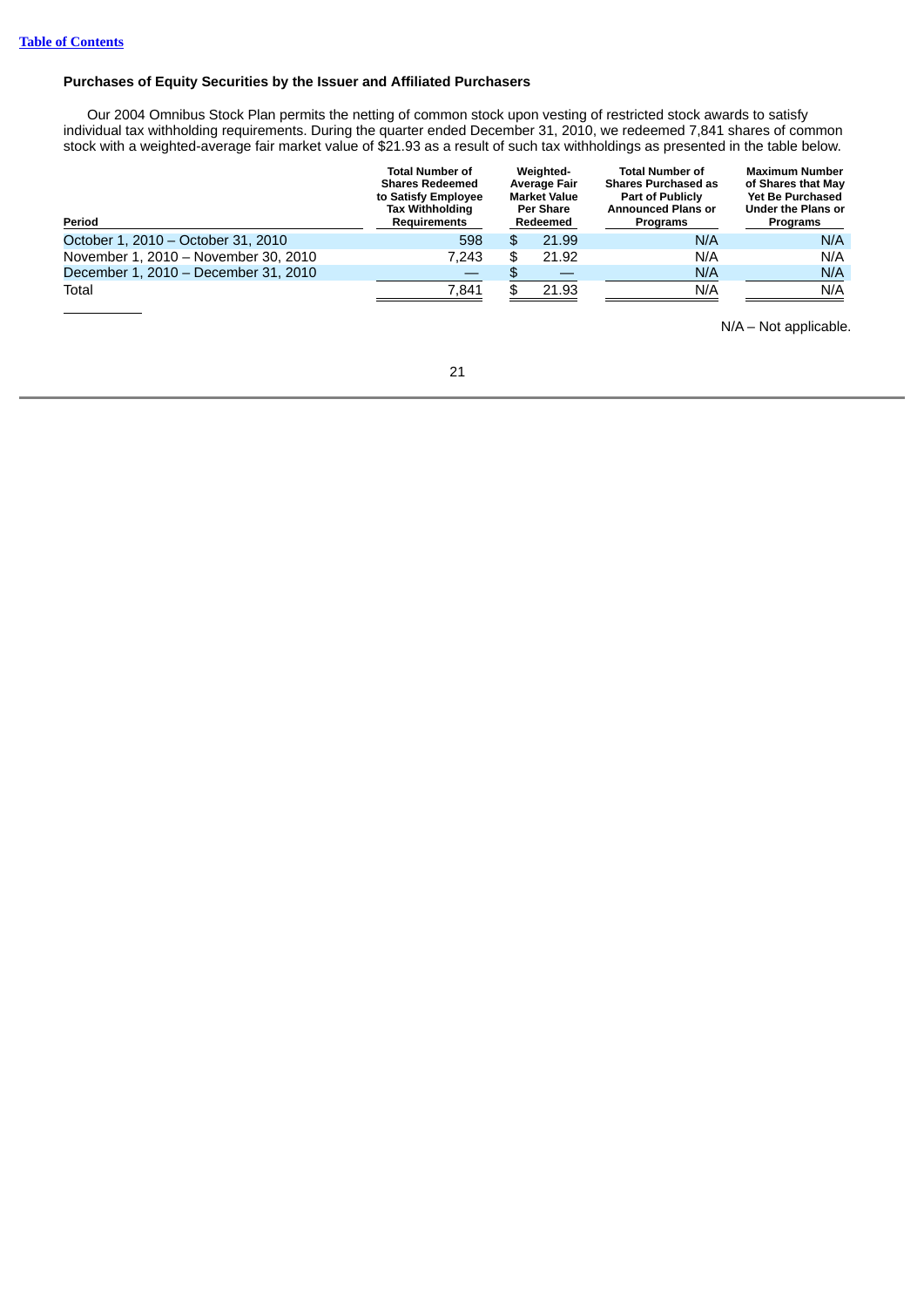# <span id="page-24-0"></span>**ITEM 6. SELECTED FINANCIAL DATA.**

We have derived the following selected consolidated financial data as of and for the years ended December 31, 2006 through 2010 from our consolidated financial statements. The following data reflects the business acquisitions that we have completed through December 31, 2010. The results of operations for the acquired businesses have been included in our results of operations since the date of their acquisitions. The following data also reflects the classification of discontinued operations as of December 31, 2010, as discussed below. See also note "4. Discontinued Operations" under "Part II — Item 8. Financial Statements and Supplementary Data" for additional information. Amounts previously reported on the Statements of Operations for fiscal years 2006 through 2009 have been reclassified in accordance with the discontinued operations section of Financial Accounting Standards Board ("FASB") Accounting Standards Codification ("ASC") Topic 205, "Presentation of Financial Statements." The information set forth below is not necessarily indicative of the results of future operations and should be read in conjunction with "Item 7. Management's Discussion and Analysis of Financial Condition and Results of Operations" and the consolidated financial statements and related notes included elsewhere in this annual report on Form 10-K.

| <b>Consolidated Statements of Operations Data</b>                           | Year Ended December 31, |              |              |           |              |
|-----------------------------------------------------------------------------|-------------------------|--------------|--------------|-----------|--------------|
| (in thousands, except per share data):                                      | 2010                    | 2009         | 2008         | 2007      | 2006         |
| Revenues and reimbursable expenses:                                         |                         |              |              |           |              |
| Revenues                                                                    | \$553.007               | \$559,458    | \$479,926    | \$345,125 | \$163,592    |
| Reimbursable expenses                                                       | 51,593                  | 47,632       | 48,692       | 38,163    | 31,702       |
| Total revenues and reimbursable expenses                                    | 604,600                 | 607,090      | 528,618      | 383,288   | 195,294      |
| Direct costs and reimbursable expenses (exclusive of depreciation and       |                         |              |              |           |              |
| amortization shown in operating expenses) (1):                              |                         |              |              |           |              |
| Direct costs (2)                                                            | 343.618                 | 342.816      | 287.970      | 219.025   | 105,071      |
| Intangible assets amortization                                              | 4,125                   | 4,695        | 6.629        | 7,803     | 507          |
| Reimbursable expenses                                                       | 51,466                  | 47,646       | 48,699       | 37,951    | 31,877       |
| Total direct costs and reimbursable expenses                                | 399,209                 | 395,157      | 343,298      | 264,779   | 137,455      |
| <b>Operating expenses:</b>                                                  |                         |              |              |           |              |
| Selling, general and administrative                                         | 113,786                 | 118,424      | 119,321      | 93,263    | 61,360       |
| Restructuring charges                                                       | 4,063                   | 2,533        | 2,100        |           |              |
| Restatement related expenses                                                | 8,666                   | 17,490       |              |           |              |
| Litigation settlements, net                                                 | 17,316                  |              |              |           |              |
| Depreciation and amortization (1)                                           | 18,605                  | 22,116       | 22,867       | 17,000    | 7,536        |
| Impairment charge on goodwill                                               |                         | 67,034       |              |           |              |
| Total operating expenses                                                    | 162,436                 | 227,597      | 144,288      | 110,263   | 68,896       |
| Other gains                                                                 |                         | 2.687        |              |           |              |
| Operating income (loss)                                                     | 42,955                  | (12, 977)    | 41,032       | 8,246     | (11,057)     |
| Other expense:                                                              |                         |              |              |           |              |
| Interest expense, net of interest income                                    | (14, 402)               | (12, 256)    | (13, 775)    | (8, 263)  | (703)        |
| Other income (expense)                                                      | 262                     | 1,883        | (2,775)      | 20        | 16           |
| Total other expense                                                         | (14, 140)               | (10, 373)    | (16, 550)    | (8, 243)  | (687)        |
| Income (loss)from continuing operations before income taxes                 | 28,815                  | (23, 350)    | 24,482       | 3         | (11, 744)    |
| Income tax expense (benefit)                                                | 16,434                  | (2, 839)     | 23,990       | 7,795     | (3, 213)     |
| Net income (loss) from continuing operations                                | 12,381                  | (20,511)     | 492          | (7, 792)  | (8,531)      |
| (Loss) income from discontinued operations (including gain (loss) on        |                         |              |              |           |              |
| disposal of \$1.2 million and (\$0.4) million in 2010 and 2009), net of tax | (3,856)                 | (12, 362)    | 9,589        | 32,072    | 31,390       |
| Net income (loss)                                                           | 8,525<br>\$             | \$ (32, 873) | \$<br>10,081 | \$24,280  | 22,859<br>\$ |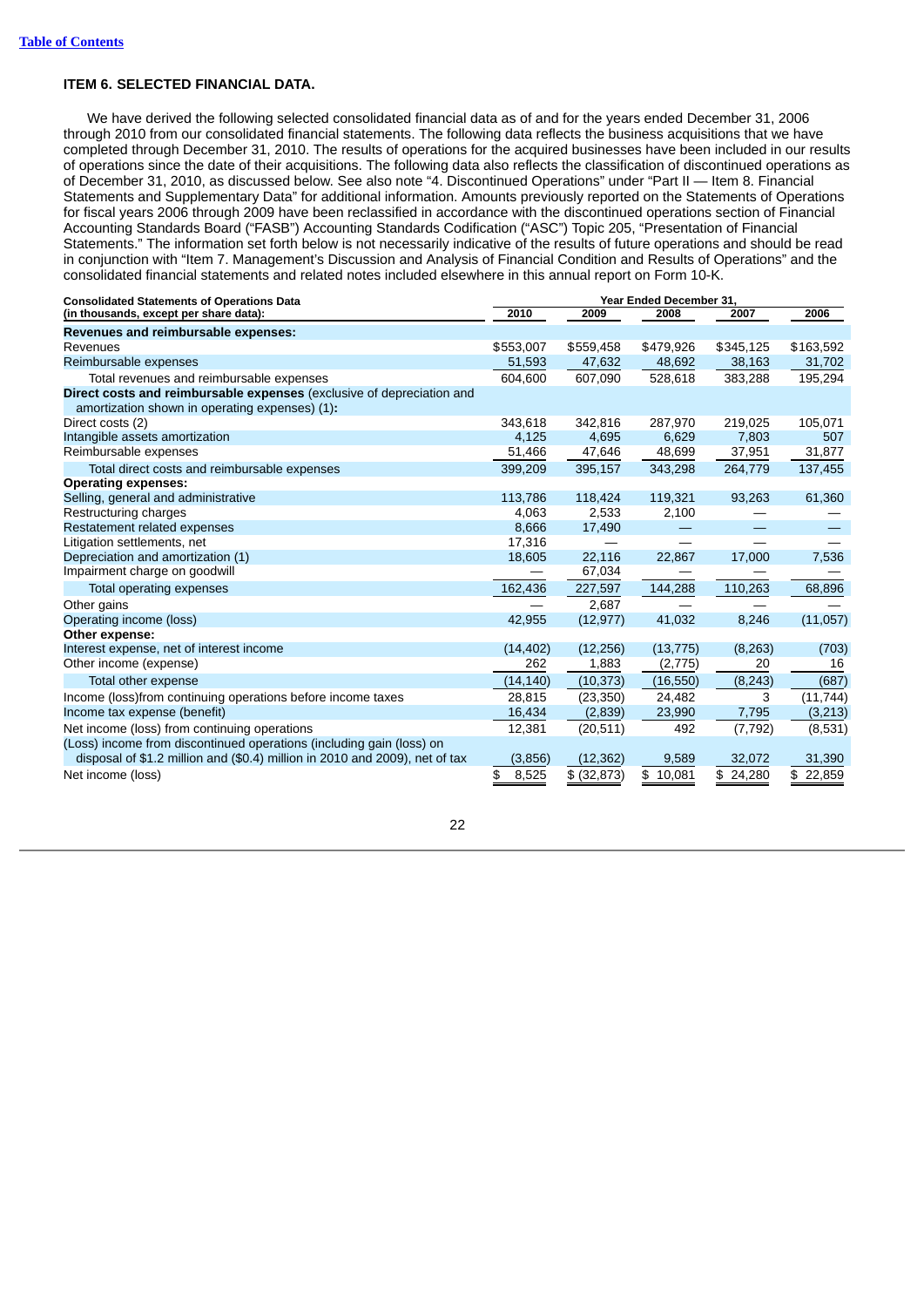| <b>Consolidated Statements of Operations Data</b>                          |             |        |              | <b>Year Ended December 31.</b> |              |              |
|----------------------------------------------------------------------------|-------------|--------|--------------|--------------------------------|--------------|--------------|
| (in thousands, except per share data):                                     |             | 2010   | 2009         | 2008                           | 2007         | 2006         |
| Net earnings (loss) per basic share:                                       |             |        |              |                                |              |              |
| Income (loss) from continuing operations                                   | \$          | 0.60   | (1.02)<br>\$ | \$<br>0.03                     | \$<br>(0.46) | (0.52)<br>\$ |
| (Loss) income from discontinued operations                                 | \$          | (0.19) | \$<br>(0.61) | \$<br>0.52                     | \$<br>1.89   | \$<br>1.92   |
| Net income (loss)                                                          | \$          | 0.41   | \$<br>(1.63) | \$<br>0.55                     | \$<br>1.43   | \$<br>1.40   |
| Net earnings (loss) per diluted share:                                     |             |        |              |                                |              |              |
| Income (loss) from continuing operations                                   | \$          | 0.60   | \$<br>(1.02) | 0.03<br>\$                     | \$<br>(0.46) | (0.52)<br>\$ |
| (Loss) income from discontinued operations                                 | \$          | (0.19) | (0.61)<br>\$ | 0.50<br>\$                     | \$<br>1.89   | \$<br>1.92   |
| Net income (loss)                                                          | \$          | 0.41   | \$ (1.63)    | \$<br>0.53                     | \$<br>1.43   | \$<br>1.40   |
| Weighted average shares used in calculating net earnings (loss) per share: |             |        |              |                                |              |              |
| Basic                                                                      |             | 20.546 | 20.114       | 18.257                         | 16.944       | 16,359       |
| <b>Diluted</b>                                                             |             | 20,774 | 20.114       | 19,082                         | 16.944       | 16,359       |
|                                                                            |             |        |              | As of December 31,             |              |              |
| Consolidated Balance Sheet Data (in thousands):                            | 2010        |        | 2009         | 2008                           | 2007         | 2006         |
| Cash and cash equivalents (3)                                              | 6,347<br>\$ | \$     | 6,459        | \$14,106                       | \$2,993      | \$16,572     |
| Working capital                                                            | \$34,455    | \$     | (210)        | \$12,904                       | \$33,511     | \$36,047     |
| <b>Total assets</b>                                                        | \$788,983   |        | \$754.215    | \$779,597                      | \$443.213    | \$199,444    |
| Long-term debt (4)                                                         | \$257,000   |        | \$219,005    | \$280,204                      | \$123,734    | 1,000<br>\$  |
| Total stockholders' equity (5)                                             | \$348,372   |        | \$326,989    | \$319,026                      | \$183,784    | \$116,580    |

(1) Intangible assets amortization relating to customer contracts, certain client relationships and software is presented as a component of total direct costs. Depreciation, amortization of leasehold improvements and amortization of other intangible assets are presented as a component of operating expenses.

(2) Includes non-cash compensation expense representing Shareholder Payments and Employee Payments (each as defined below) totaling zero, \$7.5 million, \$26.5 million, \$15.0 million and \$2.3 million in 2010, 2009, 2008, 2007 and 2006, respectively. These charges are further described under "Item 7. Management's Discussion and Analysis of Financial Condition and Results of Operations" below, and in note "3. Restatement of Previously-Issued Financial Statements" in the notes to consolidated financial statements under "Item 8. Financial Statements and Supplementary Data."

(3) Includes cash from discontinued operations of \$76 thousand, \$744 thousand, \$1,702 thousand, \$792 thousand and zero as of December 31, 2010, 2009, 2008, 2007 and 2006 respectively.

(4) Consists of bank borrowings and capital lease obligations, net of current portions, at December 31, 2010, 2009, 2008 and 2007. Consists of notes payable issued in connection with the acquisition of Speltz & Weis LLC at December 31, 2006.

(5) We have not declared or paid any dividends on our common stock in the periods presented above and we do not intend to pay any dividends on our common stock in the foreseeable future.

# <span id="page-25-0"></span>**ITEM 7. MANAGEMENT'S DISCUSSION AND ANALYSIS OF FINANCIAL CONDITION AND RESULTS OF OPERATIONS.**

You should read the following discussion and analysis of our financial condition and results of operations together with the information under "Part II—Item 6. Selected Financial Data." and our historical audited consolidated financial statements and related notes appearing under "Part II - Item 8. Financial Statements and Supplementary Data". The following discussion and analysis of our financial condition and results of operations contains forward-looking statements and involves numerous risks and uncertainties, including, without limitation, those described under "Part I - Item 1A. Risk Factors" and "Forward-Looking Statements" of this annual report on Form 10-K. Actual results may differ materially from those contained in any forward-looking *statements.*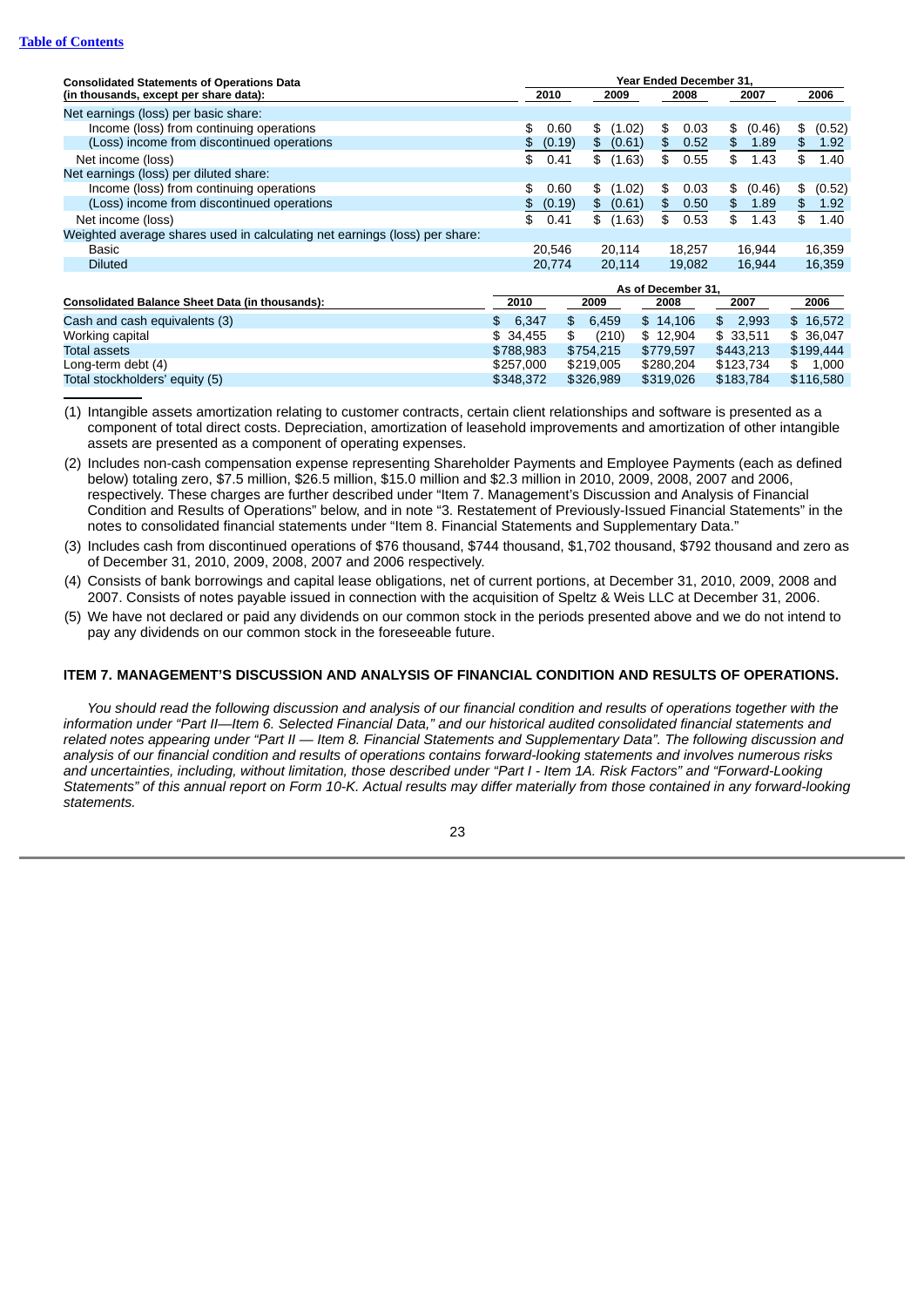#### **OVERVIEW**

We are a leading provider of operational and financial consulting services. We help clients in diverse industries improve performance, comply with complex regulations, reduce costs, recover from distress, leverage technology, and stimulate growth. We team with our clients to deliver sustainable and measurable results. Our professionals employ their expertise in healthcare administration, accounting, finance, economics and operations to provide our clients with specialized analyses and customized advice and solutions that are tailored to address each client's particular challenges and opportunities. We provide consulting services to a wide variety of both financially sound and distressed organizations, including healthcare organizations, leading academic institutions, governmental entities, Fortune 500 companies, medium-sized businesses, and the law firms that represent these various organizations.

We provide our services and manage our business under three operating segments: Health and Education Consulting, Legal Consulting, and Financial Consulting. See "Part I—Item 1. Business — Overview—Our Services" included elsewhere in this annual report on Form 10-K for a detailed discussion of our three segments.

See note "4. Discontinued Operations" under "Part II—Item 8. Financial Statements and Supplementary Data" for additional information about our discontinued operations.

We have grown significantly since we commenced operations through hiring and acquisitions of complementary businesses. Revenues in 2010 totaled \$553.0 million, a slight decrease of 1.2% compared to 2009 and a 15.2% when comparing 2010 to 2008. The overall increase resulted from a combination of business acquisitions and organic growth. During the year ended December 31, 2008, we completed the acquisition described below. We did not complete any significant acquisitions in 2010 or 2009.

#### **Stockamp & Associates, Inc.**

In July 2008, we acquired Stockamp, a management consulting firm specializing in helping high-performing hospitals and health systems optimize their financial and operational performance. With the acquisition of Stockamp, we expanded our presence in the hospital consulting market and are better positioned to serve multiple segments of the healthcare industry, including major health systems, academic medical centers and community hospitals. This acquisition was consummated on July 8, 2008 and the results of operations of Stockamp have been included within our Health and Education Consulting segment since that date. The aggregate purchase price of this acquisition was approximately \$278.2 million, consisting of cash and stock. The cash portion of the purchase price was financed with borrowings under our credit agreement.

#### **How We Generate Revenues**

A large portion of our revenues are generated by our full-time consultants who provide consulting services to our clients and are billable to our clients based on the number of hours worked. A smaller portion of our revenues is generated by our other professionals, also referred to as full-time equivalents, consisting of finance and accounting consultants, specialized operational consultants and contract reviewers, all of whom work variable schedules, as needed by our clients. Other professionals also include our document review and electronic data discovery groups, as well as full-time employees who provide software support and maintenance services to our clients. Our document review and electronic data discovery groups generate revenues primarily based on number of hours worked and units produced, such as pages reviewed or amount of data processed. We translate the hours that these other professionals work on client engagements into a full-time equivalent measure that we use to manage our business. From time to time, our full-time consultants may provide software support and maintenance or document review and electronic data discovery services based on demand for such services and the availability of our full-time consultants. We refer to our full-time consultants and other professionals collectively as revenue-generating professionals.

Revenues generated by our full-time consultants are primarily driven by the number of consultants we employ and their utilization rates, as well as the billing rates we charge our clients. Revenues generated by our other professionals, or full-time equivalents, are largely dependent on the number of consultants we employ, their hours worked and billing rates charged, as well as the number of pages reviewed and amount of data processed in the case of our document review and electronic data discovery groups, respectively.

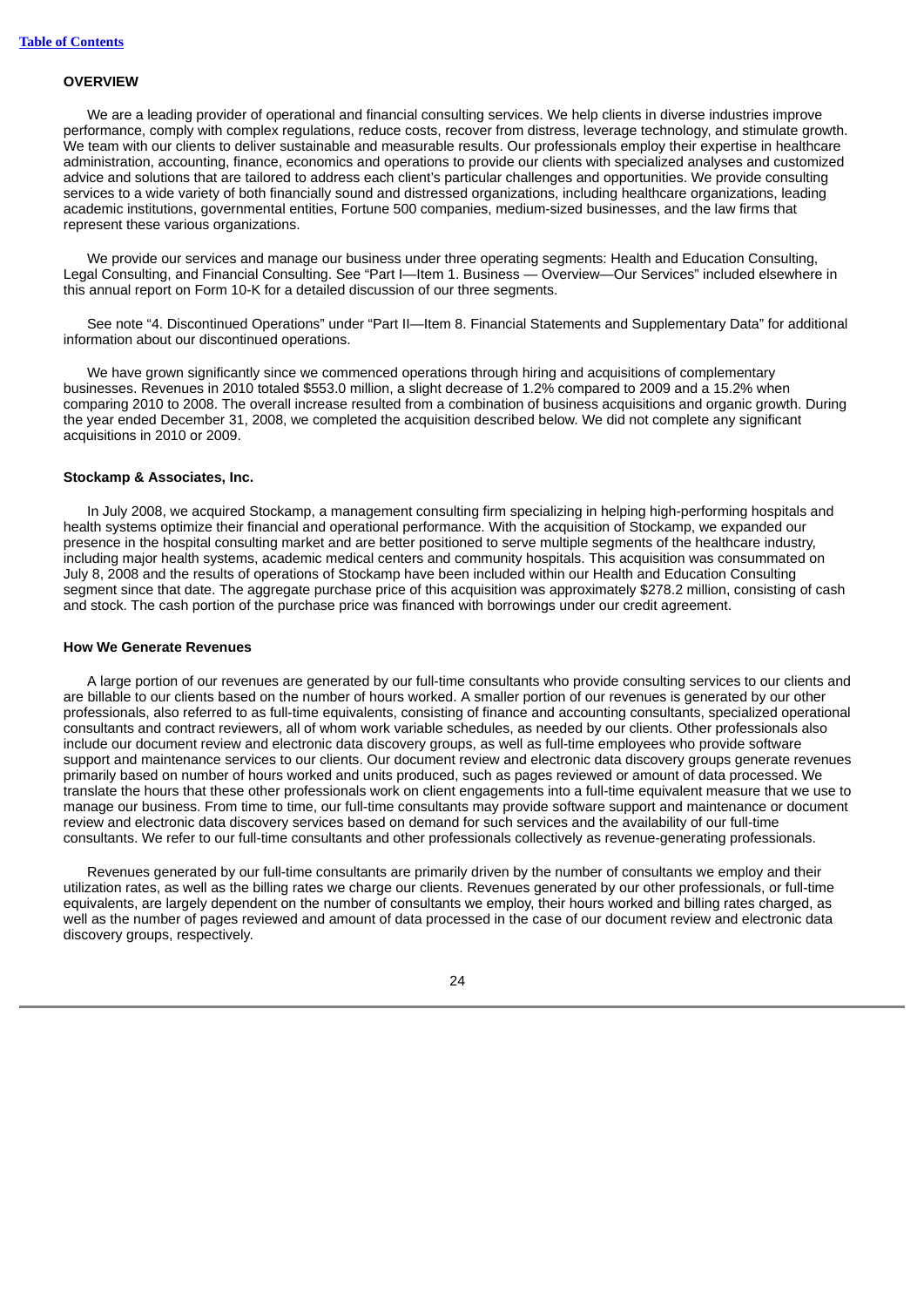We generate the majority of our revenues from providing professional services under three types of billing arrangements: time-and-expense, fixed-fee, and performance-based.

Time-and-expense billing arrangements require the client to pay based on either the number of hours worked, the number of pages reviewed, or the amount of data processed by our revenue-generating professionals at agreed upon rates. We recognize revenues under time-and-expense billing arrangements as the related services are rendered. Time-and-expense engagements represented 48.3%, 45.8% and 61.6% of our revenues in 2010, 2009 and 2008, respectively.

In fixed-fee billing arrangements, we agree to a pre-established fee in exchange for a pre-determined set of professional services. We set the fees based on our estimates of the costs and timing for completing the engagements. It is the client's expectation in these engagements that the pre-established fee will not be exceeded except in mutually agreed upon circumstances. We recognize revenues under fixed-fee billing arrangements using a percentage-of-completion approach, which is based on our estimates of work completed to-date versus the total services to be provided under the engagement. For the years ended December 31, 2010, 2009 and 2008, fixed-fee engagements represented approximately 38.9%, 37.0% and 32.1%, respectively, of our revenues.

In performance-based fee billing arrangements, fees are tied to the attainment of contractually defined objectives. We enter into performance-based engagements in essentially two forms. First, we generally earn fees that are directly related to the savings formally acknowledged by the client as a result of adopting our recommendations for improving cost effectiveness in the procurement area. Second, we have performance-based engagements in which we earn a success fee when and if certain pre-defined outcomes occur. Often this type of success fee supplements time-and-expense or fixed-fee engagements. We do not recognize revenues under performance-based billing arrangements until all related performance criteria are met. Performance-based fee revenues represented 10.8%, 15.5% and 5.5% of our revenues in 2010, 2009 and 2008, respectively. The increase in performance-based fee revenues compared to 2008 was due to our acquisition of Stockamp in 2008, which has a larger percentage of performance-based fee engagements. Performance-based fee engagements may cause significant variations in quarterly revenues and operating results due to the timing of achieving the performance-based criteria.

We also generate revenues from licensing two types of proprietary software to clients. License revenue from our research administration and compliance software is recognized in accordance with FASB ASC Topic 985-605, generally in the month in which the software is delivered. License revenue from our revenue cycle management software is sold only as a component of our consulting projects and the services we provide are essential to the functionality of the software. Therefore, revenues from these software licenses are recognized over the term of the related consulting services contract in accordance with FASB ASC Topic 605-35. Clients that have purchased one of our software licenses can pay an annual fee for software support and maintenance. Annual support and maintenance fee revenue is recognized ratably over the support period, which is generally one year. These fees are billed in advance and included in deferred revenues until recognized. Support and maintenance revenues represented 2.0%, 1.7% and 0.8% of our revenues in 2010 and 2009, and 2008.

Our quarterly results are impacted principally by our full-time consultants' utilization rate, the number of business days in each quarter and the number of our revenue-generating professionals who are available to work. Our utilization rate can be negatively affected by increased hiring because there is generally a transition period for new professionals that results in a temporary drop in our utilization rate. Our utilization rate can also be affected by seasonal variations in the demand for our services from our clients. For example, during the third and fourth quarters of the year, vacations taken by our clients can result in the deferral of activity on existing and new engagements, which would negatively affect our utilization rate. The number of business work days is also affected by the number of vacation days taken by our consultants and holidays in each quarter. We typically have fewer business work days available in the fourth quarter of the year, which can impact revenues during that period.

Time-and-expense engagements do not provide us with a high degree of predictability as to performance in future periods. Unexpected changes in the demand for our services can result in significant variations in utilization and revenues and present a challenge to optimal hiring and staffing. Moreover, our clients typically retain us on an engagement-by-engagement basis, rather than under long-term recurring contracts. The volume of work performed for any particular client can vary widely from period to period.

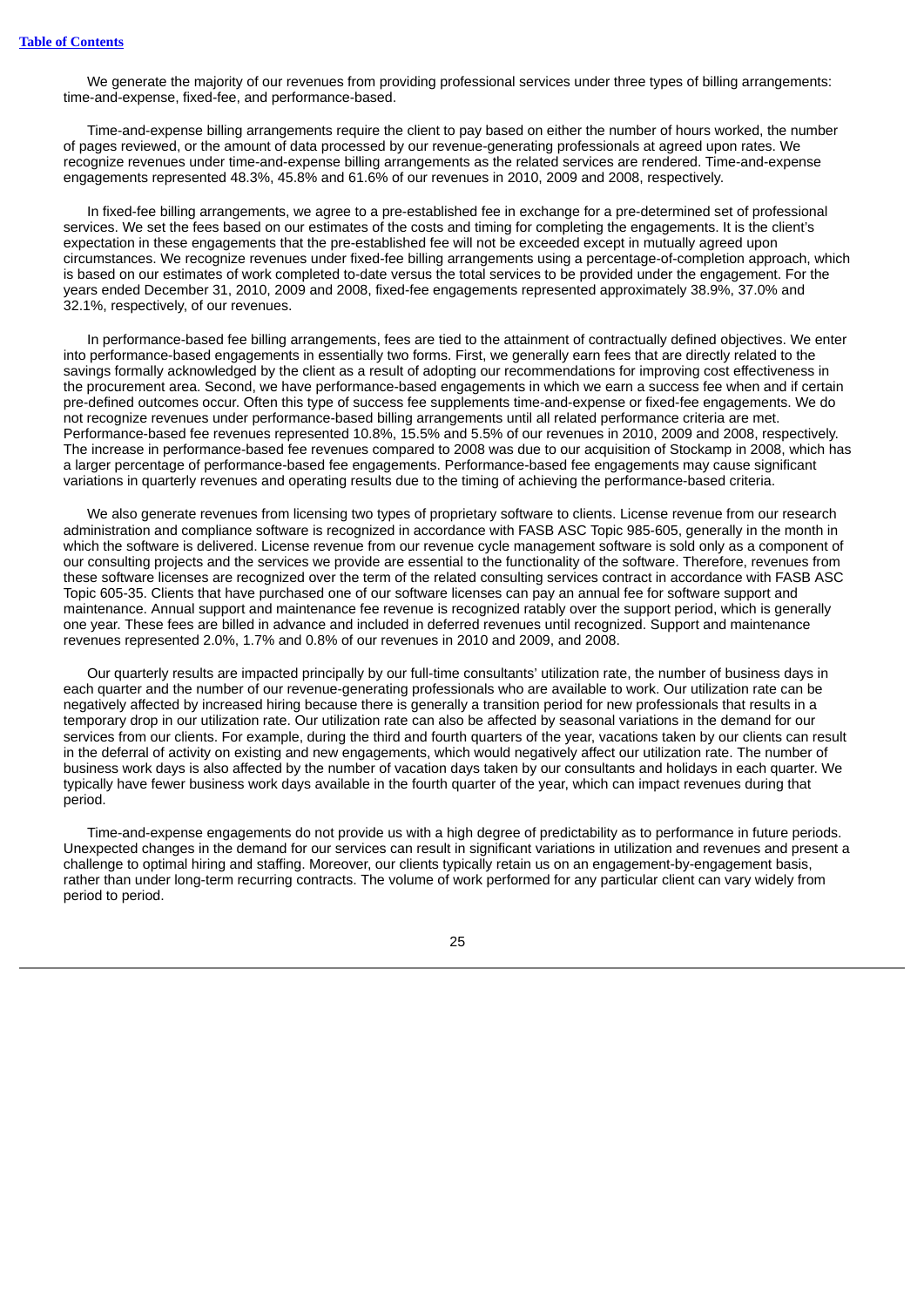#### **Reimbursable expenses**

Reimbursable expenses that are billed to clients, primarily relating to travel and out-of-pocket expenses incurred in connection with engagements, are included in total revenues and reimbursable expenses, and typically an equivalent amount of these expenses are included in total direct costs and reimbursable expenses. Reimbursable expenses also include those subcontractors who are billed to our clients at cost. We manage our business on the basis of revenues before reimbursable expenses. We believe this is the most accurate reflection of our services because it eliminates the effect of these reimbursable expenses that we bill to our clients at cost.

## **Total direct costs**

Our most significant expenses are costs classified as total direct costs. These total direct costs primarily include direct costs consisting of salaries, performance bonuses, payroll taxes and benefits for revenue-generating professionals, legal consulting facilities and technology application costs, as well as fees paid to independent contractors that we retain to supplement these professionals, typically on an as-needed basis for specific client engagements. Direct costs also include share-based compensation, which represents the cost of restricted stock and stock option awards granted to our revenue-generating professionals. Compensation for share-based awards is amortized on a straight-line basis over the requisite service period, which is generally four years. As a result of the granting of restricted common stock awards and anticipated future awards, share-based compensation expense may increase in the future. Total direct costs also include intangible assets amortization relating to customer contracts, certain customer relationships, and software as well as non-cash compensation expense related to Shareholder Payments and Employee Payments as discussed below under the heading "Restatement of Previously Issued Financial Statements".

#### **Operating expenses**

Our operating expenses include selling, general and administrative expenses, which consist primarily of salaries, performance bonuses, payroll taxes and benefits, as well as share-based compensation for our non-revenue-generating professionals. Compensation for share-based awards is amortized on a straight-line basis over the requisite service period, which is generally four years. As a result of the granting of restricted common stock awards and anticipated future awards, share-based compensation expense may increase in the future. Also included in this category are sales and marketing related expenses, rent and other office-related expenses, professional fees, recruiting and training expenses, restatement-related expenses, restructuring charges, impairment charge on goodwill and other gains. Other operating expenses include certain depreciation and amortization expenses not included in total direct costs.

### **Segment results**

Segment operating income consists of the revenues generated by a segment, less the direct costs of revenue and selling, general and administrative costs that are incurred directly by the segment. Unallocated corporate costs include costs related to administrative functions that are performed in a centralized manner that are not attributable to a particular segment. These administrative function costs include corporate office support costs, certain office facility costs, costs relating to accounting and finance, human resources, legal, marketing, information technology and company-wide business development functions, as well as costs related to overall corporate management.

# **CRITICAL ACCOUNTING POLICIES**

Management's discussion and analysis of financial condition and results of operations are based upon our consolidated financial statements, which have been prepared in accordance with accounting principles generally accepted in the United States of America ("GAAP"). The notes to our consolidated financial statements include disclosure of our significant accounting policies. We review our financial reporting and disclosure practices and accounting policies to ensure that our financial reporting and disclosures provide accurate information relative to the current economic and business environment. The preparation of financial statements in conformity with GAAP requires management to make assessments, estimates and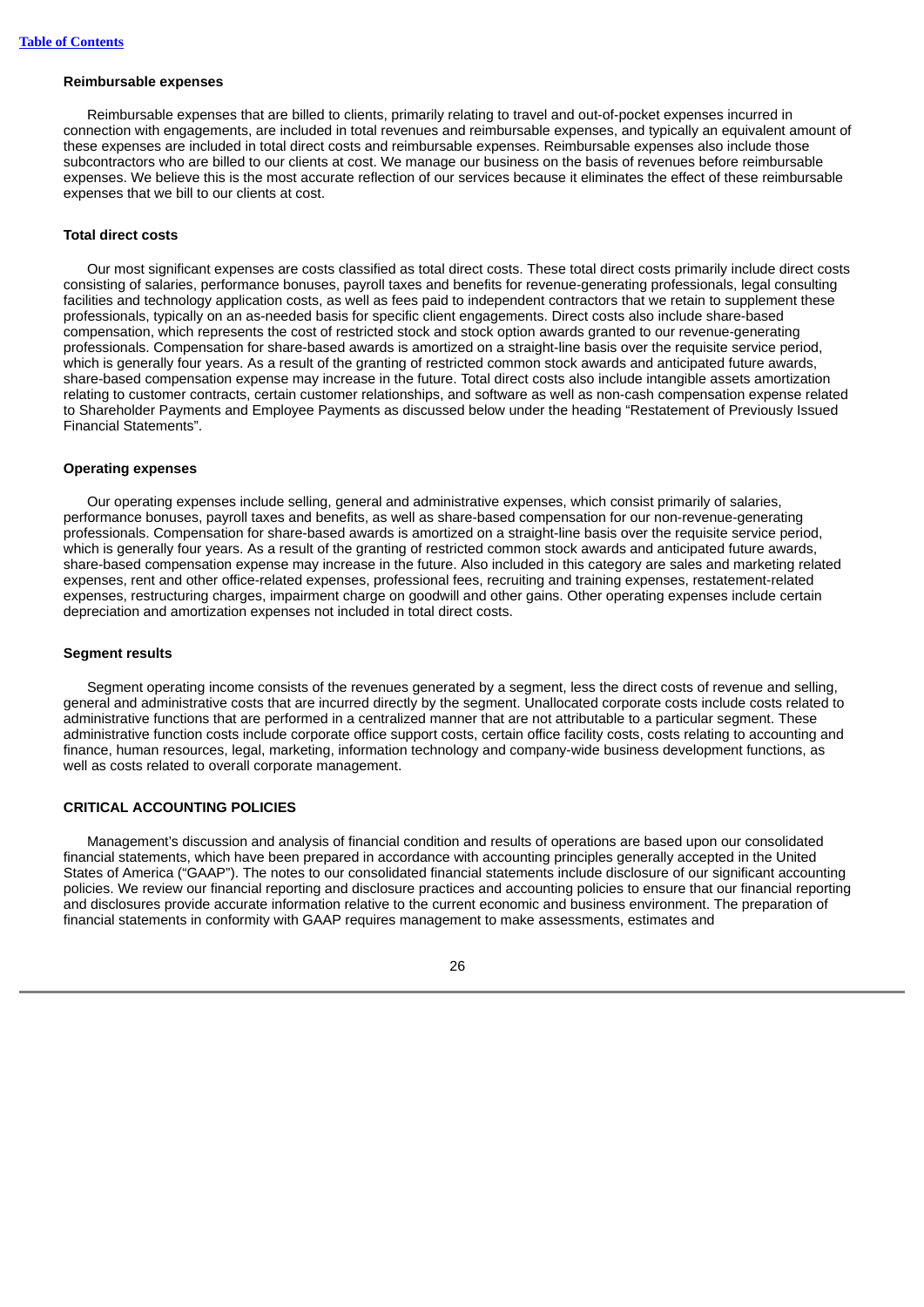assumptions that affect the reported amounts of assets and liabilities and disclosure of contingent assets and liabilities as of the date of the financial statements, as well as the reported amounts of revenues and expenses during the reporting period. Critical accounting policies are those policies that we believe present the most complex or subjective measurements and have the most potential to impact our financial position and operating results. While all decisions regarding accounting policies are important, we believe that there are four accounting policies that could be considered critical. These critical accounting policies relate to revenue recognition, allowances for doubtful accounts and unbilled services, carrying values of goodwill and other intangible assets, and valuation of net deferred tax assets.

#### **Revenue Recognition**

We recognize revenues in accordance with FASB ASC Topic 605 "Revenue Recognition." Under FASB ASC Topic 605, revenue is recognized when persuasive evidence of an arrangement exists, the related services are provided, the price is fixed or determinable and collectability is reasonably assured. We generate the majority of our revenues from providing professional services under three types of billing arrangements: time-and-expense, fixed-fee, and performance-based.

Time-and-expense billing arrangements require the client to pay based on either the number of hours worked, the number of pages reviewed, or the amount of data processed by our revenue-generating professionals at agreed-upon rates. We recognize revenues under time-and-expense arrangements as the related services are rendered.

In fixed-fee billing arrangements, we agree to a pre-established fee in exchange for a pre-determined set of professional services. We set the fees based on our estimates of the costs and timing for completing the engagements. It is the client's expectation in these engagements that the pre-established fee will not be exceeded except in mutually agreed upon circumstances. We recognize revenues under fixed-fee billing arrangements using a percentage-of-completion approach in accordance with FASB ASC Topic 605-35, which is based on our estimates of work completed to-date versus the total services to be provided under the engagement. Estimates of total engagement revenues and cost of services are monitored regularly during the term of the engagement. If our estimates indicate a potential loss, such loss is recognized in the period in which the loss first becomes probable and reasonably estimable.

In performance-based billing arrangements, fees are tied to the attainment of contractually defined objectives. We do not recognize revenues under performance-based billing arrangements until all related performance criteria are met.

We also generate revenues from licensing two types of proprietary software to clients. License revenue from our research administration and compliance software is recognized in accordance with FASB ASC Topic 985-605, generally in the month in which the software is delivered. License revenue from our revenue cycle management software is sold only as a component of our consulting projects and the services we provide are essential to the functionality of the software. Therefore, revenues from these software licenses are recognized over the term of the related consulting services contract in accordance with FASB ASC Topic 605-35.

Clients that have purchased one of our software licenses can pay an annual fee for software support and maintenance. Annual support and maintenance fee revenue is recognized ratably over the support period, which is generally one year. These fees are billed in advance and included in deferred revenues until recognized.

We have arrangements with clients in which we provide multiple elements of services under one engagement contract. Revenues under these types of arrangements are allocated to each element based on the element's fair value in accordance with ASC Topic 605 and recognized pursuant to the criteria described above.

Provisions are recorded for the estimated realization adjustments on all engagements, including engagements for which fees are subject to review by the bankruptcy courts. Expense reimbursements that are billable to clients are included in total revenues and reimbursable expenses, and typically an equivalent amount of reimbursable expenses are included in total direct costs and reimbursable expenses. Reimbursable expenses are primarily recognized as revenue in the period in which the expense is incurred. Subcontractors that are billed to clients at cost are also included in reimbursable expenses.

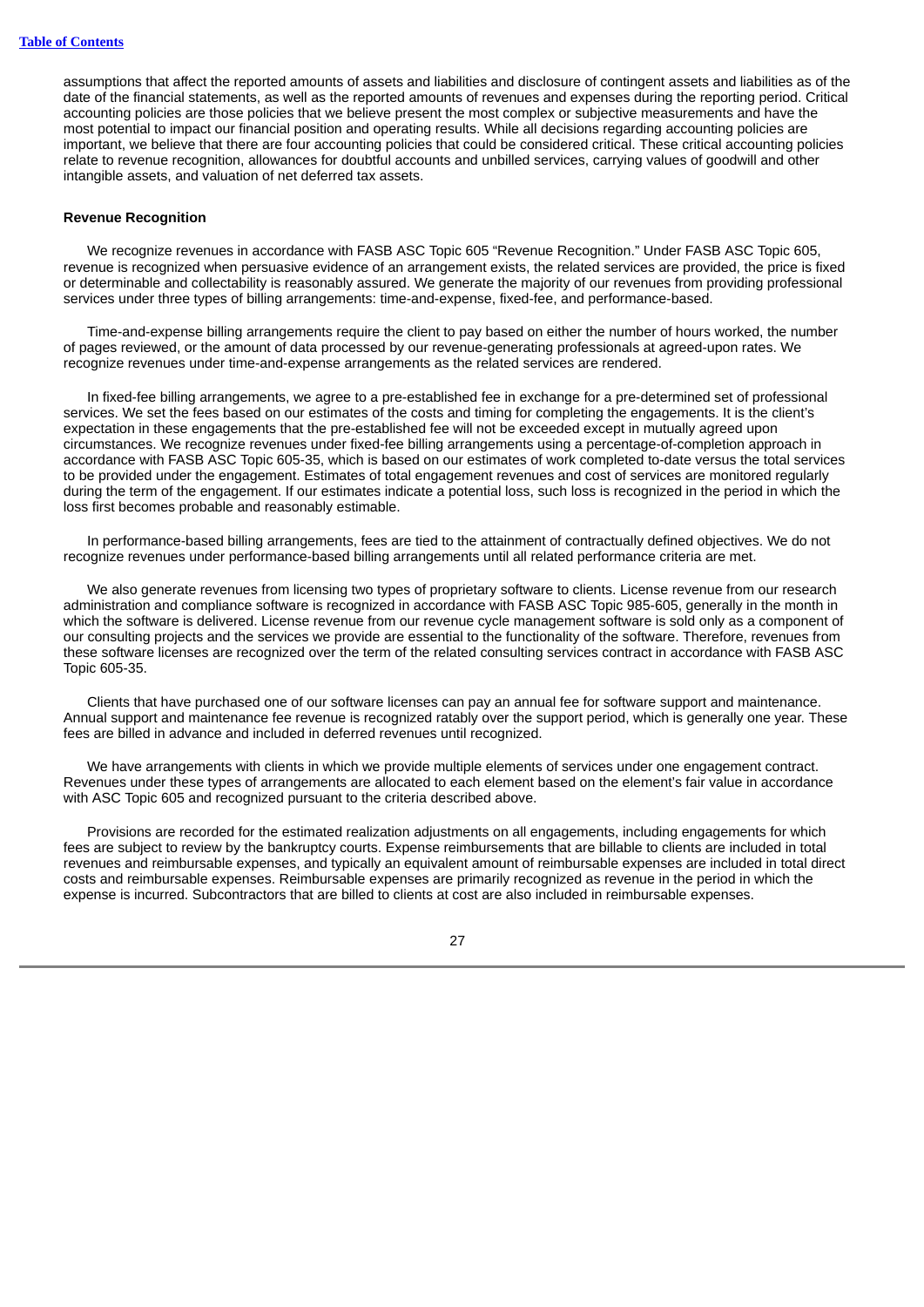Differences between the timing of billings and the recognition of revenue are recognized as either unbilled services or deferred revenues in the accompanying consolidated balance sheets. Revenues recognized for services performed but not yet billed to clients are recorded as unbilled services. Client prepayments and retainers are classified as deferred (i.e., unearned) revenues and recognized over future periods as earned in accordance with the applicable engagement agreement.

#### **Allowances for Doubtful Accounts and Unbilled Services**

We maintain allowances for doubtful accounts and for services performed but not yet billed for estimated losses based on several factors, including the historical percentages of fee adjustments and write-offs by practice group, an assessment of a client's ability to make required payments and the estimated cash realization from amounts due from clients. The allowances are assessed by management on a regular basis. These estimates may differ from actual results. If the financial condition of a client deteriorates in the future, impacting the client's ability to make payments, an increase to our allowance might be required or our allowance may not be sufficient to cover actual write-offs.

We record the provision for doubtful accounts and unbilled services as a reduction in revenue to the extent the provision relates to fee adjustments and other discretionary pricing adjustments. To the extent the provision relates to a client's inability to make required payments on accounts receivables, we record the provision in selling, general and administrative expenses.

#### **Carrying Values of Goodwill and Other Intangible Assets**

Goodwill represents the excess of the cost of an acquired business over the net of the amounts assigned to assets acquired and liabilities assumed. Pursuant to the provisions of FASB ASC Topic 350, "Intangibles—Goodwill and Other", goodwill is required to be tested at the reporting unit level for impairment annually or whenever indications of impairment arise. Pursuant to our policy, we performed the annual goodwill impairment test as of April 30, 2010 and determined that no impairment of goodwill existed as of that date.

In accordance with FASB ASC Topic 350, we aggregate our business components into reporting units and test for goodwill impairment. Goodwill impairment is determined using a two-step process. The first step of the goodwill impairment test is to identify potential impairment by comparing the fair value of a reporting unit with its net book value (or carrying amount), including goodwill. If the fair value of a reporting unit exceeds its carrying amount, goodwill of the reporting unit is considered not to be impaired and the second step of the impairment test is unnecessary. If the carrying amount of the reporting unit exceeds its fair value, the second step of the goodwill impairment test is performed to measure the amount of the impairment loss, if any. The second step of the goodwill impairment test compares the implied fair value of the reporting unit's goodwill with the carrying amount of that goodwill. If the carrying amount of the reporting unit's goodwill exceeds the implied fair value of that goodwill, an impairment loss is recognized in an amount equal to that excess. The implied fair value of goodwill is determined in the same manner as the amount of goodwill recognized in a business combination. That is, the fair value of the reporting unit is allocated to all of the assets and liabilities of that unit (including any unrecognized intangible assets) as if the reporting unit had been acquired in a business combination and the fair value of the reporting unit was the purchase price paid to acquire the reporting unit.

Based on the result of the first step of the goodwill impairment analysis, we determined that the fair values of our Health and Education Consulting, Legal Consulting, and Financial Consulting reporting units exceeded their carrying values by 33.5%, 71.6%, and 8.1%, respectively. Since the fair value of all reporting units exceeded their carrying values, the second step of the goodwill impairment test was not necessary. Although the fair value of the Financial Consulting reporting unit exceeded its carrying value by only 8.1%, we do not feel this reporting unit is near impairment in the foreseeable future.

Determining the fair value of a reporting unit requires our management to make significant judgments, estimates and assumptions. These estimates and assumptions could have a significant impact on whether or not an impairment charge is recognized and also the magnitude of any such charge.

In estimating the fair value of our reporting units, we considered the income approach, the market approach and the cost approach. The income approach recognizes that the value of an asset is premised upon the expected receipt of future

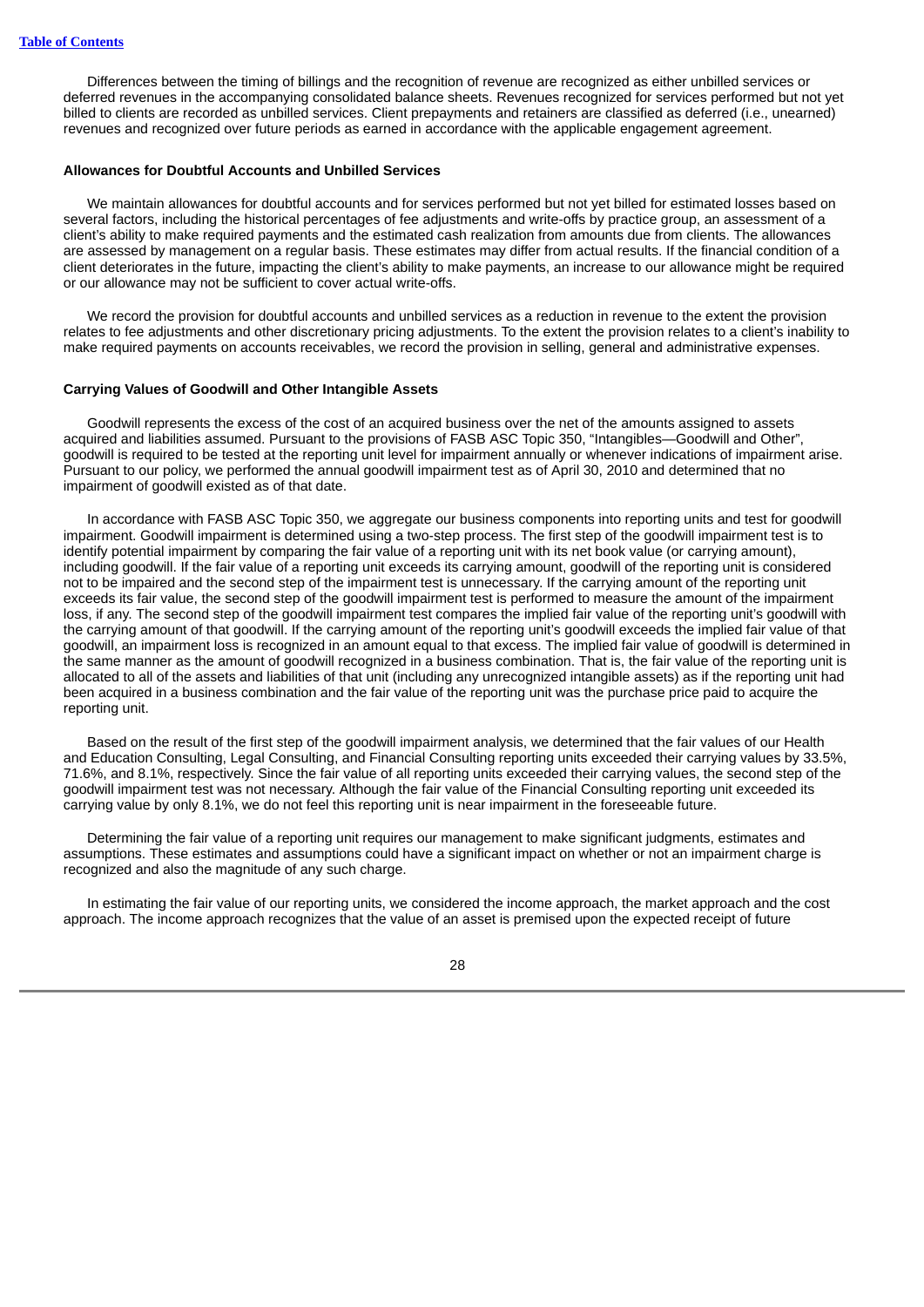economic benefits. This approach involves projecting the cash flows the asset is expected to generate. Fair value indications are developed in the income approach by discounting expected future cash flows available to the investor at a rate which reflects the risk inherent in the investment. The market approach is primarily comprised of the guideline company and the guideline transaction methods. The guideline company method compares the subject company to selected reasonably similar companies whose securities are actively traded in the public markets. The guideline transaction method gives consideration to the prices paid in recent transactions that have occurred in the subject company's industry. The cost approach estimates the fair value of an asset based on the current cost to purchase or replace the asset.

In determining the fair value of our reporting units, we have relied on a combination of the income approach and the market approach, utilizing the guideline company method, with a fifty-fifty weighting. For companies providing services, such as us, the income and market approaches will generally provide the most reliable indications of value because the value of such companies is more dependent on their ability to generate earnings than on the value of the assets used in the production process. We did not utilize the guideline transaction method due to a limited number of recent transactions and the multiples derived from recent transactions did not provide meaningful value indications for our reporting units. We also did not use the cost approach because our reporting units were valued on a going concern basis. The income approach and market approach both take into account the future earnings potential of our reporting units.

In the income approach, we utilized a discounted cash flow analysis, which involved estimating the expected after-tax cash flows that will be generated by each of the reporting units and then discounting these cash flows to present value reflecting the relevant risks associated with the reporting units and the time value of money. This approach requires the use of significant estimates and assumptions, including long-term projections of future cash flows, market conditions, discount rates reflecting the risk inherent in future cash flows, revenue growth, perpetual growth rates and profitability, among others. In estimating future cash flows for each of our reporting units, we relied on internally generated six-year forecasts and a three percent long-term assumed annual revenue growth rate for periods after the six-year forecast. Our forecasts are based on our historical experience, current backlog, expected market demand, and other industry information. We used a 14% discount rate for each of our Health and Education Consulting, Legal Consulting, and Financial Consulting reporting units.

In the market approach, we utilized the guideline company method, which involved calculating valuation multiples based on operating data from guideline publicly traded companies. Multiples derived from guideline companies provide an indication of how much a knowledgeable investor in the marketplace would be willing to pay for a company. These multiples were then applied to the operating data for our reporting units and adjusted for factors similar to the discounted cash flow analysis to arrive at an indication of value.

While we believe that our estimates and assumptions underlying the valuation methodology are reasonable, different estimates and assumptions could result in different outcomes. The table below presents the decrease in the fair value of each of our reporting units given a one percent increase in the discount rate or a one percent decrease in the long-term assumed annual revenue growth rate. A 10% change in the weighting of the income approach and the market approach would not have had a significant effect on the fair value of our reporting units.

|                                          |                  | Decrease in Fair Value of the Reporting Unit |            |  |  |
|------------------------------------------|------------------|----------------------------------------------|------------|--|--|
|                                          | Health           |                                              |            |  |  |
|                                          | and              |                                              |            |  |  |
|                                          | <b>Education</b> | Leɑal                                        | Financial  |  |  |
| (in thousands)                           | Consultina       | Consultina                                   | Consultina |  |  |
| Discount Rate $-$ Increase by 1%         | \$50,600         | \$9,300                                      | \$8.700    |  |  |
| Long-term Growth Rate $-$ Decrease by 1% | \$30,700         | \$4,400                                      | \$4,300    |  |  |

As described above, a goodwill impairment analysis requires significant judgments, estimates and assumptions. The results of this impairment analysis are as of a point in time. There is no assurance that the actual future earnings or cash flows of our reporting units will not decline significantly from our projections. We will monitor any changes to our assumptions and will evaluate goodwill as deemed warranted during future periods. Any significant decline in our operations could result in goodwill impairment charges.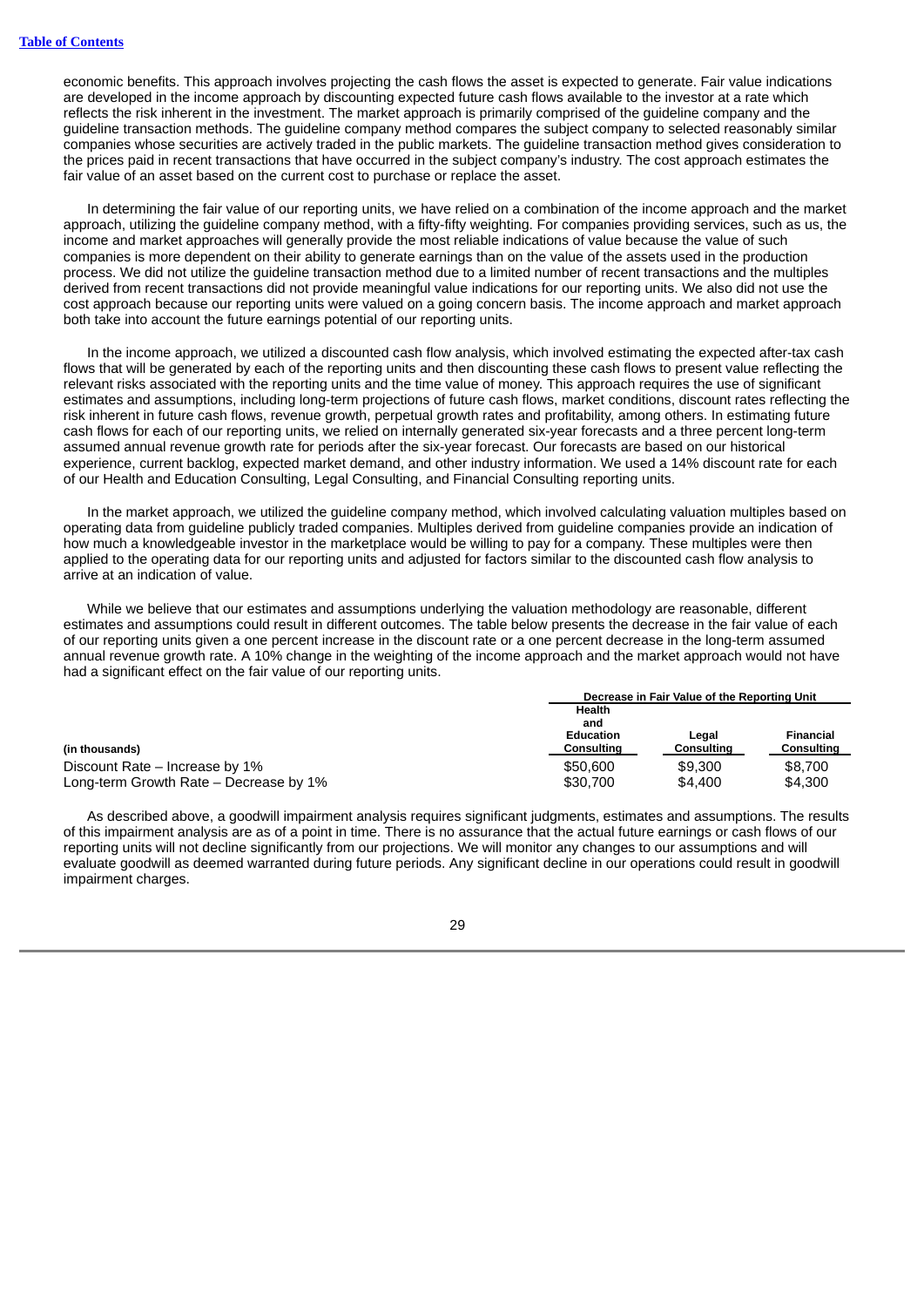The carrying values of goodwill for each of our reporting unit as of December 31, 2010 are as follows (in thousands):

|                            | <b>Health</b>    |            |                  |           |
|----------------------------|------------------|------------|------------------|-----------|
|                            | and              |            |                  |           |
|                            | <b>Education</b> | Legal      | <b>Financial</b> |           |
|                            | Consultina       | Consultina | Consultina       | Total     |
| Carrying Value of Goodwill | \$418.652        | \$33,013   | \$54.549         | \$506.214 |

Intangible assets represent purchased assets that lack physical substance but can be distinguished from goodwill. Our intangible assets, net of accumulated amortization, totaled \$26.2 million at December 31, 2010 and consist of customer contracts, customer relationships, non-competition agreements, tradenames, as well as technology and software. We use valuation techniques in estimating the initial fair value of acquired intangible assets. These valuations are primarily based on the present value of the estimated net cash flows expected to be derived from the customer relationships, discounted for assumptions such as future customer attrition. We evaluate our intangible assets for impairment whenever events or changes in circumstances indicate that the carrying amount of the assets may not be recoverable. Therefore, higher or earlier-than-expected customer attrition may result in higher future amortization charges or an impairment charge for customerrelated intangible assets.

#### **Valuation of Net Deferred Tax Assets**

We account for income taxes in accordance with FASB ASC Topic 740 "Income Taxes." Deferred tax assets and liabilities are recorded for future tax consequences attributable to temporary differences between the financial statement carrying amounts of existing assets and liabilities and their respective tax bases. These deferred tax assets and liabilities are measured using enacted tax rates expected to apply to taxable income in the years in which those temporary differences are expected to be recovered or settled. To the extent that deferred tax assets will not likely be recovered from future taxable income, a valuation allowance is established against such deferred tax assets.

In preparing financial statements, we exercise significant judgment in determining our provision for income taxes, deferred tax assets and liabilities, and the valuation allowance. In determining our provision for income taxes on an interim basis, we estimate our annual effective tax rate based on information available at each interim period. In determining whether a valuation allowance is warranted, we consider the historical and estimated future taxable income and other relevant factors of the operation recording the respective deferred tax asset. If actual results differ from our estimates, or if these estimates are adjusted in future periods, an adjustment to the valuation allowance may be required. To the extent that we increase the valuation allowance, our provision for income taxes will increase and our net income will decrease in the period that the adjustment is made. As of December 31, 2010, we have recorded net deferred tax assets totaling \$32.3 million.

## **RESTATEMENT OF PREVIOUSLY-ISSUED FINANCIAL STATEMENTS**

As previously disclosed, on August 17, 2009, we restated our financial statements for the years ended December 31, 2008, 2007 and 2006, as well as the three months ended March 31, 2009:

- Amendment No. 1 on Form 10-K/A, filed with the SEC on August 17, 2009, to our annual report on Form 10-K for the year ended December 31, 2008, originally filed on February 24, 2009.
- Amendment No. 1 on Form 10-Q/A, filed with the SEC on August 17, 2009, to our quarterly report on Form 10-Q for the period ended March 31, 2009, originally filed on April 30, 2009.

The restatement related to the accounting for certain acquisition-related payments received by the selling shareholders of four acquired businesses (the "Acquired Businesses"). Pursuant to the purchase agreements for each of these acquisitions, payments were made by us to the selling shareholders (1) upon closing of the transaction, (2) in some cases, upon the Acquired Businesses achieving specific financial performance targets over a number of years ("earn-outs"), and (3) in one case, upon the buy-out of an obligation to make earn-out payments. These payments are collectively referred to as "acquisitionrelated payments." Certain acquisition-related payments were subsequently redistributed by such selling shareholders among themselves in amounts that were not consistent with their ownership interests on the date we acquired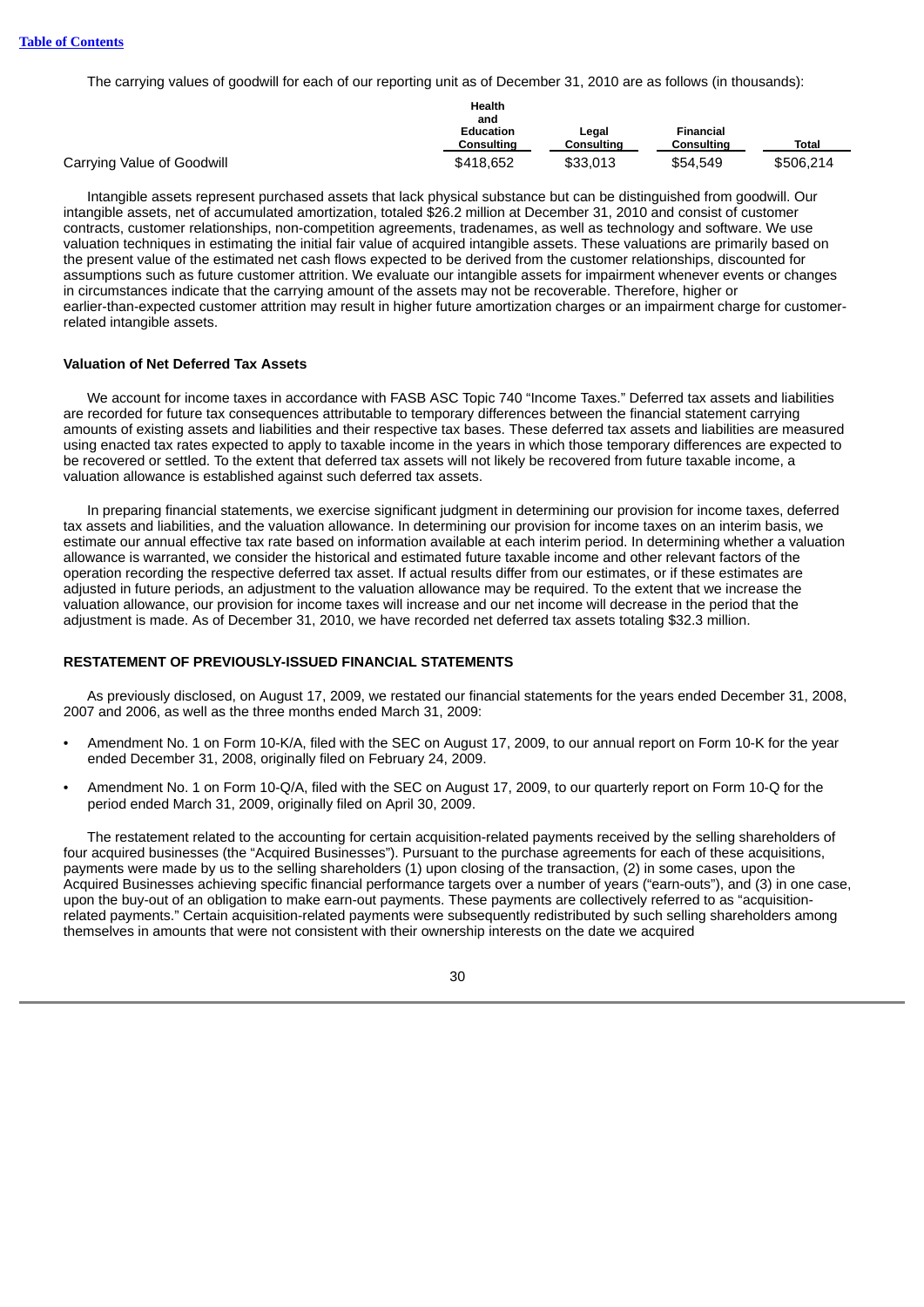the businesses (the "Shareholder Payments") and to other select client-serving and administrative Company employees (the "Employee Payments") based, in part, on continuing employment with the Company or the achievement of personal performance measures. The restatement was necessary because we failed to account for the Shareholder Payments and the Employee Payments in accordance with GAAP. The Shareholder Payments and the Employee Payments were required to be reflected as non-cash compensation expense of Huron, and the selling shareholders were deemed to have made a capital contribution to Huron. The payments were made directly by the selling shareholders from the acquisition proceeds they received from us and, accordingly, the correction of these errors had no effect on our net cash flows. The acquisition-related payments made by us to the selling shareholders represented purchase consideration. As such, these payments, to the extent that they exceeded the net of the fair value assigned to assets acquired and liabilities assumed, were properly recorded as goodwill, in accordance with GAAP.

Effective August 1, 2009, the Company amended its agreements with the selling shareholders of the two Acquired Businesses for which the Company had ongoing obligations to make future earn-out payments. The amendments provided that future earn-outs would be distributed only to the applicable selling shareholders and only in accordance with their equity interests on the date we acquired the related Acquired Business with no required continuing employment and that no further Shareholder Payments or Employee Payments would be made. Accordingly, all earn-out payments related to such Acquired Businesses made on or after August 1, 2009, have been, and will continue to be, accounted for as additional purchase consideration and not also as non-cash compensation expense. Additional earn-out payment obligations, payable through December 31, 2011, currently remain with respect to only one Acquired Business.

See "Part I—Item 1A. Risk Factors" and "Part I—Item 3. Legal Proceedings" above for a discussion of the SEC investigations, the USAO's request for certain documents, and the purported private shareholder class action lawsuit and derivative lawsuits that occurred as a result of the restatement.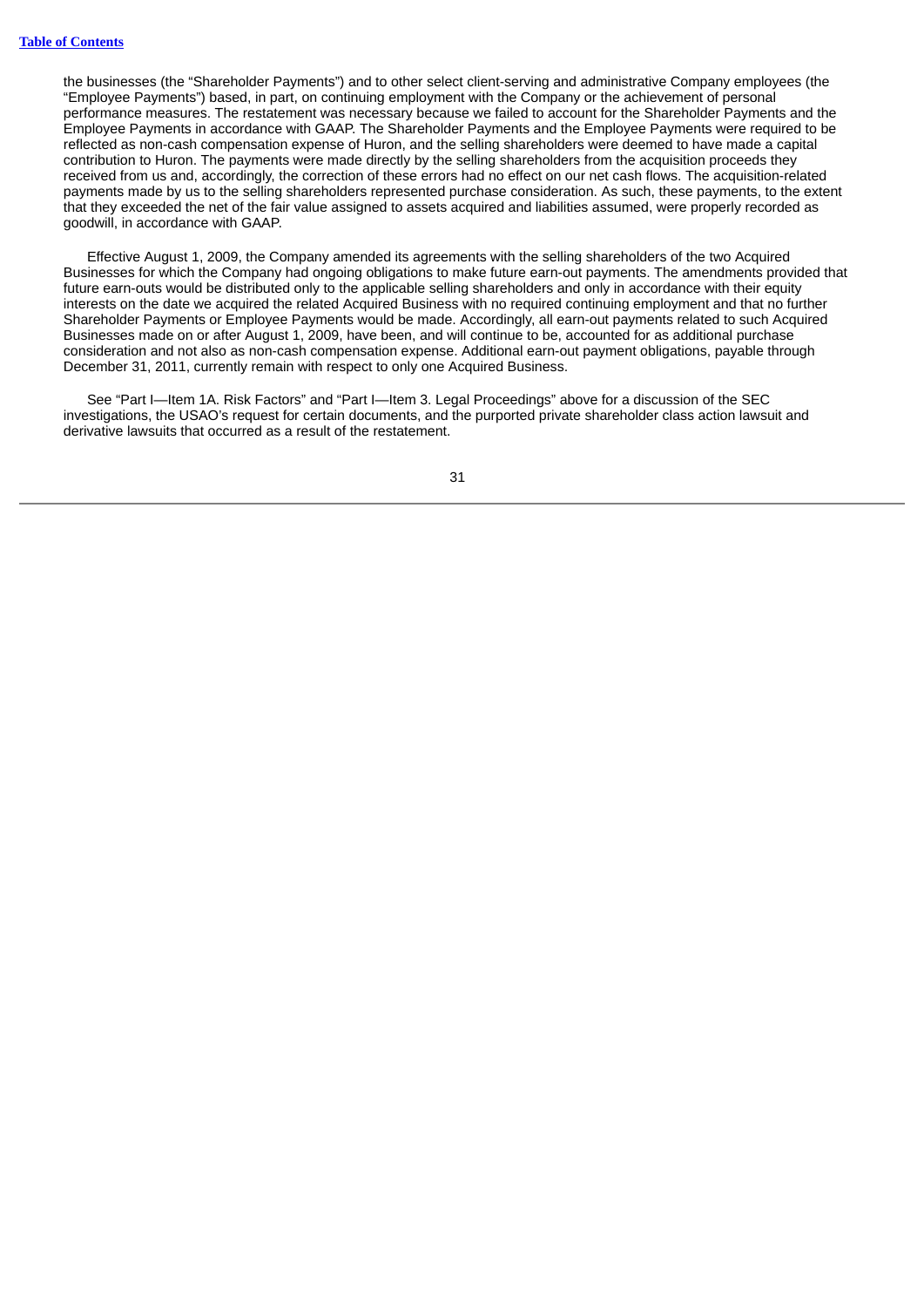# **RESULTS OF OPERATIONS**

See note "4. Discontinued Operations" under "Part II—Item 8. Financial Statements and Supplementary Data" for additional information.

The following table sets forth, for the periods indicated, selected segment and consolidated operating results for the periods indicated, as well as other operating data.

| Segment and Consolidated Operating Results of Continuing Operations    |           | <b>Year Ended December 31.</b> |           |  |
|------------------------------------------------------------------------|-----------|--------------------------------|-----------|--|
| (in thousands):                                                        | 2010      | 2009                           | 2008      |  |
| Revenues and reimbursable expenses:                                    |           |                                |           |  |
| <b>Health and Education Consulting</b>                                 | \$338,288 | \$373,881                      | \$269,370 |  |
| <b>Legal Consulting</b>                                                | 144,730   | 114,824                        | 121,413   |  |
| <b>Financial Consulting</b>                                            | 69,989    | 70,753                         | 89,143    |  |
| <b>Total revenues</b>                                                  | 553,007   | 559,458                        | 479,926   |  |
| Total reimbursable expenses                                            | 51,593    | 47,632                         | 48,692    |  |
| Total revenues and reimbursable expenses                               | \$604,600 | \$607,090                      | \$528,618 |  |
| <b>Operating income:</b>                                               |           |                                |           |  |
| Health and Education Consulting (1)                                    | \$112,339 | \$141,295                      | \$90,885  |  |
| Legal Consulting                                                       | 39,254    | 22,035                         | 37,780    |  |
| Financial Consulting (1)                                               | 20,323    | 17,205                         | 19,650    |  |
| Total segment operating income (1)                                     | 171.916   | 180,535                        | 148,315   |  |
| Operating expenses not allocated to segments                           | 128,961   | 193,512                        | 107,283   |  |
| <b>Operating income (loss)</b>                                         | \$42,955  | \$ (12, 977)                   | \$41,032  |  |
| <b>Other Operating Data of Continuing Operations</b>                   |           |                                |           |  |
| Number of full-time billable consultants (at period end) (2):          |           |                                |           |  |
| <b>Health and Education Consulting</b>                                 | 907       | 857                            | 879       |  |
| <b>Legal Consulting</b>                                                | 122       | 141                            | 163       |  |
| <b>Financial Consulting</b>                                            | 86        | 87                             | 93        |  |
| Total                                                                  | 1,115     | 1,085                          | 1,135     |  |
| Average number of full-time billable consultants (for the period) (2): |           |                                |           |  |
| <b>Health and Education Consulting</b>                                 | 858       | 875                            | 641       |  |
| Legal Consulting                                                       | 128       | 148                            | 164       |  |
| <b>Financial Consulting</b>                                            | 82        | 90                             | 143       |  |
| Total                                                                  | 1,068     | 1,113                          | 948       |  |
| Full-time billable consultant utilization rate (3):                    |           |                                |           |  |
| <b>Health and Education Consulting</b>                                 | 75.3%     | 75.3%                          | 79.6%     |  |
| <b>Legal Consulting</b>                                                | 62.9%     | 57.1%                          | 62.8%     |  |

32

Financial Consulting 75.4% 68.8% 55.9% Total  $73.9\%$   $72.3\%$   $73.1\%$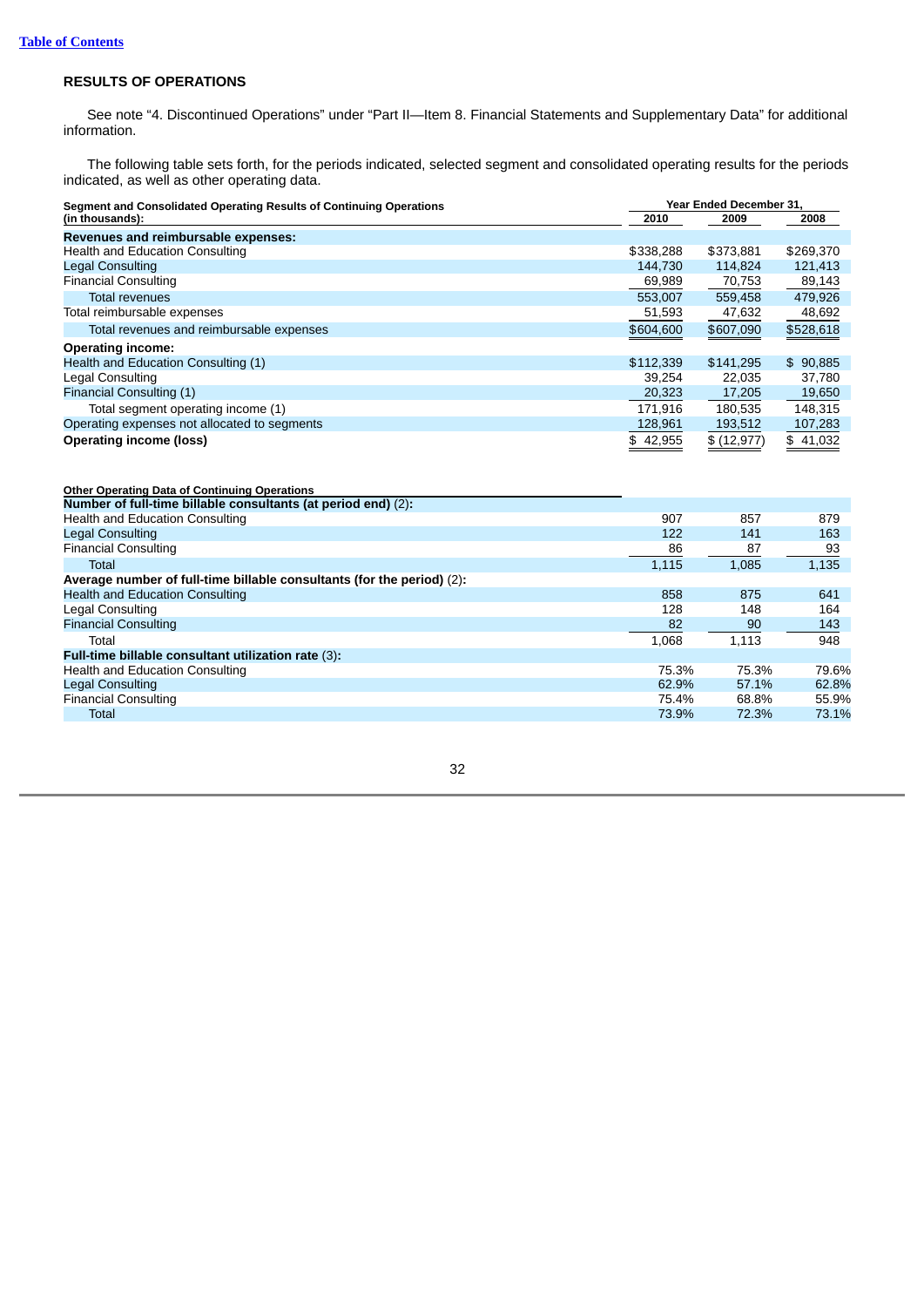|                                                                  |      | Year Ended December 31, |       |
|------------------------------------------------------------------|------|-------------------------|-------|
| Other Operating Data of Continuing Operations (continued):       | 2010 | 2009                    | 2008  |
| Full-time billable consultant average billing rate per hour (4): |      |                         |       |
| Health and Education Consulting                                  | \$   | 239<br>\$272            | \$251 |
| Legal Consulting                                                 | \$.  | \$207<br>206            | \$235 |
| <b>Financial Consulting</b>                                      | \$   | 309<br>\$323            | \$301 |
| <b>Total</b>                                                     | \$   | 242<br>\$270            | \$254 |
| Revenue per full-time billable consultant (in thousands):        |      |                         |       |
| <b>Health and Education Consulting</b>                           | \$   | 333<br>\$385            | \$378 |
| Legal Consulting                                                 | \$   | 221<br>\$216            | \$269 |
| <b>Financial Consulting</b>                                      | \$   | 503<br>\$486            | \$321 |
| Total                                                            | \$   | 332<br>\$370            | \$351 |
| Average number of full-time equivalents (for the period) (5):    |      |                         |       |
| <b>Health and Education Consulting</b>                           |      | 152<br>111              | 71    |
| <b>Legal Consulting</b>                                          |      | 765<br>644              | 583   |
| <b>Financial Consulting</b>                                      |      | 103<br>108              | 175   |
| Total                                                            |      | 1,025<br>858            | 829   |
| Revenue per full-time equivalents (in thousands):                |      |                         |       |
| <b>Health and Education Consulting</b>                           | \$   | \$335<br>348            | \$379 |
| Legal Consulting                                                 | \$   | 152<br>\$129            | \$133 |
| <b>Financial Consulting</b>                                      | \$.  | \$262<br>266            | \$247 |
| Total                                                            | \$   | 193<br>\$171            | \$178 |

(1) Includes non-cash compensation expense as follows (in thousands):

|                                 |          | Year Ended December 31. |          |  |
|---------------------------------|----------|-------------------------|----------|--|
|                                 | 2010     | 2009                    | 2008     |  |
| Health and Education Consulting | $s-$     | \$5.605                 | \$14.966 |  |
| <b>Financial Consulting</b>     | $\equiv$ | 1,895                   | 11,554   |  |
| Total                           | $s-$     | \$7.500                 | \$26,520 |  |

(2) Consists of our full-time professionals who provide consulting services and generate revenues based on the number of hours worked.

(3) Utilization rate for our full-time billable consultants is calculated by dividing the number of hours all our full-time billable consultants worked on client assignments during a period by the total available working hours for all of these consultants during the same period, assuming a forty-hour work week, less paid holidays and vacation days.

(4) Average billing rate per hour for our full-time billable consultants is calculated by dividing revenues for a period by the number of hours worked on client assignments during the same period.

(5) Consists of consultants who work variable schedules as needed by our clients, as well as contract reviewers and other professionals who generate revenues primarily based on number of hours worked and units produced, such as pages reviewed and data processed. Also includes full-time employees who provide software support and maintenance services to our clients.

# **Non-GAAP Measures**

We also assess our results of operations using certain non-GAAP financial measures. These non-GAAP financial measures differ from GAAP because the non-GAAP financial measures we calculate to measure adjusted EBITDA, adjusted net income from continuing operations and adjusted diluted earnings per share exclude a number of items required by GAAP, each discussed below. These non-GAAP financial measures should be considered in addition to, and not as a substitute for or superior to, any measure of performance, cash flows or liquidity prepared in accordance with GAAP. Our non-GAAP financial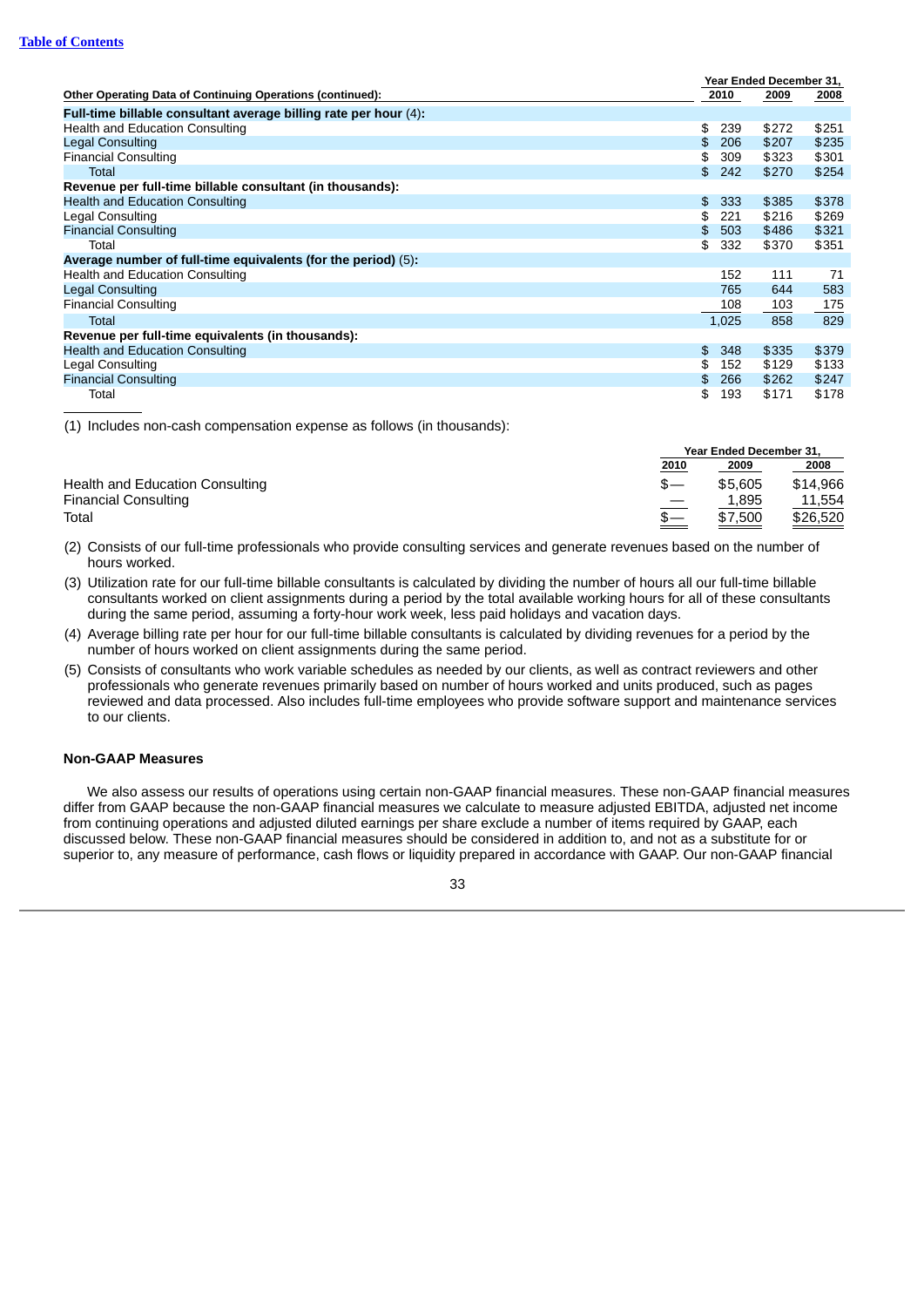measures may be defined differently from time to time and may be defined differently than similar terms used by other companies, and accordingly, care should be exercised in understanding how we define our non-GAAP financial measures.

Our management uses the non-GAAP financial measures to gain an understanding of our comparative operating performance, for example when comparing such results with previous periods or forecasts. These non-GAAP financial measures are used by management in their financial and operating decision-making because management believes they reflect our ongoing business in a manner that allows for meaningful period-to-period comparisons. Management also uses these non-GAAP financial measures when publicly providing our business outlook, for internal management purposes, and as a basis for evaluating potential acquisitions and dispositions. We believe that these non-GAAP financial measures provide useful information to investors and others (a) in understanding and evaluating Huron's current operating performance and future prospects in the same manner as management does, (b) in comparing in a consistent manner Huron's current financial results with Huron's past financial results and (c) in understanding the Company's ability to generate cash flows from operations that are available for taxes, capital expenditures, and debt repayment.

The reconciliations of these non-GAAP financial measures from GAAP to non-GAAP are as follows:

|                                                                         | <b>Year Ended December 31.</b> |             |           |  |  |
|-------------------------------------------------------------------------|--------------------------------|-------------|-----------|--|--|
|                                                                         | 2010                           | 2009        | 2008      |  |  |
| <b>Revenues</b>                                                         | \$553,007                      | \$559,458   | \$479,926 |  |  |
| Net income (loss) from continuing operations                            | \$12,381                       | \$ (20,511) | 492<br>\$ |  |  |
| Add back:                                                               |                                |             |           |  |  |
| Income tax expense (benefit)                                            | 16.434                         | (2,839)     | 23,990    |  |  |
| Interest and other expenses                                             | 14,140                         | 10,373      | 16,550    |  |  |
| Depreciation and amortization                                           | 22,730                         | 26,811      | 29,496    |  |  |
| Earnings before interest, taxes, depreciation and amortization (EBITDA) | 65.685                         | 13.834      | 70,528    |  |  |
| Add back:                                                               |                                |             |           |  |  |
| Non-cash compensation                                                   |                                | 7.500       | 26,520    |  |  |
| Restatement related expenses                                            | 8,666                          | 17,490      |           |  |  |
| Restructuring charges                                                   | 4,063                          | 2,533       | 2,100     |  |  |
| Impairment charge on goodwill                                           |                                | 67,034      |           |  |  |
| Litigation settlements, net                                             | 17,316                         |             |           |  |  |
| Other gain                                                              |                                | (2,687)     |           |  |  |
| <b>Adjusted EBITDA</b>                                                  | \$95,730                       | \$105,704   | \$99,148  |  |  |
| Adjusted EBITDA as a percentage of revenues                             | 17.3%                          | 18.9%       | 20.7%     |  |  |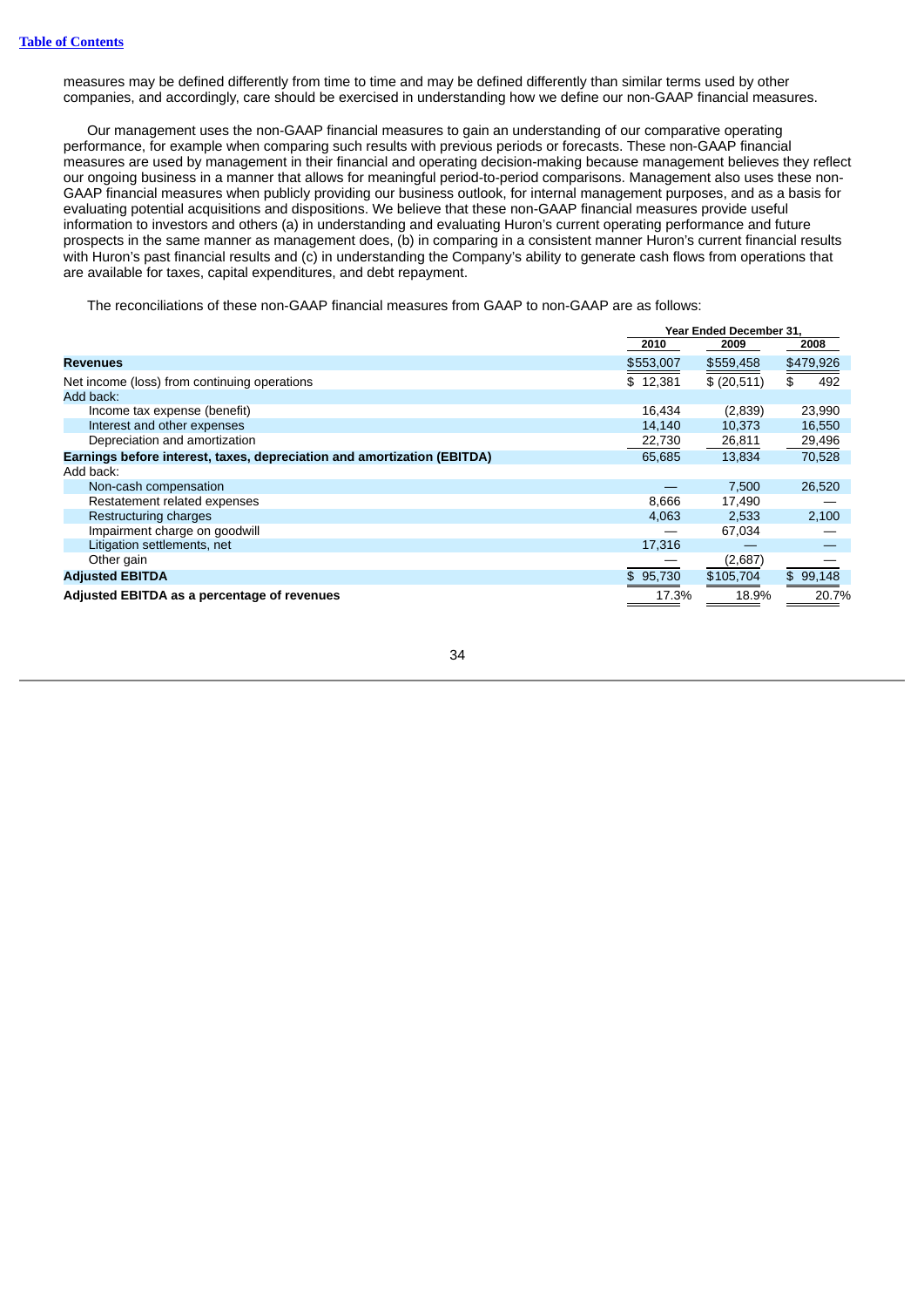|                                                                |            | <b>Year Ended December 31.</b> |              |  |  |  |
|----------------------------------------------------------------|------------|--------------------------------|--------------|--|--|--|
|                                                                | 2010       | 2009                           | 2008         |  |  |  |
| Net income (loss) from continuing operations                   | \$12,381   | \$(20,511)                     | 492<br>\$    |  |  |  |
| Weighted average shares—diluted (1)                            | 20,774     | 20,114                         | 19,082       |  |  |  |
| Diluted earnings (loss) per share from continuing operations   | 0.60<br>\$ | \$<br>(1.02)                   | \$<br>0.03   |  |  |  |
| Add back:                                                      |            |                                |              |  |  |  |
| Amortization of intangible assets                              | 8,123      | 9,903                          | 14,210       |  |  |  |
| Non-cash compensation                                          |            | 7,500                          | 26,520       |  |  |  |
| Restatement related expenses                                   | 8.666      | 17,490                         |              |  |  |  |
| Restructuring charges                                          | 4,063      | 2,533                          | 2,100        |  |  |  |
| Impairment charge on goodwill                                  |            | 67,034                         |              |  |  |  |
| Litigation settlements, net                                    | 17,316     |                                |              |  |  |  |
| Other gain                                                     |            | (2,687)                        |              |  |  |  |
| Tax effect                                                     | (15, 267)  | (38, 652)                      | (6,687)      |  |  |  |
| Total adjustments, net of tax                                  | 22,901     | 63,121                         | 36,143       |  |  |  |
| Adjusted net income from continuing operations                 | \$35,282   | \$42,610                       | 36,635<br>\$ |  |  |  |
| Weighted average shares-diluted                                | 20,774     | 20,526                         | 19,082       |  |  |  |
| Adjusted diluted earnings per share from continuing operations | \$<br>1.70 | \$<br>2.08                     | \$<br>1.92   |  |  |  |

(1) In the twelve month period ending December 31, 2009, the Company's earnings from continuing operations resulted in a net loss, therefore, basic weighted average common shares outstanding is used in computing diluted loss per share. For the twelve month periods ending December 31, 2010 and December 31, 2008, diluted weighted average common shares outstanding is used in computing diluted earnings per share.

These non-GAAP financial measures include adjustments for the following items:

*Non-cash compensation:* As discussed above under the heading "Restatement of Previously Issued Financial Statements," we recorded non-cash compensation expense related to Shareholder Payments and Employee Payments in conjunction with certain acquisitions. We have excluded the effect of the non-cash compensation expense from our non-GAAP measures because these items are non-cash in nature. Furthermore, the charges are inconsistent in their amount and frequency as they are significantly affected by the timing and size of the Shareholder and Employee payments.

*Restatement related expenses:* We have incurred significant expenses related to our financial statement restatement. We have excluded the effect of these restatement related expenses from our non-GAAP measures due to the nonrecurring nature of the event as a means to provide comparability with periods that were not impacted by the restatement related expenses.

*Restructuring charges:* We have incurred charges due to the restructuring of various parts of our business. These restructuring charges have primarily consisted of severance charges and office space reductions. We have excluded the effect of the restructuring charges from our non-GAAP measures as a means to provide comparability with periods that were not impacted by a restructuring charge. Additionally, the amount of each restructuring charge is significantly affected by the timing and size of the restructured business or component of a business.

*Goodwill impairment charge and Litigation settlements, net:* We have excluded the one-time effects of the goodwill impairment charge in 2009 and litigation settlements in 2010 from our non-GAAP measures because they are infrequent events and their exclusion permits comparability with periods that were not impacted by these charges.

*Other gain:* We recorded a gain related to a release of certain employees from their non-solicitation agreements with the Company and a settlement of certain other contractual obligations. We have excluded the effect of the other gain from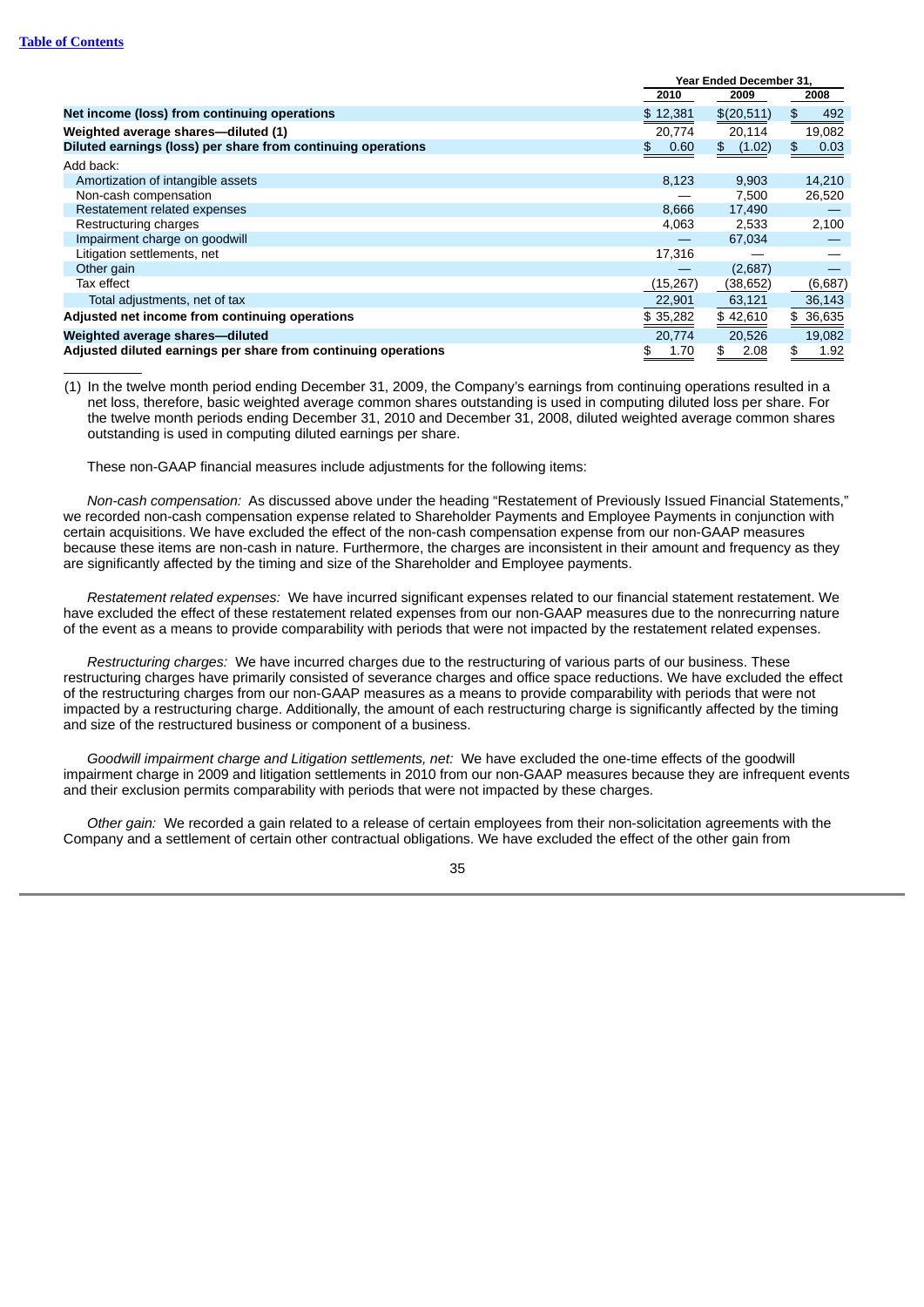our non-GAAP measures due to the fact that it is unusual and infrequent in nature as a means to provide comparability with the periods that were not impacted by the other gain.

*Amortization of intangible assets:* We have excluded the effect of amortization of intangible assets from the non-GAAP measures presented above. Amortization of intangibles is inconsistent in its amount and frequency and is significantly affected by the timing and size of our acquisitions.

*Tax effect:* The non-GAAP income tax adjustment reflects the incremental tax rate in which the non-GAAP adjustment occurs.

*Income tax expense, Interest and other expenses, Depreciation and Amortization:* We have excluded the effects of income tax expense, interest and other expenses and depreciation and amortization in the calculation of EBITDA as these are customary exclusions as defined by the calculation of EBITDA to arrive at a meaningful earnings from core operations excluding the effect of such items.

#### **Year ended December 31, 2010 compared to year ended December 31, 2009**

## **Revenues**

Revenues decreased \$6.5 million, or 1.2%, to \$553.0 million for the year ended December 31, 2010 from \$559.5 million for the year ended December 31, 2009.

Of the overall \$6.5 million decrease in revenues, \$57.4 million was attributable to a decrease in our full-time consultants, partially offset by a \$50.9 million increase attributable to our full-time equivalents. The \$57.4 million decrease in full-time billable consultant revenues was attributable to a decrease in the demand for our services coupled with a continued weakened economy that has resulted in a decrease in discretionary spending by our clients as well as delayed decisions by clients on new client engagements in early 2010. The \$50.9 million increase in full-time equivalent revenues resulted from increased demand for our variable, on-demand consultants in each of our segments. Full-time equivalents consist of finance and accounting consultants, specialized operational consultants and contract reviewers, all of whom work variable schedules as needed by our clients. Full-time equivalents also include our document review and electronic data discovery groups, as well as full-time employees who provide software support and maintenance services to our clients. Also contributing to the decrease was a \$27.0 million decrease in revenue from performance-based fee engagements in 2010 compared to 2009, which are primarily part of our Health and Education Consulting segment revenues. Performance-based fee engagements may cause significant variations in revenues and operating results due to the timing of achieving the performance-based criteria. Our average billing rate decreased in 2010 compared to 2009 partly resulting from a decrease in performance-based revenues recognized in the period upon meeting performance criteria. Our utilization increased slightly to 73.9% for 2010 compared to 72.3% in the prior year primarily due to the decrease in the average number of full-time billable consultants in the respective period.

#### **Total direct costs**

Our direct costs increased slightly to \$347.7 million for the year ended December 31, 2010 from \$347.5 million for the year ended December 31, 2009. The increase was primarily related to a \$10.9 million increase in direct costs attributable to an increased usage of independent contractors, primarily within our Legal Consulting segment, coupled with a \$2.7 million increase in technology expenses and a \$4.2 million increase in share-based compensation expense associated with our revenue-generating professionals compared to the same period in the prior year. Share-based compensation increased \$4.2 million to \$13.5 million in 2010 compared to \$9.4 million in 2009, resulting from the granting of share-based payment awards to key employees in 2010. These increases were partially offset by net decrease of \$9.6 million in salaries, bonus and benefit costs and a decrease of \$7.5 million in non-cash compensation in 2010 compared to 2009. We recorded non-cash compensation expense of \$7.5 million during 2009, representing Shareholder Payments and Employee Payments as described above under "Restatement of Previously-Issued Financial Statements."

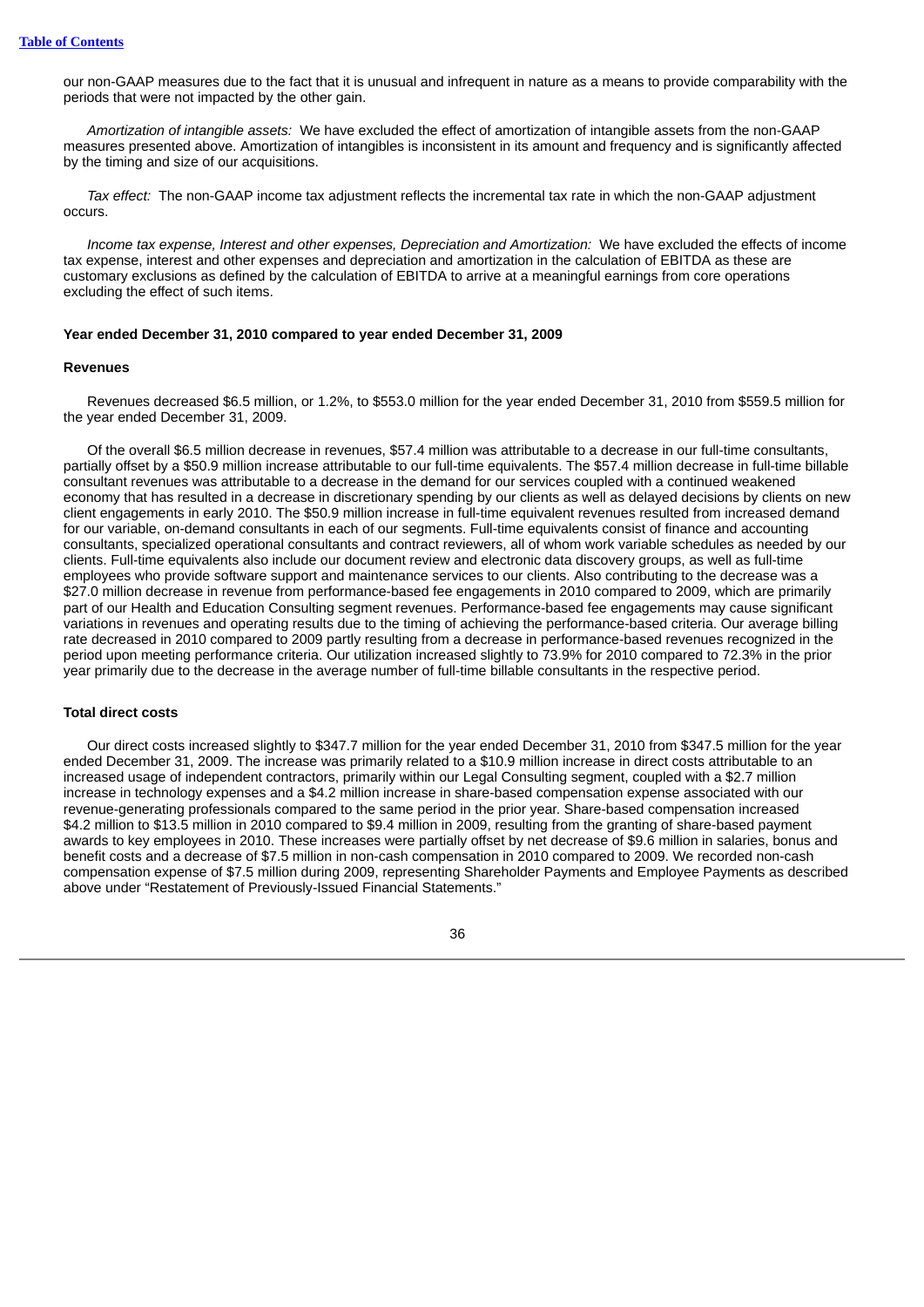Total direct costs for the year ended December 31, 2010 included \$4.1 million of intangible assets amortization expense, primarily representing customer-related assets and software acquired in connection with the Stockamp acquisition. This was a decrease of \$0.6 million compared to the prior year.

#### **Operating expenses**

Selling, general and administrative expenses decreased \$4.6 million, or 3.9%, to \$113.8 million for the year ended December 31, 2010 from \$118.4 million for the year ended December 31, 2009. We experienced net overall reductions in general and administrative expenses in 2010 compared to the same period in the prior year, primarily related to decreases in promotion and marketing of \$3.3 million, payroll related costs of \$1.8 million, facilities and other office related costs of \$1.3 million, and a decrease in the provision for bad debt of \$0.4 million. These decreases were partially offset by increases in share-based compensation expense of \$0.9 million and legal fees of \$1.4 million. Share-based compensation expense associated with our non-revenue-generating professionals increased \$0.9 million from \$5.1 million in 2009 to \$6.0 million in 2010, primarily related to the granting of restricted stock and option awards to certain key employees in 2010.

Restructuring charge expense for the year ended December 31, 2010 was \$4.1 million. During the second quarter of 2010, we consolidated two of our offices into one existing location and recorded a restructuring charge of \$1.2 million related to the exit of the excess office space. The \$1.2 million charge is primarily comprised of the discounted future cash flows of rent expenses we are obligated to pay under the lease agreement. There is no sublease income assumed in the restructuring charge due to the short term nature of the remaining lease term. In the third quarter of 2010, we incurred \$0.3 million in restructuring charge expenses related to the exit of additional excess office space and a charge for severance for certain corporate personnel related to the exit of the Disputes & Investigations practice discussed above. Additionally, in response to our evolving business coupled with the continued review of our leased office space, in the fourth quarter of 2010 we exited our San Francisco, California office space due to the excess capacity at the space. In conjunction with the exit of the excess office space, we recorded a restructuring charge of \$2.6 million, primarily comprised of the discounted future cash flows of rent expenses we are obligated to pay under the lease agreement, partially offset by estimated sublease income we calculated based on a sublease agreement executed in the fourth quarter of 2010. Restructuring expense for the prior year was \$2.5 million.

Expenses incurred in connection with our restatement, discussed above under "Restatement of Previously-Issued Financial Statements," totaled \$8.7 million for the year ended December 31, 2010 compared to \$17.5 million for the year ended December 31, 2009. In 2010, restatement related expenses were primarily comprised of legal fees. In the comparable period in the prior year, restatement related expenses were primarily comprised of legal and accounting fees, as well as the settlement costs of an indemnification claim arising in connection with a representation and warranty in a purchase agreement for a previous acquisition.

Litigation settlement expense was \$17.3 million for the year ended December 31, 2010 and was comprised of settlements from two separate litigation matters. In the second quarter of 2010, we settled a litigation matter which resulted in a litigation settlement charge of \$4.8 million which we paid in the form of cash. In the fourth quarter of 2010, we entered into a proposed Class Action Settlement and recorded a non-cash charge of \$12.6 million representing the fair value of the Settlement Shares based on the closing market price of our common stock on December 31, 2010. We will adjust the amount of the non-cash charge to reflect changes in the fair value of the Settlement Shares until and including the date of issuance, which may result in either additional non-cash charges or non-cash gains. See "Part I—Item IA. Risk Factors" and "Part I—Item 3. Legal Proceedings" for a full description of the litigation matters and related settlements.

Depreciation expense decreased \$2.3 million, or 13.6%, to \$14.6 million for the year ended December 31, 2010 from \$16.9 million for the year ended December 31, 2009 primarily due to a decrease in capital expenditures coupled with a decrease in the number of employees. Non-direct intangible assets amortization expense decreased \$1.2 million, or 23.1%, to \$4.0 million for the year ended December 31, 2010 from \$5.2 million for the prior year. Non-direct intangible assets amortization relates to customer relationships, non-competition agreements and tradenames acquired in connection with our acquisitions.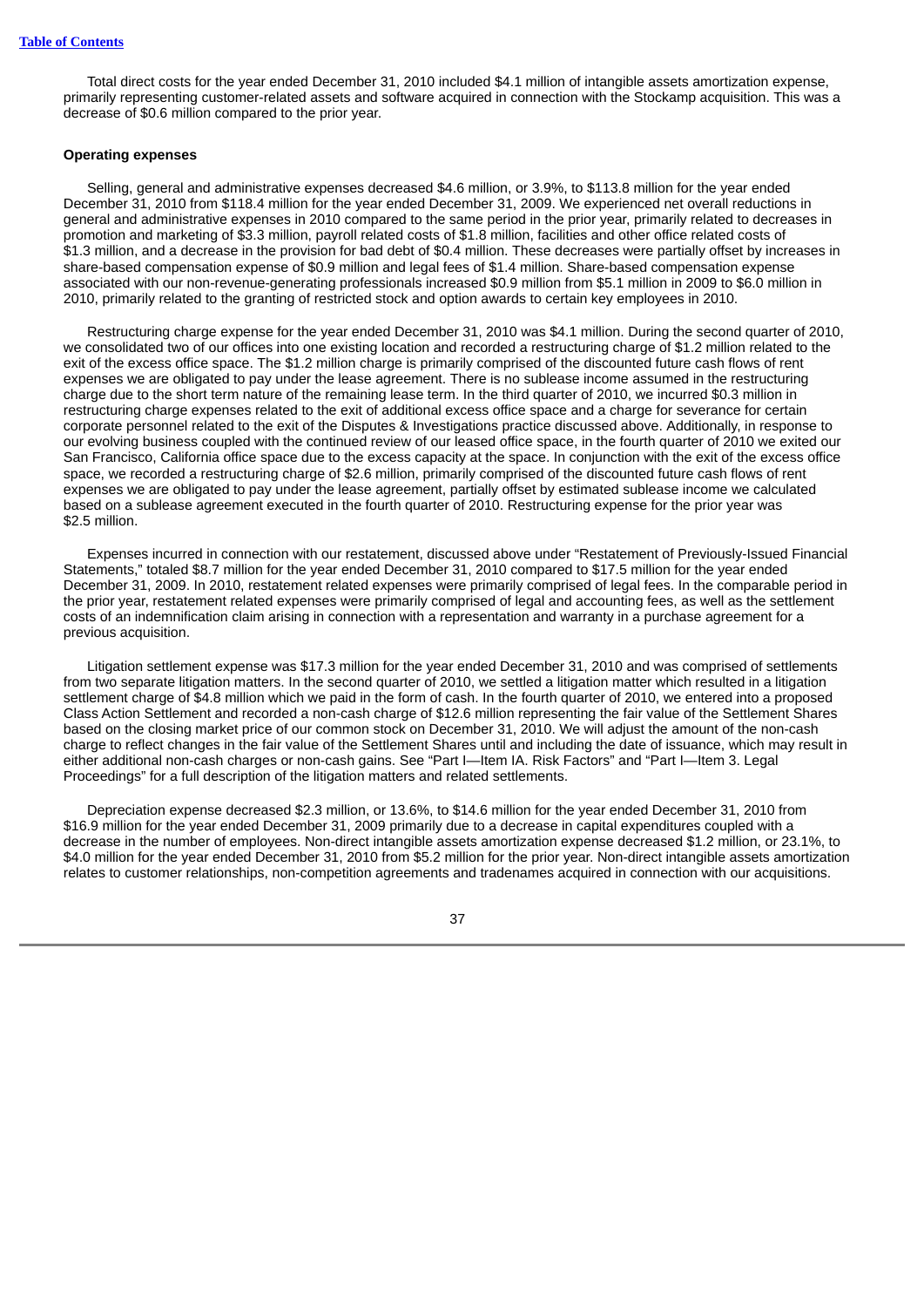We engaged in an impairment analysis with respect to the carrying value of our goodwill in connection with the preparation of our financial statements for the quarter ended September 30, 2009 and recorded a \$67.0 million non-cash pretax charge for the impairment of goodwill related to continuing operations. The impairment charge was non-cash in nature and did not affect the Company's liquidity.

For the year ended December 31, 2009, we recognized a gain of \$2.7 million related to the release of employee nonsolicitation agreements and settlement of other contractual obligations.

#### **Operating income**

Operating income increased \$56.0 million to \$43.0 million for the year ended December 31, 2010 from an operating loss of \$13.0 million for the year ended December 31, 2009. Operating margin, which is defined as operating income expressed as a percentage of revenues, increased to 7.8% in 2010 compared to (2.3)% in 2009. The increase in operating margin was primarily attributable to the goodwill impairment charge recognized in 2009, combined with net decreases in salary, benefit and bonus expense related to our revenue-generating professionals, non-cash compensation expense, restatement related expenses and depreciation and amortization in 2010. These increases in operating margin were partially offset by an increase in the litigation settlement charges, an increase in the use of independent contractors primarily within our Legal Consulting segment, an increase in share-based compensation expense associated with our revenue-generating professionals, and the gain resulting from the settlement of a contractual obligation in 2009.

#### **Other expense**

Other expense increased \$3.7 million, or 36.3%, to \$14.1 million for the year ended December 31, 2010 from \$10.4 million for the year ended December 31, 2009. The \$3.7 million increase was primarily due to a \$2.2 million increase in interest expense resulting from an increase in our level of borrowings combined with an increase in interest rates, as well as a decrease in the market value of our investments that are used to fund our deferred compensation liability of \$1.4 million. This loss was offset by a decrease in direct costs as our corresponding deferred compensation liability decreased.

#### **Income tax expense**

For the year ended December 31, 2010, the effective tax rate was 57.0% as income tax expense of \$16.4 million was recognized on income from continuing operations of \$28.8 million. Income tax expense in 2010 was higher than the statutory rate primarily due to state income taxes, certain foreign losses with no related tax benefit, an increase to the valuation allowance and certain non-deductible expenses such as meals and entertainment and officers' compensation. For the year ended December 31, 2009, the effective tax rate was 12.2% as income tax benefit of \$2.8 million was recognized on loss from continuing operations of \$23.4 million. Income tax benefit in 2009 was lower than the statutory rate primarily due to certain nondeductible expenses such as non-cash compensation, meals and entertainment and a goodwill impairment charge coupled with certain foreign losses with no related tax benefit. Non-cash compensation expense totaled \$7.5 million in 2009 and was not tax deductible because the Shareholder and Employee payments resulting in the non-cash compensation expense were not made by us.

#### **Net Income (loss) from continuing operations**

Net income from continuing operations was \$12.4 million for the year ended December 31, 2010 compared to net loss from continuing operations of \$20.5 million for the year ended December 31, 2009. The \$32.9 million increase in net income from continuing operations was primarily due to the \$67.0 million goodwill impairment charge recognized in 2009, combined with a net decrease in salary, benefit and bonus expense for our revenue-generating professionals of \$9.6 million, restatement related expenses of \$8.8 million, non-cash compensation expense of \$7.5 million and depreciation and amortization of \$4.1 million. These increases in net income were partially offset by the litigation settlement charges of \$17.3 million, a \$6.5 million decrease in revenue, an increase in share-based compensation directly associated with revenue-generating personnel of \$4.2 million, an increase in restructuring charges of \$1.5 million in 2010, the \$2.7 million gain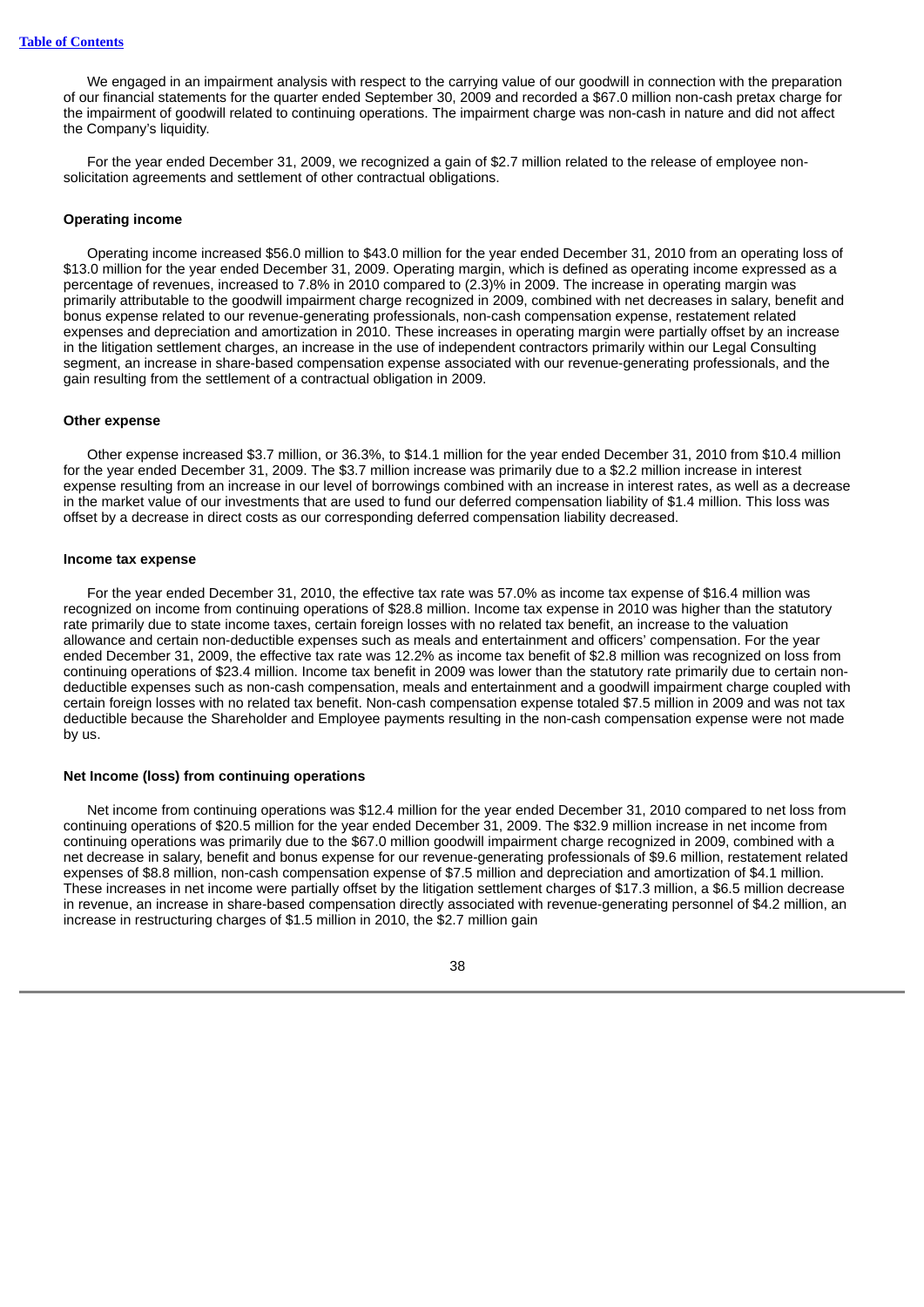resulting from the settlement of a contractual obligation in 2009, and the \$19.3 million increase in income tax expense discussed above. Non-cash compensation expense of \$7.5 million in 2009 represents Shareholder Payments and Employee Payments as described above under "Restatement of Previously-Issued Financial Statements." As a result of the increase in net income from continuing operations, diluted earnings per share from continuing operations for the year ended December 31, 2010 was \$0.60 compared to loss per share of \$1.02 for the prior year.

#### **Discontinued operations**

Net loss from discontinued operations was \$3.9 million for the year ended December 31, 2010, compared to net loss from discontinued operations of \$12.4 million for the year ended December 31, 2009. See note "4. Discontinued Operations" under "Part II—Item 8. Financial Statements and Supplementary Data" of this Annual Report for further information about our discontinued operations.

#### **Segment Results**

#### **Health and Education Consulting**

#### **Revenues**

Health and Education Consulting segment revenues decreased \$35.6 million, or 9.5%, to \$338.3 million for the year ended December 31, 2010 from \$373.9 million for the year ended December 31, 2009. Revenues from time-and-expense engagements, fixed-fee engagements, performance-based engagements and software support and maintenance arrangements represented 21.0%, 58.2%, 17.4% and 3.4% of this segment's revenues in 2010, respectively, compared to 22.2%, 52.4%, 22.9% and 2.5%, respectively, in 2009.

Of the overall \$35.6 million decrease in revenues, \$51.3 million was attributable to our full-time billable consultants, partially offset by an increase of \$15.7 million attributable to our full-time equivalents. The \$51.3 million decrease in full-time billable consultant revenues reflected a decrease in the demand for our services, combined with a decrease in discretionary spending by our clients as well as delayed decisions by clients on new client engagements in early 2010. Also contributing to the decrease was a \$26.8 million decrease in revenue from performance-based fee engagements in 2010 compared to 2009. Performance-based fee engagements may cause significant variations in revenues and operating results due to the timing of achieving the performance-based criteria. The Health and Education Consulting segment experienced a decrease in the average number of consultants, as well as a decrease in the average billing rate per hour.

#### **Operating income**

Health and Education Consulting segment operating income decreased \$29.0 million, or 20.5%, to \$112.3 million for the year ended December 31, 2010 from \$141.3 million for the year ended December 31, 2009. The Health and Education Consulting segment operating margin, defined as segment operating income expressed as a percentage of segment revenues, decreased to 33.2% in 2010 from 37.8% in 2009. The decrease in this segment's operating margin was attributable to an overall decrease in revenue, discussed above, as well as increases in salary costs, share based compensation expense and general administrative costs as a percentage of revenues. Non-cash compensation expense, representing Shareholder Payments and Employee Payments as described above under "Restatement of Previously-Issued Financial Statements," for the Health and Education Consulting segment totaled \$5.6 million in 2009 compared to zero in 2010 and reduced this segment's operating margin by 149 basis points in 2009.

## **Legal Consulting**

## **Revenues**

Legal Consulting segment revenues increased \$29.9 million, or 26.0%, to \$144.7 million for the year ended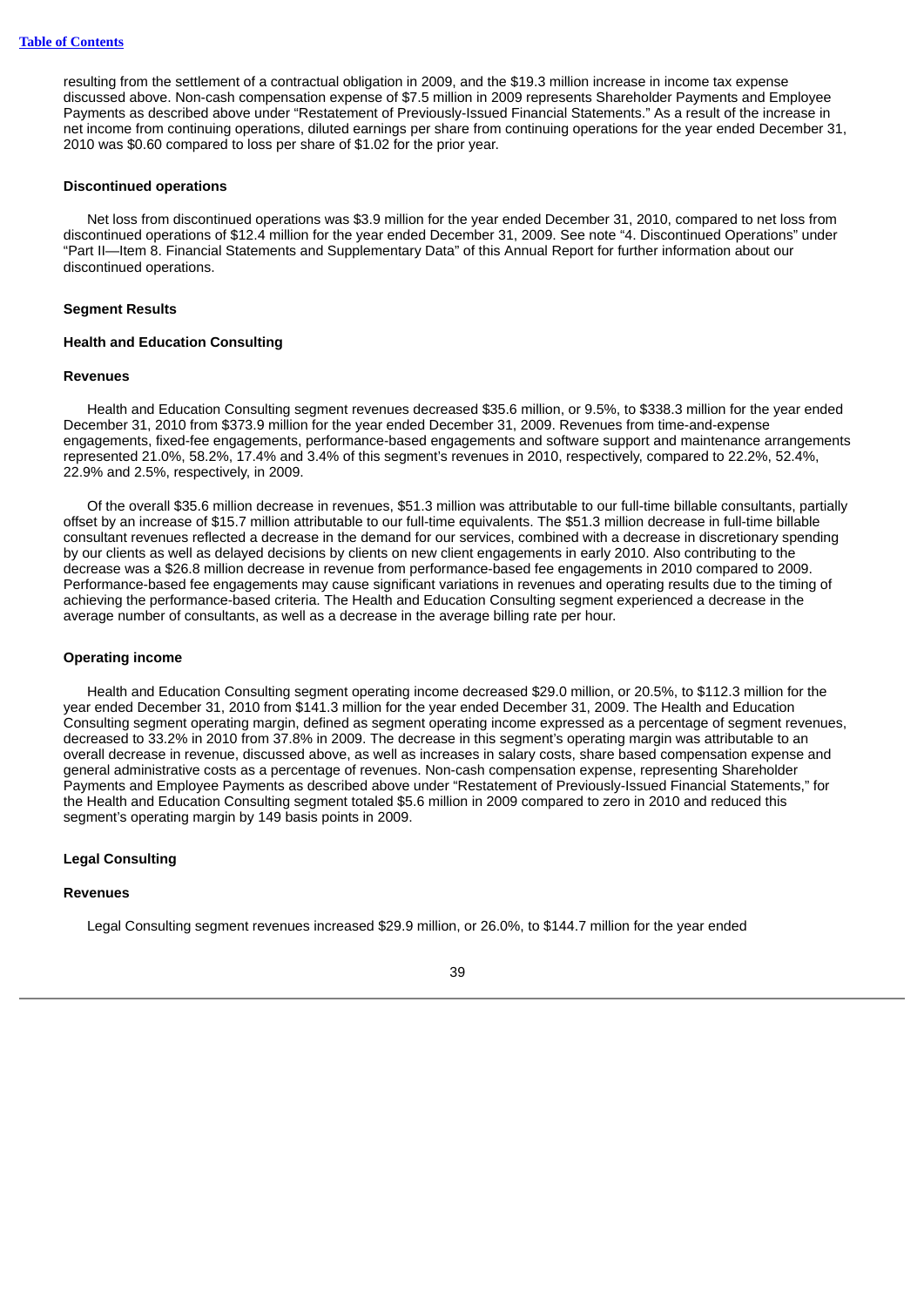December 31, 2010 from \$114.8 million for the year ended December 31, 2009. Revenues from time-and-expense engagements, fixed-fee engagements and performance-based engagements represented 93.5%, 6.5% and 0.0% of this segment's revenues during 2010, respectively, compared to 90.2%, 9.7% and 0.1%, respectively, in 2009.

Of the overall \$29.9 million increase in revenues, \$33.6 million was attributable to our full-time equivalents, which was partially offset by a \$3.7 million decrease attributable to our full-time billable consultants. The \$33.6 million increase in full-time equivalent revenues reflected an increase in demand for our document review services. The \$3.7 million decrease in full-time billable consultant revenues reflected a decrease in the demand for our advisory services coupled with a decrease in the number of full-time billable consultants.

## **Operating income**

Legal Consulting segment operating income increased \$17.2 million, or 78.1%, to \$39.3 million for the year ended December 31, 2010 from \$22.0 million for the year ended December 31, 2009. Segment operating margin increased to 27.1% in 2010 from 19.2% in 2009. The increase in this segment's operating margin was attributable to lower total compensation cost, promotion and marketing and support salaries as a percentage of revenues, partially offset by increased general administration and stock compensation increases as a percentage of revenues.

### **Financial Consulting**

#### **Revenues**

Financial Consulting segment revenues decreased \$0.8 million, or 1.1%, to \$70.0 million for the year ended December 31, 2010 from \$70.8 million for the year ended December 31, 2009. Revenues from time-and-expense engagements, fixed-fee engagements and performance-based engagements represented 86.4%, 12.4% and 1.2% of this segment's revenues during 2010, respectively. During 2009, time-and-expense engagements, fixed-fee engagements represented 98.1%, 0.5% and 1.4%, respectively.

Of the overall \$0.8 million decrease in revenues, \$2.5 million was attributable to our full-time billable consultants, which was partially offset by a \$1.7 million increase attributable to our full-time equivalents. The \$2.5 million decrease in full-time billable consultant revenues was primarily due to a decrease in demand for our consulting services. The \$1.7 million decrease in fulltime equivalent revenues resulted from an increase in demand for our variable, on-demand consultants.

#### **Operating income**

Financial Consulting segment operating income increased \$3.1 million, or 18.1%, to \$20.3 million for the year ended December 31, 2010 compared to \$17.2 million for the year ended December 31, 2009. Segment operating margin increased to 29.0% in 2010 from 24.3% in 2009. The increase in this segment's operating margin was attributable to decreases in cash compensation and non-cash compensation expense, promotion and marketing expenses and restructuring charges, partially offset by higher share-based compensation expense and support salaries as a percentage of revenue. Non-cash compensation expense of \$1.9 million, which primarily represents Shareholder Payments as described above under "Restatement of Previously-Issued Financial Statements," reduced this segment's operating margin by 267 basis points in 2009.

#### **Year ended December 31, 2009 compared to year ended December 31, 2008**

## **Revenues**

Revenues increased \$79.6 million, or 16.6%, to \$559.5 million for the year ended December 31, 2009 from \$479.9 million for the year ended December 31, 2008. We acquired Stockamp on July 8, 2008 and therefore, revenues for

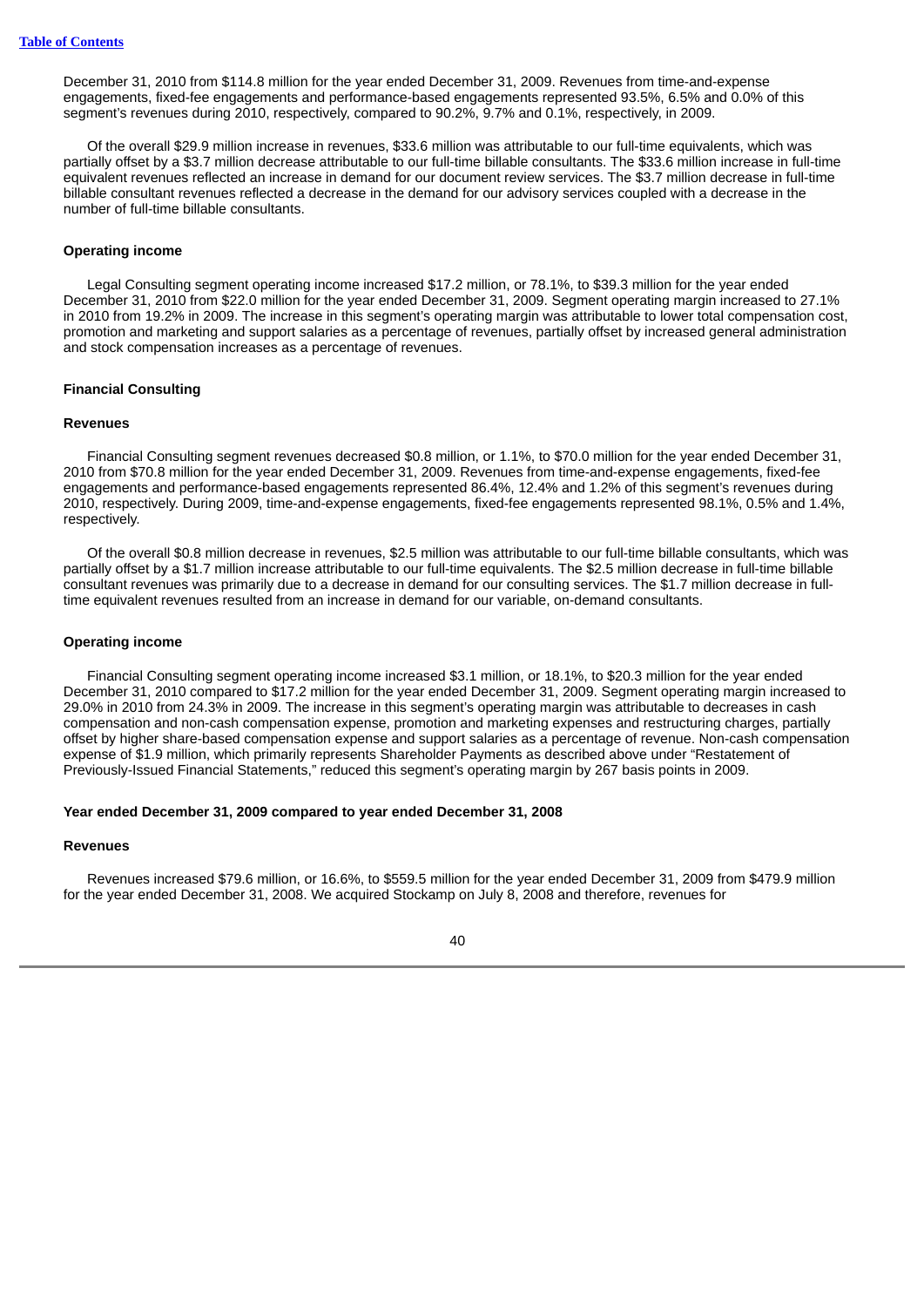2009 included a full year of revenues generated by Stockamp while revenues for 2008 included revenues from Stockamp for slightly less than six months.

Of the overall \$79.6 million increase in revenues, \$79.9 million was attributable to our full-time consultants, partially offset by a \$0.3 million decrease attributable to our full-time equivalents. Full-time equivalents consist of finance and accounting consultants, specialized operational consultants and contract reviewers, all of whom work variable schedules as needed by our clients. Full-time equivalents also include our document review and electronic data discovery groups, as well as full-time employees who provide software support and maintenance services to our clients. The \$79.9 million increase in full-time billable consultant revenues was attributable to an increase in the average number of consultants in our Health and Education Consulting segment reflecting our acquisition of Stockamp, coupled with an increase our average billing rate resulting from an increase in performance-based revenues recognized in the period upon meeting performance criteria associated with several Stockamp engagements. Performance-based fee engagements may cause significant variations in revenues and operating results due to the timing of achieving the performance-based criteria. The \$0.3 million decrease in full-time equivalent revenues resulted from lower demand for our variable, on-demand consultants in our Financial Consulting segment, partially offset by higher demand in our Legal Consulting and Health and Education Consulting segments.

#### **Total direct costs**

Our direct costs increased \$52.9 million, or 18.0%, to \$347.5 million for the year ended December 31, 2009 from \$294.6 million for the year ended December 31, 2008. Of the \$52.9 million increase, approximately \$56.7 million of the increase was attributable to the increase in salaries, benefits and bonus expense of our revenue-generating professionals. Contributing to this increase was the increase in the average number of revenue-generating professionals. Additionally, \$13.1 million of the increase in direct costs was attributable to an increased usage of independent contractors, in particular within our Legal Consulting and Health and Education Consulting segments and share-based compensation expense increased \$0.8 million. Share-based compensation expense associated with our revenue-generating professionals was \$9.4 million in 2009 compared to \$8.6 million in 2008. These increases were partially offset by a decrease of \$19.0 million in non-cash compensation. We recorded non-cash compensation expense totaling \$7.5 million and \$26.5 million during 2009 and 2008, respectively, representing Shareholder Payments and Employee Payments as described above under "Restatement of Previously-Issued Financial Statements."

Total direct costs for the year ended December 31, 2009 and 2008 included \$4.7 million and \$6.6 million, respectively, of intangible assets amortization expense, primarily representing customer-related assets and software acquired in connection with the Stockamp acquisition.

### **Operating expenses**

Selling, general and administrative expenses decreased \$0.9 million, or 0.8%, to \$118.4 million for the year ended December 31, 2009 from \$119.3 million for the year ended December 31, 2008. Of the \$0.9 million decrease, \$2.9 million was related to a decrease in practice administration expense, \$2.8 million was related to a decrease in promotion and marketing expense and \$1.5 million was related to a decrease in recruiting and training expense. Additionally, share-based compensation expense associated with our non-revenue-generating professionals decreased \$5.5 million from \$10.6 million in 2008 to \$5.1 million in 2009. These decreases were partially offset by increases in non-revenue generating professionals and their related compensation and benefits costs of \$10.4 million, an increase of \$1.2 million due to an increase in charitable contributions, and an increase of \$1.0 million attributable to higher facilities costs.

In response to current market conditions and lowered revenue expectations, during the third quarter of 2009, we initiated a cost reduction program to align our cost structure with anticipated demand. This cost reduction effort was primarily comprised of labor related cost savings including salary, benefits and bonus resulting from a reduction in the number of our revenuegenerating employees. These efforts were expected to allow us to maintain appropriate operating margins while paying adequate bonuses. Restructuring expense, consisting of severance charges, was \$2.5 million in 2009. Restructuring expense in the same period in the prior year was \$2.1 million.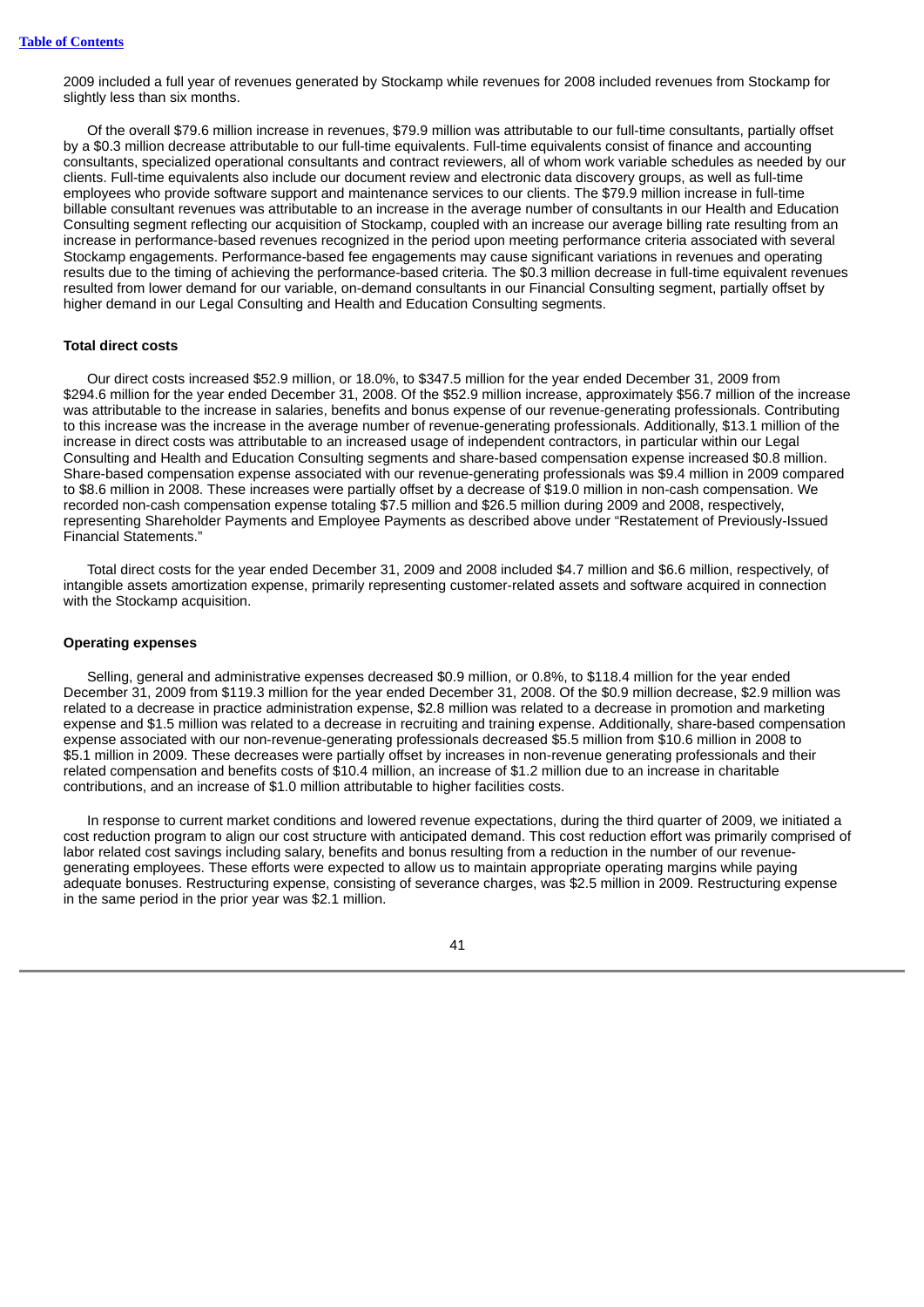Depreciation expense increased \$1.6 million, or 10.5%, to \$16.9 million for the year ended December 31, 2009 from \$15.3 million for the same period in the previous year as computers, network equipment, furniture and fixtures, and leasehold improvements were added to support our increase in employees. Non-direct intangible assets amortization expense decreased \$2.4 million, or 31.6%, to \$5.2 million for 2009 from \$7.6 million for 2008. Non-direct intangible assets amortization relates to customer relationships, non-competition agreements and tradenames acquired in connection with our acquisitions.

#### **Operating income**

Operating income decreased \$54.0 million to an operating loss of \$13.0 million for the year ended December 31, 2009 from operating income of \$41.0 million for the year ended December 31, 2008. Operating margin, defined as operating income expressed as a percentage of revenues, decreased to (2.3%) for 2009 compared to 8.5% for 2008. The decrease in operating margin was primarily attributable to the goodwill impairment charge and restatement related expenses, partially offset by lower non-cash compensation expense in 2009 compared to 2008, and gains from the settlement of contractual obligations discussed above.

#### **Other expense**

Other expense decreased \$6.2 million, or 37.4%, to \$10.4 million for the year ended December 31, 2009 from \$16.6 million in the same period in the prior year. The \$6.2 million decrease was primarily due to a \$3.6 million gain from an increase in the market value of our investments that are used to fund our deferred compensation liability. This gain was offset by an increase in direct costs as our corresponding deferred compensation liability increased. Also contributing to the decrease was a \$1.1 million change in net foreign currency transaction gains as we reported a net gain of \$0.2 million in 2009 compared to a net loss of \$0.9 million in the prior year. Lastly, \$1.5 million of the decrease was attributable to a decrease in interest expense resulting from a decrease in interest rates, partially offset by higher levels of borrowings during 2009.

#### **Income tax expense**

For the year ended December 31, 2009, the effective tax rate was 12.2% as income tax benefit of \$2.8 million was recognized on loss from continuing operations of \$23.4 million. Income tax benefit in 2009 was lower than the statutory rate primarily due to state income taxes, certain non-deductible expenses such as non-cash compensation, meals and entertainment and a goodwill impairment charge coupled with certain foreign losses with no related tax benefit. For the year ended December 31, 2008, the effective tax rate was 98.0% as income tax expense of \$24.0 million was recognized on income from continuing operations of \$24.5 million. Income tax expense in 2008 was higher than the statutory rate primarily due to certain non-deductible items such as non-cash compensation, meals and entertainment, officers' compensation and realized investment losses for deferred compensation plans. Non-cash compensation expense totaled \$7.5 million in 2009 and \$26.5 million in 2008 and was not tax deductible because the Shareholder and Employee payments resulting in the non-cash compensation expense were not made by us.

#### **Net income (loss) from continuing operations**

Net loss from continuing operations was \$20.5 million for the year ended December 31, 2009 compared to net income of \$0.5 million for the year ended December 31, 2008. The decrease in net income from continuing operations in 2009 was primarily due to the \$67.0 million goodwill impairment charge and the \$17.5 million of restatement related expenses, partially offset by lower non-cash compensation expense, representing Shareholder Payments and Employee Payments as described above under "Restatement of Previously-Issued Financial Statements," coupled with a lower effective income tax rate as described above. Loss per share from continuing operations for the year ended December 31, 2009 was \$1.02 compared to diluted earnings per share from continuing operations of \$0.03 for the year ended December 31, 2008. The decrease in earnings per share was attributable to the goodwill impairment charge and restatement related expenses described above, partially offset by lower non-cash compensation expense and a \$2.7 million gain related to the release of employee nonsolicitation agreements and settlement of other contractual obligations.

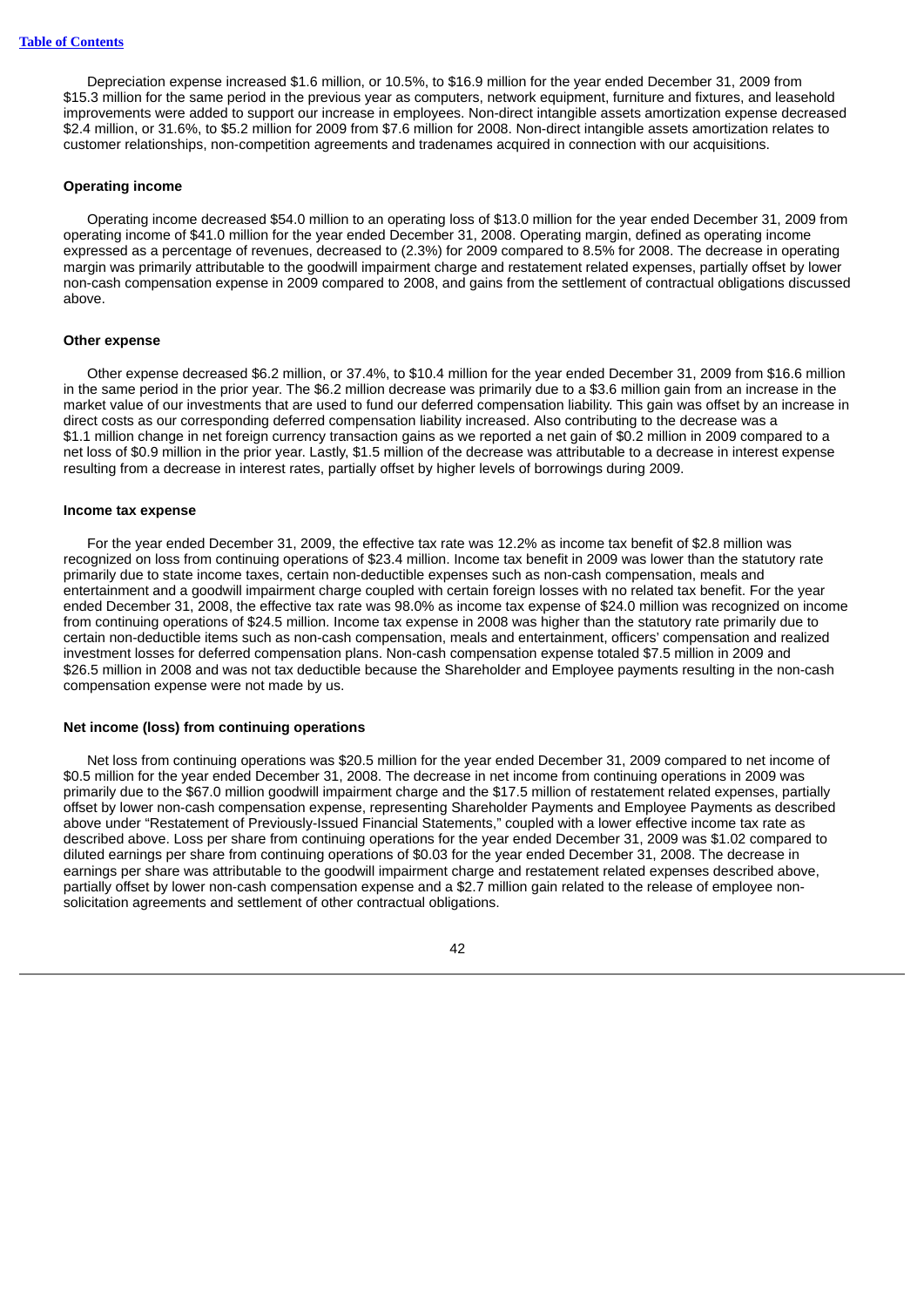## **Discontinued operations**

Net loss from discontinued operations was \$12.4 million for the year ended December 31, 2009, compared to net income from discontinued operations of \$9.6 million for the year ended December 31, 2008. See note "4. Discontinued Operations" under "Part II—Item 8. Financial Statements and Supplementary Data" of this Annual Report for further information about our discontinued operations.

## **Segment Results**

## **Health and Education Consulting**

#### **Revenues**

Health and Education Consulting segment revenues increased \$104.5 million, or 38.8%, to \$373.9 million for the year ended December 31, 2009 from \$269.4 million for the previous year. Revenues for 2009 included a full year of revenue from our acquisition of Stockamp while revenues for 2008 included revenues from Stockamp for slightly less than six months as Stockamp was acquired on July 8, 2008. Revenues from time-and-expense engagements, fixed-fee engagements, performance-based engagements and software support and maintenance arrangements represented 22.2%, 52.4%, 22.9% and 2.5% of this segment's revenues during 2009, respectively, compared to 38.6%, 51.2%, 8.8% and 1.4%, respectively, for the comparable period in 2008.

Of the overall \$104.5 million increase in revenues, \$94.3 million was attributable to our full-time billable consultants and \$10.2 million was attributable to our full-time equivalents. The \$94.3 million increase in full-time billable consultant revenues reflected an increase in the average number of consultants and the average billing rate per hour for this segment primarily due to performance-based revenues recognized in the period upon meeting performance criteria associated with several Stockamp engagements. Additionally, subsequent to the acquisition of Stockamp there was a delay in our ability to recognize performance-based revenue due to the timing of the implementation of processes to ensure the performance-based revenue was recognized in accordance with GAAP. As a result, we recognized more performance-based revenue in 2009 than in the comparable period in 2008. These increases were partially offset by a decrease in the utilization rate for this segment. Performance-based fee engagements may cause significant variations in quarterly revenues and operating results due to the timing of achieving the performance-based criteria.

## **Operating income**

Health and Education Consulting segment operating income increased \$50.4 million, or 55.4%, to \$141.3 million for the year ended December 31, 2009 from \$90.9 million for the year ended December 31, 2008. The Health and Education Consulting segment operating margin, defined as segment operating income expressed as a percentage of segment revenues, increased to 37.8% for 2009 from 33.7% in the previous year. The increase in this segment's operating margin was attributable to lower non-cash compensation expense, lower share-based compensation expense as a percentage of revenues, and a gain relating to the settlement of contractual obligations. Non-cash compensation expense, representing Shareholder Payments and Employee Payments as described above under "Restatement of Previously-Issued Financial Statements," for the Health and Education Consulting segment totaled \$5.6 million and \$15.0 million in 2009 and 2008, respectively, and reduced this segment's operating margin by 149 basis points and 555 basis points in 2009 and 2008, respectively.

## **Legal Consulting**

#### **Revenues**

Legal Consulting segment revenues decreased \$6.6 million, or 5.4%, to \$114.8 million for the year ended December 31, 2009 from \$121.4 million for the year ended December 31, 2008. Revenues from time-and-expense engagements, fixed-fee

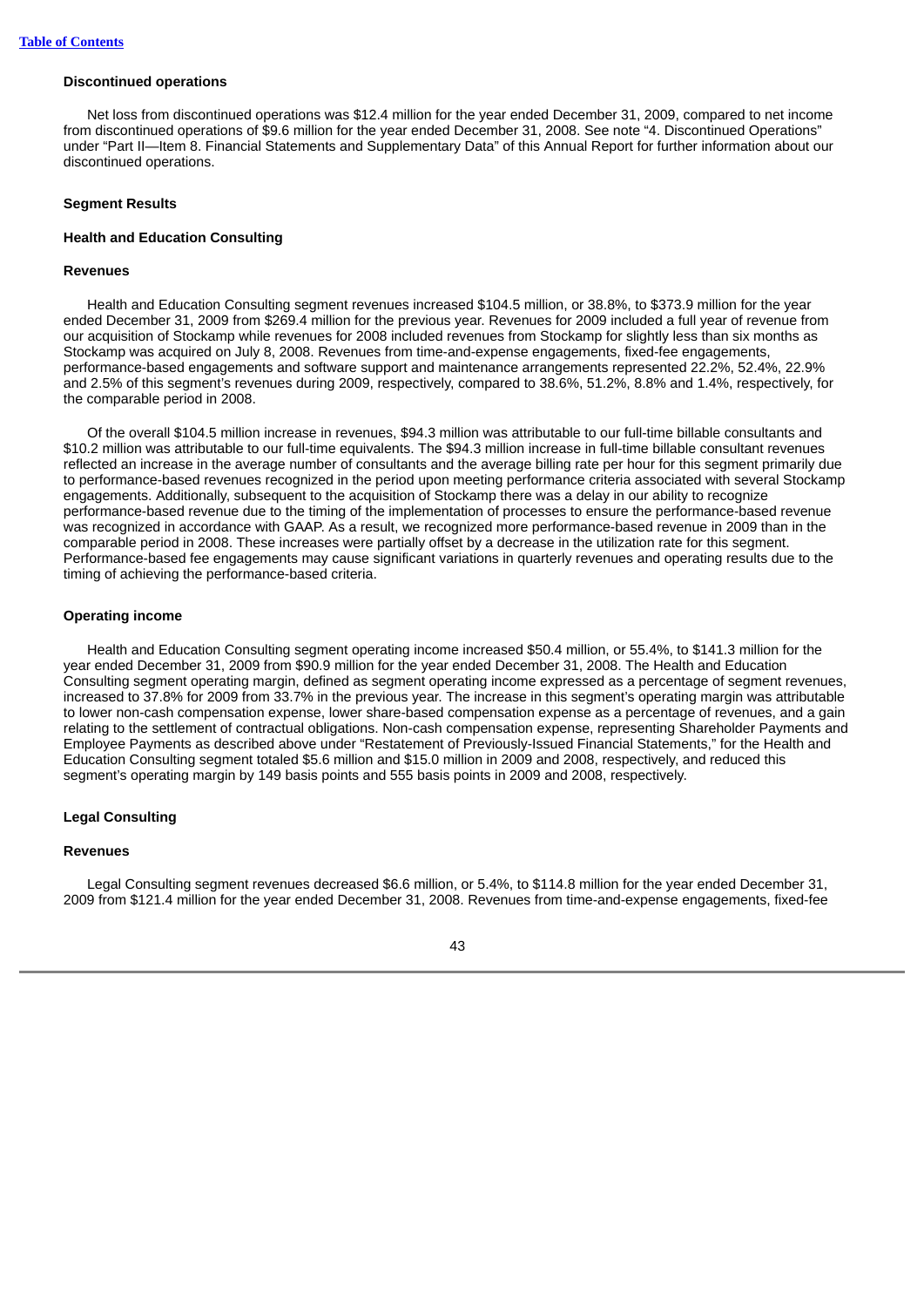engagements and performance-based engagements represented 90.2%, 9.7% and 0.1% of this segment's revenues during 2009, respectively, compared to 91.2%, 7.9% and 0.9%, respectively, for the previous year.

Of the overall \$6.6 million decrease in revenues, \$12.1 million was attributable to our full-time billable consultants, which was partially offset by a \$5.5 million increase attributable to our full-time equivalents. The \$12.1 million decrease in full-time billable consultant revenues reflected a decrease in both the utilization rate and the average billing rate per hour for this segment. The \$5.5 million increase in full-time equivalent revenues reflected an increased demand for our document review services.

#### **Operating income**

Legal Consulting segment operating income decreased \$15.8 million, or 41.7%, to \$22.0 million for the year ended December 31, 2009 from \$37.8 million for the year ended December 31, 2008. Segment operating margin decreased to 19.2% for 2009 from 31.1% in the previous year. The decrease in this segment's operating margin was attributable to higher total compensation cost as a percentage of revenues, coupled with an increased level of expense related to investment in personnel, infrastructure, technology and other resources for our document review business.

#### **Financial Consulting**

#### **Revenues**

Financial Consulting segment revenues decreased \$18.3 million, or 20.6%, to \$70.8 million for the year ended December 31, 2009 from \$89.1 million for the year ended December 31, 2008. Revenues from time-and-expense engagements, fixed-fee and performance-based engagements represented 98.1%, 0.5% and 1.4% of this segment's revenues during 2009, respectively. For 2008, 89.9% of this segment's revenues were from time-and-expense engagements, 8.5% were from fixed-fee engagements and 1.6% were from performance-based engagements.

Of the overall \$18.3 million decrease in revenues, \$2.1 million was attributable to our full-time billable consultants and \$16.2 million was attributable to our full-time equivalents. The \$2.1 million decrease in full-time billable consultant revenues was primarily due to a decrease in demand for our consulting services, which we believe was primarily attributable to the economic environment, partially offset by an increase in utilization and the average billing rate per hour. The \$16.2 million decrease in fulltime equivalent revenues resulted from a decline in demand for our variable, on-demand consultants.

#### **Operating income**

Financial Consulting segment operating income decreased \$2.5 million, or 12.4%, to \$17.2 million for the year ended December 31, 2009 from \$19.7 million for the year ended December 31, 2008. Segment operating margin increased slightly to 24.3% for 2009 from 22.0% in the previous year. The increase in this segment's operating margin was attributable to lower noncash compensation expense, offset by higher cash-compensation cost as a percentage of revenues. Non-cash compensation expense, representing Shareholder Payments and Employee Payments as described above under "Restatement of Previously-Issued Financial Statements," for the Financial Consulting segment totaled \$1.9 million and \$11.6 million in 2009 and 2008, respectively, and reduced this segment's operating margin by 267 basis points and 1,296 basis points in 2009 and 2008, respectively.

#### **LIQUIDITY AND CAPITAL RESOURCES**

Cash and cash equivalents decreased \$0.1 million, from \$6.5 million at December 31, 2009, to \$6.4 million at December 31, 2010. Cash and cash equivalents decreased \$7.6 million, from \$14.1 million at December 31, 2008, to \$6.5 million at December 31, 2009. Cash and cash equivalents included \$0.1 million, \$0.7 million and \$1.7 million of cash related to discontinued operations as of December 31, 2010, 2009 and 2008, respectively. Our primary sources of liquidity are cash flows from operations and debt capacity available under our credit facility.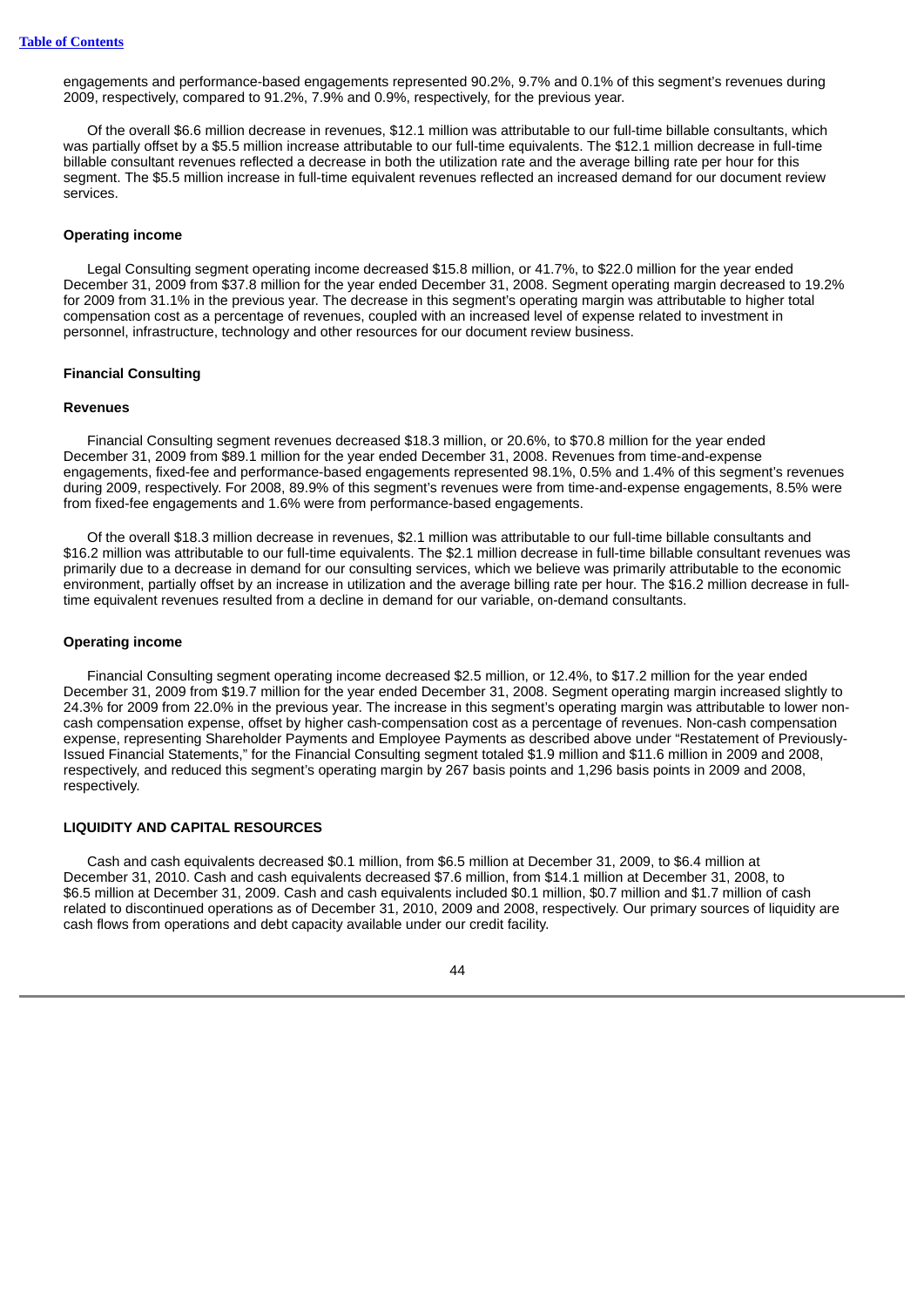## **Operating activities**

Cash flows provided by operating activities totaled \$50.1 million, \$113.9 million and \$101.2 million for the years ended December 31, 2010, 2009 and 2008. Our operating assets and liabilities consist primarily of receivables from billed and unbilled services, accounts payable and accrued expenses, and accrued payroll and related benefits. The volume of services rendered and the related billings and timing of collections on those billings, as well as payments of our accounts payable affect these account balances. The decrease in cash provided by operations was primarily attributable to the increased payment of 2009 performance bonuses during the first quarter of 2010 as compared to the same period last year coupled with an increase in accounts payable payments compared to the prior period, primarily related to the timing of when payments were made. These increased payments were partially offset by an increase in cash provided by operating activities primarily due to the decrease in the current income tax receivable resulting from the receipt of a federal income tax refund in the second quarter of 2010.

The increase in cash flow from operations in 2009 was attributable to an increase in accrued payroll and related benefits, primarily resulting from higher performance bonus accruals as of December 31, 2009 compared to the prior year. This increase was partially offset by an increase in our income tax receivable resulting from the December 31, 2009 sale of Galt. Our days sales outstanding, which is a measure of the average number of days that we take to collect our receivables, increased from 57 days in 2008 to 60 days in 2009 and to 62 days in 2010.

#### **Investing activities**

Cash used in investing activities was \$87.8 million, \$64.6 million and \$250.9 million for the years ended December 31, 2010, 2009 and 2008, respectively. The use of cash in 2010 primarily consisted of payments for acquired businesses of \$87.9 million which were primarily comprised of additional purchase consideration earned by the selling shareholders of businesses that we acquired, totaling \$65.4 million. In addition, the use of cash also consisted of payments related to the acquisitions of businesses in the Health and Education Consulting segment and the Litigation Consulting segment, which individually and in the aggregate qualified as insignificant for financial reporting purposes. The use of cash in 2010 was partially offset by \$7.9 million of net proceeds provided by the December 2009 sale of Galt and the September 2010 sale of a portion of the D&I practice, which are both reported as a discontinued operations and discussed above under the heading "Discontinued Operations". The use of cash in 2009 primarily consisted of payments for acquired businesses of \$51.6 million, which were primarily comprised of additional purchase consideration earned by the selling shareholders of businesses that we acquired, totaling \$49.4 million, respectively. The use of cash in 2008 primarily consisted of \$168.5 million for the acquisition of Stockamp, \$23.0 million for the buy-out of an earn-out provision, and payments of additional purchase consideration earned by the selling shareholders of businesses that were acquired totaling \$32.8 million.

The use of cash in 2010, 2009 and 2008 also included purchases of property and equipment needed to meet the ongoing needs relating to the hiring of additional employees and the expansion of office space. We estimate that the cash utilized for capital expenditures in 2011 will be approximately \$15.0 million, primarily for information technology related equipment and software and leasehold improvements. We also expect to continue to invest in capital expenditures related to our document review and processing business.

## **Financing activities**

Cash provided by financing activities was \$37.6 million for the year ended December 31, 2009. Cash used by financing activities was \$56.6 million for the year ended December 31, 2008. Cash provided by financing activities was \$161.5 million for the year ended December 31, 2008. During 2010, 2009 and 2008 upon the vesting of restricted stock awards, we redeemed 68,490, 74,263 and 107,759, respectively, shares of our common stock at an average stock price of \$22.67, \$42.75 and \$57.18, respectively, to satisfy employee tax withholding requirements.

The Company's Credit Agreement consists of a \$180.0 million revolving credit facility ("Revolver") and a \$220.0 million term loan facility ("Term Loan"). As discussed under note "8. Borrowings", the obligations under the Credit Agreement are

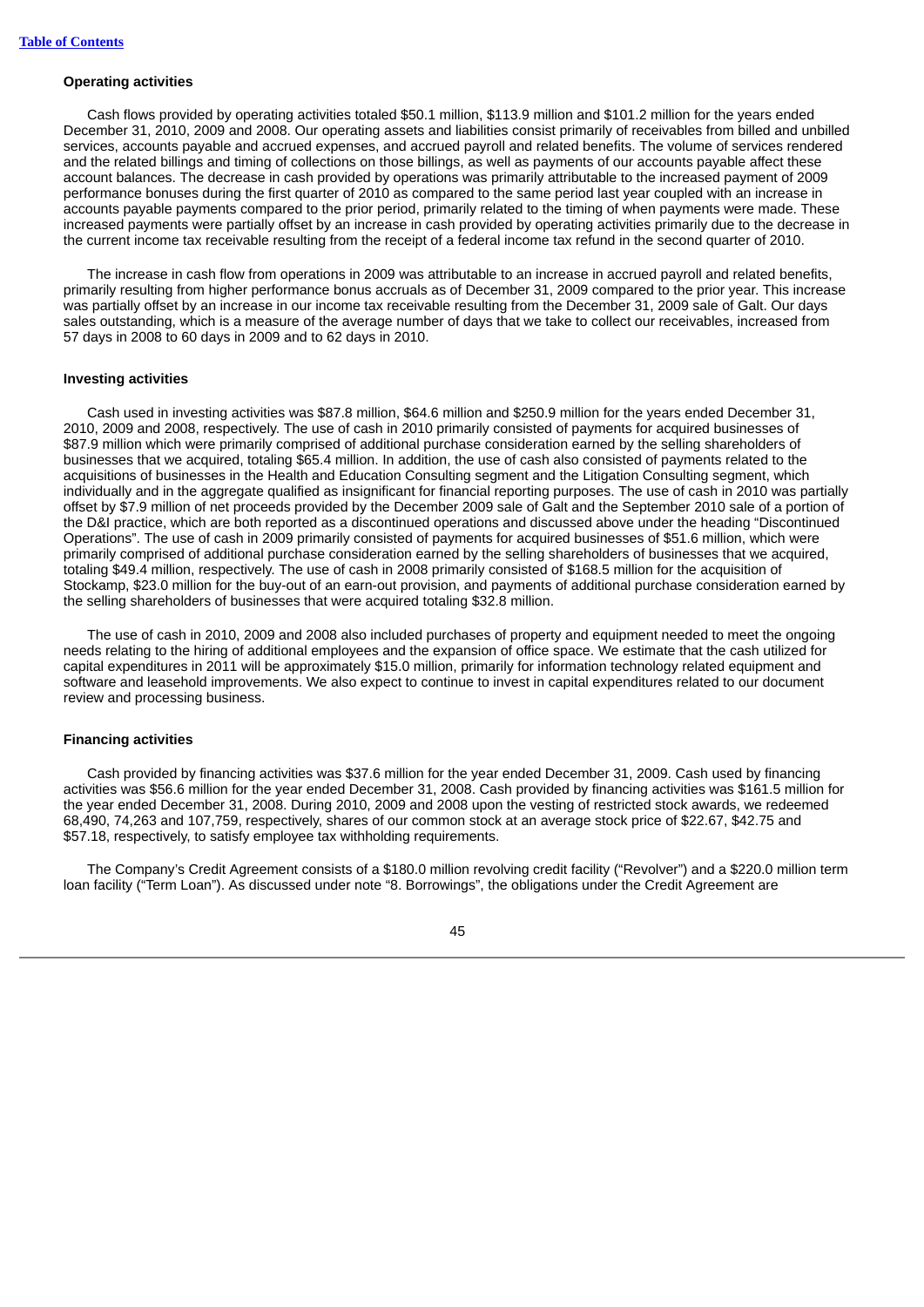secured pursuant to a Security Agreement and a pledge of 100% of the voting stock or other equity interests in our domestic subsidiaries and 65% of the voting stock or other equity interests in our foreign subsidiaries.

The borrowing capacity under the Credit Agreement is reduced by any outstanding letters of credit and payments under the Term Loan. At December 31, 2010, outstanding letters of credit totaled \$6.3 million and are primarily used as security deposits for our office facilities. As of December 31, 2010, the borrowing capacity under the Credit Agreement was \$81.7 million.

In the second quarter of 2010, we settled a pending litigation matter which resulted in a one-time charge of \$4.8 million. Additionally, we have been faced with higher than expected costs associated with the 2009 financial statement restatement. As a result of these unanticipated charges, on June 30, 2010, we entered into a ninth amendment to the Credit Agreement (the "Credit Agreement") to amend the definition of Consolidated EBITDA by allowing for the add back of certain non-recurring items, specifically the St. Vincent Catholic Medical Center litigation settlement charge of up to \$5.0 million for the periods ending up to and including June 30, 2010, and allowing for the add back of charges resulting from the restatement of the Company's financial statements in 2009, net of insurance proceeds and other amounts recouped in connection therewith, for the periods ending up to and including December 31, 2011. The allowed amounts for the add back of the restatement charges include up to \$17.1 million in fiscal year 2009, up to \$10.0 million in fiscal year 2010 and up to \$3.0 million in fiscal year 2011.

On December 6, 2010, we reached an agreement in principle with the Lead Plaintiffs to settle the purported class action lawsuit, pursuant to which the plaintiffs will receive total consideration of approximately \$39.6 million, comprised of \$27.0 million in cash and the issuance by the Company of 474,547 Settlement Shares. The Settlement Shares had an aggregate value of approximately \$12.6 million based on the closing market price of our common stock on December 31, 2010. As a result of the Class Action Settlement, we recorded a non-cash charge to earnings in the fourth quarter of 2010 of \$12.6 million representing the fair value of the Settlement Shares and a corresponding settlement liability. We will adjust the amount of the non-cash charge and corresponding settlement liability to reflect changes in the fair value of the Settlement Shares until and including the date of issuance, which may result in either additional non-cash charges or non-cash gains. As of December 31, 2010, in accordance with the proposed settlement, we also recorded a receivable for the cash portion of the consideration, which was funded into escrow in its entirety by our insurance carriers, and a corresponding settlement liability. There was no impact to our Consolidated Statement of Operations for the cash consideration as we concluded that a right of setoff existed in accordance with Accounting Standards Codification Topic 210-20-45, "Other Presentation Matters". The total amount of insurance coverage under the related policy was \$35.0 million and the insurers had previously paid out approximately \$8.0 million in claims prior to the final \$27.0 million payment discussed above. As a result of the final payment by the insurance carriers, we will not receive any further contributions from our insurance carriers for the reimbursement of legal fees expended on the finalization of the Class Action Settlement or any amounts (including any damages, settlement costs or legal fees) with respect to the remaining restatement matters. The proposed Class Action Settlement received preliminary court approval on January 21, 2011 and is subject to final court approval and the issuance of the Settlement Shares. A Fairness Hearing is currently scheduled to consider final approval of the settlement on May 6, 2011. The issuance of the Settlement Shares is expected to occur after final court approval is granted. There can be no assurance that final court approval will be granted. Additionally, the Company has the right to terminate the settlement if class members representing more than a specified amount of alleged securities losses elect to opt out of the settlement. This litigation is more fully described above in "Part I—Item 1A. Risk Factors", "Part I—Item 3. Legal Proceedings" and in note "19. Commitments, Contingencies and Guarantees" under "Part II—Item 8. Financial Statements and Supplementary Data".

As a result of the proposed Class Action Settlement discussed above, we entered into a tenth amendment to the Credit Agreement during the fourth quarter of 2010 to amend the definition of Consolidated EBITDA that was in effect prior to the tenth amendment to add back any non-cash charges, minus any non-cash gains, relating to the issuance of Settlement Shares pursuant to the proposed Class Action Settlement.

Fees and interest on borrowings vary based on our total debt to EBITDA ratio as set forth in the Credit Agreement, as amended. As a result of the ninth amendment to the Credit Agreement, the LIBOR Margin, base rate margin, and letters of credit fee rate were amended such that interest is based on a spread of 3.50% over LIBOR or a spread of 2.50% over the base rate (which is the greater of the federal funds rate plus 0.50% or the prime rate), as selected by us. The letters of

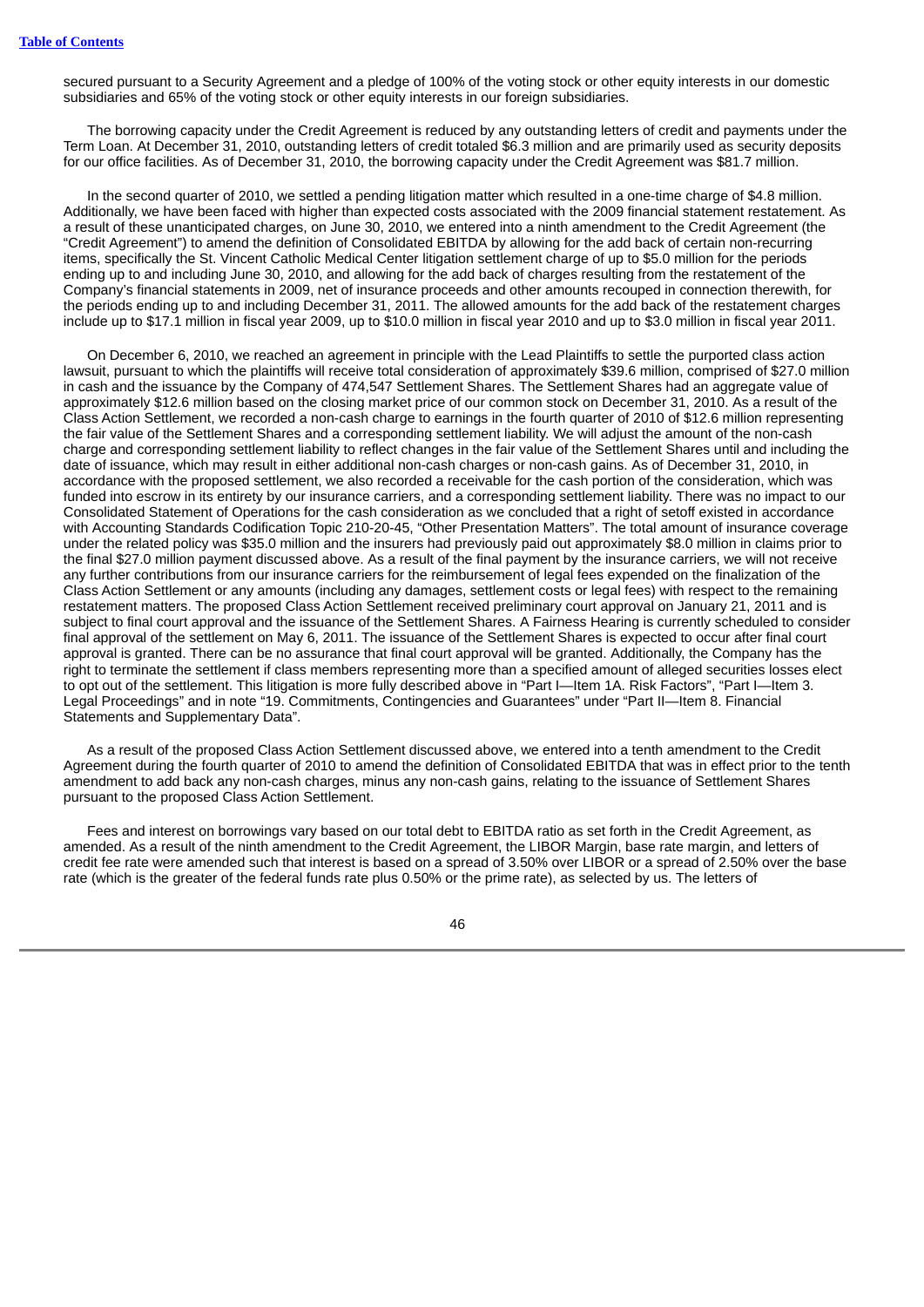credit fee is 3.50%, while the non-use fee remains a flat 0.5%. These rates are applicable through the date of delivery of the compliance certificate for the period ended December 31, 2010. For periods subsequent to the December 31, 2010 annual compliance certificate date, the LIBOR Margin, base rate margin and letters of credit fee rate return to the applicable margin pricing in effect prior to the ninth amendment to the Credit Agreement. As such, interest is based on a spread, ranging from 2.25% to 3.25% over LIBOR or a spread, ranging from 1.25% to 2.25% over the base rate (which is the greater of the federal funds rate plus 0.50% or the prime rate), as selected by us. The letters of credit fee ranges from 2.25% to 3.25%, while the nonuse fee is a flat 0.5%.

The Term Loan is subject to amortization of principal in fifteen consecutive quarterly installments that began on September 30, 2008, with the first fourteen installments being \$5.5 million each. The fifteenth and final installment will be the amount of the remaining outstanding principal balance of the Term Loan and will be payable on February 23, 2012, but can be repaid earlier. All outstanding borrowings under the Revolver will be due upon expiration of the Credit Agreement on February 23, 2012. We are currently in active discussions with several banks to determine who will lead us through a refinancing of our existing credit facility. Based on these discussions, our initial indications are that we will be able to complete this financing in a timely manner. However, there is no assurance that the new financing will be obtained.

Under the Credit Agreement, dividends are restricted to an amount up to 50% of consolidated net income (adjusted for noncash share-based compensation expense) for such fiscal year, plus 50% of net cash proceeds during such fiscal year with respect to any issuance of capital securities. In addition, certain acquisitions and similar transactions need to be approved by the lenders.

The Credit Agreement includes quarterly financial covenants that require us to maintain a minimum fixed charge coverage ratio of 2.35 to 1.00 and a maximum leverage ratio of 3.00 to 1.00 as of September 30, 2009 and decreasing to 2.75:1.00 effective December 31, 2010, as those ratios are defined in the Credit Agreement, as well as a minimum net worth greater than zero. At December 31, 2010, we were in compliance with these financial covenants with a fixed charge coverage ratio of 2.48 to 1.00, a leverage ratio of 2.36 to 1.00, and net worth greater than zero.

During 2010, 2009 and 2008, we made borrowings to pay bonuses and additional purchase consideration earned by selling shareholders of businesses that we acquired. We also made borrowings to fund our daily operations, including costs related to the restatement matters. These items contribute to the increase in our outstanding balance as of December 31, 2010 compared to December 31, 2009. During the year ended December 31, 2010, the average daily outstanding balance under our credit facility was \$276.4 million. Borrowings outstanding under this credit facility at December 31, 2010 totaled \$257.0 million, all of which are classified as long-term on our consolidated balance sheet as the principal under the Revolver is not due until 2012 and we intend to fund scheduled quarterly payments under the Term Loan with availability under the Revolver. As we intend to refinance the existing credit facility in the first quarter of 2011, we anticipate that these borrowings will continue to be classified as long-term on our consolidated balance sheet subsequent to December 31, 2010. These borrowings carried a weightedaverage interest rate of 4.5%, which we expect will increase in the future due to the terms of the Credit Agreement, as amended, discussed above including the effect of the interest rate swap described below in "Item 7A. Quantitative and Qualitative Disclosures About Market Risk." Borrowings outstanding at December 31, 2009 totaled \$219.0 million and carried a weighted-average interest rate of 4.0%. At both December 31, 2010 and December 31, 2009, we were in compliance with our debt covenants. In addition, based upon projected operating results, management believes it is probable that we will meet the financial debt covenants of the Credit Agreement discussed above, as amended, at future covenant measurement dates.

See "Part I—Item 1A. Risk Factors" for a discussion of certain matters related to the Credit Agreement and our borrowings thereunder in light of the restatement, as well as for a discussion of the risks relating to the Credit Agreement and the Security Agreement.

## **Future needs**

Our primary financing need has been to fund our growth. Our growth strategy is to expand our service offerings, which may require investments in new hires, acquisitions of complementary businesses, possible expansion into other geographic

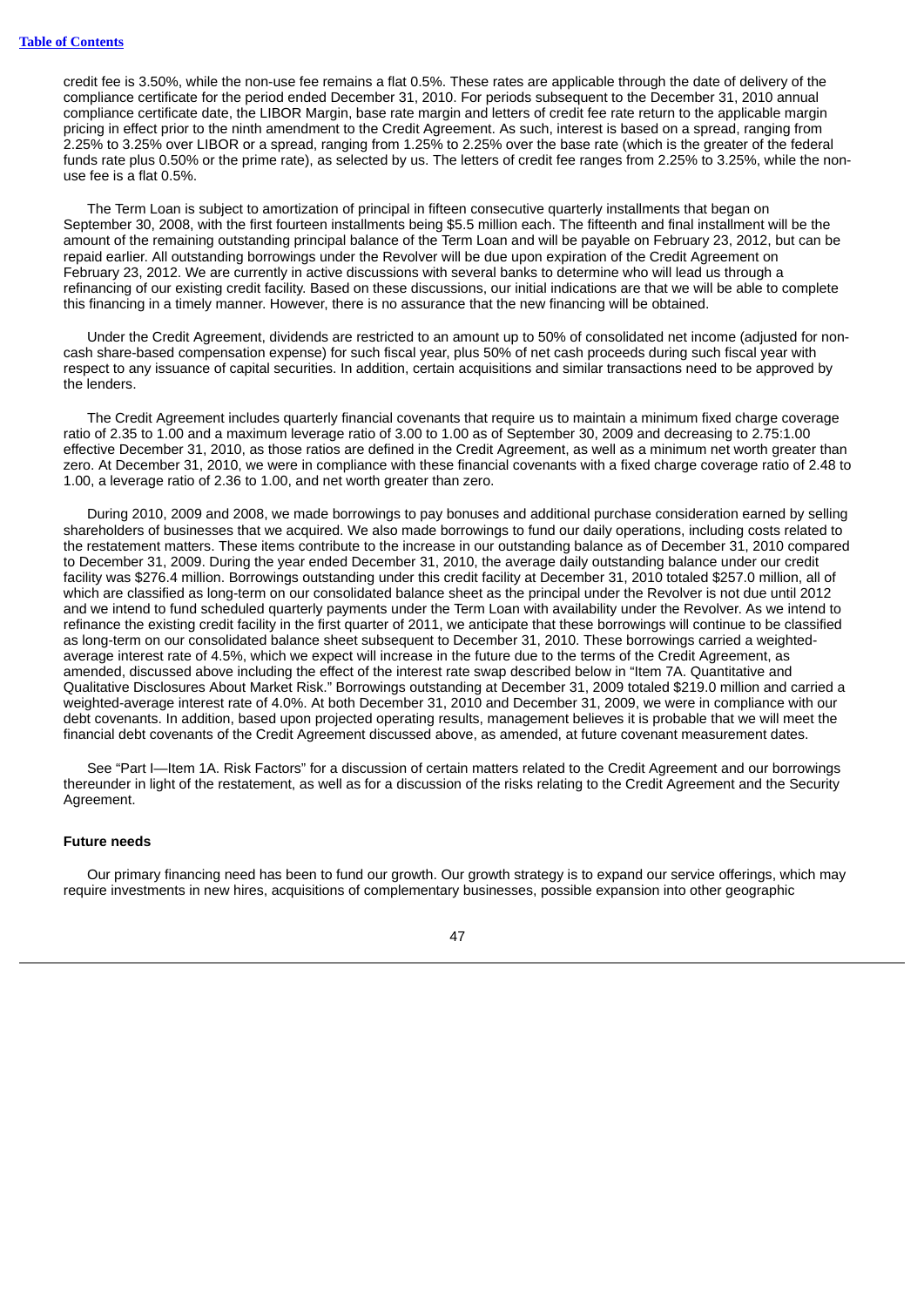areas, and related capital expenditures. In connection with our past business acquisitions, we are required under earn-out provisions to pay additional purchase consideration to the sellers if specific financial performance targets are met. We also have cash needs to service our credit facility and repay our term loan. Further, we have other cash commitments as presented below in contractual obligations. Because we expect that our future annual growth rate in revenues and related percentage increases in working capital balances will moderate, we believe our internally generated liquidity, together with the borrowing capacity available under our revolving credit facility and access to external capital resources, will be adequate to fund our longterm growth and capital needs arising from earn-out provisions, cash commitments and debt service obligations. Our ability to secure short-term and long-term financing in the future will depend on several factors, including our future profitability, the quality of our accounts receivable and unbilled services, our relative levels of debt and equity, and the overall condition of the credit markets, which declined significantly during 2008 and 2009.

## **CONTRACTUAL OBLIGATIONS**

The following table represents our obligations and commitments to make future payments under contracts, such as lease agreements, and under contingent commitments as of December 31, 2010 (in thousands).

| Less than<br>1 year<br>(2011) | 1-3 Years<br>(2012 to<br>2013) | 3-5 Years<br>(2014 to<br>2015) | More than<br>5 years<br>(2016 and<br>thereafter) | Total     |
|-------------------------------|--------------------------------|--------------------------------|--------------------------------------------------|-----------|
| \$23.166                      | 2,000<br>\$                    | \$                             |                                                  | \$25,166  |
| 1,847                         | 1,847                          |                                |                                                  | 3.694     |
| 6.115                         | 2.609                          | 132                            | 12                                               | 8.868     |
| 70                            | 8                              |                                |                                                  | 80        |
|                               | 257,000                        |                                |                                                  | 257,000   |
| 16,850                        | 29,415                         | 17,682                         | 6,064                                            | 70,011    |
| \$48,048                      | \$292,879                      | \$17,816                       | 6,076<br>\$                                      | \$364,819 |
|                               |                                |                                |                                                  |           |

In connection with certain business acquisitions, we are required to pay additional purchase consideration to the sellers if specific financial performance targets and conditions are met over a number of years as specified in the related purchase agreements. These amounts are calculated and payable at the end of each year based on full year financial results. There is no limitation to the maximum amount of additional purchase consideration and future amounts are not determinable at this time, but the aggregate amount that potentially may be paid could be significant.

As of December 31, 2010, our liabilities for uncertain tax positions is \$0.7 million, which are classified as non-current. We are unable to reasonably estimate the timing of future cash flows related to the non-current portion as it is dependent on examinations by taxing authorities.

Purchase obligations include sponsorships, subscriptions to research tools, information technology, and other commitments to purchase services where we cannot cancel or would be required to pay a termination fee in the event of cancellation.

Borrowings outstanding under our credit facility at December 31, 2010 totaled \$257.0 million, all of which we have classified as long-term on our consolidated balance sheet as the principal under the Revolver is not due until 2012 and we intend to fund scheduled quarterly payments under the Term Loan with availability under the Revolver. We are currently in active discussions with several banks to determine who will lead us through a refinancing of our existing credit facility. Based on these discussions, our initial indications are that we will be able to complete this financing in a timely manner. However, there is no assurance that the new financing will be obtained. As described above under "Liquidity and Capital Resources," interest on borrowings varies based on our total debt to EBITDA ratio and will depend on the timing of our repayments. As such, we are unable to quantify our future obligations relating to interest on our borrowings.

We lease our facilities and equipment under operating and capital lease arrangements expiring on various dates through 2018, with various renewal options. We lease office facilities under noncancelable operating leases that include fixed or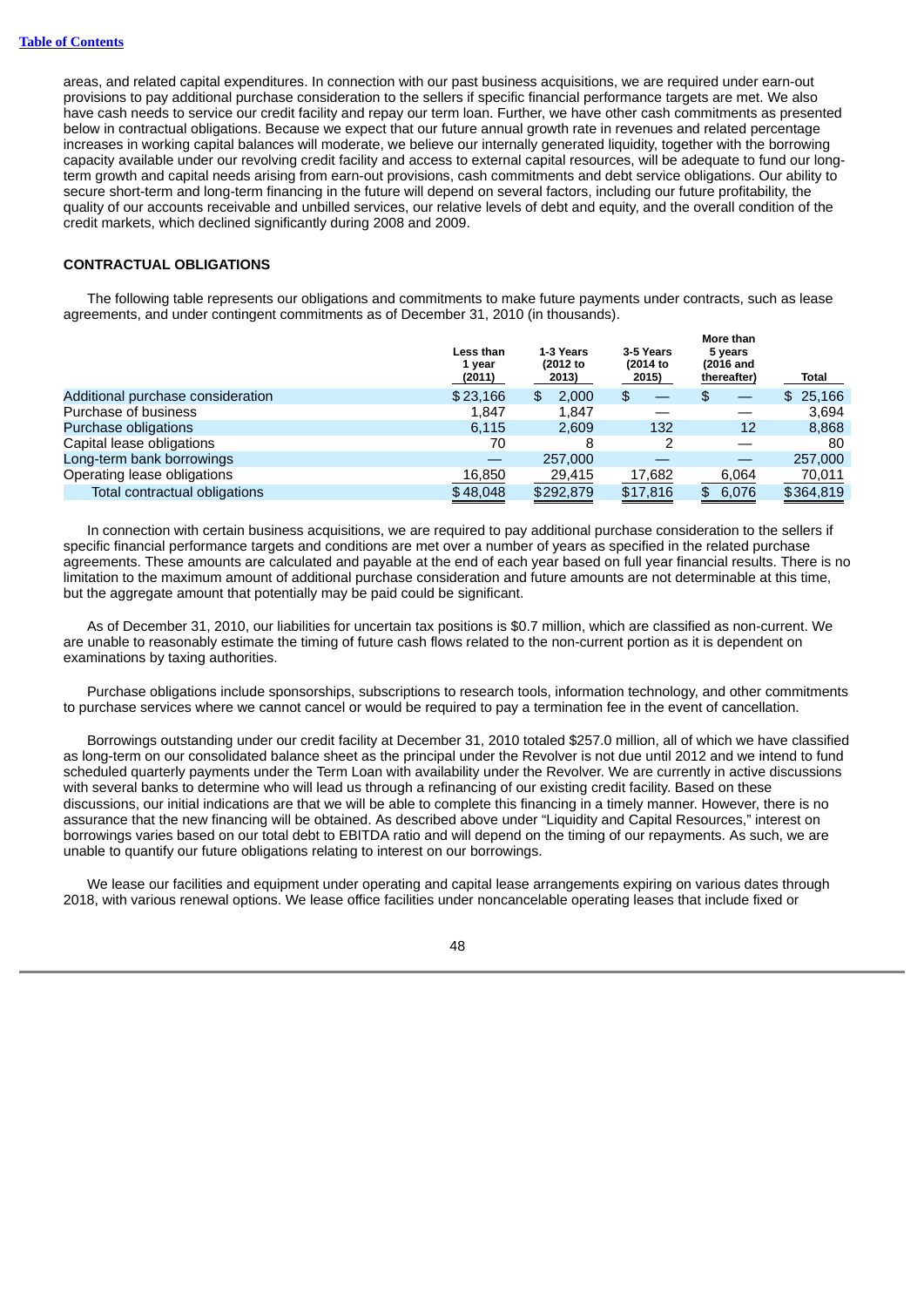minimum payments plus, in some cases, scheduled base rent increases over the term of the lease. Certain leases provide for monthly payments of real estate taxes, insurance and other operating expense applicable to the property. Some of the leases contain provisions whereby the future rental payments may be adjusted for increases in operating expense above the specified amount.

#### **OFF BALANCE SHEET ARRANGEMENTS**

We have not entered into any off-balance sheet arrangements.

## **NEW ACCOUNTING PRONOUNCEMENTS**

In September 2006, the FASB issued a new accounting pronouncement regarding fair value (formerly SFAS No. 157—"Fair Value Measurements"). This pronouncement, located within FASB ASC Topic 820, "Fair Value Measurements and Disclosures," defines fair value, establishes a framework for measuring fair value under GAAP, and expands disclosures about fair value measurements. This pronouncement does not require any new fair value measurements in financial statements, but standardizes its definition and guidance in GAAP. We adopted this pronouncement effective beginning on January 1, 2008 for financial assets and financial liabilities, which did not have any impact on our financial statements. In February 2008, the FASB delayed by one year the effective date of this pronouncement for all nonfinancial assets and nonfinancial liabilities, except those that are recognized or disclosed at fair value in the financial statements on a recurring basis (at least annually). We adopted this pronouncement effective beginning on January 1, 2009 for nonfinancial assets and nonfinancial liabilities, which did not have any impact on our financial statements.

In February 2007, the FASB issued a new accounting pronouncement on the fair value option for financial assets and financial liabilities (formerly SFAS No. 159, "The Fair Value Option for Financial Assets and Financial Liabilities—Including an amendment of FASB Statement No. 115"). This pronouncement, located within FASB ASC Topic 825, "Financial Instruments", permits entities to choose to measure many financial instruments and certain other items at fair value. The objective of this statement is to improve financial reporting by providing entities with the opportunity to mitigate volatility in reported earnings caused by measuring related assets and liabilities differently without having to apply complex hedge accounting provisions. We adopted this pronouncement effective beginning on January 1, 2008. The adoption of this statement did not have any impact on our financial statements.

In December 2007, the FASB issued a new accounting pronouncement regarding business combinations (formerly SFAS No. 141 (revised 2007), "Business Combinations"). This pronouncement, located within FASB ASC Topic 805, "Business Combinations", was issued to improve the relevance, representational faithfulness, and comparability of information in financial statements about a business combination and its effects. This pronouncement retains the purchase method of accounting for business combinations, but requires a number of changes. The changes that may have the most significant impact on us include: contingent consideration, such as earn-outs, will be recognized at its fair value on the acquisition date and, for certain arrangements, changes in fair value will be recognized in earnings until settled; acquisition-related transaction and restructuring costs will be expensed as incurred; previously-issued financial information will be revised for subsequent adjustments made to finalize the purchase price accounting; reversals of valuation allowances related to acquired deferred tax assets and changes to acquired income tax uncertainties will be recognized in earnings, except in certain situations. FASB ASC Topic 805 also requires an acquirer to recognize at fair value, an asset acquired or a liability assumed in a business combination that arises from a contingency provided the asset or liability's fair value can be determined on the date of acquisition. We adopted this new guidance on a prospective basis effective beginning on January 1, 2009. For business combinations completed on or subsequent to the adoption date, the application of this pronouncement may have a significant impact on our financial statements, the magnitude of which will depend on the specific terms and conditions of the transactions.

In December 2007, the FASB issued a new accounting pronouncement regarding noncontrolling interests and the deconsolidation of a subsidiary (formerly SFAS No. 160, "Noncontrolling Interests in Consolidated Financial Statements—an amendment of ARB No. 51"). This pronouncement, located under FASB ASC Topic 810, "Consolidation", was issued to improve the relevance, comparability, and transparency of financial information provided in financial statements by

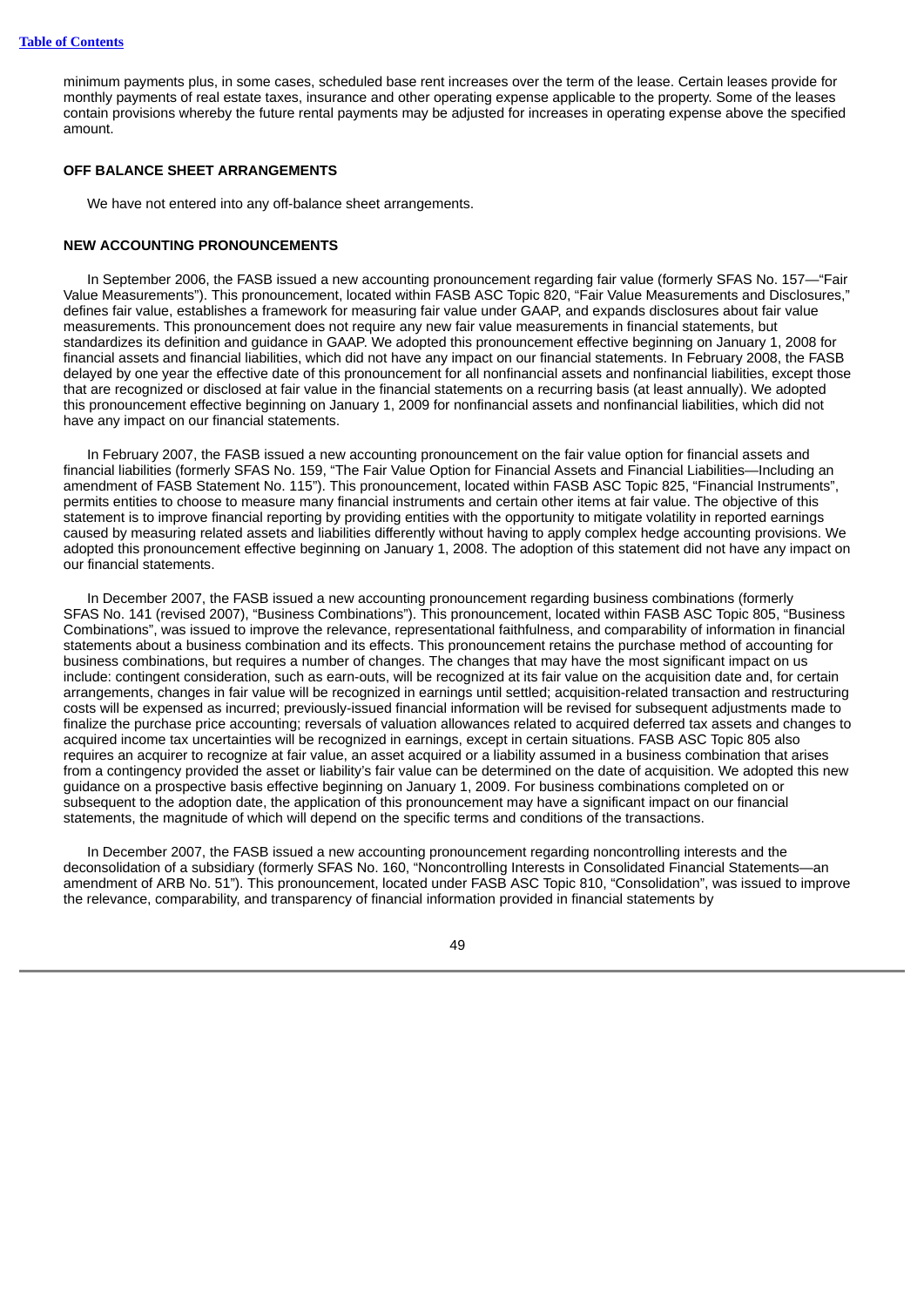establishing accounting and reporting standards for the noncontrolling interest in a subsidiary and for the deconsolidation of a subsidiary. We adopted this pronouncement effective beginning on January 1, 2009. The adoption of this pronouncement did not have any impact on our financial statements.

In March 2008, the FASB issued a new accounting pronouncement regarding derivative and hedging activities (formerly SFAS No. 161—"Disclosures about Derivative Instruments and Hedging Activities—an amendment of FASB Statement No. 133"). This pronouncement, located under FASB ASC Topic 815, "Derivatives and Hedging," was issued to improve transparency of financial information provided in financial statements by requiring expanded disclosures about an entity's derivative and hedging activities. This pronouncement requires entities to provide expanded disclosures about: how and why an entity uses derivative instruments; how derivative instruments and related hedged items are accounted for; and how derivative instruments and related hedged items affect an entity's financial position, financial performance, and cash flows. We adopted this pronouncement effective beginning on January 1, 2009. The adoption of this pronouncement did not have any impact on our financial statements as it contains only disclosure requirements.

In April 2009, the FASB issued a new accounting pronouncement regarding interim disclosures about fair value of financial instruments (formerly FSP FAS 107-1 and Accounting Principles Board ("APB") Opinion No. 28-1—"Interim Disclosures about Fair Value of Financial Instruments"). This pronouncement, located under FASB ASC Topic 825, "Financial Instruments," increases the frequency of fair value disclosures by requiring both interim and annual disclosures. We adopted this pronouncement on a prospective basis effective beginning on April 1, 2009. The adoption of this pronouncement did not have any impact on our financial statements as it contains only disclosure requirements.

In June 2009, the FASB issued a new accounting pronouncement regarding authoritative GAAP (formerly SFAS No. 168 —"The FASB Accounting Standards Codification and the Hierarchy of Generally Accepted Accounting Principles"). This pronouncement, located under FASB ASC Topic 105, "Generally Accepted Accounting Principles," establishes the FASB Accounting Standards Codification ("Codification") as the source of authoritative GAAP recognized by the FASB for nongovernmental entities. Rules and interpretive releases of the SEC under federal securities laws are also sources of authoritative GAAP for SEC registrants. All guidance contained in the Codification carries an equal level of authority. All other nongrandfathered non-SEC accounting literature not included in the Codification is nonauthoritative. We adopted this pronouncement effective beginning on July 1, 2009. The adoption of this pronouncement did not have any impact on our financial statements as it contains only disclosure requirements.

In June 2009, the FASB issued authoritative guidance to improve financial reporting by enterprises involved with variable interest entities and to provide more relevant and reliable information to users of financial statements. This guidance requires an enterprise to perform an ongoing analysis to determine whether the enterprise has a controlling financial interest in a variable interest entity. We adopted this pronouncement effective January 1, 2010. The adoption of this pronouncement did not have any impact on our financial statements.

In October 2009, the FASB issued new guidance regarding revenue arrangements with multiple deliverables. This new guidance requires companies to allocate revenue in arrangements involving multiple deliverables based on the estimated selling price of each deliverable, even though such deliverables are not sold separately either by the company or by other vendors. This new guidance is effective prospectively for revenue arrangements entered into or materially modified in fiscal years beginning on or after June 15, 2010. This pronouncement will be effective for us beginning on January 1, 2011. We do not expect the application of this guidance to have a significant impact on our financial statements.

In January 2010, the Financial Accounting Standards Board ("FASB") issued additional authoritative guidance related to fair value measurements and disclosures. The guidance requires disclosure of details of significant transfers in and out of Level 1 and Level 2 fair value measurements. The guidance also clarifies the existing disclosure requirements for the level of disaggregation of fair value measurements and the disclosures on inputs and valuation techniques. The company adopted these provisions effective January 1, 2010. The adoption did not have a significant impact on our consolidated financial statements. In addition, the guidance will also require the presentation of purchases, sales, issuances and settlements within Level 3 on a gross basis rather than a net basis. This additional guidance pertaining to Level 3 fair value measurements is effective for fiscal years beginning after December 15, 2010, and for interim reporting periods within those fiscal years. The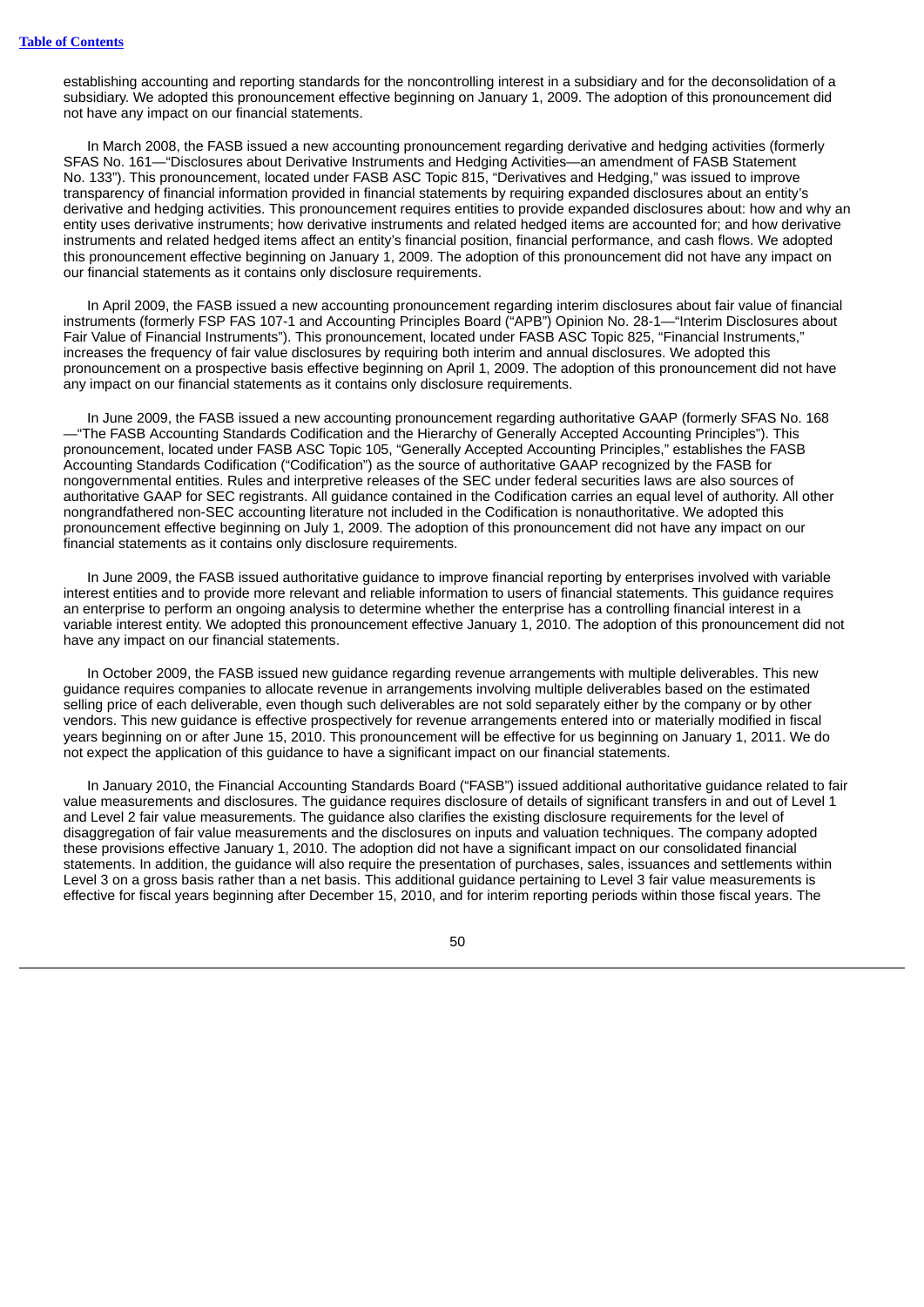guidance will be effective for us beginning on January 1, 2011. We do not expect the application of this guidance to have a significant impact on our financial statements as it contains only disclosure requirements.

## **ITEM 7A. QUANTITATIVE AND QUALITATIVE DISCLOSURES ABOUT MARKET RISK.**

We are exposed to market risks primarily from changes in interest rates, changes in the price of our common stock and changes in the market value of our investments.

Our exposure to changes in interest rates is limited to borrowings under our bank credit facility, which has variable interest rates tied to the LIBOR, Federal Funds Rate or Prime Rate. At December 31, 2010, we had borrowings outstanding totaling \$257.0 million that carried a weighted-average interest rate of 4.5%. A hypothetical one percent change in this interest rate would have a \$2.6 million effect on our pre-tax income.

On March 20, 2009, we entered into an interest rate swap agreement for a notional amount of \$100.0 million effective on March 31, 2009 and ending on February 23, 2012. We entered into this interest rate swap to hedge against the risk of changes in future cash flows related to changes in interest rate on \$100.0 million of the total variable-rate borrowings outstanding under our credit facility. Under the terms of the agreement, we receive from the counterparty interest on the \$100.0 million notional amount based on one-month LIBOR and we pay to the counterparty a fixed rate of 1.715%. This swap effectively fixed our LIBOR-based rate for \$100.0 million of our debt beginning on March 31, 2009 and through February 23, 2012. Including the impact of the swap, the effective interest rate on \$100.0 million of our debt was 5.2% as of December 31, 2010. We assess the effectiveness of this hedge quarterly, and as of December 31, 2010, this hedge is effective.

We have not entered into any other interest rate swaps, caps or collars or other hedging instruments as of December 31, 2010.

From time to time, we invest excess cash in marketable securities. These investments principally consist of overnight sweep accounts. Due to the short maturity of our investments, we have concluded that we do not have material market risk exposure.

## **ITEM 8. FINANCIAL STATEMENTS AND SUPPLEMENTARY DATA.**

The Company's consolidated financial statements and supplementary data begin on page F-1 of this annual report on Form 10-K.

# **ITEM 9. CHANGES IN AND DISAGREEMENTS WITH ACCOUNTANTS ON ACCOUNTING AND FINANCIAL DISCLOSURE.**

None.

#### **ITEM 9A. CONTROLS AND PROCEDURES.**

#### **Evaluation of Disclosure Controls and Procedures**

Our management, with the participation of the Company's Chief Executive Officer and Chief Financial Officer, has evaluated the effectiveness of our disclosure controls and procedures (as such term is defined in Rules 13a-15(e) and 15d-15(e) under the Securities Exchange Act of 1934, as amended (the "Exchange Act")) as of December 31, 2010. Based on this evaluation, our Chief Executive Officer and Chief Financial Officer have concluded that, as of December 31, 2010, our disclosure controls and procedures were effective in recording, processing, summarizing and reporting, on a timely basis, information required to be disclosed by us in the reports we file or submit under the Exchange Act and such information is accumulated and communicated to management as appropriate to allow timely decisions regarding required disclosure.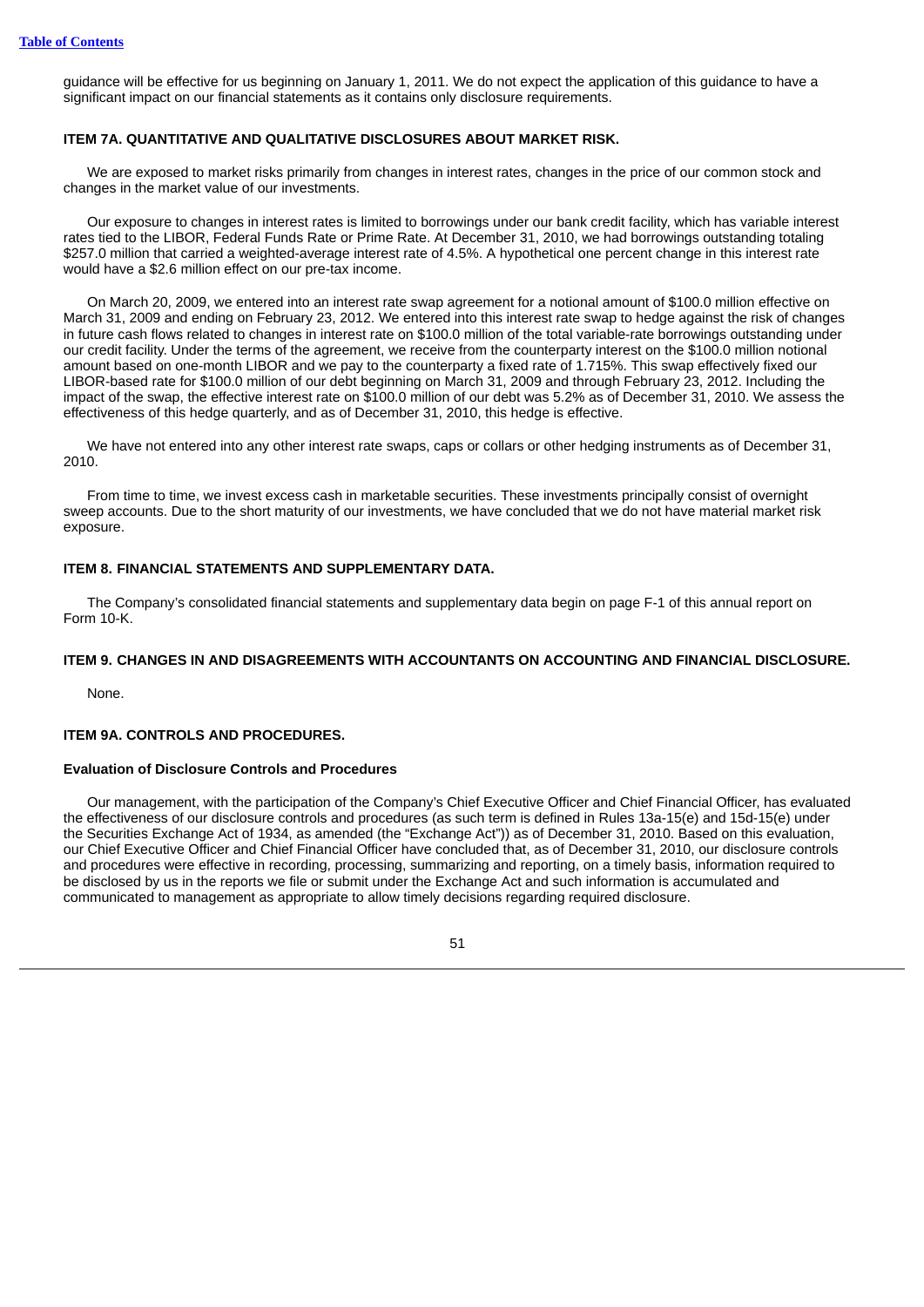## **Changes in Control over Financial Reporting**

There has been no change in our internal control over financial reporting (as such term is defined in Rules 13a-15(f) and 15d-15(f) under the "Exchange Act") that occurred during the three months ended December 31, 2010 that has materially affected, or is reasonably likely to materially affect, our internal control over financial reporting.

#### **Management's Report on Internal Control Over Financial Reporting**

Our management is responsible for establishing and maintaining adequate internal control over financial reporting (as such term is defined in Rules 13a-15(f) and 15d-15(f) under the Exchange Act) for the Company. Internal control over financial reporting is a process designed to provide reasonable assurance regarding the reliability of financial reporting and the preparation of financial statements for external purposes in accordance with GAAP and includes those policies and procedures that:

- (i) Pertain to the maintenance of records that in reasonable detail accurately and fairly reflect the transactions and dispositions of the assets of the Company;
- (ii) Provide reasonable assurance that transactions are recorded as necessary to permit preparation of financial statements in accordance with GAAP, and that receipts and expenditures of the Company are being made only in accordance with authorizations of management and directors of the Company; and
- (iii) Provide reasonable assurance regarding prevention or timely detection of unauthorized acquisition, use or disposition of the Company's assets that could have a material effect on the financial statements.

Due to its inherent limitations, internal control over financial reporting may not prevent or detect misstatements. Also, projections of any evaluation of effectiveness to future periods are subject to the risk that controls may become inadequate because of changes in conditions, or that the degree of compliance with the policies or procedures may deteriorate.

In connection with the preparation of this report, our management, under the supervision and with the participation of our Chief Executive Officer and Chief Financial Officer, conducted an evaluation of the effectiveness of the internal control over financial reporting as of December 31, 2010 using the criteria set forth by the Committee of Sponsoring Organizations of the Treadway Commission ("COSO") in *Internal Control — Integrated Framework.* As a result of that evaluation, management concluded that our internal control over financial reporting was effective as of December 31, 2010. The effectiveness of the Company's internal control over financial reporting as of December 31, 2010 has been audited by PricewaterhouseCoopers LLP, an independent registered public accounting firm, as stated in their report appearing on page F-2 of this annual report on Form 10-K.

#### **ITEM 9B. OTHER INFORMATION.**

None.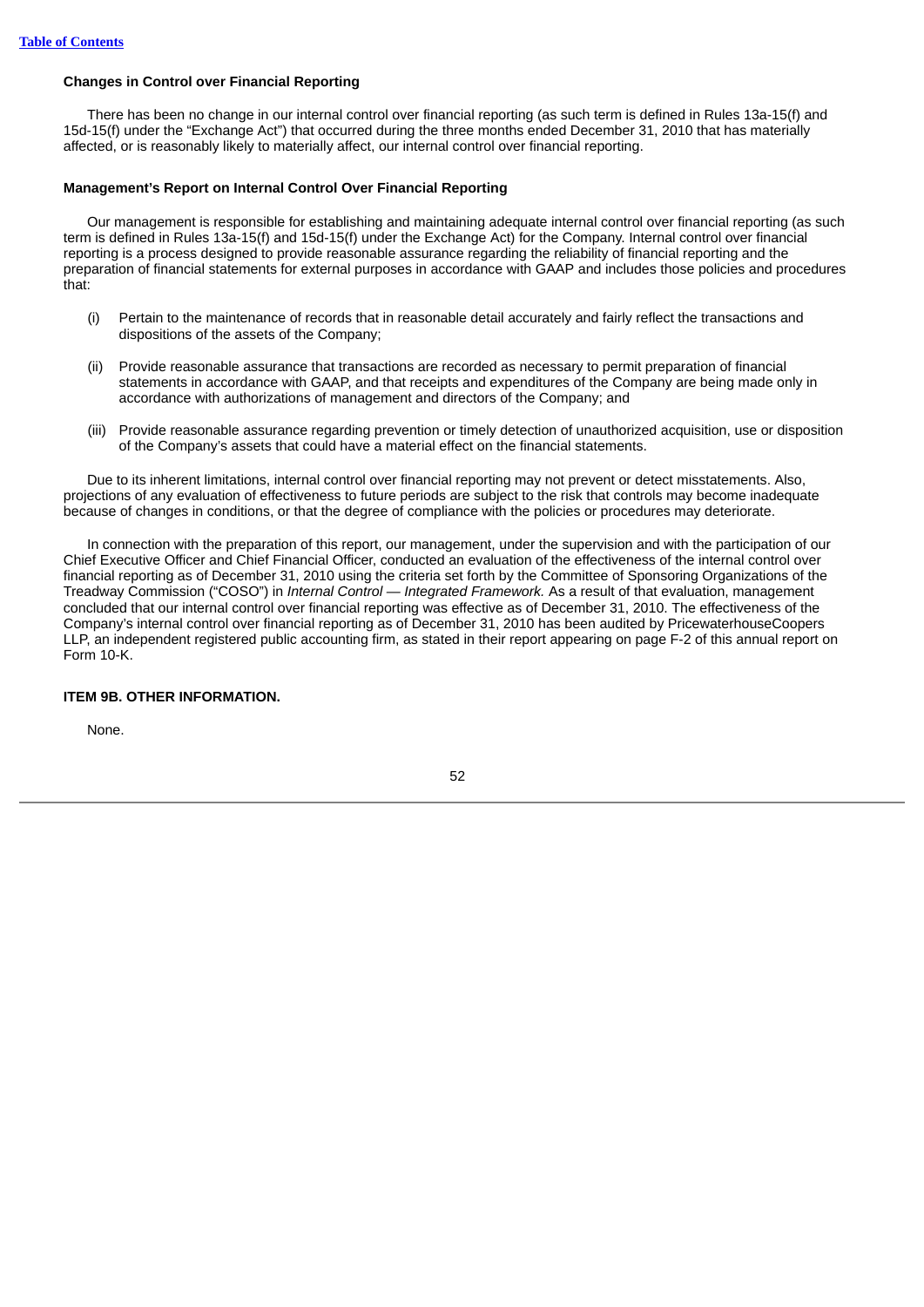### **PART III**

## **ITEM 10. DIRECTORS, EXECUTIVE OFFICERS AND CORPORATE GOVERNANCE.**

#### **Directors, Executive Officers, Promoters and Control Persons**

The information required by this item is incorporated by reference from portions of our definitive proxy statement for our annual meeting of stockholders to be filed with the SEC pursuant to Regulation 14A by April 30, 2011 (the "Proxy Statement") under "Nominees to Board of Directors," "Directors Not Standing For Election" and "Executive Officers."

#### **Compliance with Section 16(a) of the Exchange Act**

The information required by this item is incorporated by reference from a portion of the Proxy Statement under "Section 16(a) Beneficial Ownership Reporting Compliance."

## **Code of Business Conduct and Ethics**

We have adopted a Code of Business Conduct and Ethics (the "Code") that is applicable to all of our employees, officers and directors. The Code is available on our website at www.huronconsultinggroup.com. If we make any amendments to or grant any waivers from the Code which are required to be disclosed pursuant to the Securities Exchange Act of 1934, we will make such disclosures on our website.

# **Corporate Governance**

The information required by this item is incorporated by reference from a portion of the Proxy Statement under "Board Meetings and Committees."

## **ITEM 11. EXECUTIVE COMPENSATION.**

#### **Executive Compensation**

The information required by this item is incorporated by reference from a portion of the Proxy Statement under "Executive Compensation."

#### **Compensation Committee Interlocks and Insider Participation**

The information required by this item is incorporated by reference from a portion of the Proxy Statement under "Compensation Committee Interlocks and Insider Participation."

#### **Compensation Committee Report**

The information required by this item is incorporated by reference from a portion of the Proxy Statement under "Compensation Committee Report."

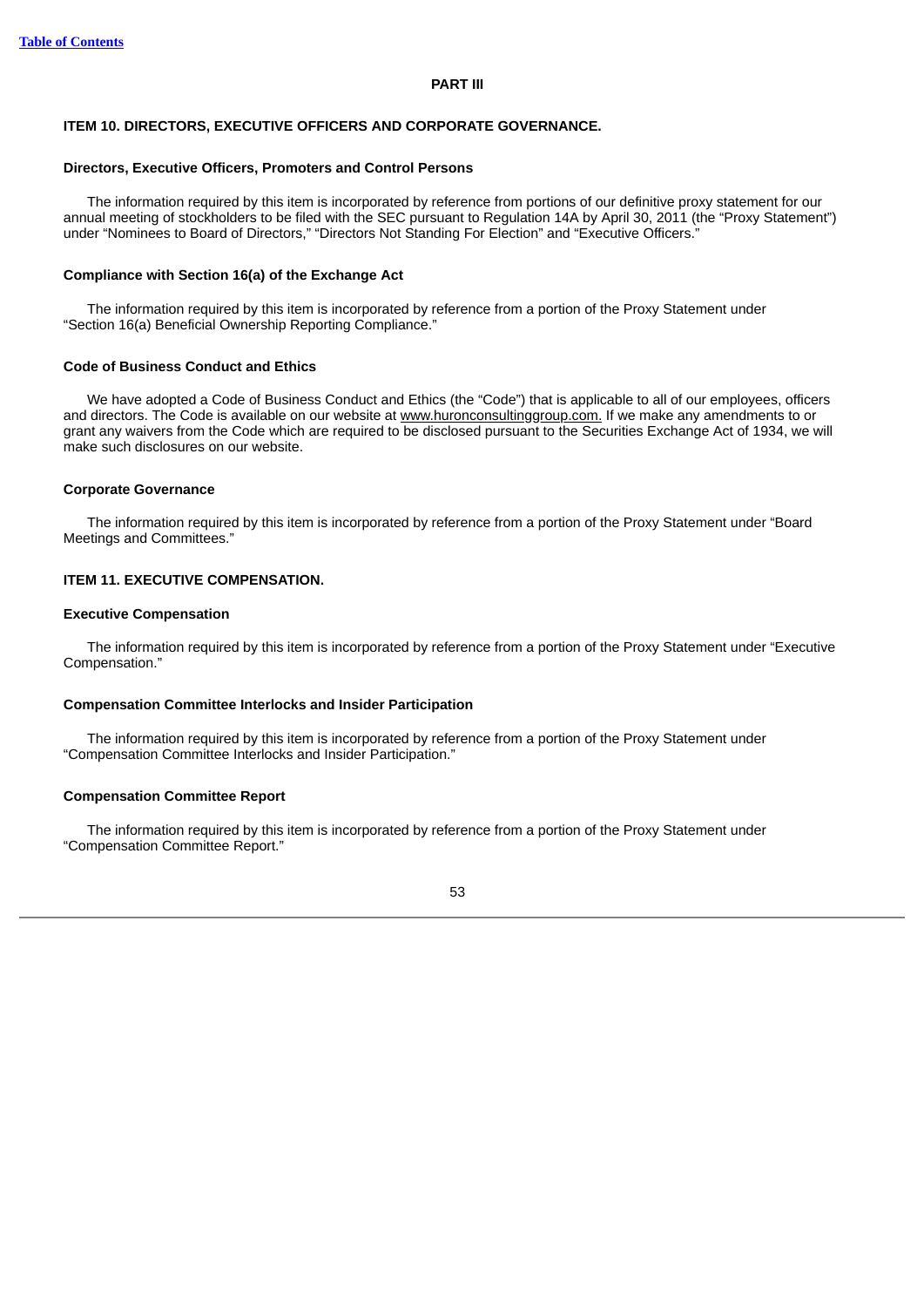## **ITEM 12. SECURITY OWNERSHIP OF CERTAIN BENEFICIAL OWNERS AND MANAGEMENT AND RELATED STOCKHOLDER MATTERS.**

## **Securities Authorized for Issuance Under Equity Compensation Plans**

The following table summarizes information as of December 31, 2010 with respect to equity compensation plans approved by shareholders. We do not have equity compensation plans that have not been approved by shareholders.

| <b>Plan Category</b>                                    | <b>Number of Shares</b><br>to be Issued Upon<br><b>Exercise of</b><br><b>Outstanding Options</b> | <b>Weighted-Average</b><br><b>Exercise Price of</b><br><b>Outstanding Options</b> | <b>Number of Shares</b><br><b>Remaining Available</b><br>for Future Issuance<br>(excluding shares in<br>1 <sup>st</sup> column) |
|---------------------------------------------------------|--------------------------------------------------------------------------------------------------|-----------------------------------------------------------------------------------|---------------------------------------------------------------------------------------------------------------------------------|
| Equity compensation plans approved by shareholders (1): |                                                                                                  |                                                                                   |                                                                                                                                 |
| 2002 Equity Incentive Plan                              | 16.558                                                                                           | \$<br>0.02                                                                        | $- (2)$                                                                                                                         |
| 2002 Equity Incentive Plan (California)                 | 1.088                                                                                            | \$<br>1.22                                                                        | $- (2)$                                                                                                                         |
| 2003 Equity Incentive Plan                              | 61.554                                                                                           | \$<br>1.24                                                                        | $- (2)$                                                                                                                         |
| 2004 Omnibus Stock Plan                                 | 149.560                                                                                          | \$<br>20.80                                                                       | 1,096,336                                                                                                                       |
| Equity compensation plans not approved by shareholders: | N/A                                                                                              | N/A                                                                               | N/A                                                                                                                             |
| <b>Total</b>                                            | 228,760                                                                                          | \$<br>13.94                                                                       | 1.096.336                                                                                                                       |

(1) Our equity compensation plans were approved by the existing shareholders prior to our initial public offering. At our annual meeting of stockholders on May 2, 2006 our stockholders approved an amendment to our 2004 Omnibus Stock Plan to increase the number of shares available for issuance by 2,100,000 shares. At our annual meeting of stockholders on May 3, 2010 our stockholders approved an amendment to our 2004 Omnibus Stock Plan to increase the number of shares available for issuance by 650,000 shares.

(2) Prior to the completion of our initial public offering, we established the 2004 Omnibus Stock Plan. We terminated the 2002 Equity Incentive Plan, 2002 Equity Incentive Plan (California) and 2003 Equity Incentive Plan with respect to future awards and no further awards will be granted under these plans.

## **Security Ownership of Certain Beneficial Owners and Management**

The other information required by this item is incorporated by reference from a portion of the Proxy Statement under "Stock Ownership of Certain Beneficial Owners and Management."

## **ITEM 13. CERTAIN RELATIONSHIPS AND RELATED TRANSACTIONS, AND DIRECTOR INDEPENDENCE.**

#### **Certain Relationships and Related Transactions**

The information required by this item is incorporated by reference from a portion of the Proxy Statement under "Certain Relationships and Related Transactions."

#### **Director Independence**

The information required by this item is incorporated by reference from portions of the Proxy Statement under "Nominees to Board of Directors," "Directors Not Standing For Election," and "Board Meetings and Committees."

## **ITEM 14. PRINCIPAL ACCOUNTING FEES AND SERVICES.**

The information required by this item is incorporated by reference from a portion of the Proxy Statement under "Audit and Non-Audit Fees."

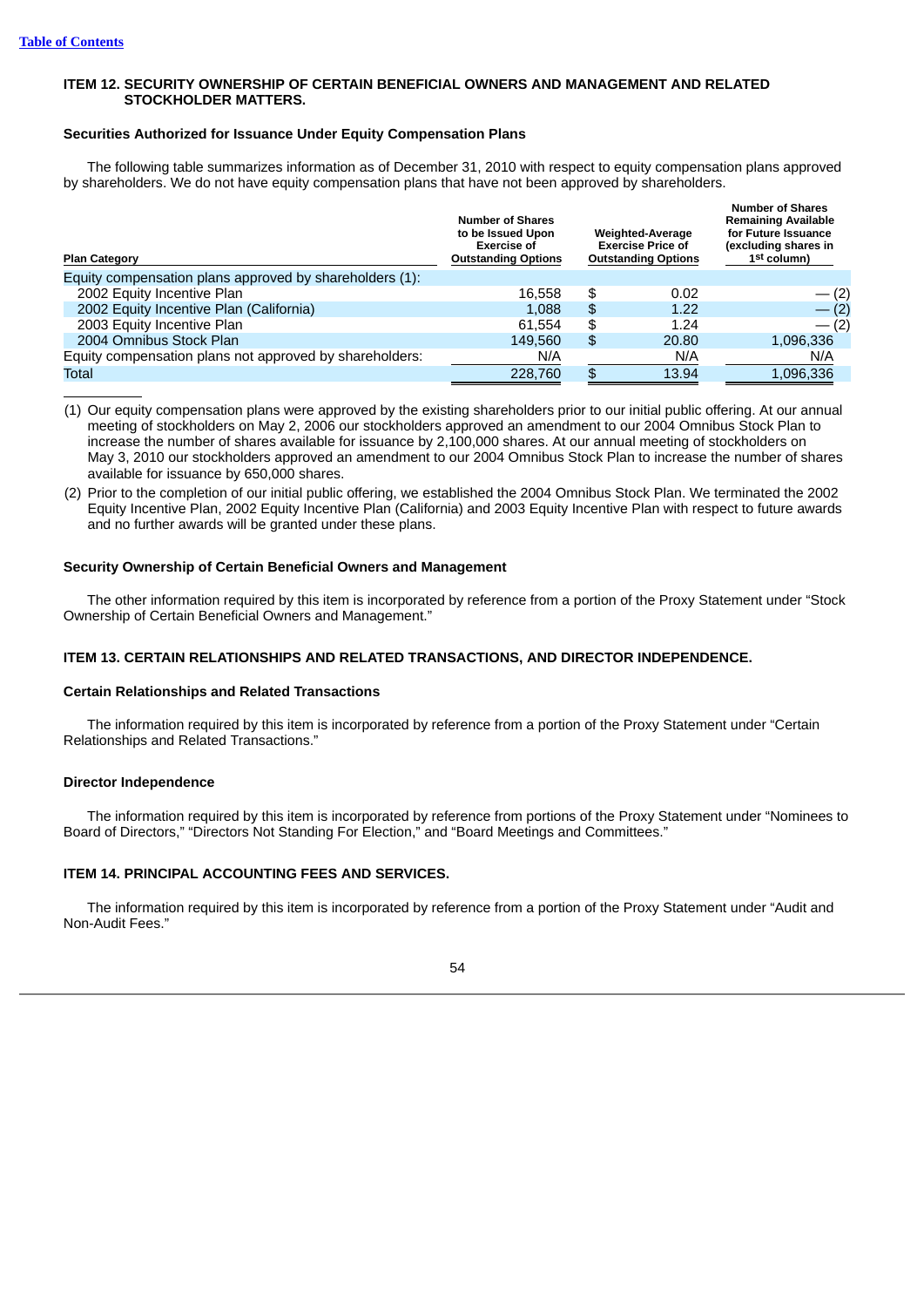# **PART IV**

## **ITEM 15. EXHIBITS AND FINANCIAL STATEMENT SCHEDULES.**

## **(a) Documents filed as part of this annual report on Form 10-K.**

**1. Financial Statements** – Our independent registered public accounting firm's report and our consolidated financial statements are listed below and begin on page F-1 of this Amendment.

> Report of Independent Registered Public Accounting Firm Consolidated Balance Sheets Consolidated Statements of Operations Consolidated Statements of Stockholders' Equity Consolidated Statements of Cash Flows Notes to Consolidated Financial Statements

**2. Financial Statement Schedules** – The financial statement schedules required by this item are included in the consolidated financial statements and accompanying notes.

# **3. Exhibit Index**

|                                 |                                                                                                                                                                                                                                                                                   |                   | Incorporated by Reference |                         |                |                |  |  |
|---------------------------------|-----------------------------------------------------------------------------------------------------------------------------------------------------------------------------------------------------------------------------------------------------------------------------------|-------------------|---------------------------|-------------------------|----------------|----------------|--|--|
| <b>Exhibit</b><br><b>Number</b> | <b>Exhibit Description</b>                                                                                                                                                                                                                                                        | Filed<br>herewith | Form                      | <b>Period</b><br>Ending | <b>Exhibit</b> | Filing<br>Date |  |  |
| 2.1                             | Stock Purchase Agreement by and among Wellspring Partners<br>LTD, the Shareholders of Wellspring Partners LTD and Huron<br>Consulting Group Holdings LLC, dated as of December 29,<br>2006.                                                                                       |                   | $8-K$                     |                         | 2.1            | 1/8/07         |  |  |
| 2.2                             | Amendment No. 1, dated July 8, 2008, to the Stock Purchase<br>Agreement, dated as of December 29, 2006, by and among<br>Wellspring Partners LTD, the shareholders of Wellspring<br>Partners LTD listed on the signature page thereto, and Huron<br>Consulting Group Holdings LLC. |                   | $8-K$                     |                         | 2.2            | 7/9/08         |  |  |
| 2.3                             | Stock Purchase Agreement by and among Glass & Associates,<br>Inc., the Shareholders of Glass & Associates, Inc. and Huron<br>Consulting Group Holdings LLC and Huron Consulting Group<br>Inc., dated as of January 2, 2007.                                                       |                   | $8-K$                     |                         | 2.2            | 1/8/07         |  |  |
| 2.4                             | Joinder Agreement by and between John DiDonato and Huron<br>Consulting Group Holdings LLC.                                                                                                                                                                                        |                   | $8-K$                     |                         | 2.3            | 1/8/07         |  |  |
| 2.5                             | Joinder Agreement by and between Anthony Wolf and Huron<br>Consulting Group Holdings LLC.                                                                                                                                                                                         |                   | $8-K$                     |                         | 2.4            | 1/8/07         |  |  |
| 2.6                             | Joinder Agreement by and between Shaun Martin and Huron<br>Consulting Group Holdings LLC.                                                                                                                                                                                         |                   | $8-K$                     |                         | 2.5            | 1/8/07         |  |  |
| 2.7                             | Joinder Agreement by and between Sanford Edlein and Huron<br>Consulting Group Holdings LLC.                                                                                                                                                                                       |                   | $8-K$                     |                         | 2.6            | 1/8/07         |  |  |
| 2.8                             | Joinder Agreement by and between Dalton Edgecomb and<br>Huron Consulting Group Holdings LLC.                                                                                                                                                                                      |                   | $8-K$                     |                         | 2.7            | 1/8/07         |  |  |
| 2.9                             | Asset Purchase Agreement, dated July 8, 2008, by and among,<br>Huron Consulting Group Inc., Huron Consulting Group Services<br>LLC, Stockamp & Associates, Inc. and the shareholders of<br>Stockamp & Associates, Inc. listed on the signature pages<br>thereto.                  |                   | $8-K$                     |                         | 2.1            | 7/9/08         |  |  |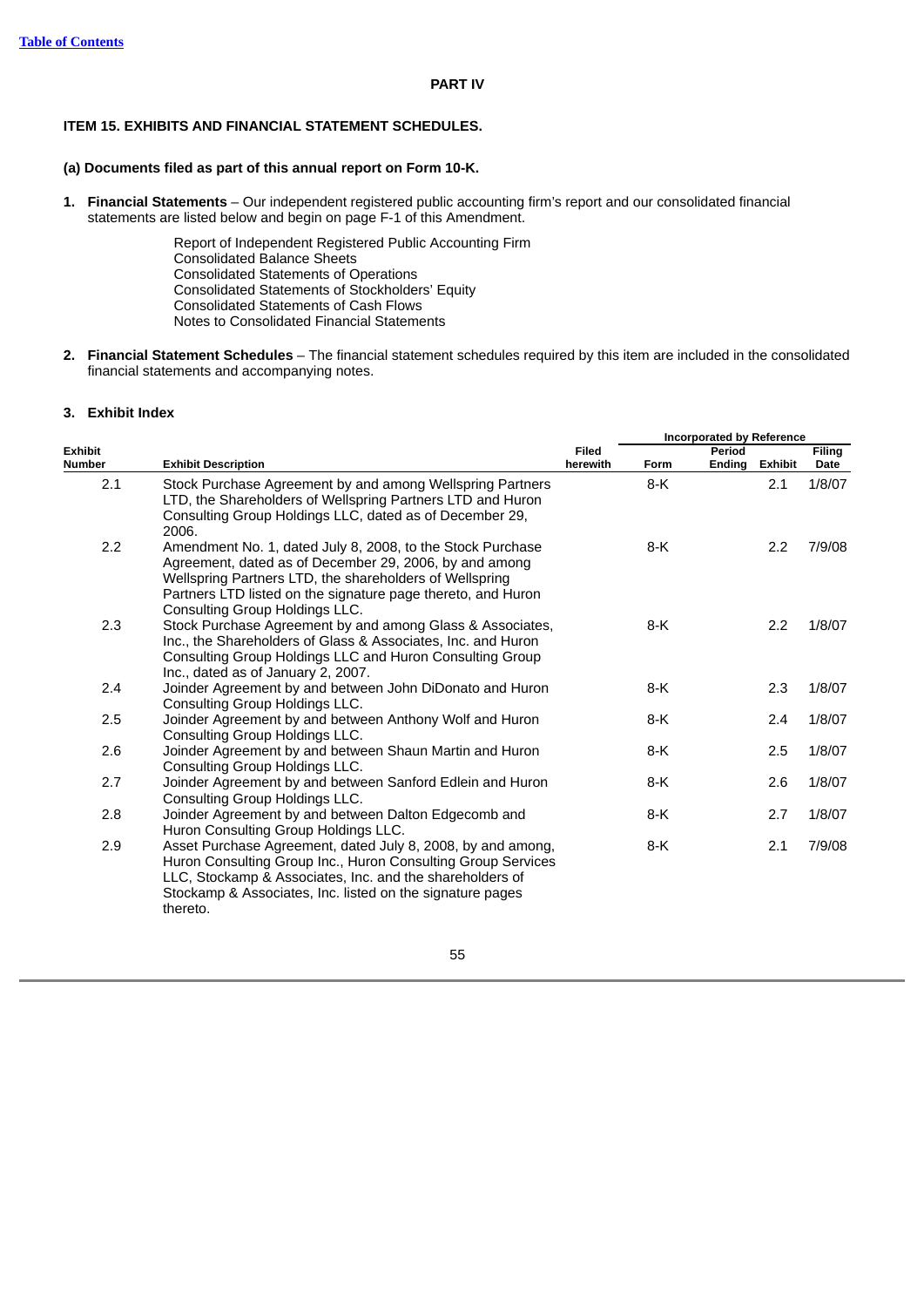# **Table of [Contents](#page-2-0)**

|                   |                                                                                                                                                                                                                                                                                                                                                                                                                                                                                            |                   |                                       |                        | Incorporated by Reference |                |  |  |  |  |
|-------------------|--------------------------------------------------------------------------------------------------------------------------------------------------------------------------------------------------------------------------------------------------------------------------------------------------------------------------------------------------------------------------------------------------------------------------------------------------------------------------------------------|-------------------|---------------------------------------|------------------------|---------------------------|----------------|--|--|--|--|
| Exhibit<br>Number | <b>Exhibit Description</b>                                                                                                                                                                                                                                                                                                                                                                                                                                                                 | Filed<br>herewith | Form                                  | Period<br>Ending       | Exhibit                   | Filing<br>Date |  |  |  |  |
| 2.10              | Letter agreement, dated July 30, 2009 by and among Huron<br>Consulting Services LLC, David Shade, John F. Tiscornia<br>and George Whetsell as trustees and David Shade, John F.<br>Tiscornia, George Whetsell, Janice James, Ramona Lacy<br>and Gordon Mountford as beneficiaries, amending the Stock<br>Purchase Agreement, dated December 29, 2006, by and<br>among Huron Consulting Services LLC, Wellspring Partners<br>LTD and the former shareholders of Wellspring Partners<br>LTD. |                   | $10-Q$                                | 9/30/09                | 2.2                       | 11/5/09        |  |  |  |  |
| 3.1               | Third Amended and Restated Certificate of Incorporation of<br>Huron Consulting Group Inc.                                                                                                                                                                                                                                                                                                                                                                                                  |                   | $10-K$                                | 12/31/04               | 3.1                       | 2/16/05        |  |  |  |  |
| 3.2               | Amended and Restated Bylaws of Huron Consulting Group<br>Inc.                                                                                                                                                                                                                                                                                                                                                                                                                              |                   | $10-Q$                                | 6/30/09                | 3.1                       | 8/7/09         |  |  |  |  |
| 4.1               | Specimen Stock Certificate.                                                                                                                                                                                                                                                                                                                                                                                                                                                                |                   | $S-1$<br>(File No.<br>333-<br>115434) |                        | 4.1                       | 10/5/04        |  |  |  |  |
| 10.1              | Office Lease, dated December 2003, between Union Tower,<br>LLC and Huron Consulting Services LLC (formerly known as<br>Huron Consulting Group LLC).                                                                                                                                                                                                                                                                                                                                        |                   | $S-1$<br>(File No.<br>333-<br>115434) |                        | 10.1                      | 10/5/04        |  |  |  |  |
| 10.2              | Amended and Restated Huron Consulting Group Inc. 2004<br>Omnibus Stock Plan.                                                                                                                                                                                                                                                                                                                                                                                                               |                   | $S-8$                                 |                        | 10.1                      | 5/5/10         |  |  |  |  |
| 10.3              | Sixth Amendment to Credit Agreement, dated as of July 8,<br>2008, by and among Huron Consulting Group Inc., the<br>guarantors and lenders listed on the signature pages<br>thereto, and Bank of America, N.A.                                                                                                                                                                                                                                                                              |                   | $10-Q$                                |                        | 10.1                      | 8/5/08         |  |  |  |  |
| 10.4              | Seventh Amendment to Credit Agreement, dated as of<br>September 30, 2008, by and among Huron Consulting<br>Group Inc., the guarantors and lenders listed on the<br>signature pages thereto, and Bank of America, N.A.                                                                                                                                                                                                                                                                      |                   | $10-Q$                                |                        |                           | 10.1 10/30/08  |  |  |  |  |
| 10.5              | Eighth Amendment to the Credit Agreement, dated as of<br>September 30, 2009, by and among Huron Consulting<br>Group Inc., the guarantors and lenders listed on the<br>signature pages thereto, and Bank of America, N.A.                                                                                                                                                                                                                                                                   |                   | $8-K$                                 |                        | 10.1                      | 10/6/09        |  |  |  |  |
| 10.6              | Ninth Amendment to Credit Agreement, dated as of June 30,<br>2010, by and among Huron Consulting Group Inc., the<br>guarantors and lenders listed on the signature pages<br>thereto, and Bank of America, N.A.                                                                                                                                                                                                                                                                             |                   | $8-K$                                 |                        | 10.1                      | 7/6/10         |  |  |  |  |
| 10.7              | Tenth Amendment to Credit Agreement, dated as of<br>December 3, 2010, by and among Huron Consulting Group<br>Inc., the guarantors and lenders listed on the signature<br>pages thereto, and Bank of America, N.A.                                                                                                                                                                                                                                                                          |                   | $8-K$                                 |                        | 10.1                      | 12/6/10        |  |  |  |  |
| 10.8              | Huron Consulting Group Inc. Deferred Compensation Plan<br>as Amended and Restated effective January 1, 2009.                                                                                                                                                                                                                                                                                                                                                                               |                   | $10-K$                                | 12/31/08 10.12 2/24/09 |                           |                |  |  |  |  |
| 10.9              | Security Agreement, dated as of September 30, 2009, by<br>and among the grantors listed on the signature pages<br>thereto, and Bank of America, N.A.                                                                                                                                                                                                                                                                                                                                       |                   | $8-K$                                 |                        | 10.2                      | 10/6/09        |  |  |  |  |
| 10.10             | Amended and Restated Senior Management Agreement by<br>and between Huron Consulting Group Inc. and James H.<br>Roth                                                                                                                                                                                                                                                                                                                                                                        |                   | 8-K                                   |                        | 10.1                      | 1/14/10        |  |  |  |  |
| 10.11             | Senior Management Agreement By and Between Huron<br>Consulting Group Inc. and James K. Rojas                                                                                                                                                                                                                                                                                                                                                                                               |                   | $8-K$                                 |                        | 10.1                      | 3/3/10         |  |  |  |  |
| 10.12             | Senior Management Agreement By and Between Huron<br>Consulting Group Inc. and David Shade.                                                                                                                                                                                                                                                                                                                                                                                                 |                   | $8-K$                                 |                        | 10.2                      | 3/3/10         |  |  |  |  |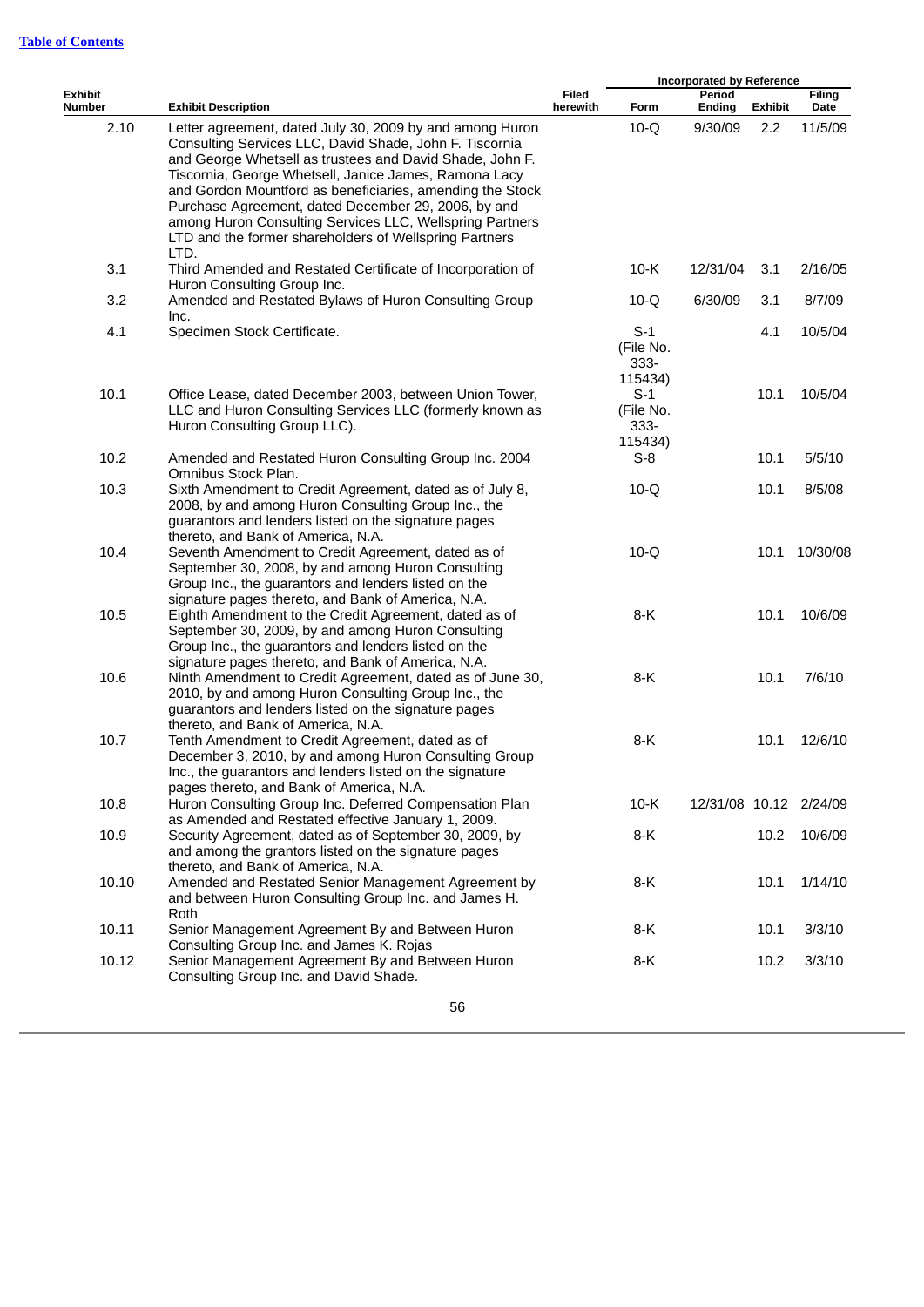|                                 |                                                                                                                                                                    |                   | <b>Incorporated by Reference</b> |                         |                |                |  |  |  |
|---------------------------------|--------------------------------------------------------------------------------------------------------------------------------------------------------------------|-------------------|----------------------------------|-------------------------|----------------|----------------|--|--|--|
| <b>Exhibit</b><br><b>Number</b> | <b>Exhibit Description</b>                                                                                                                                         | Filed<br>herewith | Form                             | <b>Period</b><br>Ending | <b>Exhibit</b> | Filing<br>Date |  |  |  |
| 10.13                           | Senior Management Agreement By and Between Huron<br>Consulting Group Inc. and Natalia Delgado.                                                                     |                   | 8-K                              |                         | 10.3           | 3/3/10         |  |  |  |
| 10.14                           | Amended and Restated Senior Management Agreement By<br>and Between Huron Consulting Group Inc. and Mary M.<br>Sawall.                                              |                   | 8-K                              |                         | 10.4           | 3/3/10         |  |  |  |
| 21.1                            | List of Subsidiaries of Huron Consulting Group Inc.                                                                                                                | X                 |                                  |                         |                |                |  |  |  |
| 23.1                            | Consent of PricewaterhouseCoopers LLP.                                                                                                                             | X                 |                                  |                         |                |                |  |  |  |
| 31.1                            | Certification of the Chief Executive Officer, pursuant to<br>Rule $13a-14(a)/15d-14(a)$ , as adopted pursuant to<br>Section 302 of the Sarbanes-Oxley Act of 2002. | X                 |                                  |                         |                |                |  |  |  |
| 31.2                            | Certification of the Chief Financial Officer, pursuant to<br>Rule $13a-14(a)/15d-14(a)$ , as adopted pursuant to<br>Section 302 of the Sarbanes-Oxley Act of 2002. | X                 |                                  |                         |                |                |  |  |  |
| 32.1                            | Certification of the Chief Executive Officer, pursuant to<br>18 U.S.C. Section 1350, as adopted pursuant to Section 906<br>of the Sarbanes-Oxley Act of 2002.      | X                 |                                  |                         |                |                |  |  |  |
| 32.2                            | Certification of the Chief Financial Officer, pursuant to<br>18 U.S.C. Section 1350, as adopted pursuant to Section 906<br>of the Sarbanes-Oxley Act of 2002.      | X                 |                                  |                         |                |                |  |  |  |
| 101.INS*                        | <b>XBRL Instance Document</b>                                                                                                                                      | X                 |                                  |                         |                |                |  |  |  |
| 101.SCH*                        | XBRL Taxonomy Extension Schema Document                                                                                                                            | X                 |                                  |                         |                |                |  |  |  |
| 101.CAL*                        | XBRL Taxonomy Extension Calculation Linkbase Document                                                                                                              | X                 |                                  |                         |                |                |  |  |  |
| $101.LAB*$                      | XBRL Taxonomy Extension Label Linkbase Document                                                                                                                    | X                 |                                  |                         |                |                |  |  |  |
| 101.PRE*                        | XBRL Taxonomy Extension Presentation Linkbase Document                                                                                                             | X                 |                                  |                         |                |                |  |  |  |
| 101.DEF*                        | XBRL Taxonomy Extension Definition Linkbase Document                                                                                                               | X                 |                                  |                         |                |                |  |  |  |

\* XBRL (Extensible Business Reporting Language) information is furnished and not filed or a part of a registration statement or prospectus for purposes of sections 11 or 12 of the Securities Act of 1933, is deemed not filed for purposes of section 18 of the Securities Exchange Act of 1934, and otherwise is not subject to liability under these sections.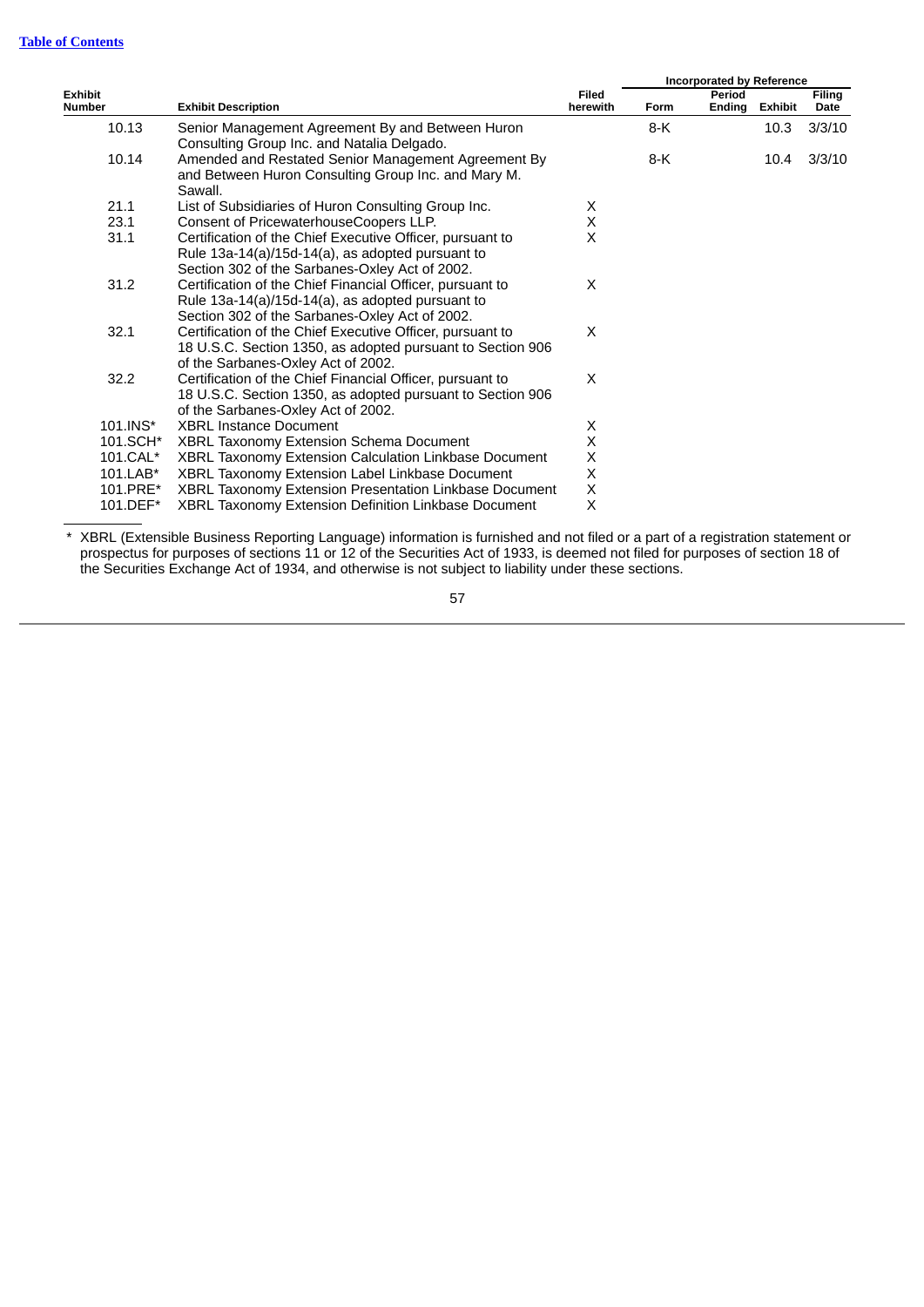# **SIGNATURES**

Pursuant to the requirements of Section 13 or 15(d) of the Securities Exchange Act of 1934, the registrant has duly caused this report to be signed on its behalf by the undersigned, thereunto duly authorized.

Huron Consulting Group Inc. (Registrant) **Signature Title Date** /s/ JAMES H. ROTH **James H. Roth** Chief Executive Officer and Director February 22, 2011 Pursuant to the requirements of the Securities Exchange Act of 1934, this report has been signed below by the following persons on behalf of the registrant and in the capacities indicated. **Signature Title Date** /s/ JAMES H. ROTH **James H. Roth** Chief Executive Officer and Director (Principal Executive Officer) February 22, 2011 /s/ JOHN F. MCCARTNEY **John F. McCartney** Non-Executive Chairman of the Board February 22, 2011 /s/ GEORGE E. MASSARO **George E. Massaro** Vice Chairman of the Board February 22, 2011 /s/ JAMES K. ROJAS **James K. Rojas** Vice President, Chief Financial Officer and Treasurer (Principal Financial and Accounting Officer) February 22, 2011 /s/ DUBOSE AUSLEY **DuBose Ausley** Director February 22, 2011 /s/ JAMES D. EDWARDS **James D. Edwards** Director **February 22, 2011** /s/ H. EUGENE LOCKHART **H. Eugene Lockhart** Director **February 22, 2011** /s/ JOHN S. MOODY **John S. Moody** Director **February 22, 2011**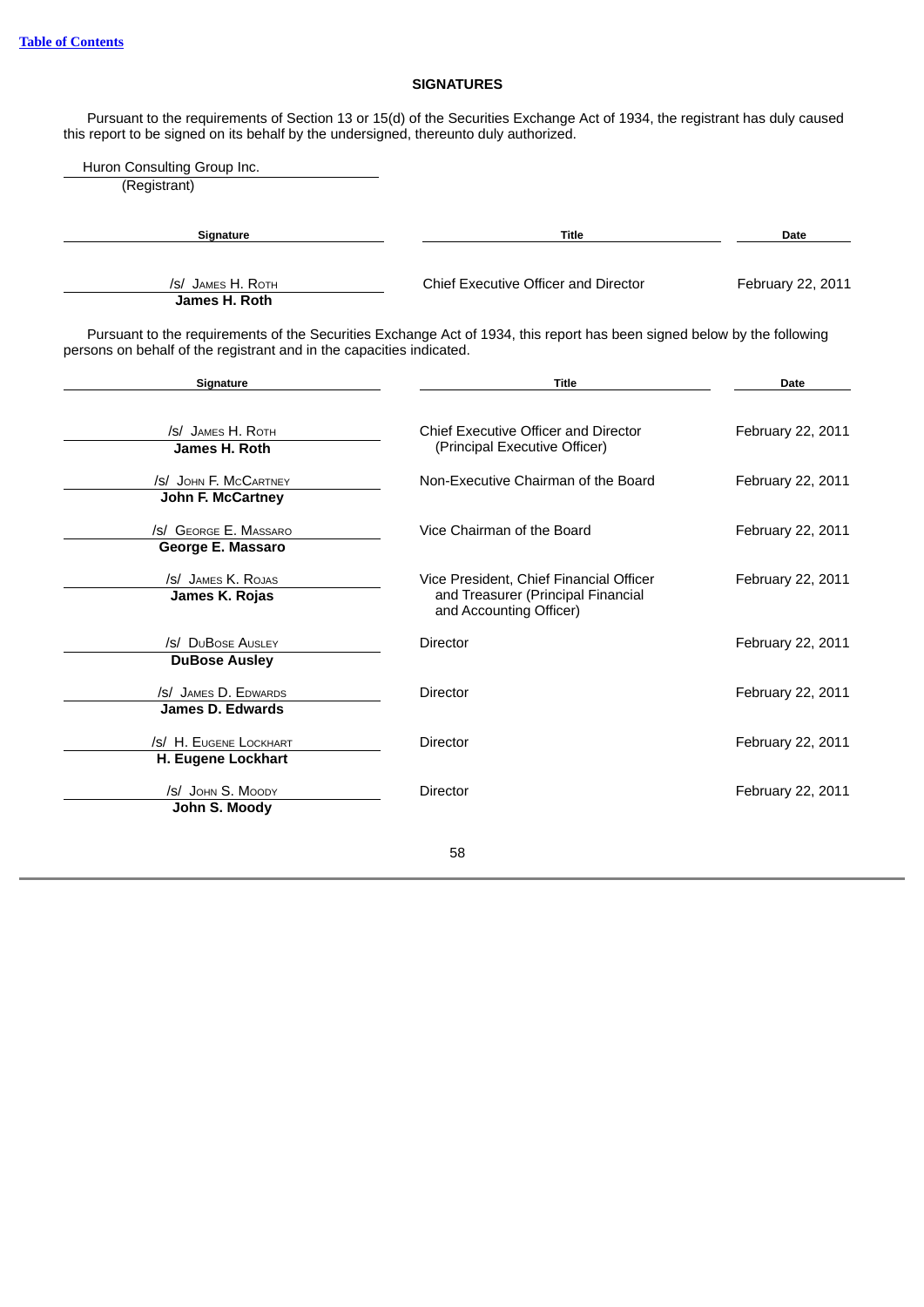# CONSOLIDATED FINANCIAL STATEMENTS

# INDEX

|                                                                                                      | Page  |
|------------------------------------------------------------------------------------------------------|-------|
| <b>Report of Independent Registered Public Accounting Firm</b>                                       | $F-2$ |
| Consolidated Balance Sheets at December 31, 2010 and 2009                                            | $F-3$ |
| Consolidated Statements of Operations for the years ended December 31, 2010, 2009 and 2008           | $F-4$ |
| Consolidated Statements of Stockholders' Equity for the years ended December 31, 2010, 2009 and 2008 | $F-5$ |
| Consolidated Statements of Cash Flows for the years ended December 31, 2010, 2009 and 2008           | $F-6$ |
| <b>Notes to Consolidated Financial Statements</b>                                                    | $F-7$ |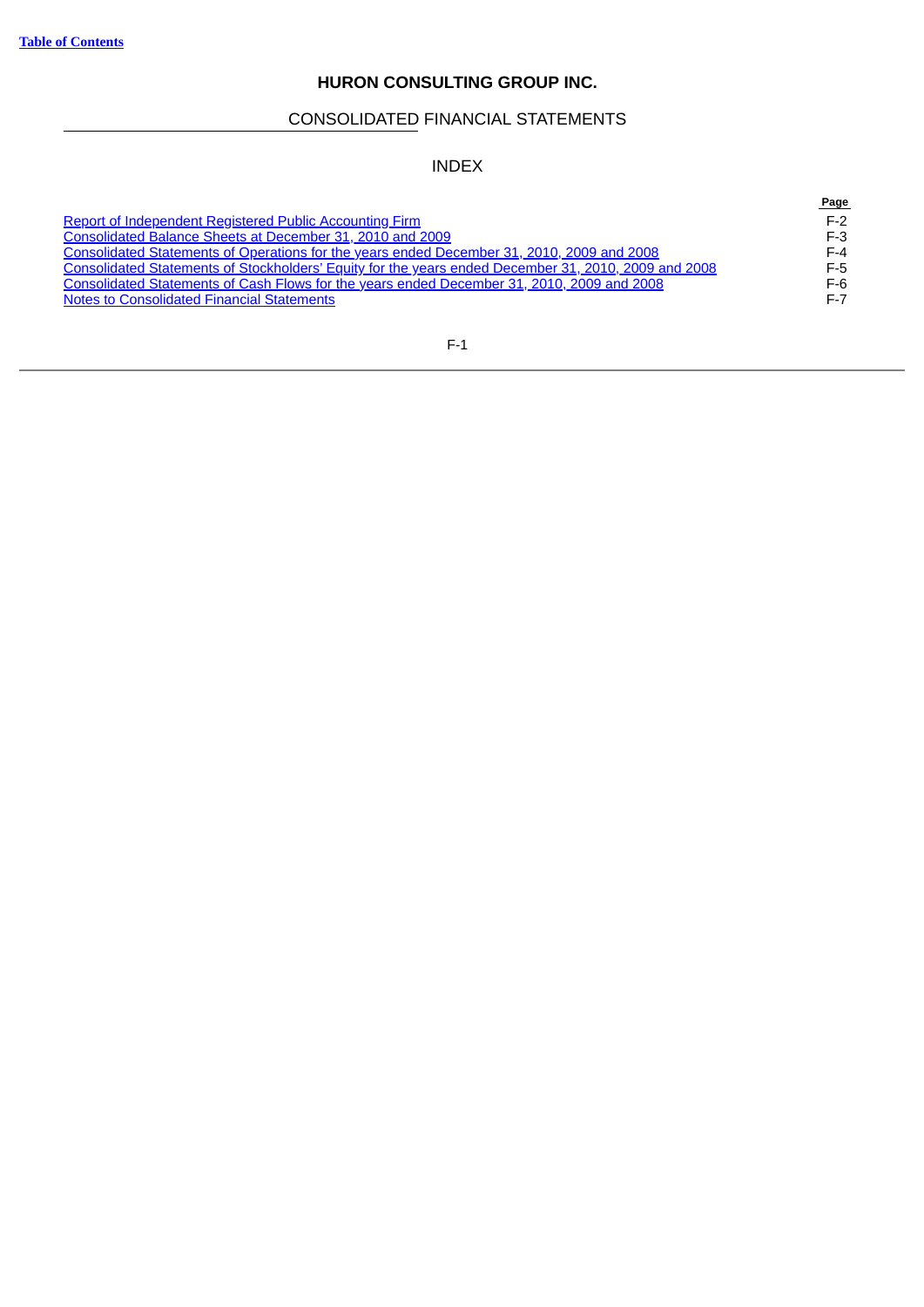#### **Report of Independent Registered Public Accounting Firm**

<span id="page-62-0"></span>To the Board of Directors and Stockholders of Huron Consulting Group Inc.:

In our opinion, the accompanying consolidated balance sheets and the related consolidated statements of income, stockholders' equity and cash flows present fairly, in all material respects, the financial position of Huron Consulting Group, Inc. and its subsidiaries at December 31, 2010 and December 31, 2009, and the results of their operations and their cash flows for each of the three years in the period ended December 31, 2010 in conformity with accounting principles generally accepted in the United States of America. Also in our opinion, the Company maintained, in all material respects, effective internal control over financial reporting as of December 31, 2010, based on criteria established in *Internal Control—Integrated Framework* issued by the Committee of Sponsoring Organizations of the Treadway Commission (COSO). The Company's management is responsible for these financial statements, for maintaining effective internal control over financial reporting and for its assessment of the effectiveness of internal control over financial reporting, included in Management's Report on Internal Control over Financial Reporting appearing under Item 9A. Our responsibility is to express opinions on these financial statements and on the Company's internal control over financial reporting based on our integrated audits. We conducted our audits in accordance with the standards of the Public Company Accounting Oversight Board (United States). Those standards require that we plan and perform the audits to obtain reasonable assurance about whether the financial statements are free of material misstatement and whether effective internal control over financial reporting was maintained in all material respects. Our audits of the financial statements included examining, on a test basis, evidence supporting the amounts and disclosures in the financial statements, assessing the accounting principles used and significant estimates made by management, and evaluating the overall financial statement presentation. Our audit of internal control over financial reporting included obtaining an understanding of internal control over financial reporting, assessing the risk that a material weakness exists, and testing and evaluating the design and operating effectiveness of internal control based on the assessed risk. Our audits also included performing such other procedures as we considered necessary in the circumstances. We believe that our audits provide a reasonable basis for our opinions.

A company's internal control over financial reporting is a process designed to provide reasonable assurance regarding the reliability of financial reporting and the preparation of financial statements for external purposes in accordance with generally accepted accounting principles. A company's internal control over financial reporting includes those policies and procedures that (i) pertain to the maintenance of records that, in reasonable detail, accurately and fairly reflect the transactions and dispositions of the assets of the company; (ii) provide reasonable assurance that transactions are recorded as necessary to permit preparation of financial statements in accordance with generally accepted accounting principles, and that receipts and expenditures of the company are being made only in accordance with authorizations of management and directors of the company; and (iii) provide reasonable assurance regarding prevention or timely detection of unauthorized acquisition, use, or disposition of the company's assets that could have a material effect on the financial statements.

Because of its inherent limitations, internal control over financial reporting may not prevent or detect misstatements. Also, projections of any evaluation of effectiveness to future periods are subject to the risk that controls may become inadequate because of changes in conditions, or that the degree of compliance with the policies or procedures may deteriorate.

/s/ PricewaterhouseCoopers LLP Chicago, IL February 22, 2011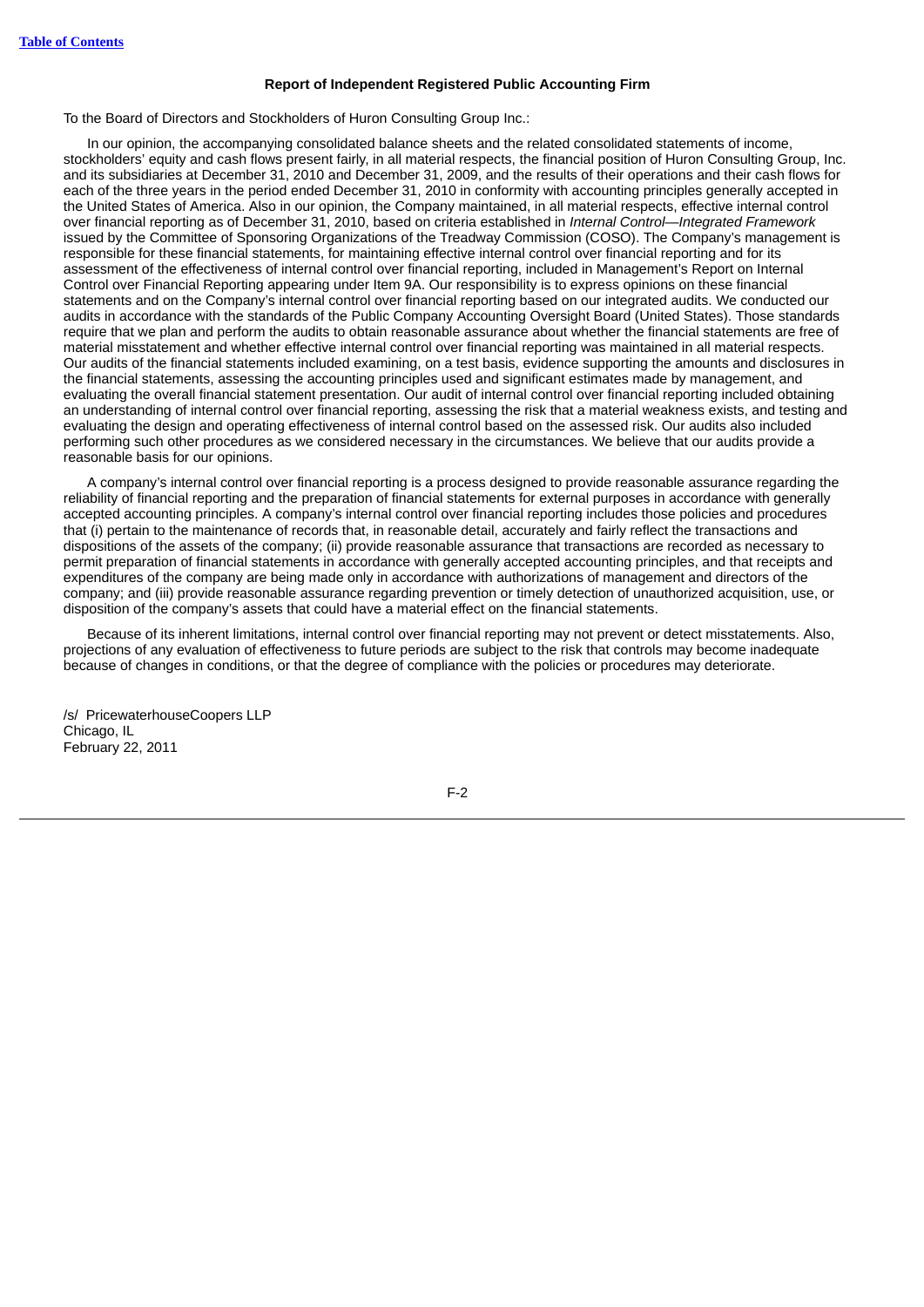# <span id="page-63-0"></span>**CONSOLIDATED BALANCE SHEETS (In thousands, except share and per share amounts)**

|                                                                                      |             | December 31,           |
|--------------------------------------------------------------------------------------|-------------|------------------------|
|                                                                                      | 2010        | 2009                   |
| <b>Assets</b>                                                                        |             |                        |
| Current assets:                                                                      |             |                        |
| Cash and cash equivalents                                                            | \$<br>6,271 | $\frac{1}{2}$<br>5,715 |
| Receivables from clients, net                                                        | 91,389      | 75,845                 |
| Unbilled services, net                                                               | 33,076      | 34,441                 |
| Income tax receivable                                                                | 4,896       | 18,911                 |
| Deferred income taxes                                                                | 19,853      | 16,338                 |
| Insurance recovery receivable                                                        | 27,000      |                        |
| Prepaid expenses and other current assets                                            | 15,653      | 19,078                 |
| Current assets of discontinued operations                                            | 2,476       | 22,455                 |
| <b>Total current assets</b>                                                          | 200,614     | 192,783                |
| Property and equipment, net                                                          | 32,935      | 39,133                 |
| Deferred income taxes                                                                | 12,440      | 21,298                 |
| Other non-current assets                                                             | 10,575      | 14,134                 |
| Intangible assets, net                                                               | 26,205      | 22,406                 |
| Goodwill                                                                             | 506,214     | 464,169                |
| Non-current assets of discontinued operations                                        |             | 292                    |
| Total assets                                                                         | \$788,983   | \$754,215              |
|                                                                                      |             |                        |
| Liabilities and stockholders' equity                                                 |             |                        |
| Current liabilities:                                                                 |             |                        |
| Accounts payable                                                                     | \$8,310     | \$7,150                |
| Accrued expenses                                                                     | 28,849      | 29,185                 |
| Accrued payroll and related benefits                                                 | 45,184      | 69,758                 |
| Accrued consideration for business acquisitions, current portion                     | 25,013      | 63,188                 |
| Accrued litigation settlement                                                        | 39,552      |                        |
| Income tax payable                                                                   | 451         | 874                    |
| Deferred revenues                                                                    | 18,069      | 13,155                 |
| Current portion of capital lease obligations                                         | 32          | 278                    |
| Current liabilities of discontinued operations                                       | 699         | 9,405                  |
| <b>Total current liabilities</b>                                                     | 166,159     | 192,993                |
| Non-current liabilities:                                                             |             |                        |
| Deferred compensation and other liabilities                                          | 6,282       | 6,131                  |
| Accrued consideration for business acquisitions, net of current portion              | 3,847       |                        |
| Capital lease obligations, net of current portion                                    |             | 5                      |
| <b>Bank borrowings</b>                                                               | 257,000     | 219,000                |
| Deferred lease incentives                                                            | 7,323       | 8,681                  |
| Non-current liabilities of discontinued operations                                   |             | 416                    |
| Total non-current liabilities                                                        | 274,452     | 234,233                |
| <b>Stockholders' equity</b>                                                          |             |                        |
| Common stock; \$0.01 par value; 500,000,000 shares authorized; 23,221,287 and        |             |                        |
| 22,624,515 shares issued at December 31, 2010 and 2009, respectively                 | 222         | 213                    |
| Treasury stock, at cost, 1,343,201 and 995,409 shares at December 31, 2010 and 2009, |             |                        |
| respectively                                                                         | (65, 675)   | (51, 561)              |
| Additional paid-in capital                                                           | 363,402     | 335,272                |
| <b>Retained earnings</b>                                                             | 52,383      | 43,858                 |
| Accumulated other comprehensive loss                                                 | (1,960)     | (793)                  |
| Total stockholders' equity                                                           | 348,372     | 326,989                |
| Total liabilities and stockholders' equity                                           | \$788,983   | \$754,215              |
|                                                                                      |             |                        |

*The accompanying notes are an integral part of the consolidated financial statements.*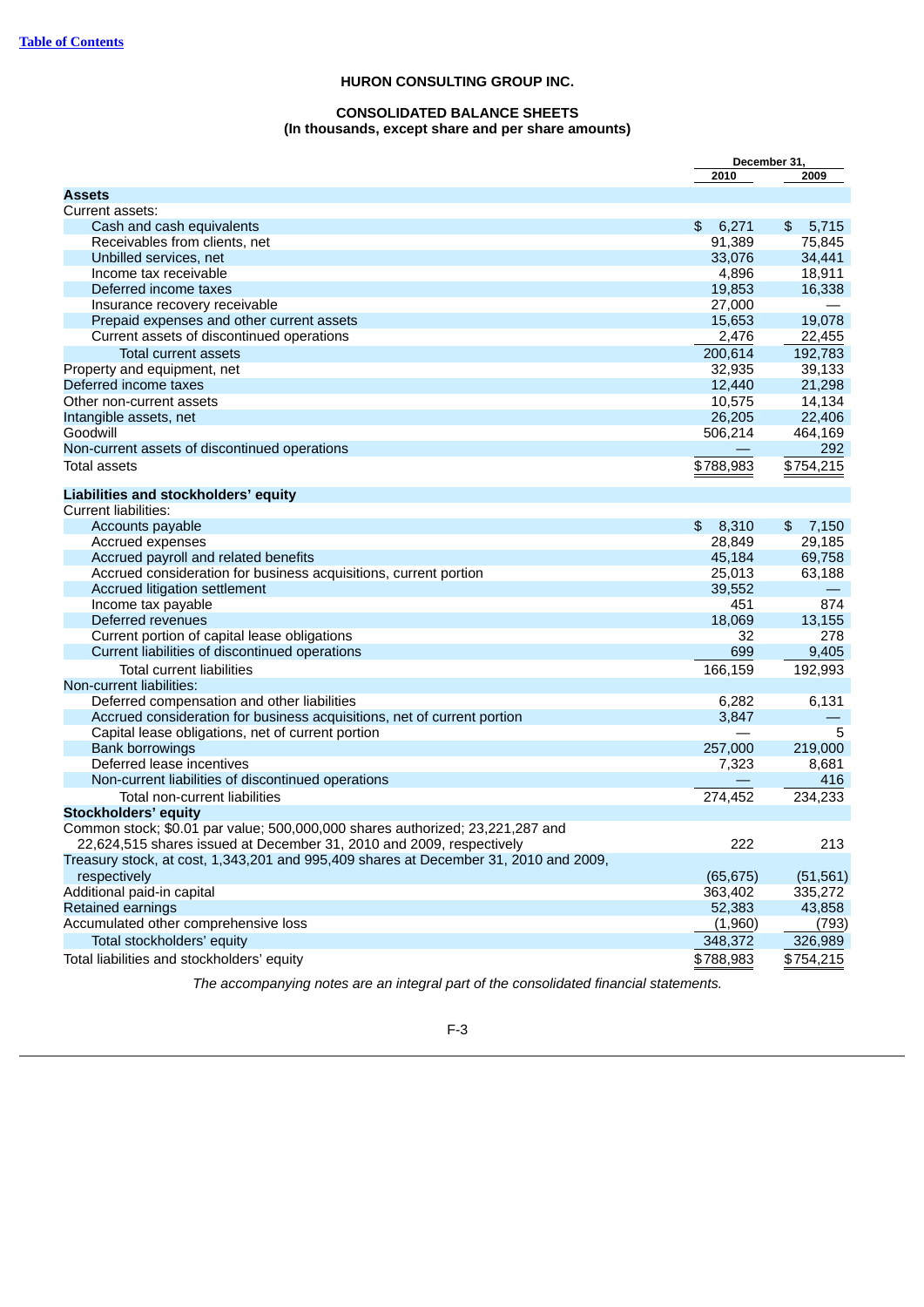# <span id="page-64-0"></span>**CONSOLIDATED STATEMENTS OF OPERATIONS (In thousands, except per share amounts)**

|                                                                                  |                                   | Year ended December 31,   |                                                                              |
|----------------------------------------------------------------------------------|-----------------------------------|---------------------------|------------------------------------------------------------------------------|
|                                                                                  | 2010                              | 2009                      | 2008                                                                         |
| Revenues and reimbursable expenses:                                              |                                   |                           |                                                                              |
| Revenues                                                                         | \$553,007                         | \$559,458                 | \$479,926                                                                    |
| Reimbursable expenses                                                            | 51,593                            | 47,632                    | 48,692                                                                       |
| Total revenues and reimbursable expenses                                         | 604,600                           | 607,090                   | 528,618                                                                      |
| Direct costs and reimbursable expenses (exclusive of depreciation and            |                                   |                           |                                                                              |
| amortization shown in operating expenses):                                       |                                   |                           |                                                                              |
| Direct costs                                                                     | 343,618                           | 342,816                   | 287,970                                                                      |
| Intangible assets amortization                                                   | 4,125                             | 4,695                     | 6,629                                                                        |
| Reimbursable expenses                                                            | 51,466                            | 47,646                    | 48,699                                                                       |
| Total direct costs and reimbursable expenses                                     | 399,209                           | 395,157                   | 343,298                                                                      |
| <b>Operating expenses:</b>                                                       |                                   |                           |                                                                              |
| Selling, general and administrative                                              | 113,786                           | 118,424                   | 119,321                                                                      |
| Restructuring charges                                                            | 4,063                             | 2,533                     | 2,100                                                                        |
| Restatement related expenses                                                     | 8,666                             | 17,490                    |                                                                              |
| Litigation settlements, net                                                      | 17,316                            |                           |                                                                              |
| Depreciation and amortization                                                    | 18,605                            | 22,116                    | 22,867                                                                       |
| Impairment charge on goodwill                                                    |                                   | 67,034                    |                                                                              |
| Total operating expenses                                                         | 162,436                           | 227,597                   | 144,288                                                                      |
| Other gains                                                                      |                                   | 2,687                     |                                                                              |
| Operating income (loss)                                                          | 42,955                            | (12, 977)                 | 41,032                                                                       |
| Other expense:                                                                   |                                   |                           |                                                                              |
| Interest expense, net of interest income                                         | (14, 402)                         | (12, 256)                 | (13, 775)                                                                    |
| Other income (expense)                                                           | 262                               | 1,883                     | (2,775)                                                                      |
| Total other expense                                                              | (14, 140)                         | (10, 373)                 | (16, 550)                                                                    |
| Income (loss) from continuing operations before income tax expense               | 28,815                            | (23, 350)                 | 24,482                                                                       |
| Income tax expense (benefit)                                                     | 16,434                            | (2,839)                   | 23,990                                                                       |
| Net income (loss) from continuing operations                                     | 12,381                            | (20, 511)                 | 492                                                                          |
| (Loss) income from discontinued operations (including gain on disposal of        |                                   |                           |                                                                              |
| \$1.2 million in 2010 and loss on disposal of \$0.4 million in 2009), net of tax | (3,856)                           | (12, 362)                 | 9,589                                                                        |
| Net income (loss)                                                                | \$<br>8,525                       | \$ (32, 873)              | \$<br>10,081                                                                 |
| Net earnings (loss) per basic share:                                             |                                   |                           |                                                                              |
| Income (loss) from continuing operations                                         | \$<br>0.60                        | (1.02)<br>\$              | \$<br>0.03                                                                   |
| (Loss) income from discontinued operations, net of tax                           | \$<br>(0.19)                      | $\frac{1}{2}$<br>(0.61)   | $\pmb{\mathfrak{s}}$<br>0.52                                                 |
| Net income (loss)                                                                | $\overline{\mathfrak{s}}$<br>0.41 | $\overline{\$}$<br>(1.63) | $\overline{\overline{\overline{}}\overline{\overline{\overline{}}}}$<br>0.55 |
| Net earnings (loss) per diluted share:                                           |                                   |                           |                                                                              |
| Income (loss) from continuing operations                                         | \$<br>0.60                        | \$<br>(1.02)              | \$<br>0.03                                                                   |
| (Loss) income from discontinued operations, net of tax                           | $\frac{1}{2}$<br>(0.19)           | $\frac{1}{2}$<br>(0.61)   | $\pmb{\mathfrak{s}}$<br>0.50                                                 |
|                                                                                  | $\overline{\mathfrak{s}}$         | \$                        | $\overline{\mathbf{e}}$                                                      |
| Net income (loss)                                                                | 0.41                              | (1.63)                    | 0.53                                                                         |
| Weighted average shares used in calculating earnings (loss) per share:           |                                   |                           |                                                                              |
| <b>Basic</b>                                                                     | 20,546                            | 20,114                    | 18,257                                                                       |
| <b>Diluted</b>                                                                   | 20,774                            | 20,114                    | 19,082                                                                       |

*The accompanying notes are an integral part of the consolidated financial statements.*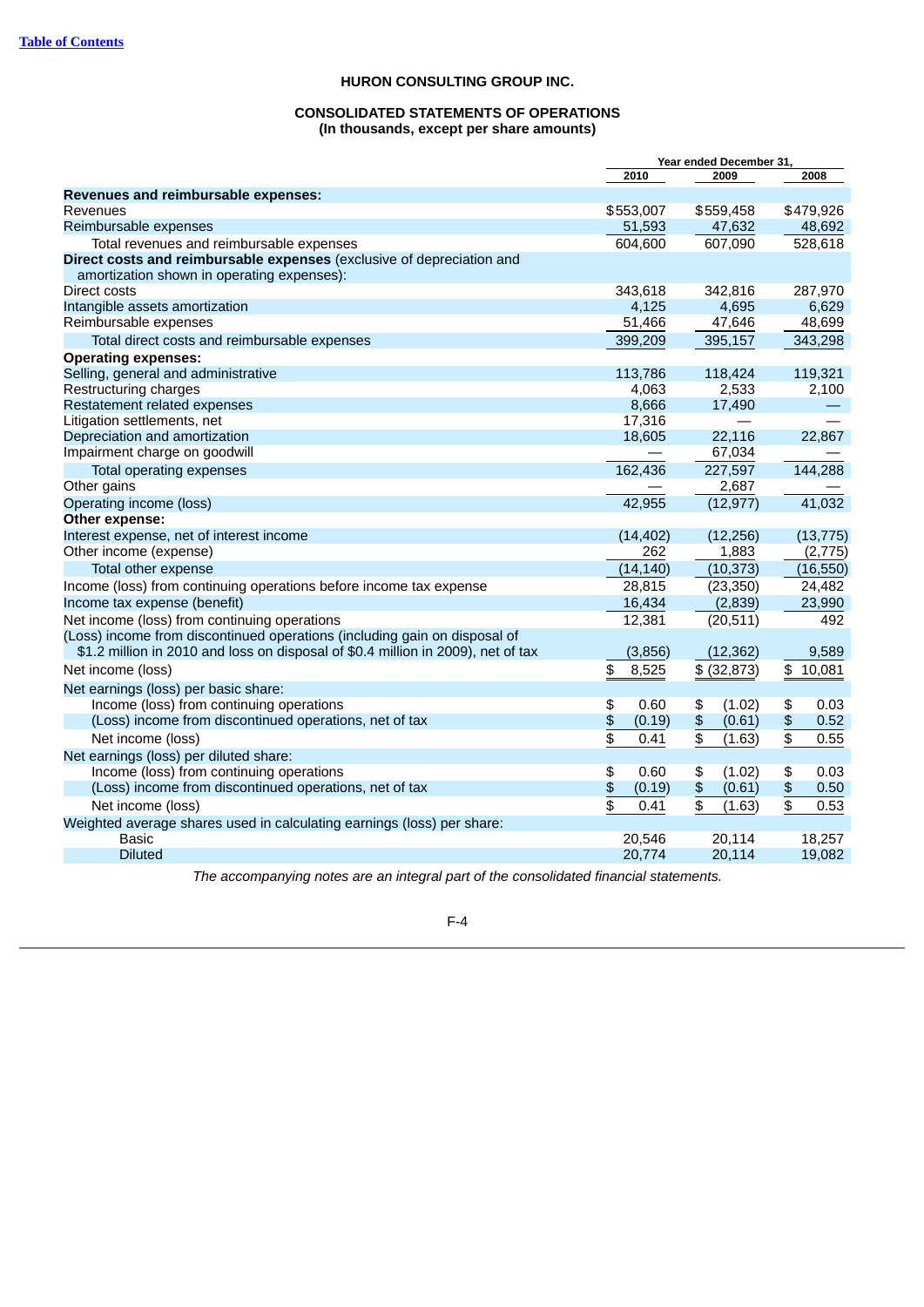#### <span id="page-65-0"></span>**CONSOLIDATED STATEMENTS OF STOCKHOLDERS' EQUITY (In thousands, except share amounts)**

|                                                                    | <b>Common Stock</b> |              | <b>Treasury</b> |    | <b>Additional</b><br>Paid-In |    | Retained                  |      | <b>Accumulated Other</b><br>Comprehensive |    | Stockholders' |               |
|--------------------------------------------------------------------|---------------------|--------------|-----------------|----|------------------------------|----|---------------------------|------|-------------------------------------------|----|---------------|---------------|
|                                                                    | <b>Shares</b>       |              | Amount          |    | <b>Stock</b>                 |    | Capital                   |      | Earnings                                  |    | Income (Loss) | Equity        |
| Balance at December 31, 2007                                       | 18,244,073          | $\mathbf{s}$ | 182 \$          |    |                              |    | $(20, 703)$ \$ 137,599 \$ |      | 66,650 \$                                 |    | 56            | \$<br>183,784 |
| Comprehensive income:                                              |                     |              |                 |    |                              |    |                           |      |                                           |    |               |               |
| Net income                                                         |                     |              |                 |    |                              |    |                           |      | 10,081                                    |    | —             | 10.081        |
| Foreign currency translation adjustment, net of tax                |                     |              |                 |    |                              |    |                           |      |                                           |    | (5)           | (5)           |
| Total comprehensive income                                         |                     |              |                 |    |                              |    |                           |      |                                           |    |               | 10.076        |
| Issuance of common stock in connection with:                       |                     |              |                 |    |                              |    |                           |      |                                           |    |               |               |
| Restricted stock awards, net of cancellations                      | 362,669             |              | 4               |    | 5,422                        |    | (5, 426)                  |      |                                           |    |               |               |
| Exercise of stock options                                          | 256,253             |              | 3               |    |                              |    | 394                       |      |                                           |    |               | 397           |
| <b>Business combinations</b>                                       | 1,320,913           |              | 13              |    |                              |    | 61.307                    |      |                                           |    |               | 61,320        |
| Share-based compensation                                           |                     |              |                 |    |                              |    | 26,807                    |      |                                           |    |               | 26,807        |
| Shares redeemed for employee tax withholdings                      |                     |              |                 |    | (6, 162)                     |    |                           |      |                                           |    |               | (6, 162)      |
| Income tax benefit on share-based compensation                     |                     |              |                 |    |                              |    | 12.234                    |      |                                           |    |               | 12,234        |
| Capital contributed by selling shareholders of acquired businesses |                     |              |                 |    |                              |    | 30,570                    |      |                                           |    |               | 30,570        |
| Balance at December, 31, 2008                                      | 20,183,908          | \$           | $202$ \$        |    | $(21, 443)$ \$               |    | 263,485                   | - \$ | 76,731 \$                                 |    | 51            | \$<br>319,026 |
| Comprehensive loss:                                                |                     |              |                 |    |                              |    |                           |      |                                           |    |               |               |
| Net loss                                                           |                     |              |                 |    |                              |    |                           |      | (32, 873)                                 |    |               | (32, 873)     |
| Foreign currency translation adjustment, net of tax                |                     |              |                 |    |                              |    |                           |      |                                           |    | (450)         | (450)         |
| Unrealized loss on cash flow hedging instrument, net of tax        |                     |              |                 |    |                              |    |                           |      |                                           |    | (394)         | (394)         |
| Total comprehensive loss                                           |                     |              |                 |    |                              |    |                           |      |                                           |    |               | (33, 717)     |
| Issuance of common stock in connection with:                       |                     |              |                 |    |                              |    |                           |      |                                           |    |               |               |
| Restricted stock awards, net of cancellations                      | 720,190             |              | $\overline{7}$  |    | (26, 814)                    |    | 26.807                    |      |                                           |    |               |               |
| Exercise of stock options                                          | 95.991              |              | $\mathbf{1}$    |    |                              |    | 161                       |      |                                           |    |               | 162           |
| <b>Business combinations</b>                                       | 330,222             |              | 3               |    |                              |    | 14.760                    |      |                                           |    |               | 14,763        |
| Share-based compensation                                           |                     |              |                 |    |                              |    | 19.904                    |      |                                           |    |               | 19,904        |
| Shares redeemed for employee tax withholdings                      |                     |              |                 |    | (3,304)                      |    |                           |      |                                           |    |               | (3, 304)      |
| Income tax benefit on share-based compensation                     |                     |              |                 |    |                              |    | 1.822                     |      |                                           |    |               | 1,822         |
| Capital contributed by selling shareholders of acquired businesses |                     |              |                 |    |                              |    | 8,333                     |      |                                           |    |               | 8,333         |
| Balance at December, 31, 2009                                      | 21,330,311          | \$           | 213             | \$ | (51, 561)                    | \$ | 335,272                   | \$   | 43,858                                    | \$ | $(793)$ \$    | 326,989       |
| Comprehensive income:                                              |                     |              |                 |    |                              |    |                           |      |                                           |    |               |               |
| Net income                                                         |                     |              |                 |    |                              |    |                           |      | 8,525                                     |    |               | 8,525         |
| Foreign currency translation adjustment, net of tax                |                     |              |                 |    |                              |    |                           |      |                                           |    | (689)         | (689)         |
| Unrealized loss on cash flow hedging instrument, net of tax        |                     |              |                 |    |                              |    |                           |      |                                           |    | (478)         | (478)         |
| Total comprehensive income                                         |                     |              |                 |    |                              |    |                           |      |                                           |    |               | 7.358         |
| Issuance of common stock in connection with:                       |                     |              |                 |    |                              |    |                           |      |                                           |    |               |               |
| Restricted stock awards, net of cancellations                      | 839.647             |              | 8               |    | (12, 564)                    |    | 12,556                    |      |                                           |    |               |               |
| Exercise of stock options                                          | 71,471              |              | 1               |    |                              |    | 72                        |      |                                           |    |               | 73            |
| Share-based compensation                                           |                     |              |                 |    |                              |    | 19.547                    |      |                                           |    |               | 19,547        |
| Shares redeemed for employee tax withholdings                      |                     |              |                 |    | (1,550)                      |    |                           |      |                                           |    |               | (1,550)       |
| Income tax benefit on share-based compensation                     |                     |              |                 |    |                              |    | (4,045)                   |      |                                           |    |               | (4,045)       |
| Balance at December, 31, 2010                                      | 22.241.429          | \$           | 222             | \$ | (65, 675)                    | \$ | 363.402                   | \$   | 52.383                                    | \$ | (1.960)       | \$<br>348,372 |

*The accompanying notes are an integral part of the consolidated financial statements.*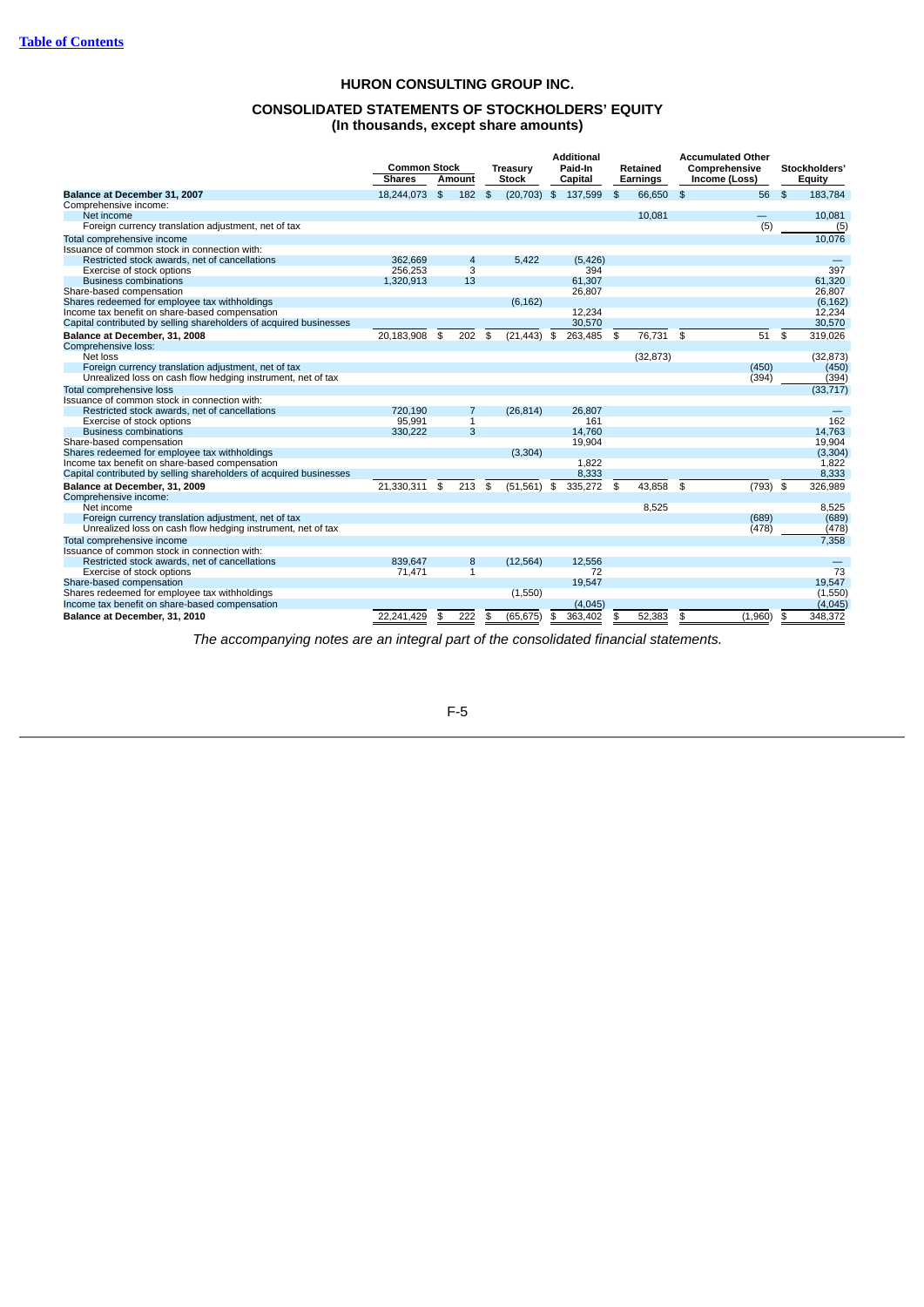# <span id="page-66-0"></span>**CONSOLIDATED STATEMENTS OF CASH FLOWS (In thousands)**

|                                                                                   | Year ended December 31, |                          |              |               |                          |  |
|-----------------------------------------------------------------------------------|-------------------------|--------------------------|--------------|---------------|--------------------------|--|
|                                                                                   |                         | 2010                     | 2009         |               | 2008                     |  |
| Cash flows from operating activities:                                             |                         |                          |              |               |                          |  |
| Net income (loss)                                                                 | \$                      | 8,525                    | \$ (32,873)  | \$            | 10,081                   |  |
| Adjustments to reconcile net income to net cash provided by operating activities: |                         |                          |              |               |                          |  |
| Depreciation and amortization                                                     |                         | 22,861                   | 28,333       |               | 29,920                   |  |
| Share-based compensation                                                          |                         | 20,682                   | 19,904       |               | 26,807                   |  |
| Non-cash compensation                                                             |                         |                          | 8,333        |               | 30,570                   |  |
| Allowances for doubtful accounts and unbilled services                            |                         | 350                      | 1,993        |               | 5,477                    |  |
| Deferred income taxes                                                             |                         | (863)                    | (27, 892)    |               | 520                      |  |
| Loss on disposal of property and equipment                                        |                         | 208                      |              |               |                          |  |
| Gain on sale of business                                                          |                         | (1,232)                  |              |               |                          |  |
| Non-cash portion of litigation settlement                                         |                         | 12,552                   |              |               |                          |  |
| Impairment charge on goodwill                                                     |                         | $\overline{\phantom{0}}$ | 106,000      |               |                          |  |
| Write-down of goodwill and intangibles related to sale of business                |                         |                          | 3,425        |               |                          |  |
| Other gains                                                                       |                         |                          | (3,286)      |               | $\overline{\phantom{0}}$ |  |
| Changes in operating assets and liabilities, net of businesses acquired:          |                         |                          |              |               |                          |  |
| (Increase) decrease in receivables from clients                                   |                         | (554)                    | (2,597)      |               | 6,386                    |  |
| Decrease (increase) in unbilled services                                          |                         | 6,210                    | 2,503        |               | (12, 380)                |  |
| Decrease (increase) in current income tax receivable/payable, net                 |                         | 13,106                   | (15, 957)    |               | 11,066                   |  |
| Decrease (increase) in other assets                                               |                         | 2,274                    | (622)        |               | (8,620)                  |  |
| (Decrease) increase in accounts payable and accrued liabilities                   |                         | (3,665)                  | 6,928        |               | 5,494                    |  |
| (Decrease) increase in accrued payroll and related benefits                       |                         | (33, 439)                | 28,335       |               | (13,051)                 |  |
| Increase (decrease) in deferred revenues                                          |                         | 3,036                    | (8,601)      |               | 8,930                    |  |
| Net cash provided by operating activities                                         |                         | 50,051                   | 113,926      |               | 101,200                  |  |
| Cash flows from investing activities:                                             |                         |                          |              |               |                          |  |
| Purchases of property and equipment, net                                          |                         | (8,500)                  | (12,616)     |               | (19, 821)                |  |
| Net surrender of (investment in) life insurance policies                          |                         | 687                      | (395)        |               | (1,093)                  |  |
| Purchases of businesses, net of cash acquired                                     |                         | (87, 946)                | (51, 550)    |               | (229, 947)               |  |
| Sales of businesses                                                               |                         | 7,942                    |              |               |                          |  |
|                                                                                   |                         |                          |              |               |                          |  |
| Net cash used in investing activities                                             |                         | (87, 817)                | (64, 561)    |               | (250, 861)               |  |
| Cash flows from financing activities:                                             |                         |                          |              |               |                          |  |
| Proceeds from exercise of stock options                                           |                         | 73                       | 162          |               | 397                      |  |
| Shares redeemed for employee tax withholdings                                     |                         | (1,550)                  | (3,304)      |               | (6, 162)                 |  |
| Tax benefit from share-based compensation                                         |                         | 1,291                    | 7,952        |               | 12,234                   |  |
| Proceeds from borrowings under credit facility                                    |                         | 363,500                  | 246,000      |               | 631,500                  |  |
| Repayments on credit facility                                                     |                         | (325,500)                | (307,000)    |               | (475,000)                |  |
| Principal payments of notes payable and capital lease obligations                 |                         | (257)                    | (370)        |               | (1, 432)                 |  |
| Net cash provided by (used in) financing activities                               |                         | 37,557                   | (56, 560)    |               | 161,537                  |  |
| Effect of exchange rate changes on cash                                           |                         | 97                       | (452)        |               | (763)                    |  |
| Net (decrease) increase in cash and cash equivalents                              |                         | (112)                    | (7, 647)     |               | 11,113                   |  |
| Cash and cash equivalents at beginning of the period                              |                         | 6,459                    | 14,106       |               | 2,993                    |  |
| Cash and cash equivalents at end of the period (1)                                | \$                      | 6,347                    | \$<br>6,459  | $\frac{2}{3}$ | 14,106                   |  |
| Supplemental disclosure of cash flow information:                                 |                         |                          |              |               |                          |  |
| Non-cash investing and financing activities:                                      |                         |                          |              |               |                          |  |
| Issuance of common stock in connection with business combinations                 | \$                      | $\equiv$                 | \$           | \$            | 61,320                   |  |
| Issuance of common stock in connection with a business combination                |                         |                          |              |               |                          |  |
| classified as a liability                                                         | \$                      |                          | \$           | \$            | 15,000                   |  |
| Capitalized lease obligations incurred                                            | \$                      |                          | \$<br>18     | \$            | 611                      |  |
| Cash paid during the year for:                                                    |                         |                          |              |               |                          |  |
| Interest                                                                          | \$                      | 13.303                   | 11.968<br>\$ | \$            | 17.065                   |  |
| Income taxes                                                                      | \$                      | 8,838                    | \$<br>22,800 | \$            | 9,254                    |  |
|                                                                                   |                         |                          |              |               |                          |  |

(1) Cash and cash equivalents presented herein includes \$0.1 million, \$0.7 million and \$1.7 million of cash and cash equivalents classified as discontinued operations as of December 31, 2010, 2009 and 2008, respectively.

*The accompanying notes are an integral part of the consolidated financial statements.*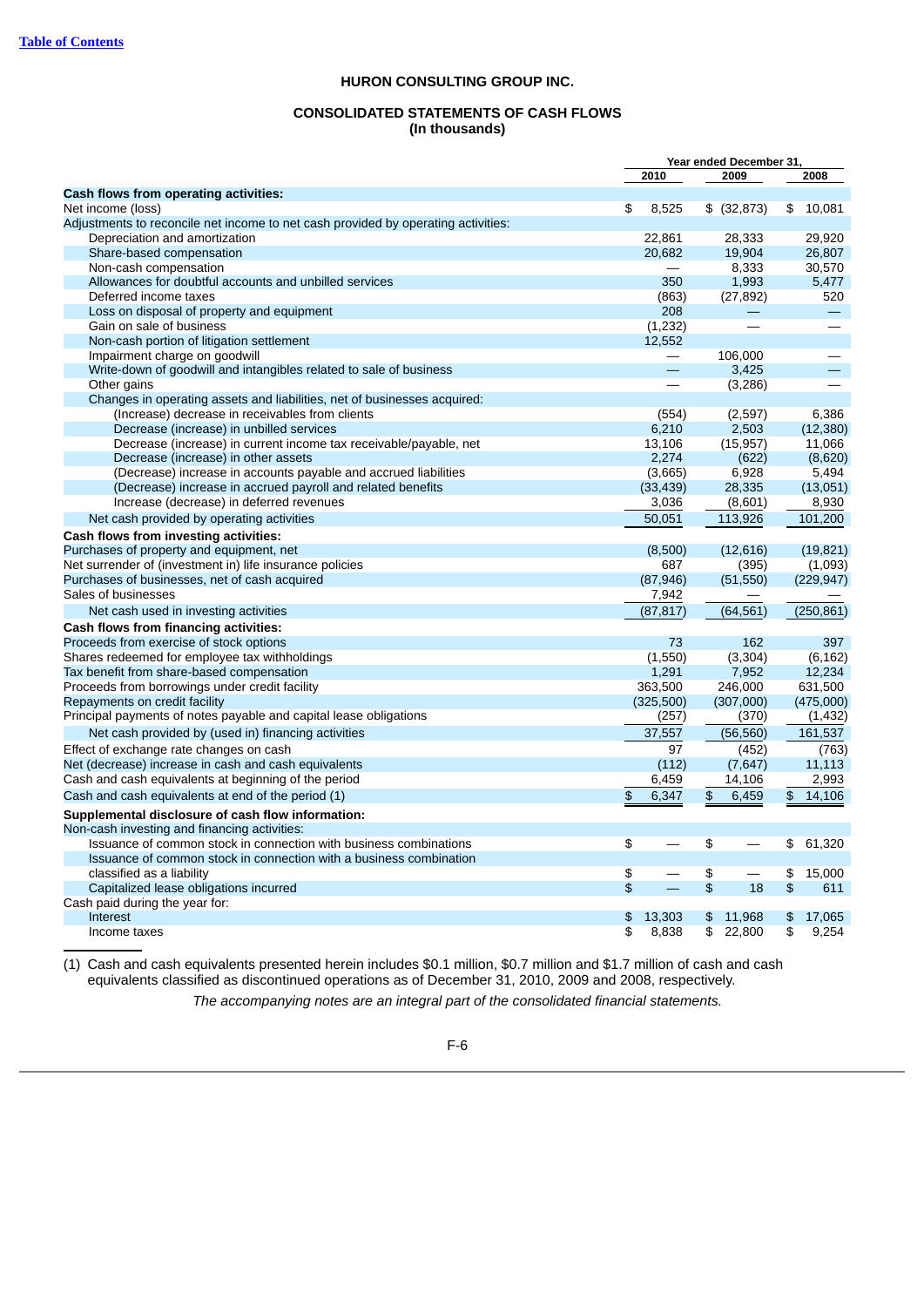#### <span id="page-67-0"></span>**NOTES TO CONSOLIDATED FINANCIAL STATEMENTS (Tabular amounts in thousands, except per share amounts)**

#### **1. Description of Business**

We are a leading provider of operational and financial consulting services. We help clients in diverse industries improve performance, comply with complex regulations, reduce costs, recover from distress, leverage technology, and stimulate growth. We team with our clients to deliver sustainable and measurable results. Our professionals employ their expertise in healthcare administration, accounting, finance, economics and operations to provide our clients with specialized analyses and customized advice and solutions that are tailored to address each client's particular challenges and opportunities. We provide consulting services to a wide variety of both financially sound and distressed organizations, including healthcare organizations, leading academic institutions, governmental entities, Fortune 500 companies, medium-sized businesses, and the law firms that represent these various organizations.

## **2. Summary of Significant Accounting Policies**

#### **Basis of Presentation and Principles of Consolidation**

The accompanying consolidated financial statements reflect the results of operations and cash flows for the years ended December 31, 2010, 2009 and 2008. The results of operations and cash flows for the year ended December 31, 2008 have been restated as described in note "3. Restatement of Previously-Issued Financial Statements."

Certain amounts reported in the previous years have been reclassified to conform to the 2010 presentation. The consolidated financial statements include the accounts of Huron Consulting Group Inc. and its 100% owned subsidiaries. All material intercompany balances and transactions have been eliminated in consolidation.

Since December 31, 2009, we have undertaken several separate initiatives to divest certain practices within the Financial Consulting segment in order to enable us to devote more of our energy and financial resources to the remaining businesses of the Company where we have a more substantial market presence. On September 30, 2010, we completed a sale of a portion of the Disputes and Investigations ("D&I") practice and wound down the remaining practice operations as of that same date. Additionally, during the third quarter of 2010 we exited the utilities consulting ("Utilities") practice. In December 2009, our Board approved a plan to divest the businesses that included the international operations of our Japan office ("Japan") and the strategy business MS Galt & Co LLC ("Galt"), which we acquired in April 2006. We exited Galt with the December 31, 2009 sale of the business back to its three original principals. We exited Japan effective June 30, 2010 via a wind down of the business. As a result of these actions, the operating results of D&I, Utilities, Japan, and Galt are reported as "discontinued operations." All other operations of the business are considered "continuing operations". Amounts previously reported have been reclassified to conform to this presentation in accordance with FASB ASC Topic 205 "Presentation of Financial Statements" to allow for meaningful comparison of continuing operations. See note "4. Discontinued Operations" for additional information about our discontinued operations.

### **Use of Estimates**

The preparation of financial statements in conformity with accounting principles generally accepted in the United States ("GAAP") requires management to make estimates and assumptions that affect the amounts that are reported in the consolidated financial statements and accompanying disclosures. Actual results may differ from these estimates and assumptions.

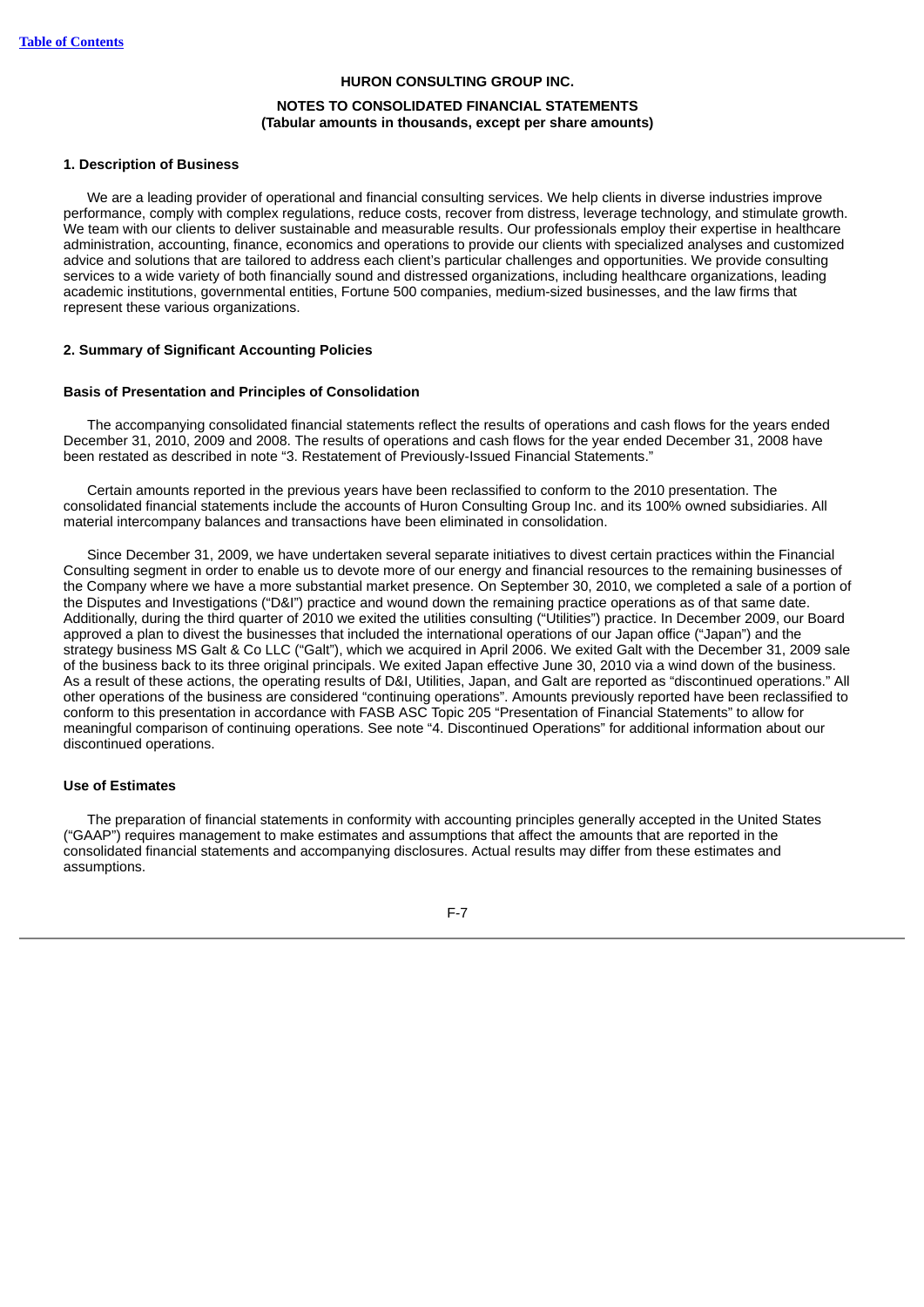#### **NOTES TO CONSOLIDATED FINANCIAL STATEMENTS—(Continued) (Tabular amounts in thousands, except per share amounts)**

## **Revenue Recognition**

We recognize revenues in accordance with FASB ASC Topic 605 "Revenue Recognition." Under FASB ASC Topic 605, revenue is recognized when persuasive evidence of an arrangement exists, the related services are provided, the price is fixed and determinable and collectability is reasonably assured. We generate the majority of our revenues from providing professional services under three types of billing arrangements: time-and-expense, fixed-fee, and performance-based.

Time-and-expense billing arrangements require the client to pay based on either the number of hours worked, the number of pages reviewed, or the amount of data processed by our revenue-generating professionals at agreed-upon rates. We recognize revenues under time-and-expense billing arrangements as the related services are rendered.

In fixed-fee billing arrangements, we agree to a pre-established fee in exchange for a pre-determined set of professional services. We set the fees based on our estimates of the costs and timing for completing the engagements. It is the client's expectation in these engagements that the pre-established fee will not be exceeded except in mutually agreed upon circumstances. We recognize revenues under fixed-fee billing arrangements using a percentage-of-completion approach in accordance with FASB ASC Topic 605-35, which is based on our estimates of work completed to-date versus the total services to be provided under the engagement. Estimates of total engagement revenues and cost of services are monitored regularly during the term of the engagement. If our estimates indicate a potential loss, such loss is recognized in the period in which the loss first becomes probable and reasonably estimable.

In performance-based billing arrangements, fees are tied to the attainment of contractually defined objectives. We enter into performance-based engagements in essentially two forms. First, we generally earn fees that are directly related to the savings formally acknowledged by the client as a result of adopting our recommendations for improving cost effectiveness in the procurement area. Second, we have performance-based engagements in which we earn a success fee when and if certain predefined outcomes occur. Often this type of performance-based fee supplements time-and-expense or fixed-fee engagements. We do not recognize revenues under performance-based billing arrangements until all related performance criteria are met and agreed to by the client.

We also generate revenues from licensing two types of proprietary software to clients. License revenue from our research administration and compliance software is recognized in accordance with FASB ASC Topic 985-605, generally in the month in which the software is delivered. License revenue from our revenue cycle management software is sold only as a component of our consulting projects and the services we provide are essential to the functionality of the software. Therefore, revenues from these software licenses are recognized over the term of the related consulting services contract in accordance with FASB ASC Topic 605-35.

Clients that have purchased one of our software licenses can pay an annual fee for software support and maintenance. Annual support and maintenance fee revenue is recognized ratably over the support period, which is generally one year. These fees are billed in advance and included in deferred revenues until recognized.

We have arrangements with clients in which we provide multiple elements of services under one engagement contract. Revenues under these types of arrangements are allocated to each element based on the element's fair value in accordance with FASB ASC Topic 605 and recognized pursuant to the criteria described above.

Provisions are recorded for the estimated realization adjustments on all engagements, including engagements for which fees are subject to review by the bankruptcy courts. Expense reimbursements that are billable to clients are included in total revenues and reimbursable expenses, and typically an equivalent amount of reimbursable expenses are included in total direct costs and reimbursable expenses. Reimbursable expenses are primarily recognized as revenue in the period in which the expense is incurred. Subcontractors that are billed to clients at cost are also included in reimbursable expenses.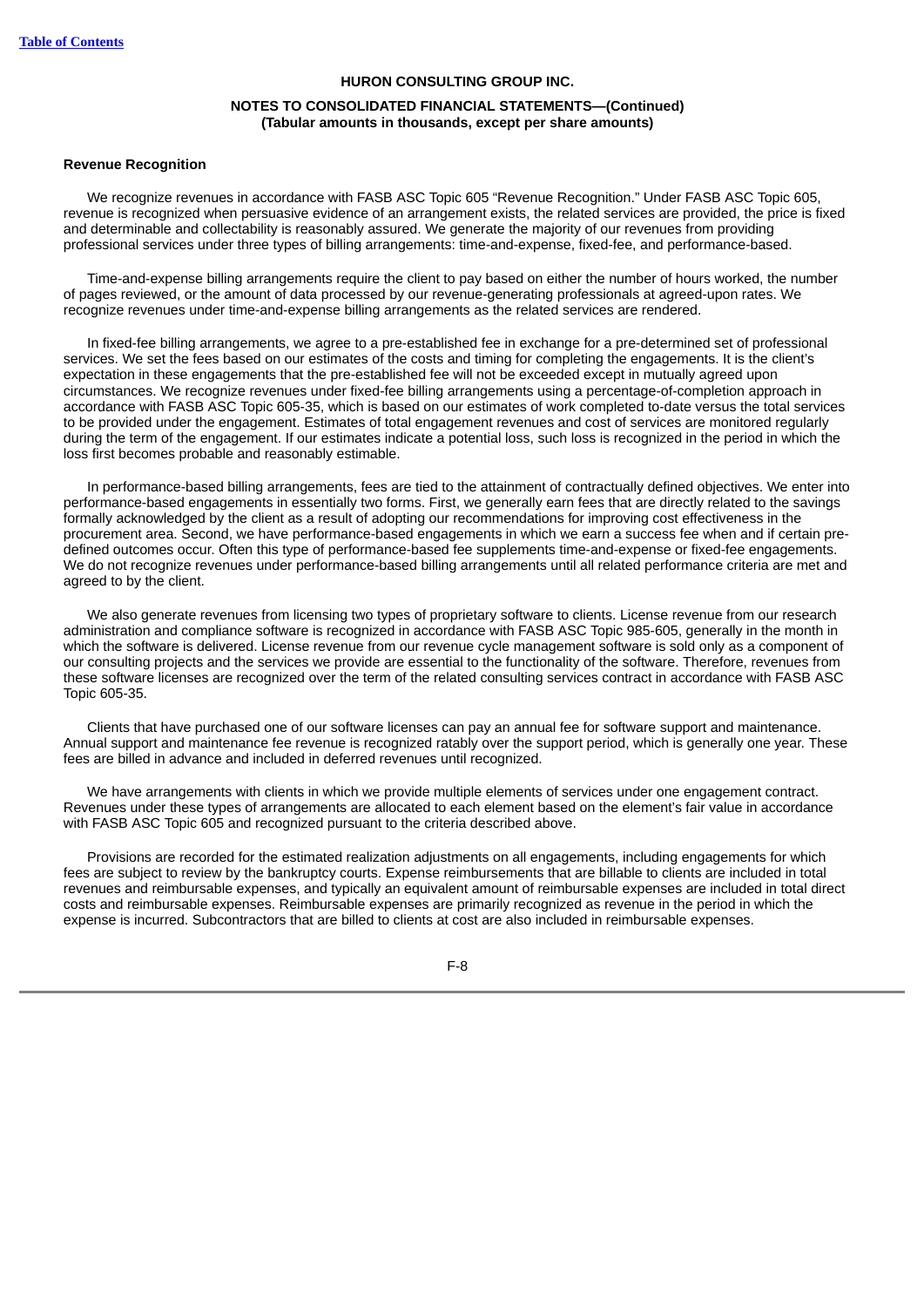#### **NOTES TO CONSOLIDATED FINANCIAL STATEMENTS—(Continued) (Tabular amounts in thousands, except per share amounts)**

Differences between the timing of billings and the recognition of revenue are recognized as either unbilled services or deferred revenues in the accompanying consolidated balance sheets. Revenues recognized for services performed but not yet billed to clients are recorded as unbilled services. Client prepayments and retainers are classified as deferred (i.e., unearned) revenues and recognized over future periods as earned in accordance with the applicable engagement agreement.

#### **Allowances for Doubtful Accounts and Unbilled Services**

We maintain allowances for doubtful accounts and for services performed but not yet billed for estimated losses based on several factors, including the estimated cash realization from amounts due from clients, an assessment of a client's ability to make required payments, and the historical percentages of fee adjustments and write-offs by practice group. The allowances are assessed by management on a regular basis.

We record the provision for doubtful accounts and unbilled services as a reduction in revenue to the extent the provision relates to fee adjustments and other discretionary pricing adjustments. To the extent the provision relates to a client's inability to make required payments on accounts receivables, we record the provision in selling, general and administrative expenses.

#### **Direct Costs and Reimbursable Expenses**

Direct costs and reimbursable expenses consist primarily of revenue-generating employee compensation and their related benefit and share-based compensation costs, the cost of outside consultants or subcontractors assigned to revenue-generating activities and direct expenses to be reimbursed by clients. Direct costs and reimbursable expenses incurred on engagements are expensed in the period incurred.

#### **Cash and Cash Equivalents**

We consider all highly liquid investments, including overnight investments and commercial paper, with original maturities of three months or less to be cash equivalents.

## **Concentrations of Credit Risk**

To the extent receivables from clients become delinquent, collection activities commence. No single client balance is considered large enough to pose a material credit risk. The allowances for doubtful accounts and unbilled services are based upon the expected ability to collect accounts receivable, and bill and collect unbilled services. Management does not anticipate incurring losses on accounts receivable in excess of established allowances. See note "20. Segment Information" for concentration of accounts receivable and unbilled services.

## **Fair Value of Financial Instruments**

Cash and cash equivalents are stated at cost, which approximates fair market value. The carrying values for receivables from clients, unbilled services, accounts payable, deferred revenues and other accrued liabilities reasonably approximate fair market value due to the nature of the financial instrument and the short term maturity of these items.

#### **Property and Equipment**

Property and equipment are recorded at cost, less accumulated depreciation. Depreciation of property and equipment is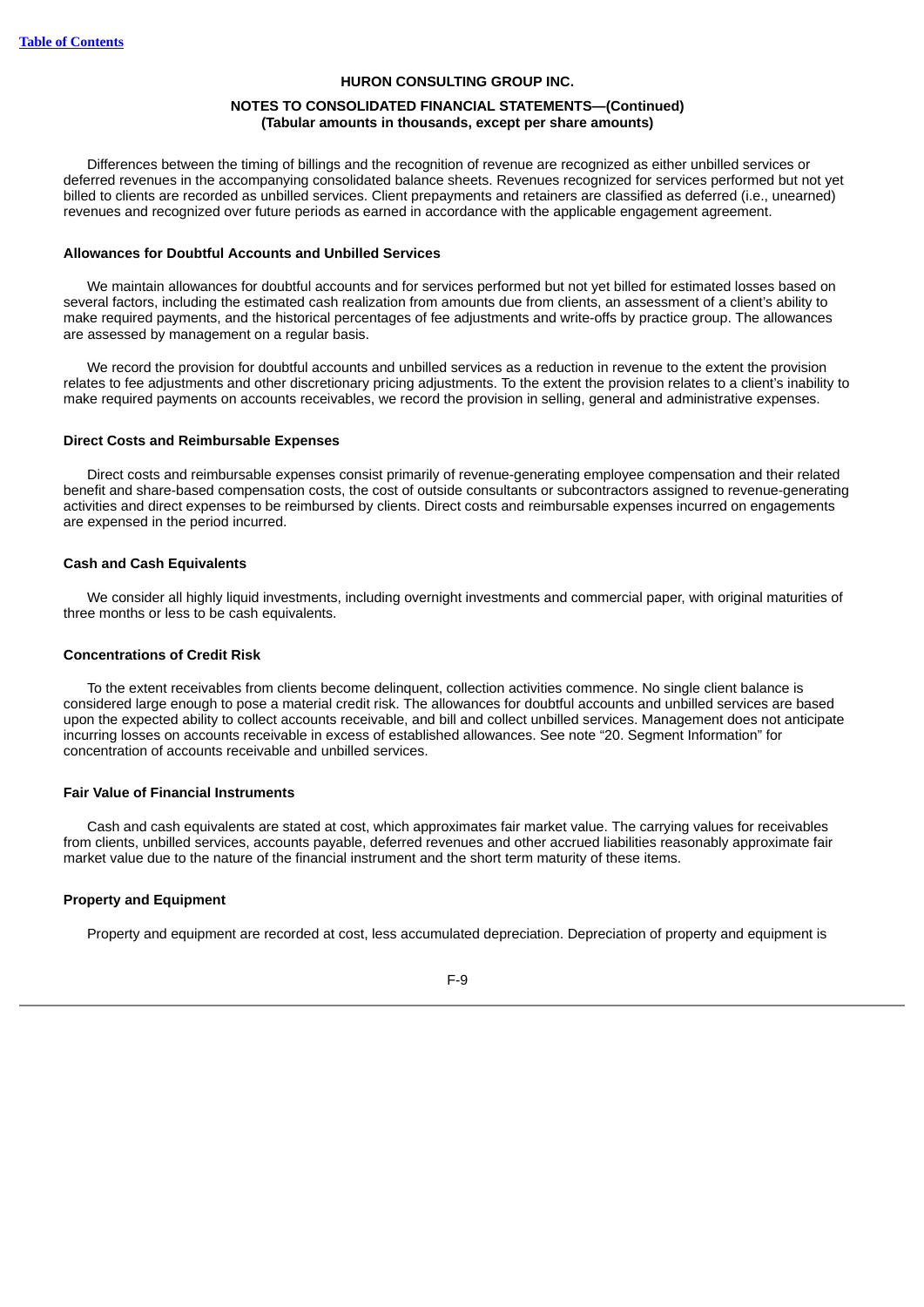#### **NOTES TO CONSOLIDATED FINANCIAL STATEMENTS—(Continued) (Tabular amounts in thousands, except per share amounts)**

computed on a straight-line basis over the estimated useful lives of the assets. Software, computers and related equipment are depreciated over an estimated useful life of 2 to 4 years. Furniture and fixtures are depreciated over 5 years. Leasehold improvements are amortized over the lesser of the estimated useful life of the asset or the initial term of the lease.

#### **Impairment of Long-Lived Assets**

Long-lived assets, including property and equipment, are reviewed for impairment whenever events or changes in circumstances indicate that the carrying amount of an asset may not be recoverable in accordance with FASB ASC Topic 360 "Property, Plant and Equipment." No impairment charges for long-lived assets were recorded in 2010, 2009 or 2008.

#### **Intangible Assets Other Than Goodwill**

We account for intangible assets in accordance with FASB ASC Topic 350 "Intangibles — Goodwill and Other." This topic requires that certain identifiable intangible assets be amortized over their expected useful lives.

## **Goodwill**

Goodwill represents the excess of the cost of an acquired business over the net of the amounts assigned to assets acquired and liabilities assumed. Under the provisions of FASB ASC Topic 350, goodwill is required to be tested at the reporting unit level for impairment on an annual basis and between annual tests whenever indications of impairment arise. Impairment exists when the carrying amount of goodwill exceeds its implied fair value, resulting in an impairment charge for the excess. In accordance with FASB ASC Topic 350, we aggregate our business components into reporting units and test for goodwill impairment. In testing for a potential impairment of goodwill, we estimate the fair value of each of our reporting units and compare this fair value to the carrying value of the reporting units. In estimating the fair value of our reporting units on an annual basis, we use a discounted cash flow analysis, which involves estimating the expected after-tax cash flows that will be generated by each of the reporting units and then discounting these cash flows to present value. Pursuant to our policy, we performed the annual goodwill impairment test as of April 30, 2010 and determined that no impairment of goodwill existed as of that date. Further, we evaluated whether any events have occurred or any circumstances have changed since April 30, 2010 that would indicate goodwill may have become impaired since our annual impairment test. In this evaluation, we considered qualitative factors such as any adverse change in the business climate, any loss of key personnel, and any unanticipated competition. Based on our evaluation as of December 31, 2010, we determined that no indications of impairment have arisen since our annual goodwill impairment test. See note "6. Goodwill and Intangible Assets" for information regarding our 2009 goodwill impairment charge.

## **Non-Current Liabilities**

We record certain liabilities that are expected to be settled over a period that exceeds one year as non-current liabilities. We have also recorded as non-current the portion of the deferred lease incentive liability that we expect to recognize over a period greater than one year. The non-current portion of the deferred lease incentive liability totaled \$7.3 million and \$8.7 million at December 31, 2010 and 2009, respectively, and was primarily generated from tenant improvement allowances and rent abatement. Deferred lease incentives are amortized on a straight-line basis over the life of the lease. The portion of the deferred lease incentive corresponding to the rent payments that will be paid within twelve months of the balance sheet date is classified as current liabilities. We monitor the classification of such liabilities based on the expectation of their utilization periods.

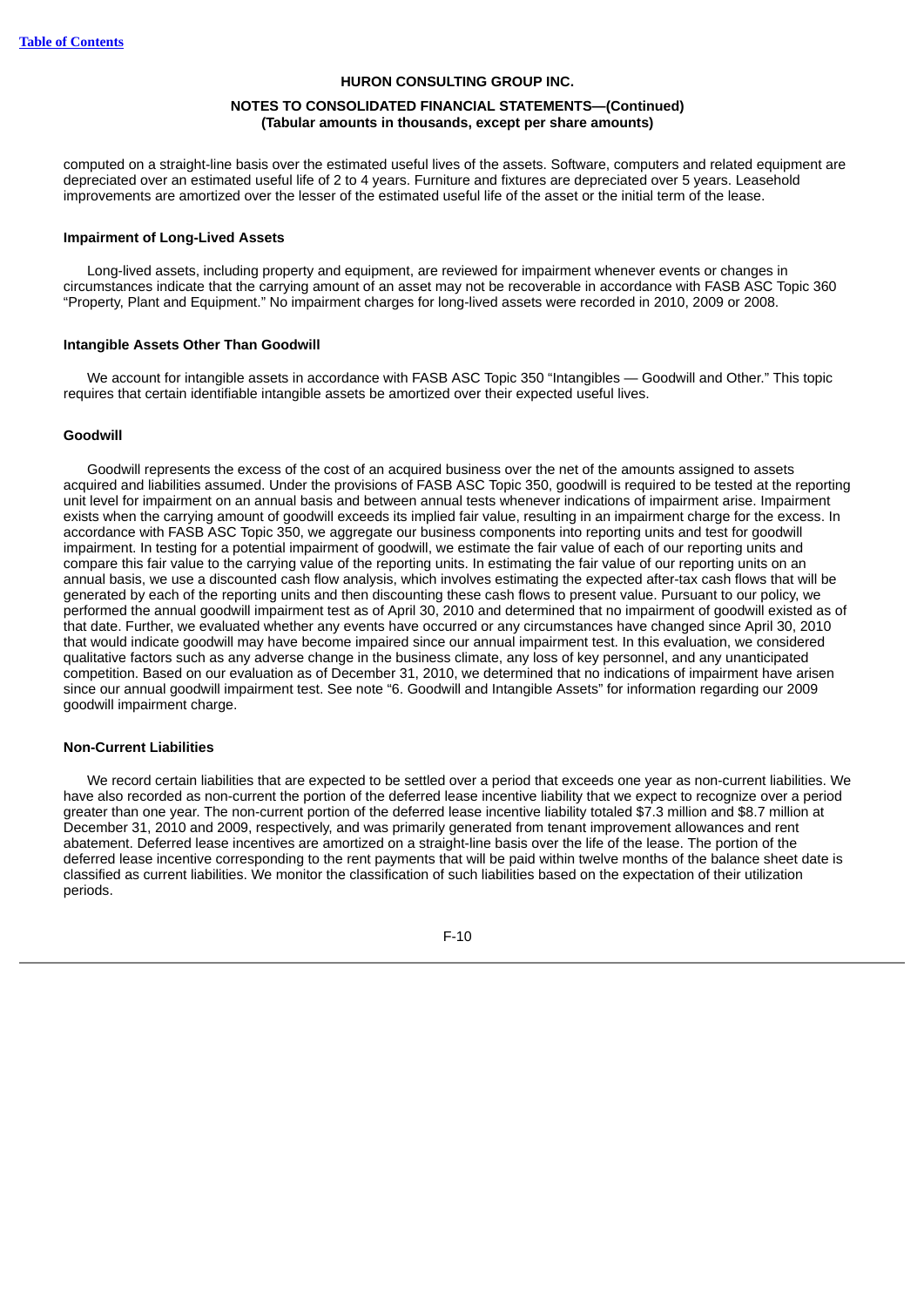#### **NOTES TO CONSOLIDATED FINANCIAL STATEMENTS—(Continued) (Tabular amounts in thousands, except per share amounts)**

#### **Income Taxes**

We account for income taxes in accordance with FASB ASC Topic 740 "Income Taxes". Current tax liabilities and assets are recognized for the estimated taxes payable or refundable on the tax returns for the current year. Deferred tax assets and liabilities are recognized for the future tax consequences attributable to differences between the financial statement carrying amounts of existing assets and liabilities and their respective tax bases. Deferred tax assets and liabilities are measured using enacted tax rates expected to apply to taxable income in the years in which those temporary differences are expected to be recovered or settled. To the extent that deferred tax assets will not likely be recovered from future taxable income, a valuation allowance is established against such deferred tax assets.

## **Share-Based Compensation**

We account for share-based compensation in accordance with FASB ASC Topic 718 "Compensation—Stock Compensation". Under FASB ASC Topic 718, we recognize share-based compensation ratably using the straight-line attribution method over the requisite service period. Share-based compensation cost is measured based on the grant date fair value of the respective awards. In addition, pursuant to ASC Topic 718, we estimate the amount of expected forfeitures when calculating share-based compensation.

#### **Sponsorship and Advertising Costs**

Sponsorship and advertising costs are expensed as incurred. Such expenses for 2010, 2009 and 2008 totaled \$5.2 million, \$3.6 million and \$3.5 million, respectively, and are a component of selling, general and administrative expense on our consolidated statement of operations.

#### **Foreign Currency**

Assets and liabilities of foreign subsidiaries whose functional currency is not the United States Dollar (USD) are translated into the USD using the exchange rates in effect at period end. Revenue and expense items are translated using the average exchange rates for the period. Foreign currency translation adjustments are included in accumulated other comprehensive income, which is a component of stockholders' equity.

Foreign currency transaction gains and losses are included in other income (expense) on the statements of operations. We recognized immaterial foreign currency transaction losses in 2010, net foreign currency transaction gains of \$0.2 million in 2009 and foreign currency transaction losses of \$0.9 million in 2008.

## **Segment Reporting**

FASB ASC Topic 280 "Segment Reporting" establishes annual and interim reporting standards for an enterprise's business segments and related disclosures about its products, services, geographic areas and major customers. Segments are defined by FASB ASC Topic 280 as components of a company in which separate financial information is available and is evaluated regularly by the chief operating decision maker, or decision making group, in deciding how to allocate resources and in assessing performance. Our chief operating decision maker manages the business under three operating segments: Health and Education Consulting, Legal Consulting, and Financial Consulting.

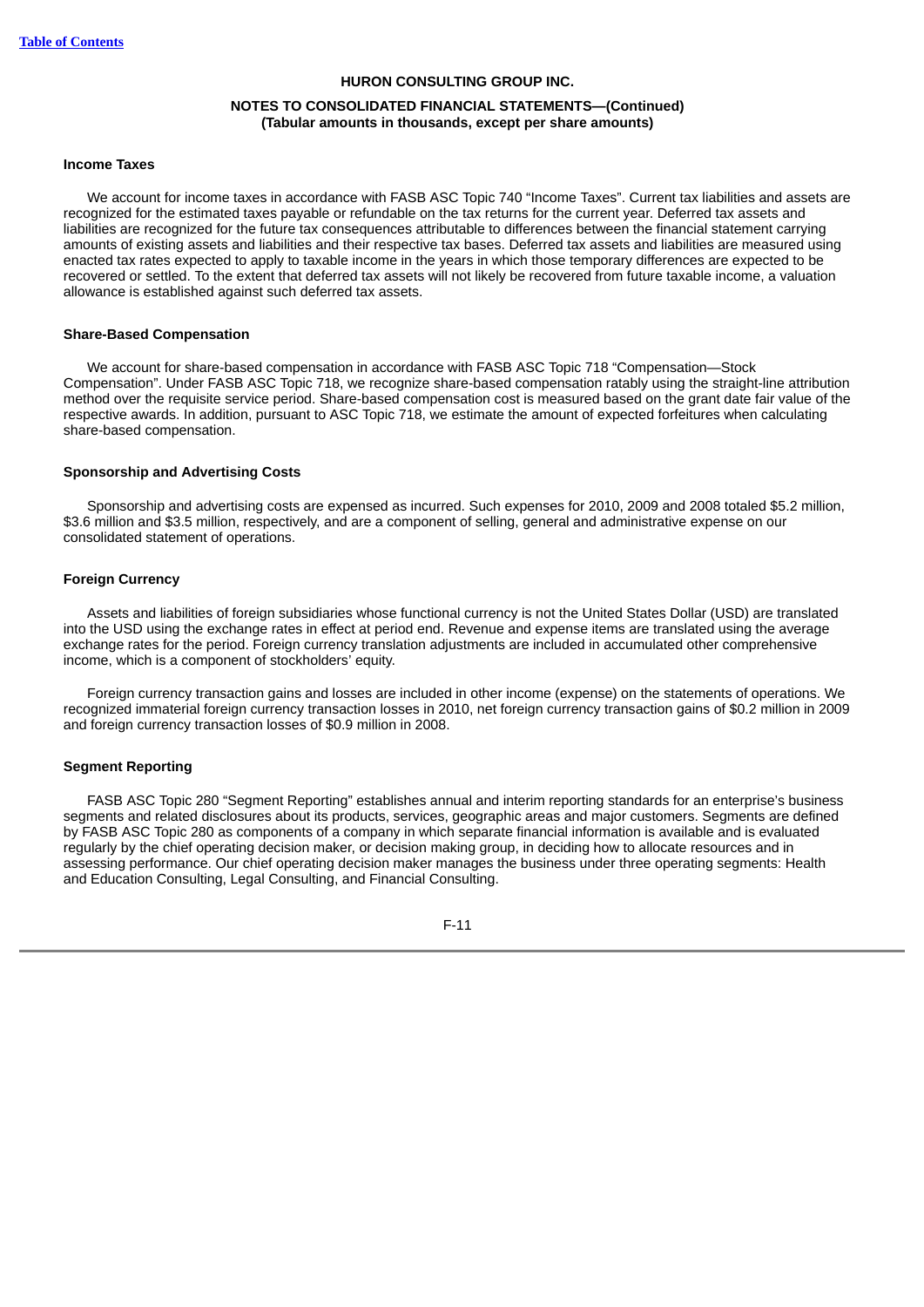## **NOTES TO CONSOLIDATED FINANCIAL STATEMENTS—(Continued) (Tabular amounts in thousands, except per share amounts)**

## **New Accounting Pronouncements**

In September 2006, the FASB issued a new accounting pronouncement regarding fair value (formerly SFAS No. 157—"Fair Value Measurements"). This pronouncement, located within FASB ASC Topic 820, "Fair Value Measurements and Disclosures," defines fair value, establishes a framework for measuring fair value under GAAP, and expands disclosures about fair value measurements. This pronouncement does not require any new fair value measurements in financial statements, but standardizes its definition and guidance in GAAP. We adopted this pronouncement effective beginning on January 1, 2008 for financial assets and financial liabilities, which did not have any impact on our financial statements. In February 2008, the FASB delayed by one year the effective date of this pronouncement for all nonfinancial assets and nonfinancial liabilities, except those that are recognized or disclosed at fair value in the financial statements on a recurring basis (at least annually). We adopted this pronouncement effective beginning on January 1, 2009 for nonfinancial assets and nonfinancial liabilities, which did not have any impact on our financial statements.

In February 2007, the FASB issued a new accounting pronouncement on the fair value option for financial assets and financial liabilities (formerly SFAS No. 159, "The Fair Value Option for Financial Assets and Financial Liabilities—Including an amendment of FASB Statement No. 115"). This pronouncement, located within FASB ASC Topic 825, "Financial Instruments", permits entities to choose to measure many financial instruments and certain other items at fair value. The objective of this statement is to improve financial reporting by providing entities with the opportunity to mitigate volatility in reported earnings caused by measuring related assets and liabilities differently without having to apply complex hedge accounting provisions. We adopted this pronouncement effective beginning on January 1, 2008. The adoption of this statement did not have any impact on our financial statements.

In December 2007, the FASB issued a new accounting pronouncement regarding business combinations (formerly SFAS No. 141 (revised 2007), "Business Combinations"). This pronouncement, located within FASB ASC Topic 805, "Business Combinations", was issued to improve the relevance, representational faithfulness, and comparability of information in financial statements about a business combination and its effects. This pronouncement retains the purchase method of accounting for business combinations, but requires a number of changes. The changes that may have the most significant impact on us include: contingent consideration, such as earn-outs, will be recognized at its fair value on the acquisition date and, for certain arrangements, changes in fair value will be recognized in earnings until settled; acquisition-related transaction and restructuring costs will be expensed as incurred; previously-issued financial information will be revised for subsequent adjustments made to finalize the purchase price accounting; reversals of valuation allowances related to acquired deferred tax assets and changes to acquired income tax uncertainties will be recognized in earnings, except in certain situations. FASB ASC Topic 805 also requires an acquirer to recognize at fair value, an asset acquired or a liability assumed in a business combination that arises from a contingency provided the asset or liability's fair value can be determined on the date of acquisition. We adopted this new guidance on a prospective basis effective beginning on January 1, 2009. For business combinations completed on or subsequent to the adoption date, the application of this pronouncement may have a significant impact on our financial statements, the magnitude of which will depend on the specific terms and conditions of the transactions.

In December 2007, the FASB issued a new accounting pronouncement regarding noncontrolling interests and the deconsolidation of a subsidiary (formerly SFAS No. 160, "Noncontrolling Interests in Consolidated Financial Statements—an amendment of ARB No. 51"). This pronouncement, located under FASB ASC Topic 810, "Consolidation", was issued to improve the relevance, comparability, and transparency of financial information provided in financial statements by establishing accounting and reporting standards for the noncontrolling interest in a subsidiary and for the deconsolidation of a subsidiary. We adopted this pronouncement effective beginning on January 1, 2009. The adoption of this pronouncement did not have any impact on our financial statements.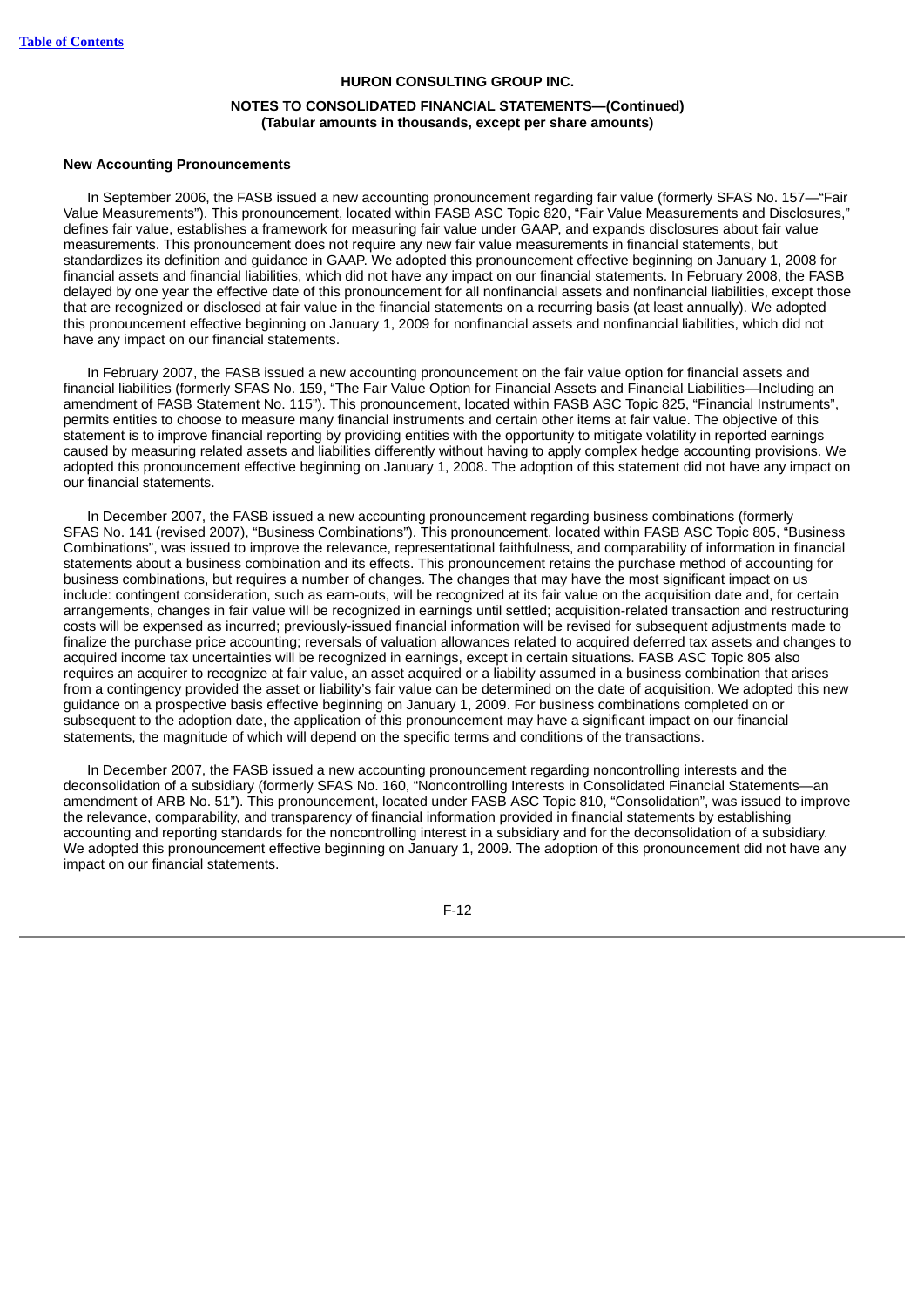#### **NOTES TO CONSOLIDATED FINANCIAL STATEMENTS—(Continued) (Tabular amounts in thousands, except per share amounts)**

In March 2008, the FASB issued a new accounting pronouncement regarding derivative and hedging activities (formerly SFAS No. 161—"Disclosures about Derivative Instruments and Hedging Activities—an amendment of FASB Statement No. 133"). This pronouncement, located under FASB ASC Topic 815, "Derivatives and Hedging," was issued to improve transparency of financial information provided in financial statements by requiring expanded disclosures about an entity's derivative and hedging activities. This pronouncement requires entities to provide expanded disclosures about: how and why an entity uses derivative instruments; how derivative instruments and related hedged items are accounted for; and how derivative instruments and related hedged items affect an entity's financial position, financial performance, and cash flows. We adopted this pronouncement effective beginning on January 1, 2009. The adoption of this pronouncement did not have any impact on our financial statements as it contains only disclosure requirements.

In April 2009, the FASB issued a new accounting pronouncement regarding interim disclosures about fair value of financial instruments (formerly FSP FAS 107-1 and Accounting Principles Board ("APB") Opinion No. 28-1—"Interim Disclosures about Fair Value of Financial Instruments"). This pronouncement, located under FASB ASC Topic 825, "Financial Instruments," increases the frequency of fair value disclosures by requiring both interim and annual disclosures. We adopted this pronouncement on a prospective basis effective beginning on April 1, 2009. The adoption of this pronouncement did not have any impact on our financial statements as it contains only disclosure requirements.

In June 2009, the FASB issued a new accounting pronouncement regarding authoritative GAAP (formerly SFAS No. 168 —"The FASB Accounting Standards Codification and the Hierarchy of Generally Accepted Accounting Principles"). This pronouncement, located under FASB ASC Topic 105, "Generally Accepted Accounting Principles," establishes the FASB Accounting Standards Codification ("Codification") as the source of authoritative GAAP recognized by the FASB for nongovernmental entities. Rules and interpretive releases of the SEC under federal securities laws are also sources of authoritative GAAP for SEC registrants. All guidance contained in the Codification carries an equal level of authority. All other nongrandfathered non-SEC accounting literature not included in the Codification is nonauthoritative. We adopted this pronouncement effective beginning on July 1, 2009. The adoption of this pronouncement did not have any impact on our financial statements as it contains only disclosure requirements.

In June 2009, the FASB issued authoritative guidance to improve financial reporting by enterprises involved with variable interest entities and to provide more relevant and reliable information to users of financial statements. This guidance requires an enterprise to perform an ongoing analysis to determine whether the enterprise has a controlling financial interest in a variable interest entity. We adopted this pronouncement effective January 1, 2010. The adoption of this pronouncement did not have any impact on our financial statements.

In October 2009, the FASB issued new guidance regarding revenue arrangements with multiple deliverables. This new guidance requires companies to allocate revenue in arrangements involving multiple deliverables based on the estimated selling price of each deliverable, even though such deliverables are not sold separately either by the company or by other vendors. This new guidance is effective prospectively for revenue arrangements entered into or materially modified in fiscal years beginning on or after June 15, 2010. This pronouncement will be effective for us beginning on January 1, 2011. We do not expect the application of this guidance to have a significant impact on our financial statements.

In January 2010, the Financial Accounting Standards Board ("FASB") issued additional authoritative guidance related to fair value measurements and disclosures. The guidance requires disclosure of details of significant transfers in and out of Level 1 and Level 2 fair value measurements. The guidance also clarifies the existing disclosure requirements for the level of disaggregation of fair value measurements and the disclosures on inputs and valuation techniques. The company adopted these provisions effective January 1, 2010. The adoption did not have a significant impact on our consolidated financial statements. In addition, the guidance will also require the presentation of purchases, sales, issuances and settlements within Level 3 on a gross basis rather than a net basis. This additional guidance pertaining to Level 3 fair value measurements is effective for fiscal years beginning after December 15, 2010, and for interim reporting periods within those fiscal years. The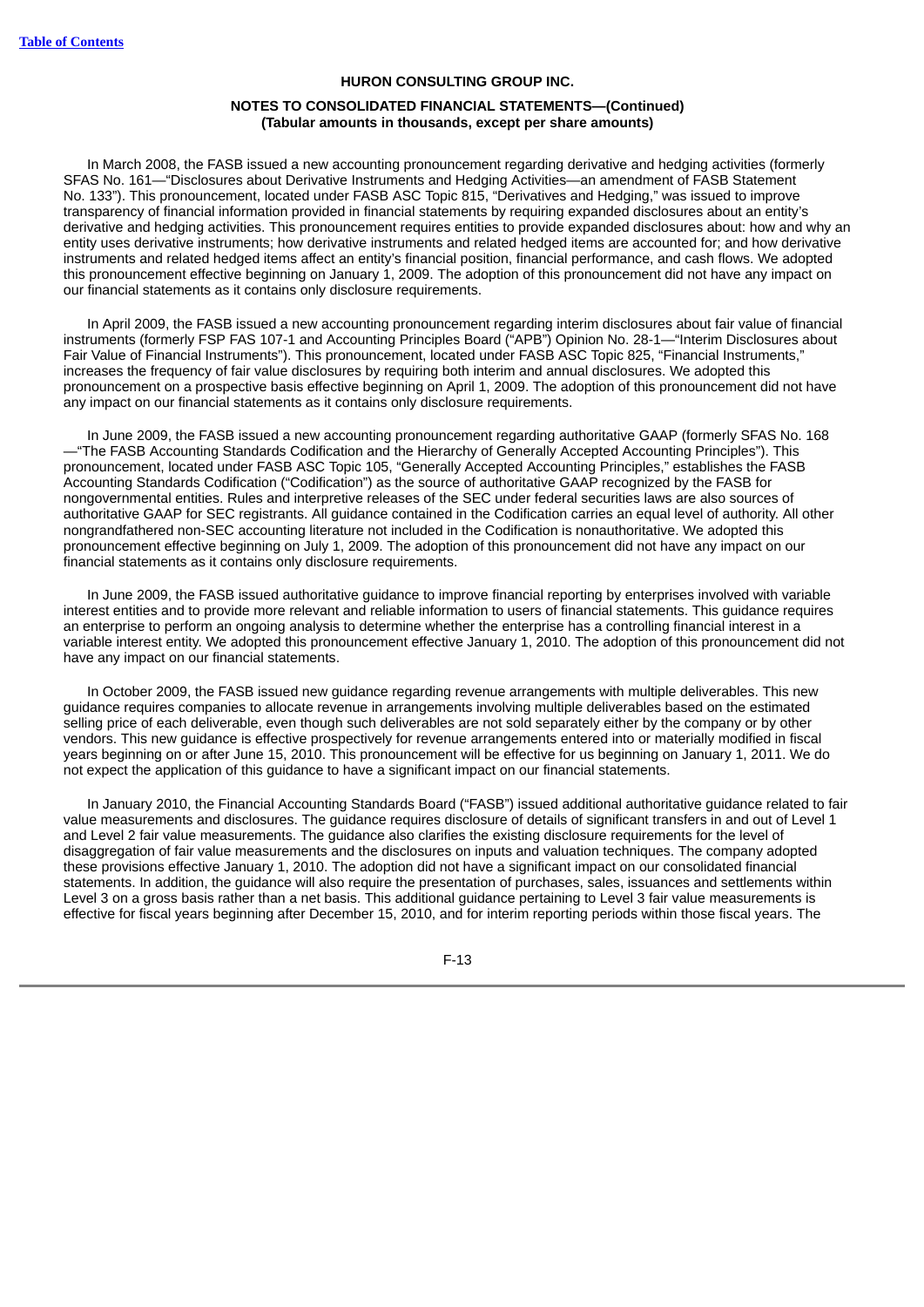## **NOTES TO CONSOLIDATED FINANCIAL STATEMENTS—(Continued) (Tabular amounts in thousands, except per share amounts)**

guidance will be effective for us beginning on January 1, 2011. We do not expect the application of this guidance to have a significant impact on our financial statements as it contains only disclosure requirements.

#### **3. Restatement of Previously-Issued Financial Statements**

As previously disclosed, on August 17, 2009, we restated our financial statements for the years ended December 31, 2008, 2007 and 2006, as well as the three months ended March 31, 2009:

- Amendment No. 1 on Form 10-K/A, filed with the SEC on August 17, 2009, to our annual report on Form 10-K for the year ended December 31, 2008, originally filed on February 24, 2009.
- Amendment No. 1 on Form 10-Q/A, filed with the SEC on August 17, 2009, to our quarterly report on Form 10-Q for the period ended March 31, 2009, originally filed on April 30, 2009.

The restatement related to the accounting for certain acquisition-related payments received by the selling shareholders of four acquired businesses (the "Acquired Businesses"). Pursuant to the purchase agreements for each of these acquisitions, payments were made by us to the selling shareholders (1) upon closing of the transaction, (2) in some cases, upon the Acquired Businesses achieving specific financial performance targets over a number of years ("earn-outs"), and (3) in one case, upon the buy-out of an obligation to make earn-out payments. These payments are collectively referred to as "acquisitionrelated payments." Certain acquisition-related payments were subsequently redistributed by such selling shareholders among themselves in amounts that were not consistent with their ownership interests on the date we acquired the businesses (the "Shareholder Payments") and to other select client-serving and administrative Company employees (the "Employee Payments") based, in part, on continuing employment with the Company or the achievement of personal performance measures. The restatement was necessary because we failed to account for the Shareholder Payments and the Employee Payments in accordance with GAAP. The Shareholder Payments and the Employee Payments were required to be reflected as non-cash compensation expense of Huron, and the selling shareholders were deemed to have made a capital contribution to Huron. The payments were made directly by the selling shareholders from the acquisition proceeds they received from us and, accordingly, the correction of these errors had no effect on our net cash flows. The acquisition-related payments made by us to the selling shareholders represented purchase consideration. As such, these payments, to the extent that they exceeded the net of the fair value assigned to assets acquired and liabilities assumed, were properly recorded as goodwill, in accordance with GAAP.

Effective August 1, 2009, the Company amended its agreements with the selling shareholders of the two Acquired Businesses for which the Company had ongoing obligations to make future earn-out payments. The amendments provided that future earn-outs would be distributed only to the applicable selling shareholders and only in accordance with their equity interests on the date we acquired the related Acquired Business with no required continuing employment and that no further Shareholder Payments or Employee Payments would be made. Accordingly, all earn-out payments related to such Acquired Businesses made on or after August 1, 2009, have been, and will continue to be, accounted for as additional purchase consideration and not also as non-cash compensation expense. Additional earn-out payment obligations, payable through December 31, 2011, currently remain with respect to only one Acquired Business.

The SEC is conducting an investigation with respect to the restatement. As often happens in these circumstances, shortly after filing our restated financial statements, the United States Attorney's Office ("USAO") for the Northern District of Illinois made a telephonic request of our counsel for copies of certain documents that we previously provided to the SEC, which we then voluntarily provided. In addition, several purported shareholder class action complaints, since consolidated, and derivative lawsuits have been filed in connection with the restatement.

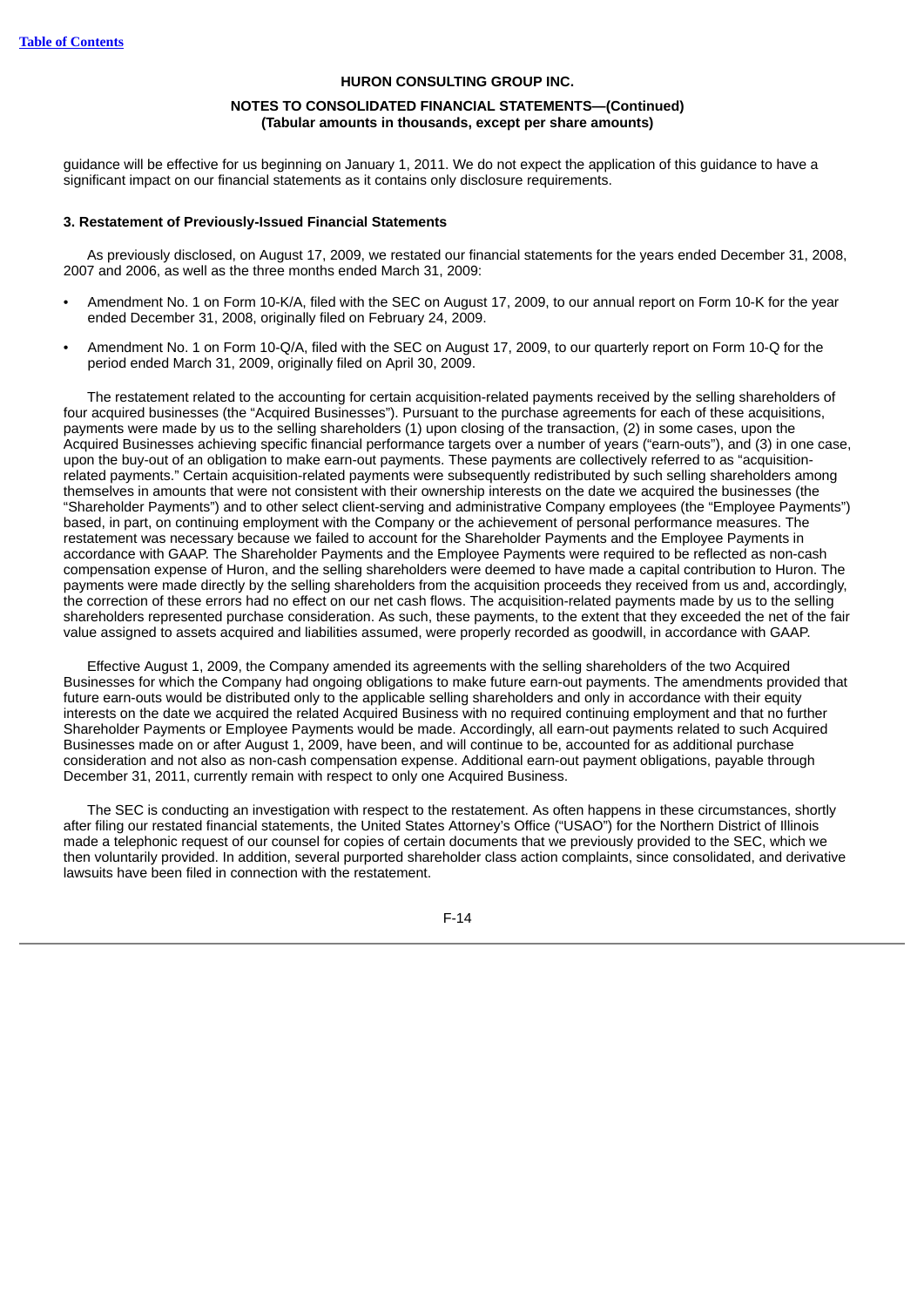#### **NOTES TO CONSOLIDATED FINANCIAL STATEMENTS—(Continued) (Tabular amounts in thousands, except per share amounts)**

On December 6, 2010, we reached an agreement in principle with the Lead Plaintiffs to settle the purported class action lawsuit (the "Class Action Settlement"), pursuant to which the plaintiffs will receive total consideration of approximately \$39.6 million, comprised of \$27.0 million in cash and the issuance by the Company of 474,547 shares of our common stock ("Settlement Shares"). The Settlement Shares had an aggregate value of approximately \$12.6 million based on the closing market price of our common stock on December 31, 2010. As a result of the Class Action Settlement, we recorded a non-cash charge to earnings in the fourth quarter of 2010 of \$12.6 million representing the fair value of the Settlement Shares and a corresponding settlement liability. We will adjust the amount of the non-cash charge and corresponding settlement liability to reflect changes in the fair value of the Settlement Shares until and including the date of issuance, which may result in either additional non-cash charges or non-cash gains. As of December 31, 2010, in accordance with the proposed settlement, we also recorded a receivable for the cash portion of the consideration, which was funded into escrow in its entirety by our insurance carriers, and a corresponding settlement liability. There was no impact to our Consolidated Statement of Operations for the cash consideration as we concluded that a right of setoff existed in accordance with ASC Topic 210-20-45, "Other Presentation Matters". The total amount of insurance coverage under the related policy was \$35.0 million and the insurers paid out approximately \$8.0 million in claims prior to the final \$27.0 million discussed above. As a result of the final payment by the insurance carriers, we will not receive any further contributions from our insurance carriers for the reimbursement of legal fees expended on the finalization of the Class Action Settlement or any amounts (including any damages, settlement costs or legal fees) with respect to the SEC investigation with respect to the restatement, the USAO's request for certain documents and the purported private shareholder class action lawsuit and derivative lawsuits in respect of the restatement (collectively, the "restatement matters"). The proposed Class Action Settlement received preliminary court approval on January 21, 2011 and is subject to final court approval and the issuance of the Settlement Shares. A Fairness Hearing is currently scheduled to consider final approval of the settlement on May 6, 2011. The issuance of the Settlement Shares is expected to occur after final court approval is granted. There can be no assurance that final court approval will be granted. Additionally, the Company has the right to terminate the settlement if class members representing more than a specified amount of alleged securities losses elect to opt out of the settlement. This litigation is more fully described in note "19. Commitments, Contingencies and Guarantees".

For the year ended December 31, 2010, expenses incurred in connection with the restatement totaled \$8.7 million and were primarily comprised of legal fees. For the year ended December 31, 2009, expenses incurred in connection with the restatement totaled \$17.5 million and were primarily comprised of legal and accounting fees, as well as the settlement costs of an indemnification claim arising in connection with a representation and warranty in a purchase agreement for a previous acquisition.

#### **4. Discontinued Operations**

Since December 31, 2009, we have undertaken several separate initiatives to divest certain practices within the Financial Consulting segment in order to enable us to devote more of our energy and financial resources to the remaining businesses of the Company where we have a more substantial market presence. On September 30, 2010, we completed a sale of a portion of the Disputes and Investigations ("D&I") practice and wound down the remaining practice operations as of that same date. Additionally, during the third quarter of 2010 we exited the utilities consulting ("Utilities") practice. In December 2009, our Board approved a plan to divest the businesses that included the international operations of our Japan office ("Japan") and the strategy business MS Galt & Co LLC ("Galt"), which we acquired in April 2006. We exited Galt with the December 31, 2009 sale of the business back to its three original principals. We exited Japan effective June 30, 2010 via a wind down of the business. The Company recognized a gain of \$1.2 million in connection with the sale of D&I and a loss of \$0.4 million in connection with the sale of Galt.

As a result of these actions, the operating results of D&I, Utilities, Japan, and Galt are reported as "discontinued operations." All other operations of the business are considered "continuing operations". Amounts previously reported have been reclassified to conform to this presentation in accordance with FASB ASC Topic 205 "Presentation of Financial

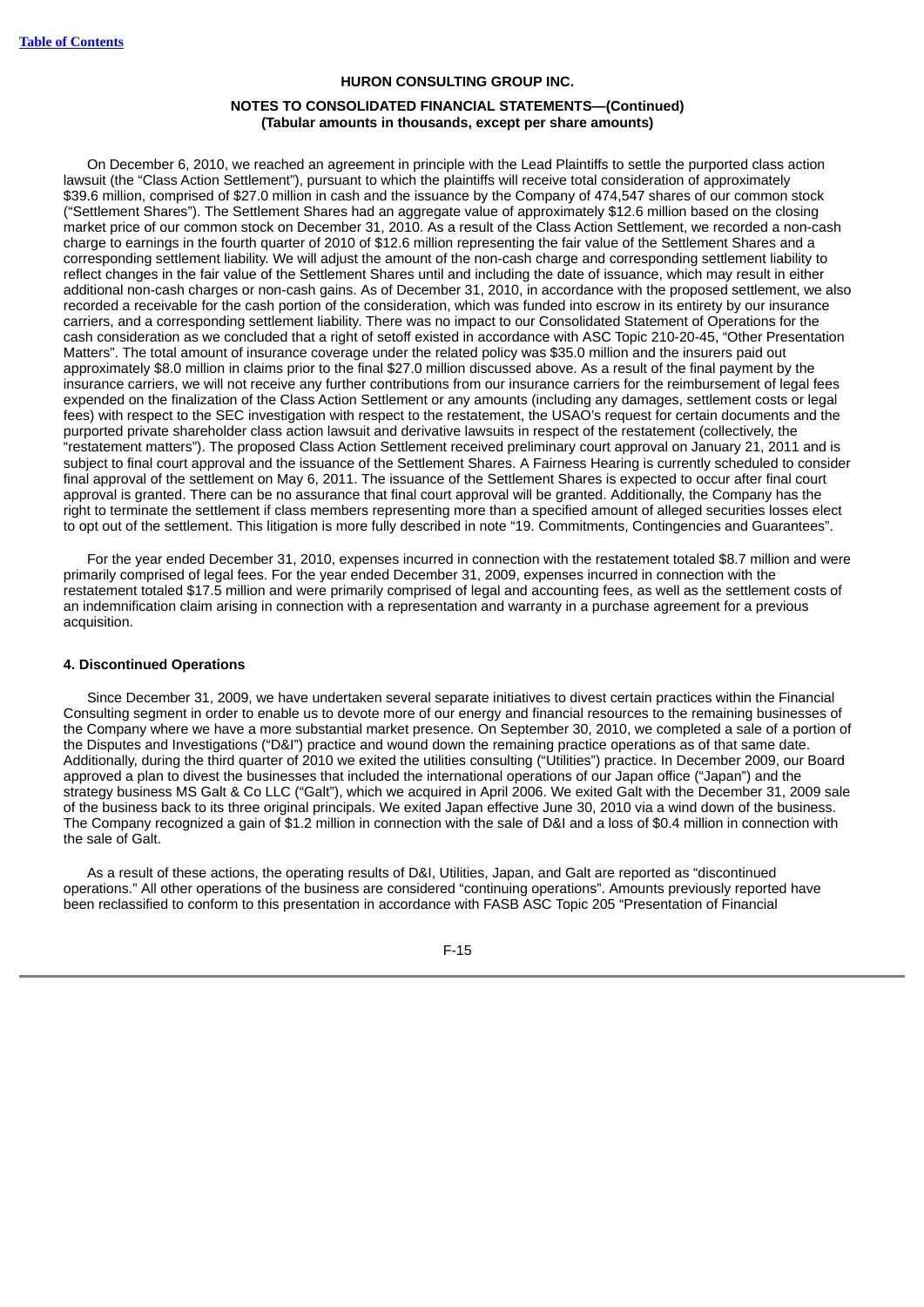### **NOTES TO CONSOLIDATED FINANCIAL STATEMENTS—(Continued) (Tabular amounts in thousands, except per share amounts)**

Statements" to allow for meaningful comparison of continuing operations. The Consolidated Balance Sheet as of December 31, 2010 and 2009 aggregates amounts associated with the discontinued operations as described above. Summarized operating results of discontinued operations are presented in the following table (amounts in thousands):

|                                                                          | Year ended December 31. |              |           |  |  |  |
|--------------------------------------------------------------------------|-------------------------|--------------|-----------|--|--|--|
|                                                                          | 2010                    | 2009         | 2008      |  |  |  |
| <b>Revenues</b>                                                          | \$26,879                | \$104.489    | \$135,550 |  |  |  |
| (Loss) income from discontinued operations before income tax expense (1) |                         |              |           |  |  |  |
| (2)(3)                                                                   | \$ (5,334)              | \$ (23, 187) | \$20.088  |  |  |  |
| Net (loss) income from discontinued operations                           | \$ (3,856)              | \$ (12.362)  | 9.589     |  |  |  |

(1) Includes non-cash compensation expense of \$0.8 million and \$4.0 million for the years ended December 31, 2009 and 2008.

- (2) Includes goodwill impairment charge of \$39.0 million for the year ended December 31, 2009.
- (3) Includes restructuring related charges of \$4.4 million for the year ended December 31, 2010 related to the exit of the D&I and Japan operations.

The carrying amounts of the major classes of assets and liabilities aggregated in discontinued operations in the consolidated balance sheet as of December 31, 2010 and 2009 are as follows (amounts in thousands):

|                                                          | December 31, 2010 |       |     | December 31, 2009 |
|----------------------------------------------------------|-------------------|-------|-----|-------------------|
| <b>Assets</b>                                            |                   |       |     |                   |
| Cash                                                     | \$                | 76    | \$  | 744               |
| Receivables from clients, net                            |                   | 940   |     | 18,528            |
| Other current assets                                     |                   | 1,460 |     | 3,183             |
| Total current assets                                     |                   | 2,476 |     | 22,455            |
| Other non-current assets                                 |                   |       |     | 292               |
| <b>Total assets</b>                                      |                   | 2,476 |     | 22,747            |
| Liabilities                                              |                   |       |     |                   |
| Accrued payroll and related benefits                     | \$                | 70    | \$  | 7,228             |
| Income tax payable                                       |                   | 301   |     | 792               |
| Accounts payable, accrued expenses and other liabilities |                   | 328   |     | 1,385             |
| <b>Total current liabilities</b>                         |                   | 699   |     | 9,405             |
| Other non-current liabilities                            |                   |       |     | 416               |
| <b>Total liabilities</b>                                 | \$                | 699   | \$. | 9,821             |

## **5. Business Combinations**

During the year ended December 31, 2008, we completed the material acquisition described below. We did not complete any significant acquisitions in 2009 or 2010.

## **2008 Acquisition**

## **Stockamp & Associates, Inc.**

In July 2008, we acquired Stockamp & Associates, Inc. ("Stockamp"), a management consulting firm specializing in helping high-performing hospitals and health systems optimize their financial and operational performance. With the

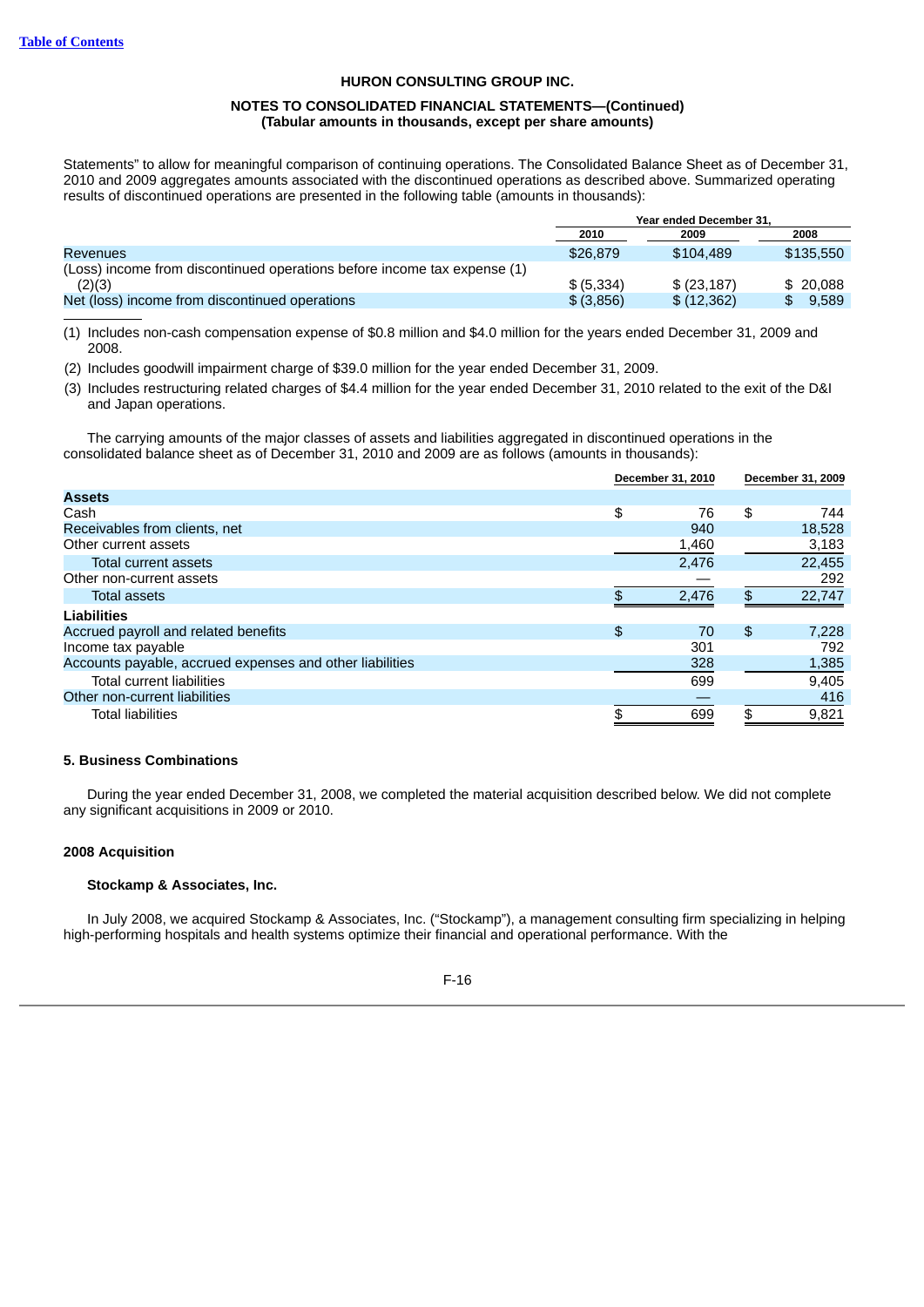## **NOTES TO CONSOLIDATED FINANCIAL STATEMENTS—(Continued) (Tabular amounts in thousands, except per share amounts)**

acquisition of Stockamp, we expanded our presence in the hospital consulting market and are better positioned to serve multiple segments of the healthcare industry, including major health systems, academic medical centers and community hospitals. This acquisition was consummated on July 8, 2008 and the results of operations of Stockamp have been included within our Health and Education Consulting segment since that date.

The aggregate purchase price of this acquisition was approximately \$278.2 million, consisting of \$168.5 million in cash paid at closing, \$50.0 million paid through the issuance of 1,100,740 shares of our common stock, \$1.7 million of transaction costs, \$57.2 million of additional purchase price earned by selling shareholders subsequent to the acquisition as certain performance targets were met, and a \$0.8 million working capital adjustment. Of the 1,100,740 shares of common stock issued, 330,222 shares with an aggregate value of \$15.0 million were deposited into escrow for a period of one year, beginning on July 8, 2008, to secure certain indemnification obligations of Stockamp and its shareholders. Since the shares placed in escrow may have had to be returned to us in satisfaction of indemnification arrangements, they were issued conditionally. As such, the \$15.0 million was classified as a liability and included in accrued consideration for business acquisitions on our consolidated balance sheet from the acquisition date until the shares were released as discussed below. The cash portion of the purchase price was financed with borrowings under the Credit Agreement.

The purchase agreement also provides for the following potential payments:

- 1. With respect to the shares of common stock not placed in escrow, on the date that was six months and one day after the closing date (the "Contingent Payment Date"), we were to pay Stockamp (in cash, shares of common stock, or any combination of cash and common stock, at our election) the amount, if any, equal to \$35.0 million less the value of the common stock issued on the closing date, based on 95% of the average daily closing price per share of common stock for the ten consecutive trading days prior to the Contingent Payment Date. No payment needed to be made if the common stock so valued equaled or exceeded \$35.0 million on the Contingent Payment Date. We were not required to make further payments upon the lapse of the Contingent Payment Date in January 2009.
- 2. With respect to the shares of common stock placed in escrow, when the shares were released to Stockamp in July 2009 (the "Contingent Escrow Payment Date"), we were to pay Stockamp (in cash, shares of common stock, or any combination of cash and common stock at our election) the amount, if any, equal to \$15.0 million (or such pro rata portion thereof, to the extent fewer than all shares were being released) less the value of the common stock released from escrow based on 95% of the average daily closing price per share of common stock for the ten consecutive trading days prior to the Contingent Escrow Payment Date. No payment needed to be made if the common stock so valued equaled or exceeded \$15.0 million on the Contingent Escrow Payment Date (or the applicable pro rata portion thereof). Based on the average daily closing price of our common stock for the ten consecutive trading days prior to the Contingent Escrow Payment Date in July 2009, we made a price protection payment of \$0.2 million to Stockamp. This price protection payment did not change the purchase consideration. Upon the lapse of the Contingent Escrow Payment Date in July 2009, the escrow liability balance and price protection payment were recorded to equity.
- 3. For the period beginning on the closing date and ending on December 31, 2011, additional purchase consideration may be payable to the selling shareholders if specific financial performance targets are met. These payments are not contingent upon the continuing employment of the selling shareholders. Such amounts will be recorded as additional purchase consideration and an adjustment to goodwill. Since the closing date of this acquisition, we have paid to the selling shareholders \$49.6 million as additional purchase consideration. As of December 31, 2010, \$7.6 million of additional purchase consideration earned by selling shareholders was accrued and expected to be paid in the first quarter of 2011.

The identifiable intangible assets that were acquired totaled \$31.1 million and have an estimated weighted average useful life of 6 years, which consists of customer contracts totaling \$5.4 million (7 months useful life), customer relationships totaling \$10.8 million (12.5 years useful life), software totaling \$7.8 million (4 years useful life), non-competition agreements totaling \$3.7 million (6 years useful life), and a tradename valued at \$3.4 million (2.5 years useful life). Customer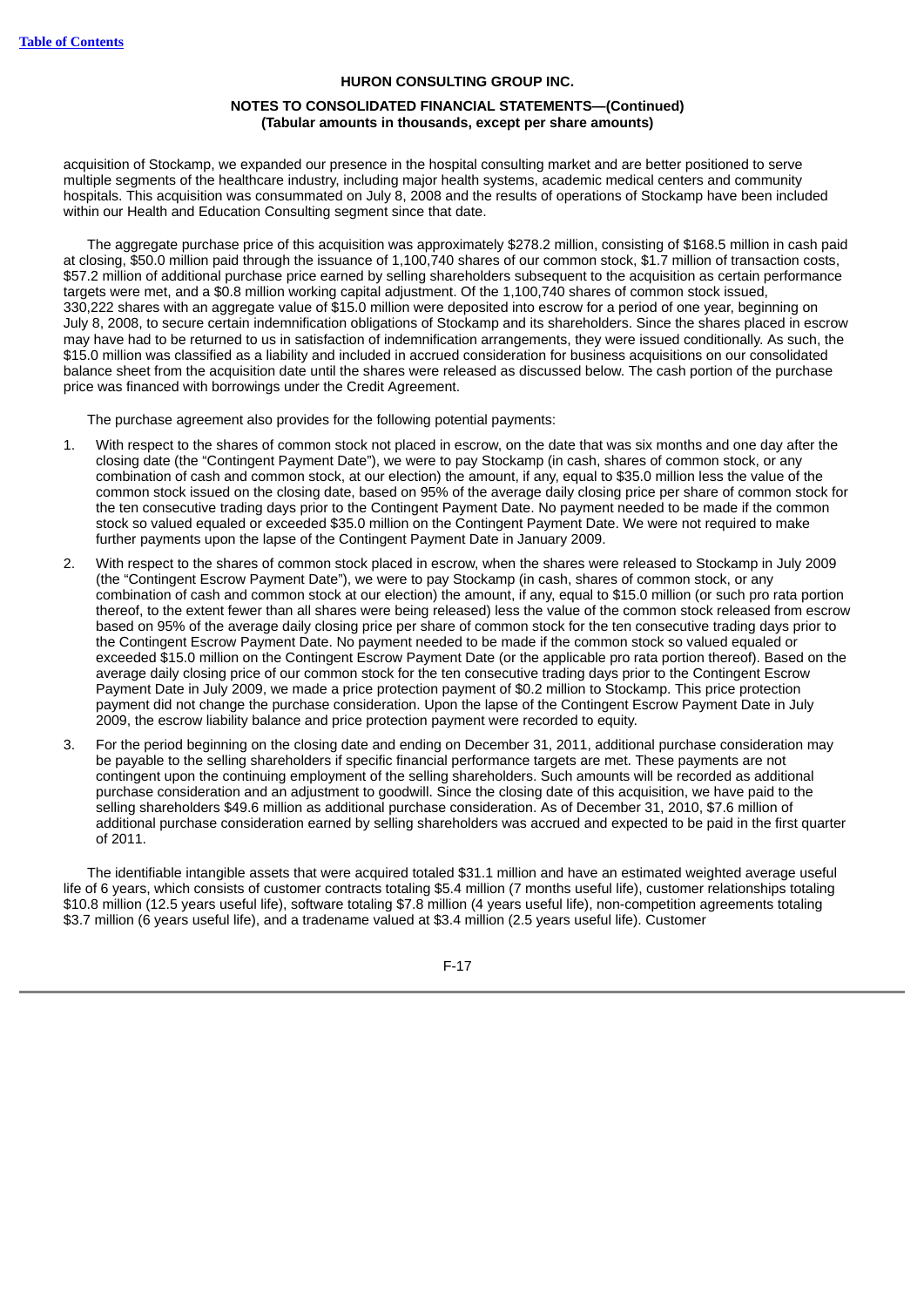### **NOTES TO CONSOLIDATED FINANCIAL STATEMENTS—(Continued) (Tabular amounts in thousands, except per share amounts)**

relationships represent software support and maintenance relationships that are renewable by the customer on an annual basis. The renewal rate of these relationships has historically been high and as such, we have assigned a relatively long useful life to these customer relationships. Additionally, we recorded approximately \$244.2 million of goodwill, which we intend to deduct for income tax purposes.

In addition to the accounting treatment described above with respect to the foregoing acquisition, portions of the purchase consideration that were redistributed by the selling shareholders among the selling shareholders and to certain of our employees based on performance or employment were also recorded as non-cash compensation expense. See note "3. Restatement of Previously-Issued Financial Statements" for additional information.

# **Purchase Price Allocations**

The following table summarizes the fair values of the assets acquired and liabilities assumed for our material business acquisition.

|                            | Stockamp<br>July 8,<br>2008 |
|----------------------------|-----------------------------|
| <b>Assets Acquired:</b>    |                             |
| <b>Current assets</b>      | \$16,857                    |
| Property and equipment     | 2,176                       |
| Non-current assets         | 547                         |
| Intangible assets          | 31,100                      |
| Goodwill                   | 244,173                     |
|                            | 294,853                     |
| Liabilities Assumed:       |                             |
| <b>Current liabilities</b> | 16,018                      |
| Non-current liabilities    | 525                         |
|                            | 16,543                      |
| Net Assets Acquired        | \$278,310                   |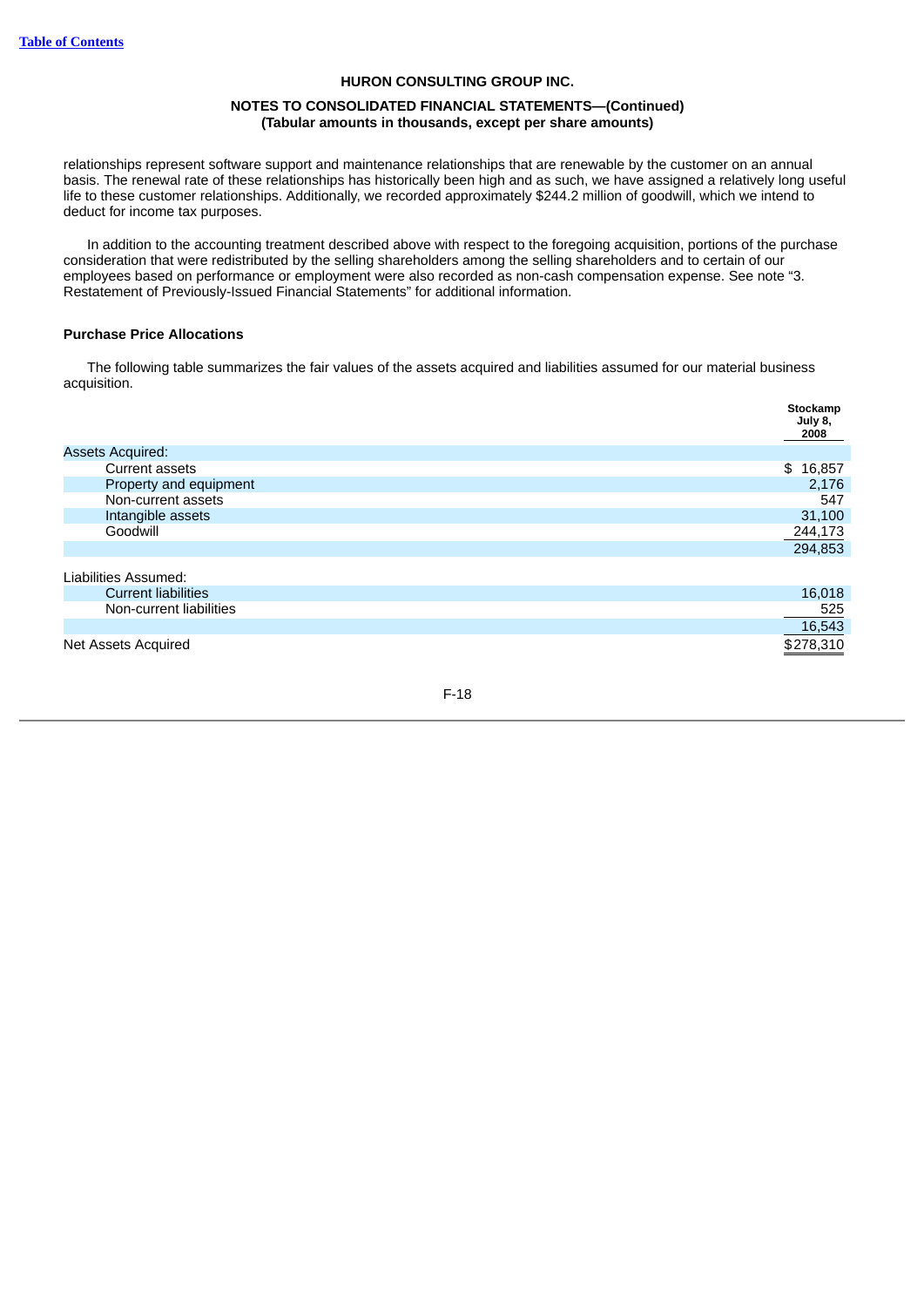# **NOTES TO CONSOLIDATED FINANCIAL STATEMENTS—(Continued) (Tabular amounts in thousands, except per share amounts)**

# **Pro Forma Financial Data**

# **2008 Acquisition**

The following unaudited pro forma financial data gives effect to the acquisition of Stockamp as if it had been completed at the beginning of the period presented. The actual results from the acquisition of Stockamp have been included within our consolidated financial results since July 8, 2008.

|                                                             | <b>Historical Huron and</b><br><b>Historical Stockamp</b><br>2008<br>Pro forma |
|-------------------------------------------------------------|--------------------------------------------------------------------------------|
| Revenues, net of reimbursable expenses                      | \$<br>538,126                                                                  |
| Operating income                                            | \$<br>62.231                                                                   |
| Income from continuing operations before income tax expense | \$<br>41.533                                                                   |
| Net income from continuing operations                       | \$<br>10,552                                                                   |
| Earnings per share:                                         |                                                                                |
| Basic                                                       | \$<br>0.57                                                                     |
| <b>Diluted</b>                                              | \$<br>0.54                                                                     |
|                                                             |                                                                                |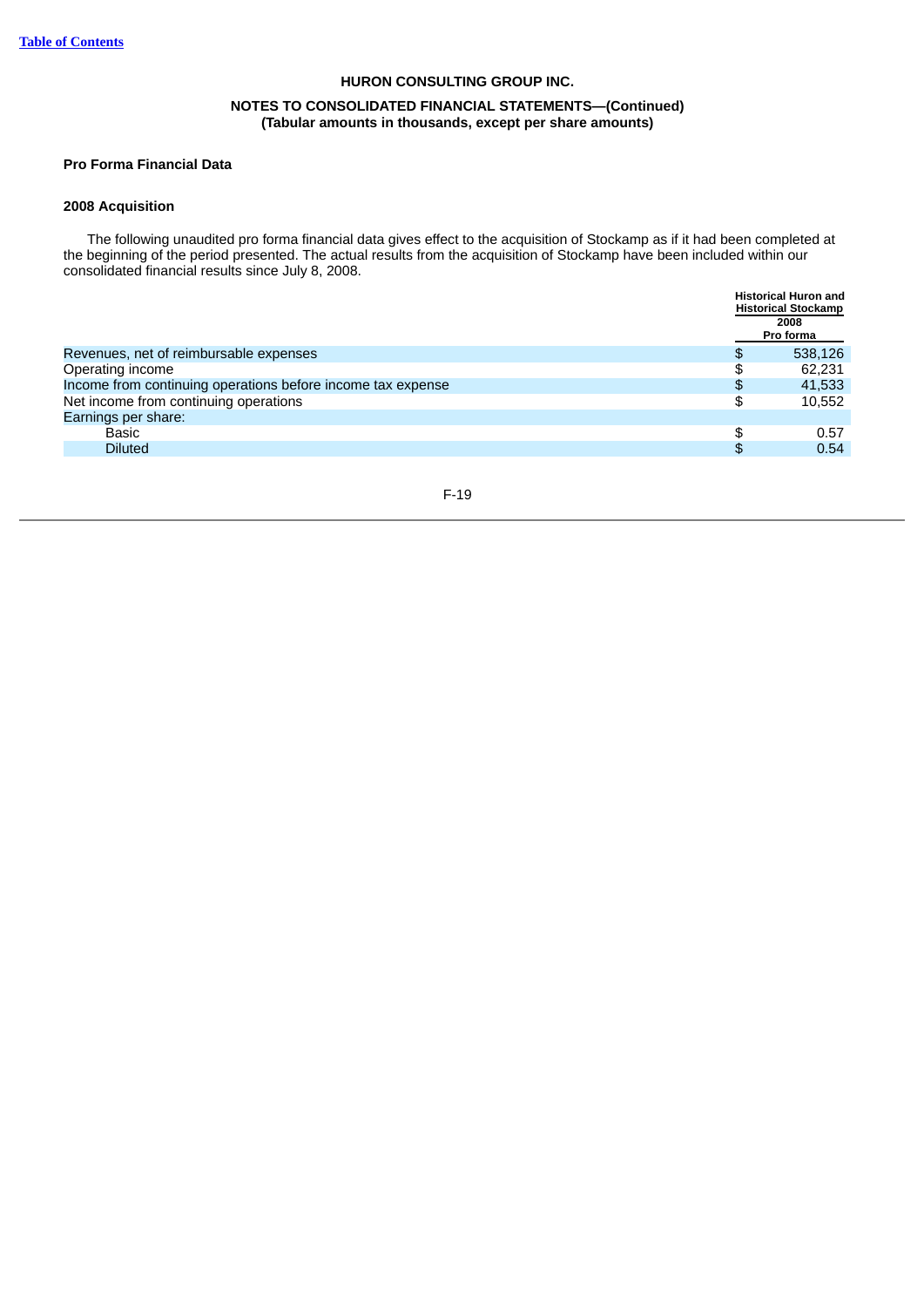# **NOTES TO CONSOLIDATED FINANCIAL STATEMENTS—(Continued) (Tabular amounts in thousands, except per share amounts)**

## **6. Goodwill and Intangible Assets**

The table below sets forth the changes in the carrying amount of goodwill by segment for the years ended December 31, 2010 and 2009.

|                                                                                  | <b>Health and</b><br><b>Education</b><br>Consulting | Legal<br>Consulting | Financial<br>Consulting  | <b>Total</b> |
|----------------------------------------------------------------------------------|-----------------------------------------------------|---------------------|--------------------------|--------------|
| Balance as of December 31, 2008:                                                 |                                                     |                     |                          |              |
| Goodwill                                                                         | \$341,752                                           | \$17,456            | \$146,468                | \$505,676    |
| Accumulated impairment losses                                                    |                                                     |                     |                          |              |
| Goodwill, net                                                                    | 341,752                                             | 17,456              | 146,468                  | 505,676      |
| Goodwill recorded in connection with business combinations                       |                                                     | 1,472               |                          | 1,472        |
| Additional purchase price subsequently recorded for business<br>combinations (1) | 48,655                                              | 6,856               | 10,635                   | 66,146       |
| Goodwill reallocation                                                            | (8,484)                                             |                     | 8,484                    |              |
| Goodwill allocated to disposal of Galt (2)                                       |                                                     |                     | (3, 125)                 | (3, 125)     |
| Impairment charge                                                                |                                                     |                     | (106,000)                | (106,000)    |
| Balance as of December 31, 2009:                                                 |                                                     |                     |                          |              |
| Goodwill                                                                         | 381,923                                             | 25,784              | 162,462                  | 570,169      |
| Accumulated impairment losses                                                    |                                                     |                     | (106,000)                | (106,000)    |
| Goodwill, net                                                                    | \$381,923                                           | \$25,784            | $\mathfrak{L}$<br>56,462 | \$464,169    |
| Goodwill recorded in connection with business combinations                       | 8,477                                               | 7,501               |                          | 15,978       |
| Additional purchase price subsequently recorded for business                     |                                                     |                     |                          |              |
| combinations $(1)(3)$                                                            | 28,252                                              | (32)                | 90                       | 28,310       |
| Goodwill allocated to disposal of D&I (4)                                        |                                                     |                     | (2,003)                  | (2,003)      |
| Foreign currency translation - goodwill                                          |                                                     | (240)               |                          | (240)        |
| Balance as of December 31, 2010:                                                 |                                                     |                     |                          |              |
| Goodwill                                                                         | 418,652                                             | 33,013              | 160,549                  | 612,214      |
| Accumulated impairment losses                                                    |                                                     |                     | (106,000)                | (106,000)    |
| Goodwill, net                                                                    | \$418,652                                           | \$33,013            | 54,549<br>\$             | \$506,214    |
|                                                                                  |                                                     |                     |                          |              |

(1) Consists primarily of additional purchase price earned by selling shareholders subsequent to the business combination, as certain financial performance targets and conditions were met.

- (2) In accordance with ASC Topic 350, a portion of the goodwill associated with the Financial Consulting segment as of December 31, 2009 was allocated to the Galt business based on the relative fair value of the business disposed of and the portion of the reporting unit that was retained. Accordingly, goodwill allocated to the Financial Consulting segment was reduced by \$3.1 million and included in the loss on disposal of the Galt business.
- (3) In the third quarter of 2010, the Company settled a future earn-out agreement with a seller of a previously acquired business based on projected financial performance expectations and recorded \$6.0 million of additional purchase consideration. Of this amount, \$3.0 million has been paid as of December 31, 2010, and the remainder will be paid out semi-annually until July 1, 2012.
- (4) In accordance with ASC Topic 350, a portion of the goodwill associated with the Financial Consulting segment as of September 30, 2010 was allocated to the D&I practice based on the relative fair value of the business disposed of and the portion of the reporting unit that was retained. Accordingly, goodwill allocated to the Financial Consulting segment was reduced by \$2.0 million and included in the gain on disposal of the D&I practice.

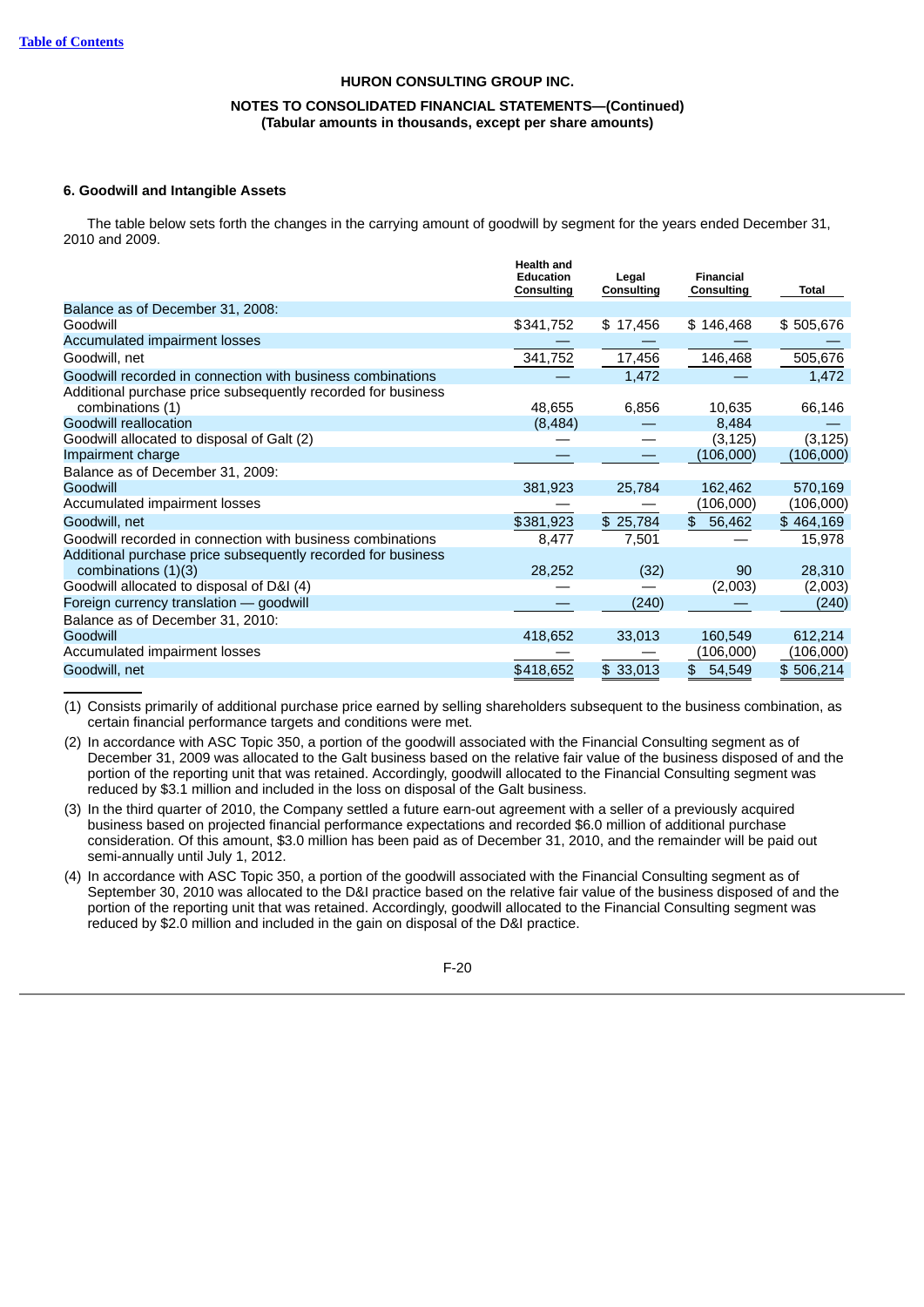## **NOTES TO CONSOLIDATED FINANCIAL STATEMENTS—(Continued) (Tabular amounts in thousands, except per share amounts)**

From time to time, we will reorganize our internal organizational structure to better align our service offerings. During the third quarter of 2009, we moved our government contract consulting practice from our Health and Education Consulting segment to our Financial Consulting segment. As a result, \$8.5 million of related goodwill was also reallocated between these segments.

In connection with our previous business acquisitions, additional purchase consideration may be payable to the selling shareholders if specific financial performance targets are met. These payments are not contingent upon the continuing employment of the selling shareholders. Such amounts are recorded as additional purchase consideration in the period they are earned with a corresponding adjustment to goodwill. During the fourth quarter of 2010, additional purchase consideration payable to the selling shareholders of previous acquisitions was accrued as the achievement of specific performance targets were met as of December 31, 2010. In addition, during the third quarter of 2010, the Company settled a future earn-out agreement with a seller of a previously acquired business based on projected financial performance expectations. Additional purchase consideration totaling \$28.3 million was recorded as additional purchase price and an adjustment to goodwill in 2010. During the fourth quarter of 2009, additional purchase consideration payable to the selling shareholders of previous acquisitions was accrued as the achievement of specific performance targets were met as of December 31, 2009. Additional purchase consideration totaling \$66.2 million was recorded as additional purchase price and an adjustment to goodwill in 2009.

#### **2009 Goodwill Impairment Charge**

On July 31, 2009, we announced our intention to restate our financial statements due to the accounting errors discussed under note 3. "Restatement of Previously-Issued Financial Statements." Immediately prior to our announcement of our intention to restate our financial statements, the price of our common stock was \$44.35 per share. As of the close of business on August 3, 2009, the business day following such announcement, the price of our common stock was \$13.69 per share. As a result of the significant decline in the price of our common stock, we engaged in an impairment analysis with respect to the carrying value of our goodwill in connection with the preparation of our financial statements for the quarter ended September 30, 2009 and recorded a \$106.0 million non-cash pretax charge for the impairment of goodwill. This impairment charge was recognized to reduce the carrying value of goodwill in our Financial Consulting reporting unit. Effective January 1, 2010, we reorganized our segments such that the reporting units previously disclosed as Accounting and Financial Consulting and Corporate Consulting were combined into one segment named Financial Consulting. Previously reported segment information has been reclassified to reflect this reorganization. See note "20. Segment Information" for a discussion of our reorganized segments.

In accordance with FASB ASC Topic 350, we aggregate our business components into reporting units and test for goodwill impairment. Goodwill impairment is determined using a two-step process. The first step of the goodwill impairment test is to identify potential impairment by comparing the fair value of a reporting unit with its net book value (or carrying amount), including goodwill. If the fair value of a reporting unit exceeds its carrying amount, goodwill of the reporting unit is considered not to be impaired and the second step of the impairment test is unnecessary. If the carrying amount of the reporting unit exceeds its fair value, the second step of the goodwill impairment test is performed to measure the amount of the impairment loss, if any. The second step of the goodwill impairment test compares the implied fair value of the reporting unit's goodwill with the carrying amount of that goodwill. If the carrying amount of the reporting unit's goodwill exceeds the implied fair value of that goodwill, an impairment loss is recognized in an amount equal to that excess. The implied fair value of goodwill is determined in the same manner as the amount of goodwill recognized in a business combination. That is, the fair value of the reporting unit is allocated to all of the assets and liabilities of that unit (including any unrecognized intangible assets) as if the reporting unit had been acquired in a business combination and the fair value of the reporting unit was the purchase price paid to acquire the reporting unit.

The SEC has commenced an investigation with respect to the restatement and an investigation into the allocation of time

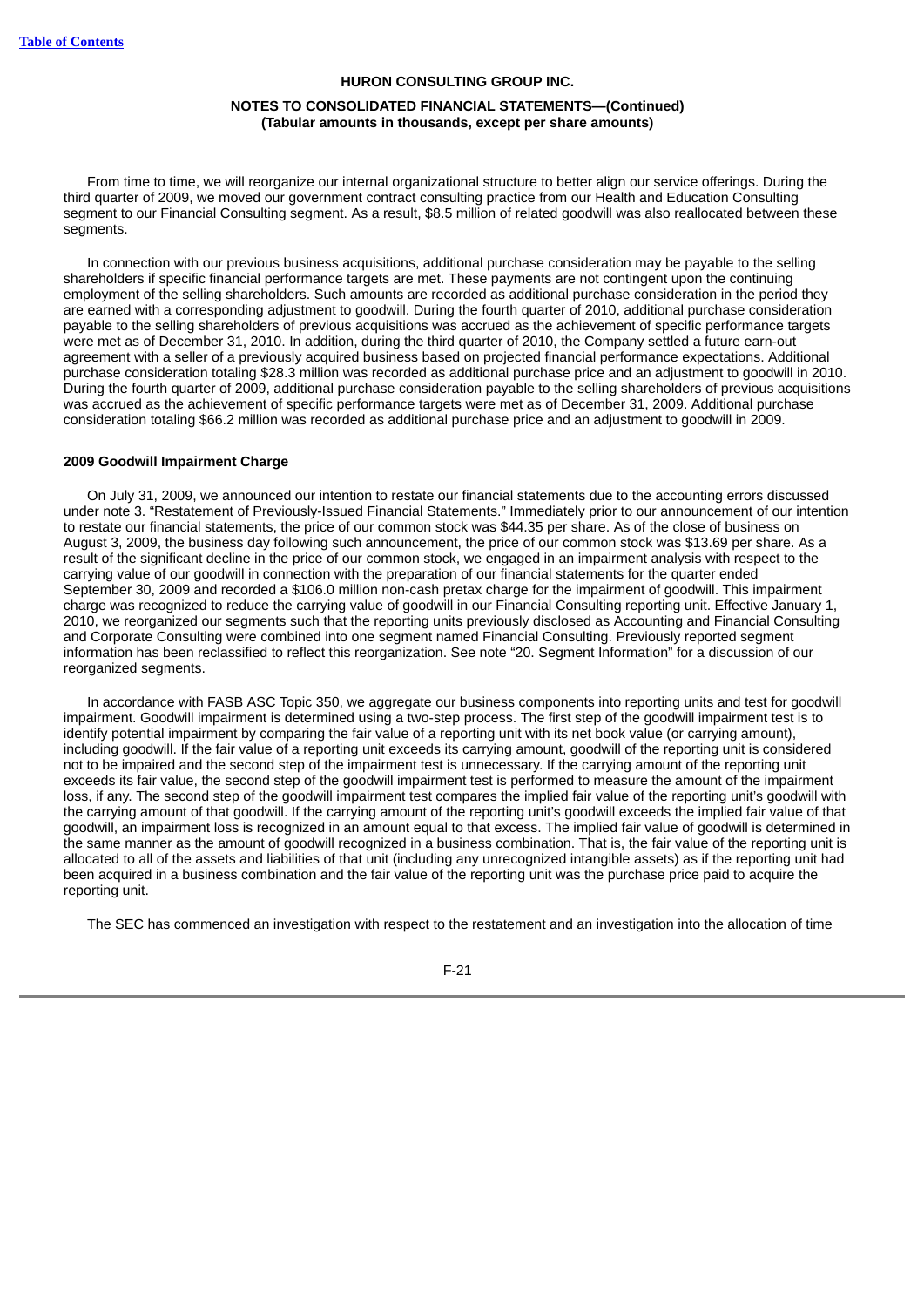### **NOTES TO CONSOLIDATED FINANCIAL STATEMENTS—(Continued) (Tabular amounts in thousands, except per share amounts)**

within a certain practice group. As often happens in these circumstances, the USAO for the Northern District of Illinois contacted our counsel and made a telephonic request for copies of certain documents that we previously provided to the SEC, which we voluntarily provided to the USAO. In addition, several purported shareholder class action complaints, since consolidated, and derivative lawsuits have been filed in connection with our restatement. See note "19. Commitments, Contingencies and Guarantees" for a discussion of the SEC investigations, the USAO's request for certain documents and the purported private shareholder class action and derivative lawsuits. As a result of the uncertain nature of these matters and their uncertain effect on our business as well as the related costs and expenses associated with these matters, and based on our then existing backlog, pipeline of new proposal opportunities, and continued uncertain market conditions, we lowered our revenue projections and earnings for the remainder of 2009 and also our longer-term outlook, and increased the discount rates used in the goodwill impairment analysis.

Based on the result of the first step of the goodwill impairment analysis, we determined that the fair value of our Financial Consulting reporting unit was less than the carrying value, while the fair values of our Health and Education Consulting and Legal Consulting reporting units exceeded their carrying values by 32% and 61%, respectively. As such, we applied the second step of the goodwill impairment test to our Financial Consulting reporting unit.

Based on the result of the second step of the goodwill impairment analysis, we determined that the carrying value of the goodwill associated with the Financial Consulting reporting unit exceeded the implied fair value, resulting in a \$106.0 million non-cash pretax goodwill impairment charge. Of the \$106.0 million goodwill impairment charge, \$39.0 million is reported as discontinued operations in the consolidated statement of operations for the year ended December 31, 2009.

Determining the fair value of a reporting unit under the first step of the goodwill impairment test and determining the fair value of individual assets and liabilities of a reporting unit (including unrecognized intangible assets) under the second step of the goodwill impairment test requires our management to make significant judgments, estimates and assumptions. These estimates and assumptions could have a significant impact on whether or not an impairment charge is recognized and also the magnitude of any such charge.

In estimating the fair value of our reporting units, we considered the income approach, the market approach and the cost approach. The income approach recognizes that the value of an asset is premised upon the expected receipt of future economic benefits. This approach involves projecting the cash flows the asset is expected to generate. Fair value indications are developed in the income approach by discounting expected future cash flows available to the investor at a rate which reflects the risk inherent in the investment. The market approach is primarily comprised of the guideline company and the guideline transaction methods. The guideline company method compares the subject company to selected reasonably similar companies whose securities are actively traded in the public markets. The guideline transaction method gives consideration to the prices paid in recent transactions that have occurred in the subject company's industry. The cost approach estimates the fair value of an asset based on the current cost to purchase or replace the asset.

In determining the fair value of our reporting units, we relied on a combination of the income approach and the market approach, utilizing the guideline company method, with a fifty-fifty weighting. For companies providing services, such as us, the income and market approaches will generally provide the most reliable indications of value because the value of such companies is more dependent on their ability to generate earnings than on the value of the assets used in the production process. We did not utilize the guideline transaction method due to a limited number of recent transactions and the multiples derived from recent transactions did not provide meaningful value indications for our reporting units. We also did not use the cost approach because our reporting units were valued on a going concern basis. The income approach and market approach both take into account the future earnings potential of our reporting units.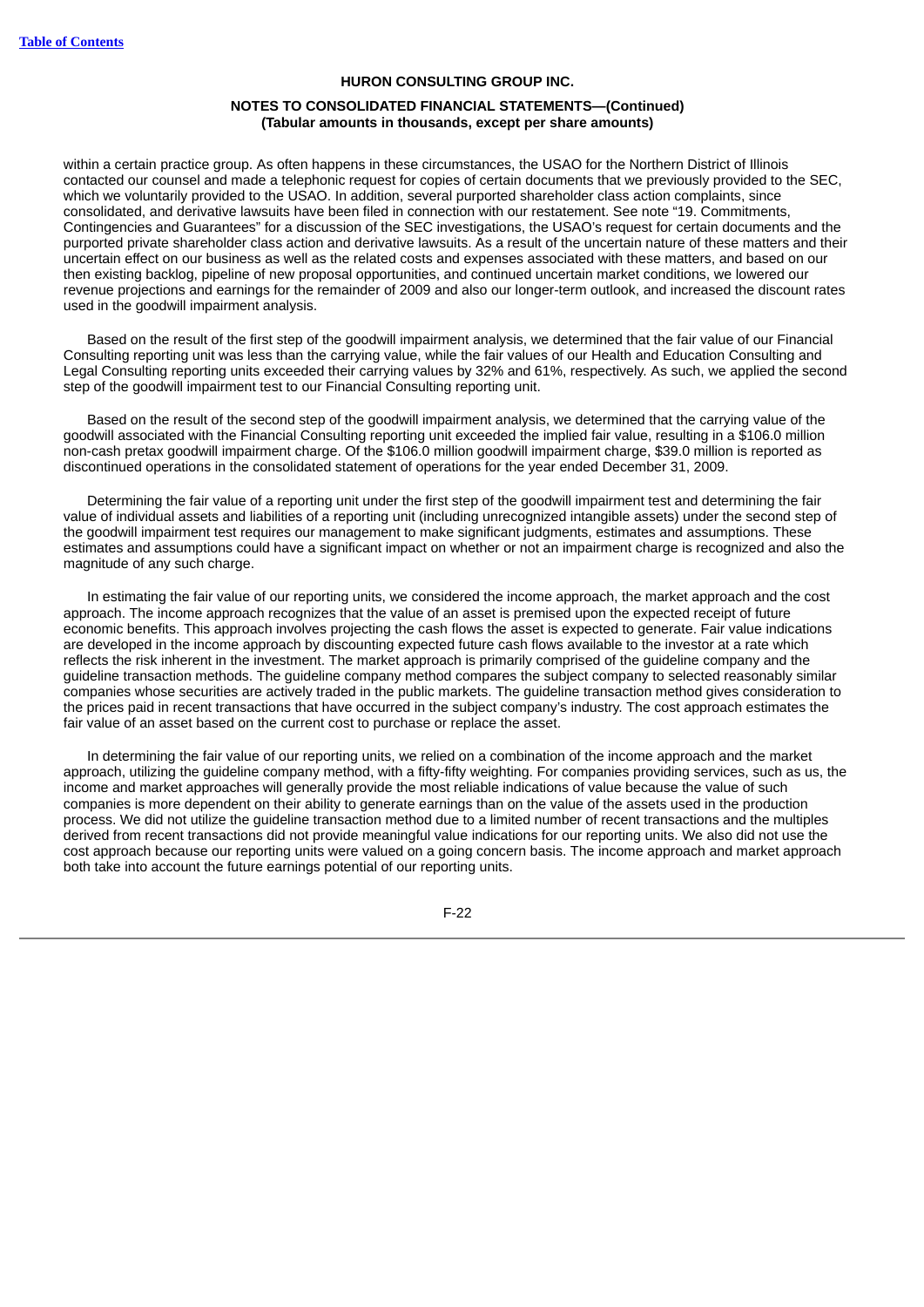#### **NOTES TO CONSOLIDATED FINANCIAL STATEMENTS—(Continued) (Tabular amounts in thousands, except per share amounts)**

In the income approach, we utilized a discounted cash flow analysis, which involved estimating the expected after-tax cash flows that will be generated by each of the reporting units and then discounting these cash flows to present value reflecting the relevant risks associated with the reporting units and the time value of money. This approach requires the use of significant estimates and assumptions, including long-term projections of future cash flows, market conditions, discount rates reflecting the risk inherent in future cash flows, revenue growth, perpetual growth rates and profitability, among others. In estimating future cash flows for each of our reporting units, we relied on internally generated six-year forecasts and a three percent long-term assumed annual revenue growth rate for periods after the six-year forecast. Our forecasts were based on our historical experience, then current backlog, expected market demand, and other industry information at the time the forecasts were prepared. For our Health and Education Consulting and Legal Consulting reporting units, we used a 15% discount rate while for our Financial Consulting reporting unit, we used a 19% discount rate. We used a lower discount rate for our Health and Education Consulting and Legal Consulting reporting units due to their strength in the marketplace, as well as current and forecasted steady growth. In comparison, we used a higher discount rate for our Financial Consulting reporting unit because this reporting unit had recently experienced soft demand and was undergoing restructuring activities. Additionally, the Financial Consulting reporting unit was considered to be more challenged by our financial restatement due to the type of services that this reporting unit provided.

In the market approach, we utilized the guideline company method, which involved calculating valuation multiples based on operating data from guideline publicly traded companies. Multiples derived from guideline companies provide an indication of how much a knowledgeable investor in the marketplace would be willing to pay for a company. These multiples were then applied to the operating data for our reporting units and adjusted for factors similar to the discounted cash flow analysis to arrive at an indication of value.

As described above, a goodwill impairment analysis requires significant judgments, estimates and assumptions. The results of this impairment analysis are as of a point in time. There is no assurance that the actual future earnings or cash flows of our reporting units will not decline significantly from our projections. We will monitor any changes to our assumptions and will evaluate goodwill as deemed warranted during future periods. Any significant decline in our operations could result in additional goodwill impairment charges.

As of December 31, 2010, we evaluated whether any events had occurred since our annual goodwill impairment test on April 30, 2010 that may have indicated the carrying value of goodwill may have become impaired. As a result of our analysis, we concluded that no additional events had occurred as of December 31, 2010 that would have indicated any indications of impairment arose.

Intangible assets as of December 31, 2010 and 2009 consisted of the following:

|                            | December 31, 2010               |    |                                    | December 31, 2009 |                                 |                                    |        |  |  |
|----------------------------|---------------------------------|----|------------------------------------|-------------------|---------------------------------|------------------------------------|--------|--|--|
|                            | <b>Gross Carrying</b><br>Amount |    | <b>Accumulated</b><br>Amortization |                   | <b>Gross Carrying</b><br>Amount | <b>Accumulated</b><br>Amortization |        |  |  |
| Customer contracts         | \$<br>885                       | \$ | 309                                | \$                |                                 |                                    |        |  |  |
| Customer relationships     | 20.233                          |    | 6.801                              |                   | 14.199                          |                                    | 4,728  |  |  |
| Non-competition agreements | 11.751                          |    | 6,800                              |                   | 11.271                          |                                    | 4,839  |  |  |
| Tradenames                 | 3.748                           |    | 3.440                              |                   | 3.431                           |                                    | 2.017  |  |  |
| Technology and software    | 12,424                          |    | 5,486                              |                   | 8,383                           |                                    | 3,294  |  |  |
| Total                      | 49,041                          | .ፍ | 22,836                             | \$                | 37,284                          |                                    | 14,878 |  |  |

Identifiable intangible assets with finite lives are amortized over their estimated useful lives. Customer contracts are amortized on a straight-line basis over relatively short lives due to the short-term nature of the services provided under these contracts. The majority of the customer relationships are amortized on an accelerated basis to correspond to the cash flows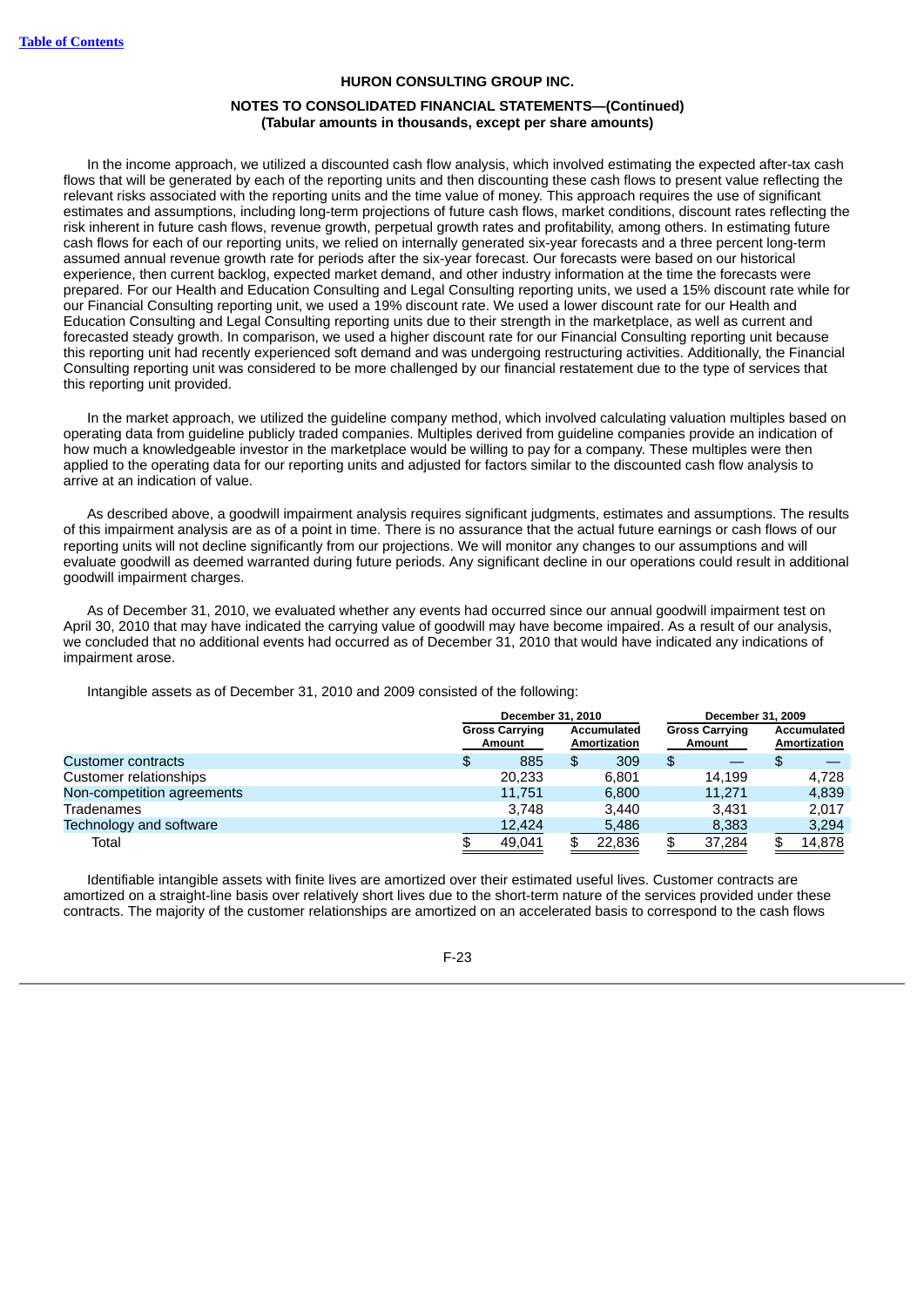#### **NOTES TO CONSOLIDATED FINANCIAL STATEMENTS—(Continued) (Tabular amounts in thousands, except per share amounts)**

expected to be derived from the relationships. Non-competition agreements, tradenames, and technology and software are amortized on a straight-line basis.

Intangible assets amortization expense for the years ended December 31, 2010, 2009 and 2008 was \$8.1 million, \$9.9 million and \$14.2 million, respectively. Estimated intangible assets amortization expense is \$8.4 million for 2011, \$5.9 million for 2012, \$3.6 million for 2013, \$2.5 million for 2014 and \$1.7 million for 2015. Actual amortization expense could differ from these estimated amounts as a result of future acquisitions and other factors.

# **7. Property and Equipment**

Depreciation expense for property and equipment was \$14.6 million, \$16.9 million and \$15.3 million for 2010, 2009 and 2008, respectively. Property and equipment at December 31, 2010 and 2009 are detailed below:

|                                           |              | December 31. |
|-------------------------------------------|--------------|--------------|
|                                           | <u> 2010</u> | 2009         |
| Computers, related equipment and software | \$41.029     | \$44,635     |
| Leasehold improvements                    | 31.769       | 30.336       |
| <b>Furniture and fixtures</b>             | 17.109       | 16.784       |
| Assets under capital lease                | 1,345        | 1,338        |
| Assets under construction                 | 321          | 122          |
| Property and equipment                    | 91.573       | 93.215       |
| Accumulated depreciation and amortization | (58, 638)    | (54,082)     |
| Property and equipment, net               | \$32,935     | \$39,133     |

## **8. Borrowings**

The Revolving Credit and Term Loan Credit Agreement, as amended (the "Credit Agreement"), consists of a \$180.0 million revolving credit facility ("Revolver") and a \$220.0 million term loan facility ("Term Loan"). Fees and interest on borrowings vary based on our total debt to earnings before interest, taxes, depreciation and amortization ("EBITDA") ratio as set forth in the Credit Agreement. Interest is based on a spread over the London Interbank Offered Rate ("LIBOR") or a spread over the base rate (which is the greater of the Federal Funds Rate plus 0.50% or the Prime Rate), as selected by us.

The obligations under the Credit Agreement are secured pursuant to a Security Agreement with Bank of America as Administrative Agent. The Security Agreement grants Bank of America, for the ratable benefit of the lenders under the Credit Agreement, a first-priority lien, subject to permitted liens, on substantially all of the personal property assets of the Company and the subsidiary grantors. The Revolver and Term Loan are also secured by a pledge of 100% of the voting stock or other equity interests in our domestic subsidiaries and 65% of the voting stock or other equity interests in our foreign subsidiaries.

As a result of the proposed Class Action Settlement discussed in note "3. Restatement of Previously-Issued Financial Statements" and note "19. Commitments, Contingencies and Guarantees", we entered into a tenth amendment to the Credit Agreement during the fourth quarter of 2010 to amend the definition of Consolidated EBITDA that was in effect prior to the tenth amendment to add back any non-cash charges, minus any non-cash gains, relating to the issuance of Settlement Shares pursuant to the proposed Class Action Settlement. Absent the amendment, we would not have met the covenant obligations in effect prior to the amendment at December 31, 2010. However, absent the isolated event that is discussed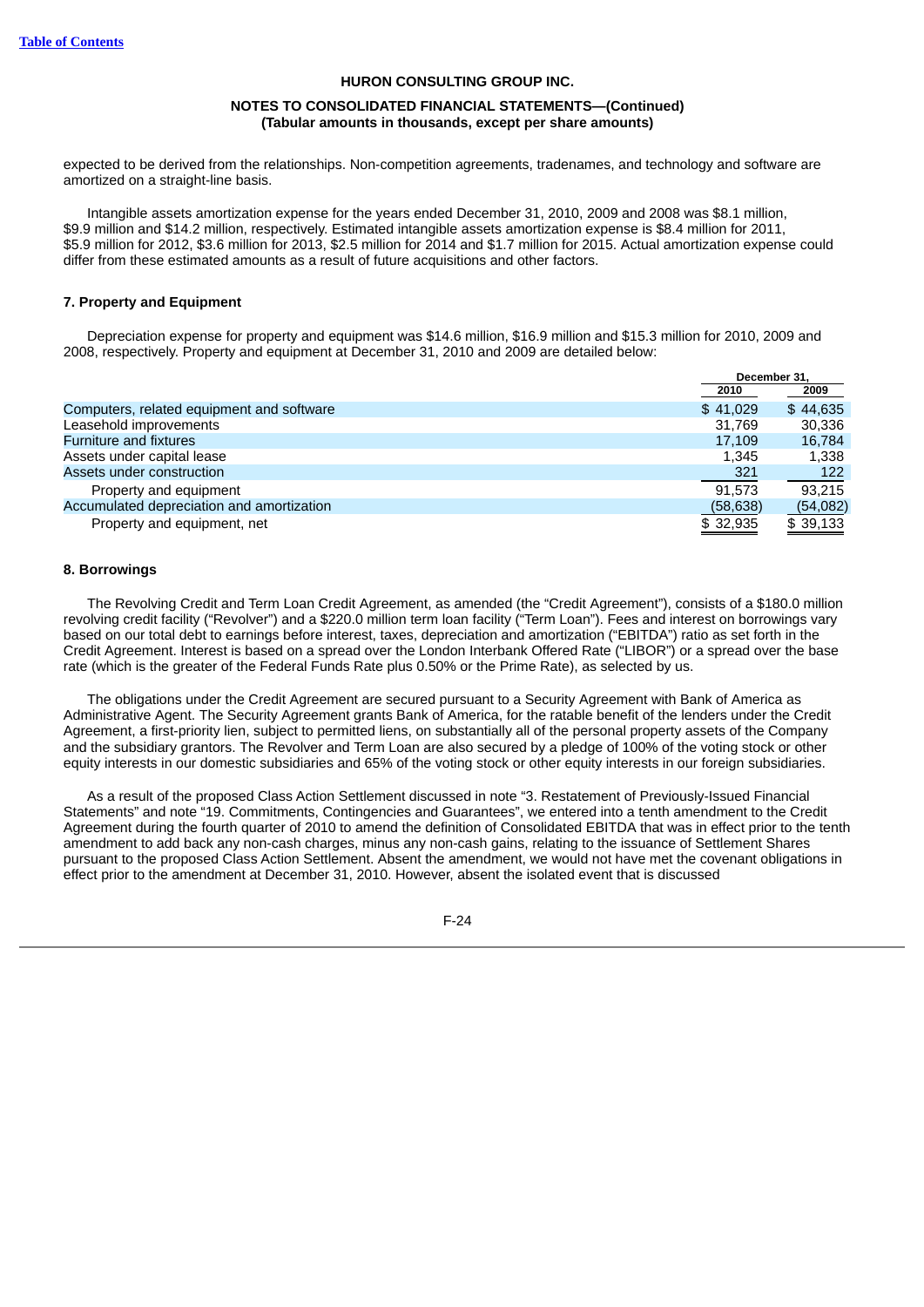## **NOTES TO CONSOLIDATED FINANCIAL STATEMENTS—(Continued) (Tabular amounts in thousands, except per share amounts)**

above, that is allowed as an add back under the tenth amendment, we would have met the covenant obligations in effect prior to the amendment at December 31, 2010.

On June 30, 2010, we entered into a ninth amendment (the "Ninth Amendment") to the Credit Agreement to amend the definition of certain terms in effect prior to the amendment. The Ninth Amendment modifies the following terms:

- 1. Modified the definition of Consolidated EBITDA by allowing for the add back of certain non-recurring items, specifically the St. Vincent Catholic Medical Center litigation settlement charges of up to \$5 million for the periods ending up to and including June 30, 2010, and allowing for the add back of charges resulting from the restatement of the Company's financial statements in 2009, net of insurance proceeds and other amounts recouped in connection therewith, for the periods ending up to and including December 31, 2011. The allowed amounts for the add back of the restatement charges include up to \$17.1 million in fiscal year 2009, up to \$10.0 million in fiscal year 2010 and up to \$3.0 million in fiscal year 2011. Absent the amendment, we would not have met the covenant obligations in effect prior to the amendment at June 30, 2010. However, absent the isolated events that are discussed above, that are allowed as an add back under the Ninth Amendment, we would have met the covenant obligations in effect prior to the amendment at June 30, 2010.
- 2. Modified the LIBOR Margin, base rate margin, and letters of credit fee rate through the date of delivery of the annual compliance certificate for the fiscal quarter and fiscal year ending December 31, 2010 to 350 basis points, 250 basis points, and 350 basis points, respectively. The non-use fee rate remains at a flat 50 basis points. Subsequent to the delivery of the December 31, 2010 compliance certificate, the LIBOR Margin, base rate margin and letters of credit fee rate return to the applicable margin pricing in effect prior to the Ninth Amendment to the Credit Agreement.
- 3. Modified the letters of credit sublimit to allow for the issuance of letters of credit by the issuing lender in currencies other than US Dollars.

Fees and interest on borrowings vary based on our total debt to EBITDA ratio as set forth in the Credit Agreement, as amended. As a result of the Ninth Amendment to the Credit Agreement, the LIBOR Margin, base rate margin, and letters of credit fee rate were amended such that interest is based on a spread of 3.50% over LIBOR or a spread of 2.50% over the base rate (which is the greater of the federal funds rate plus 0.50% or the prime rate), as selected by us. The letters of credit fee is 3.50%, while the non-use fee remains a flat 0.5%. These rates are applicable through the date of delivery of the compliance certificate for the period ended December 31, 2010. For periods subsequent to the December 31, 2010 annual compliance certificate date, the LIBOR Margin, base rate margin and letters of credit fee rate return to the applicable margin pricing in effect prior to the Ninth Amendment to the Credit Agreement. As such, interest is based on a spread, ranging from 2.25% to 3.25% over LIBOR or a spread, ranging from 1.25% to 2.25% over the base rate (which is the greater of the federal funds rate plus 0.50% or the prime rate), as selected by us. The letters of credit fee ranges from 2.25% to 3.25%, while the non-use fee is a flat 0.5%.

The Term Loan is subject to amortization of principal in fifteen consecutive quarterly installments that began on September 30, 2008, with the first fourteen installments being \$5.5 million each. The fifteenth and final installment will be the amount of the remaining outstanding principal balance of the Term Loan and will be payable on February 23, 2012, but can be repaid earlier. All outstanding borrowings under the Revolver will be due upon expiration of the Credit Agreement on February 23, 2012. We are currently in active discussions with several banks to determine who will lead us through a refinancing of our existing credit facility. Based on these discussions, our initial indications are that we will be able to complete this financing in a timely manner. However, there is no assurance that the new financing will be obtained.

The Credit Agreement includes quarterly financial covenants that require us to maintain certain fixed coverage and total debt to EBITDA ratios as well as minimum net worth. Under the Credit Agreement, dividends are restricted to an amount up to 50% of consolidated net income (adjusted for non-cash share-based compensation expense) for such fiscal year, plus 50%

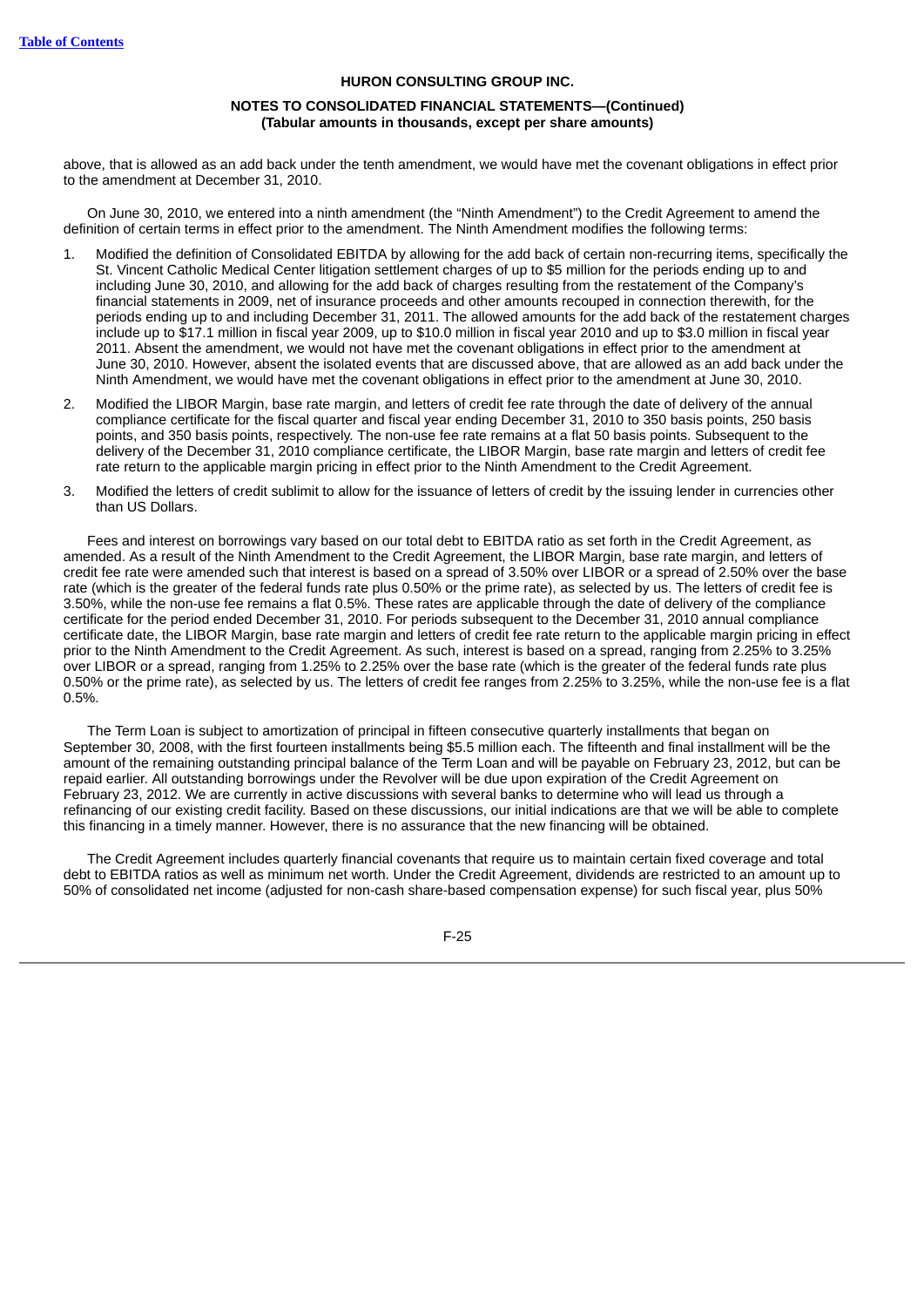## **NOTES TO CONSOLIDATED FINANCIAL STATEMENTS—(Continued) (Tabular amounts in thousands, except per share amounts)**

of net cash proceeds during such fiscal year with respect to any issuance of capital securities. In addition, certain acquisitions and similar transactions will need to be approved by the lenders.

The borrowing capacity under the Credit Agreement is reduced by any outstanding letters of credit and payments under the Term Loan. At December 31, 2010, outstanding letters of credit totaled \$6.3 million and are used primarily as security deposits for our office facilities. As of December 31, 2010, the borrowing capacity under the Credit Agreement was \$81.7 million. Borrowings outstanding under the credit facility at December 31, 2010 totaled \$257.0 million, all of which are classified as longterm on our consolidated balance sheet as the principal under the Revolver is not due until 2012 and we intend to fund scheduled quarterly payments under the Term Loan with availability under the Revolver. As we intend to refinance the existing credit facility in the first quarter of 2011, we anticipate that these borrowings will continue to be classified as long-term on our consolidated balance sheet subsequent to December 31, 2010. These borrowings carried a weighted-average interest rate of 4.5%, including the effect of the interest rate swap described below in note "12. Derivative Instrument and Hedging Activity". Borrowings outstanding at December 31, 2009 were \$219.0 million and carried a weighted-average interest rate of 4.0%. At both December 31, 2010 and December 31, 2009, we were in compliance with our financial debt covenants. In addition, based upon projected operating results, management believes it is probable that we will meet the financial covenants of the Credit Agreement discussed above at future covenant measurement dates. Accordingly, pursuant to the provisions of FASB ASC Topic 470, "Debt", all amounts not due within the next twelve months under the amended loan terms have been classified as long-term liabilities.

## **9. Capital Structure**

## **Preferred Stock**

We are authorized to issue up to 50,000,000 shares of preferred stock. Our certificate of incorporation authorizes our board of directors, without any further stockholder action or approval, to issue these shares in one or more classes or series, to establish from time to time the number of shares to be included in each class or series, and to fix the rights, preferences and privileges of the shares of each wholly unissued class or series and any of its qualifications, limitations or restrictions. As of December 31, 2010 and 2009, no such preferred stock has been approved or issued.

#### **Common Stock**

We are authorized to issue up to 500,000,000 shares of common stock, par value \$.01 per share. The holders of common stock are entitled to one vote for each share held of record on each matter submitted to a vote of stockholders. Subject to the rights and preferences of the holders of any series of preferred stock that may at the time be outstanding, holders of common stock are entitled to such dividends as our board of directors may declare. In the event of any liquidation, dissolution or winding-up of our affairs, after payment of all of our debts and liabilities and subject to the rights and preferences of the holders of any series of preferred stock that may at the time be outstanding, holders of common stock will be entitled to receive the distribution of any of our remaining assets.

## **10. Earnings (Loss) Per Share**

Basic earnings per share excludes dilution and is computed by dividing net income by the weighted average number of common shares outstanding for the period, excluding unvested restricted common stock and unvested restricted stock units. Diluted earnings per share reflects the potential reduction in earnings per share that could occur if securities or other contracts to issue common stock were exercised or converted into common stock under the treasury stock method. The weighted average common stock equivalents for the year ended December 31, 2009 was approximately 412,000. Due to our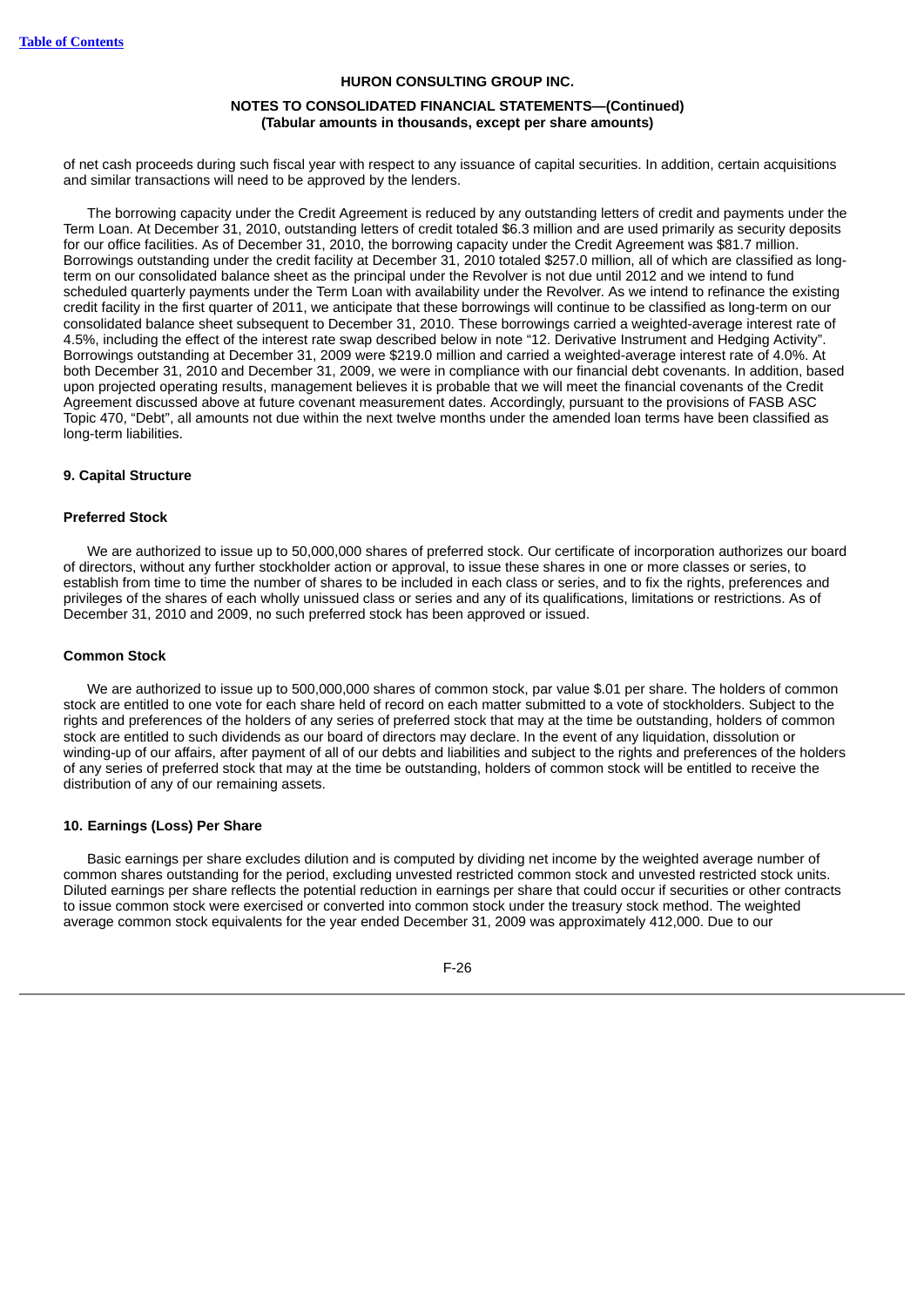### **NOTES TO CONSOLIDATED FINANCIAL STATEMENTS—(Continued) (Tabular amounts in thousands, except per share amounts)**

loss position for the year ended December 31, 2009, these common stock equivalents were excluded from the calculation of diluted earnings per share as the shares would have had an anti-dilutive effect. Earnings per share under the basic and diluted computations are as follows:

|                                                        | Year ended December 31. |              |            |  |  |  |
|--------------------------------------------------------|-------------------------|--------------|------------|--|--|--|
|                                                        | 2010                    | 2009         | 2008       |  |  |  |
| Income (loss) from continuing operations               | \$12,381                | \$(20,511)   | 492<br>\$. |  |  |  |
| (Loss) income from discontinued operations, net of tax | (3,856)                 | (12, 362)    | 9,589      |  |  |  |
| Net income (loss)                                      | \$8,525                 | \$(32,873)   | \$10,081   |  |  |  |
| Weighted average common shares outstanding - basic     | 20.546                  | 20.114       | 18,257     |  |  |  |
| Weighted average common stock equivalents              | 228                     |              | 825        |  |  |  |
| Weighted average common shares outstanding - diluted   | 20,774                  | 20,114       | 19,082     |  |  |  |
| Net earnings (loss) per basic share:                   |                         |              |            |  |  |  |
| Income (loss) from continuing operations               | \$<br>0.60              | (1.02)<br>\$ | 0.03<br>\$ |  |  |  |
| (Loss) income from discontinued operations, net of tax | (0.19)                  | (0.61)       | 0.52       |  |  |  |
| Net income (loss)                                      | 0.41<br>\$              | \$<br>(1.63) | \$0.55     |  |  |  |
| Net earnings (loss) per diluted share:                 |                         |              |            |  |  |  |
| Income (loss) from continuing operations               | 0.60<br>\$              | (1.02)<br>\$ | 0.03<br>\$ |  |  |  |
| (Loss) income from discontinued operations, net of tax | (0.19)                  | (0.61)       | 0.50       |  |  |  |
| Net income (loss)                                      | \$<br>0.41              | \$<br>(1.63) | \$<br>0.53 |  |  |  |

The computation of diluted earnings per share excludes outstanding options and other common stock equivalents in periods where inclusion of such potential common stock instruments would be anti-dilutive in the periods presented. The weighted average common stock equivalents presented above do not include the anti-dilutive effect of approximately 594,800, 1,205,400 and 452,800 anti-dilutive securities for the years ended December 31, 2010, 2009 and 2008, respectively.

# **11. Restructuring Charges**

During 2010, we incurred a \$4.1 million pre-tax restructuring charge. The restructuring charge includes \$2.6 million related to the exit of our San Francisco office space during the fourth quarter of 2010 due to the excess capacity at the space and the virtual nature of the employees in this geographic region. This \$2.6 million restructuring charge was primarily comprised of the discounted future cash flows of rent expenses we are obligated to pay under the lease agreement, which were partially offset by estimated sublease income we calculated based on a sublease agreement executed in the fourth quarter of 2010. The \$4.1 million restructuring charge for the year also consists of a \$0.3 million pre-tax restructuring charge in the third quarter of 2010 related to the exit of excess office space, as well as severance for certain corporate personnel related to the disposition of the D&I practice discussed above in note "4. Discontinued Operations". Also included in the total \$4.1 million restructuring charge is a charge related to the consolidation of two of our offices into one existing location during the second quarter of 2010, in which we incurred a \$1.2 million pre-tax restructuring charge related to the exit of the office space. This \$1.2 million restructuring charge was primarily comprised of the discounted future cash flows of rent expenses we are obligated to pay under the lease agreement. There was no sublease income assumed in the restructuring charge due to the short term nature of the remaining lease term. As of December 31, 2010, the restructuring reserve balance was \$3.2 million, the majority of which is related to the exit of office space discussed above, and is expected to be fully utilized by November 2014.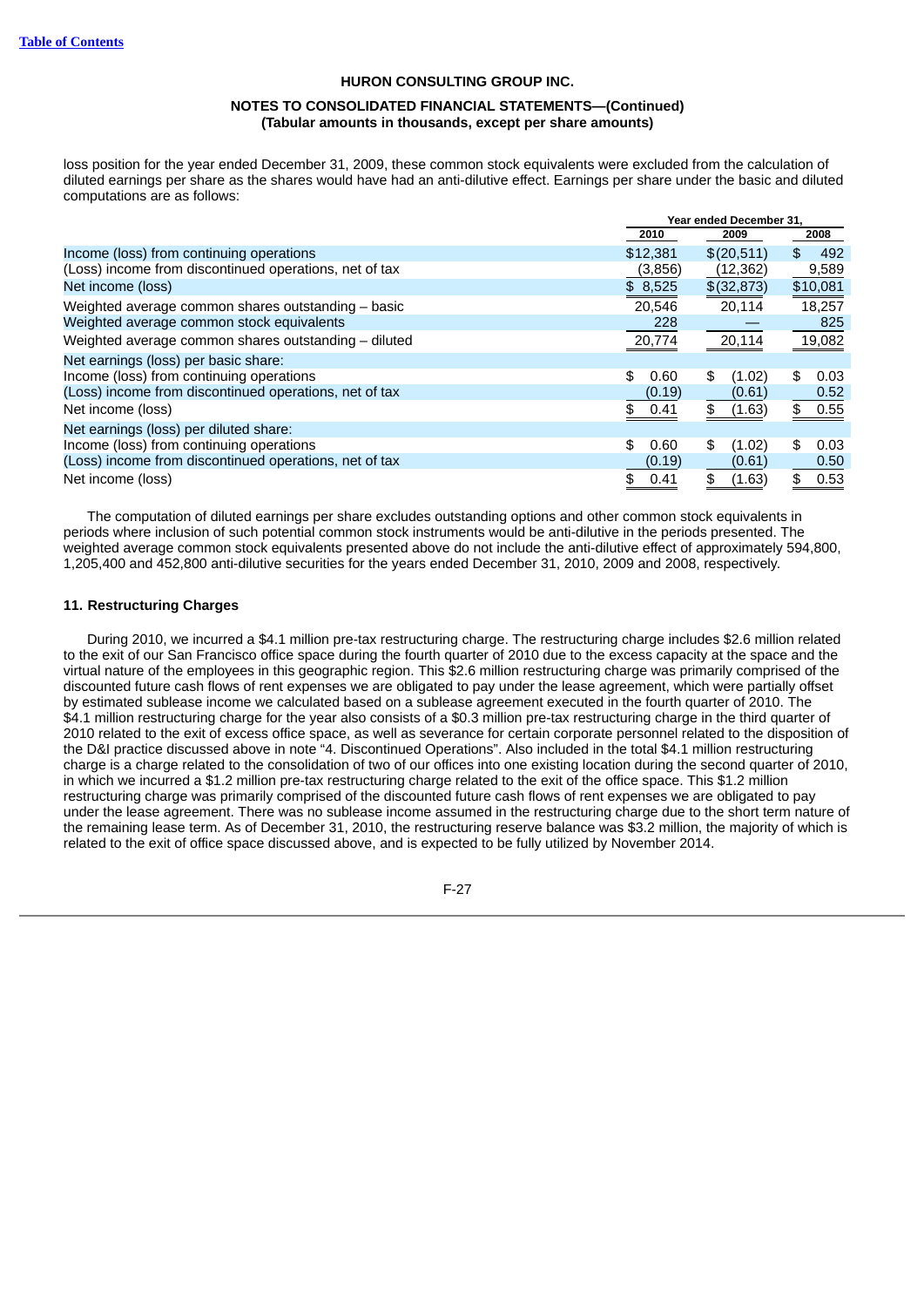## **NOTES TO CONSOLIDATED FINANCIAL STATEMENTS—(Continued) (Tabular amounts in thousands, except per share amounts)**

During 2009, we incurred a \$2.5 million pre-tax restructuring charge, consisting primarily of severance payments related to workforce reductions to balance our employee base with current revenue expectations, market demand, and areas of focus.

During 2008, we incurred a \$2.1 million pre-tax restructuring charge, consisting primarily of severance payments related to workforce reductions to balance our employee base with current revenue expectations, market demand, and areas of focus. These reductions in workforce included the elimination of the operational consulting group within the Financial Consulting segment and a reduction in the number of consultants in various other practice groups.

# **12. Derivative Instrument and Hedging Activity**

On March 20, 2009, we entered into an interest rate swap agreement for a notional amount of \$100.0 million effective on March 31, 2009 and ending on February 23, 2012. We entered into this derivative instrument to hedge against the risk of changes in future cash flows related to changes in interest rates on \$100.0 million of the total variable-rate borrowings outstanding described above in note "8. Borrowings." Under the terms of the interest rate swap agreement, we receive from the counterparty interest on the \$100.0 million notional amount based on one-month LIBOR and we pay to the counterparty a fixed rate of 1.715%. This swap effectively converted \$100.0 million of our variable-rate borrowings to fixed-rate borrowings beginning on March 31, 2009 and through February 23, 2012.

FASB ASC Topic 815, "Derivatives and Hedging", requires companies to recognize all derivative instruments as either assets or liabilities at fair value on the balance sheet. In accordance with ASC Topic 815, we have designated this derivative instrument as a cash flow hedge. As such, changes in the fair value of the derivative instrument are recorded as a component of other comprehensive income ("OCI") to the extent of effectiveness. The ineffective portion of the change in fair value of the derivative instrument is recognized in interest expense. At this time, there is no ineffectiveness to record on the Company's Consolidated Statements of Operations resulting from the derivative instrument.

The table below sets forth additional information relating to this interest rate swap designated as a hedging instrument as of December 31, 2010 and December 31, 2009, and for the years ended December 31, 2010, 2009 and 2008.

|                                             |                                                                         | <b>Fair Value (Derivative Liability)</b> |                   |  |  |  |
|---------------------------------------------|-------------------------------------------------------------------------|------------------------------------------|-------------------|--|--|--|
| <b>Balance Sheet Location:</b>              | December 31, 2010                                                       |                                          | December 31, 2009 |  |  |  |
| Deferred compensation and other liabilities | \$1.459                                                                 |                                          | \$664             |  |  |  |
|                                             | Amount of Loss, Net of<br>Tax, Recognized in Other Comprehensive Income |                                          |                   |  |  |  |
|                                             |                                                                         | Year ended<br>December 31.               |                   |  |  |  |
| Derivative:                                 | 2010                                                                    | 2009                                     | 2008              |  |  |  |
| Interest rate swap                          | \$(478)                                                                 | $$$ (394)                                | s—                |  |  |  |

We do not use derivative instruments for trading or other speculative purposes and we did not have any other derivative instruments or hedging activities as of December 31, 2010.

#### **13. Fair Value of Financial Instruments**

Cash and cash equivalents are stated at cost, which approximates fair market value. The carrying values for receivables from clients, unbilled services, accounts payable, deferred revenues and other accrued liabilities reasonably approximate fair market value due to the nature of the financial instrument and the short term maturity of these items.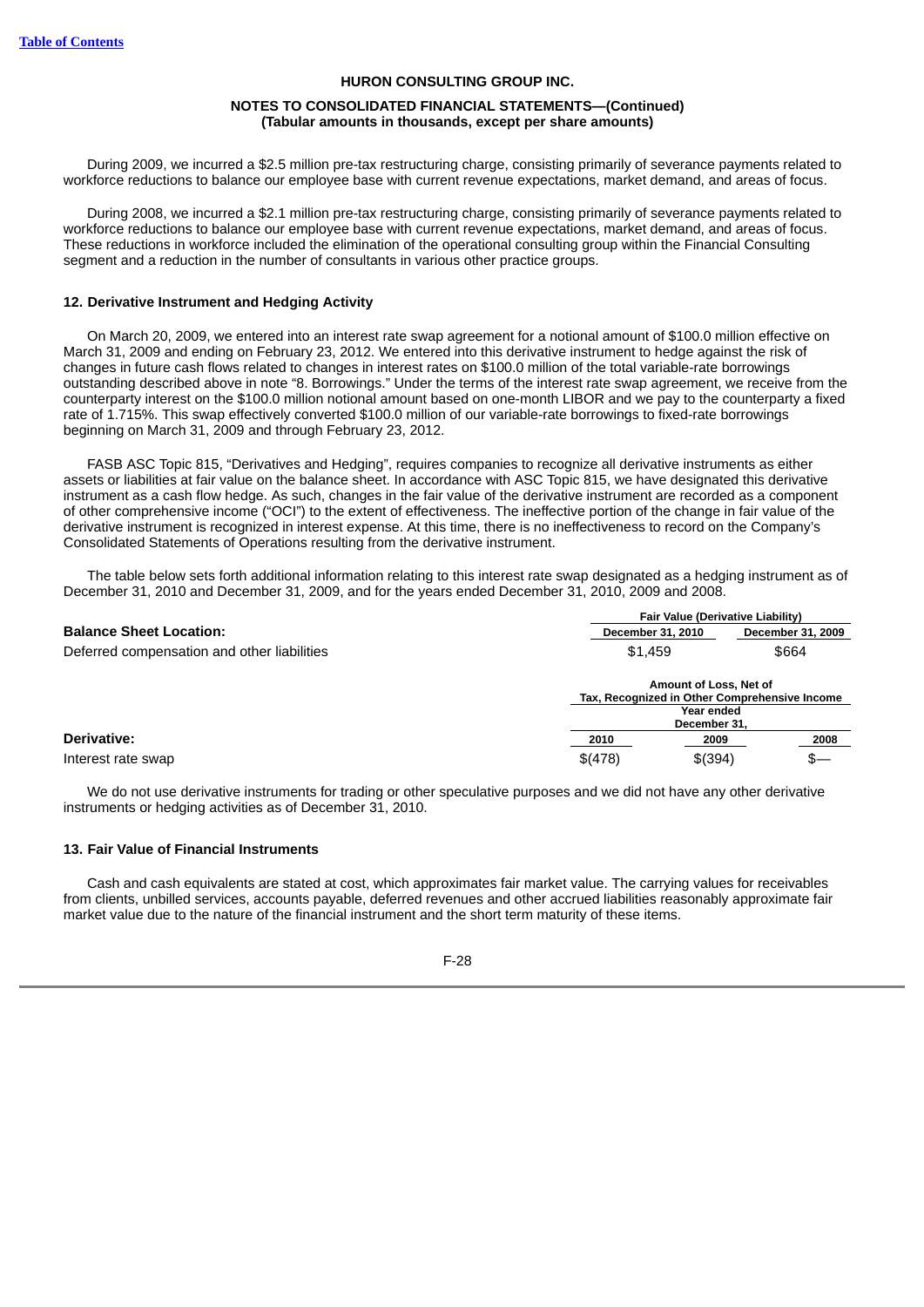### **NOTES TO CONSOLIDATED FINANCIAL STATEMENTS—(Continued) (Tabular amounts in thousands, except per share amounts)**

Certain of our assets and liabilities are measured at fair value. FASB ASC Topic 820, "Fair Value Measurements and Disclosures" (formerly SFAS No. 157), defines fair value as the price that would be received to sell an asset or the price that would be paid to transfer a liability in an orderly transaction between market participants at the measurement date. ASC Topic 820 establishes a fair value hierarchy for inputs used in measuring fair value and requires companies to maximize the use of observable inputs and minimize the use of unobservable inputs. The fair value hierarchy consists of three levels based on the objectivity of the inputs as follows:

- Level 1 Inputs Quoted prices in active markets for identical assets or liabilities that the reporting entity has the ability to access at the measurement date.
- Level 2 Inputs Ouoted prices in active markets for similar assets or liabilities; quoted prices for identical or similar assets or liabilities in markets that are not active; inputs other than quoted prices that are observable for the asset or liability; or inputs that are derived principally from or corroborated by observable market data by correlation or other means.
- Level 3 Inputs Unobservable inputs for the asset or liability, and include situations in which there is little, if any, market activity for the asset or liability.

The table below sets forth our fair value hierarchy for our derivative liability measured at fair value as of December 31, 2010 and 2009.

|                          | <b>Ouoted Prices in</b><br><b>Active Markets</b><br>for Identical<br><b>Assets</b><br>(Level 1) |                          | Significant<br>Other<br><b>Observable</b><br><b>Inputs</b><br>(Level 2) |       | Significant<br><b>Unobservable</b><br><b>Inputs</b><br>(Level 3) |                   | Total |         |
|--------------------------|-------------------------------------------------------------------------------------------------|--------------------------|-------------------------------------------------------------------------|-------|------------------------------------------------------------------|-------------------|-------|---------|
| <b>December 31, 2010</b> |                                                                                                 |                          |                                                                         |       |                                                                  |                   |       |         |
| Liability:               |                                                                                                 |                          |                                                                         |       |                                                                  |                   |       |         |
| Interest rate swap       | \$                                                                                              | $\overline{\phantom{m}}$ | \$                                                                      | 1.459 | \$                                                               | $\hspace{0.05cm}$ |       | \$1,459 |
| <b>December 31, 2009</b> |                                                                                                 |                          |                                                                         |       |                                                                  |                   |       |         |
| Liability:               |                                                                                                 |                          |                                                                         |       |                                                                  |                   |       |         |
| Interest rate swap       | \$                                                                                              |                          | \$                                                                      | 664   | \$                                                               |                   | \$    | 664     |

The fair value of the interest rate swap was derived using estimates to settle the interest rate swap agreement, which is based on the net present value of expected future cash flows on each leg of the swap utilizing market-based inputs and discount rates reflecting the risks involved.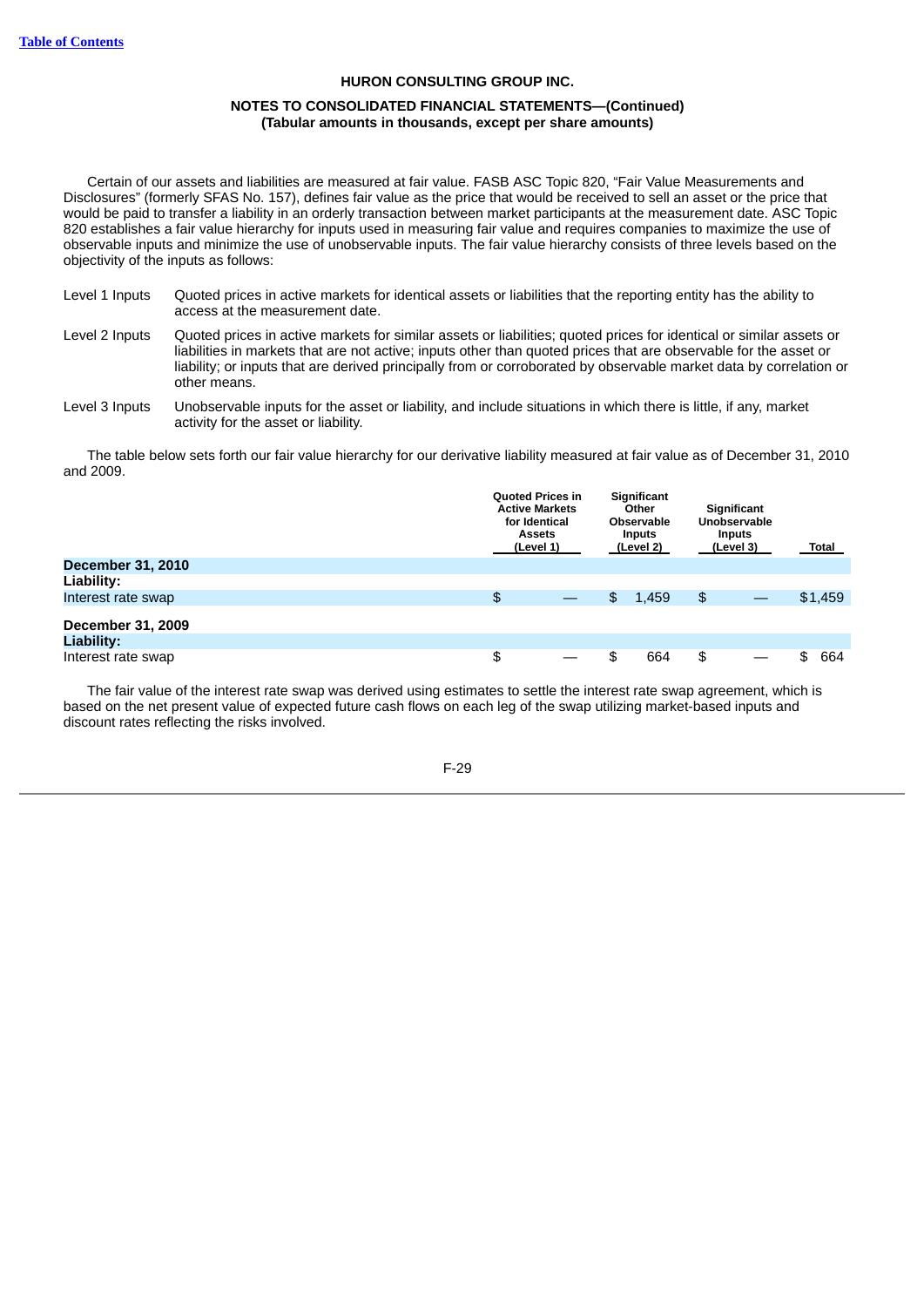# **NOTES TO CONSOLIDATED FINANCIAL STATEMENTS—(Continued) (Tabular amounts in thousands, except per share amounts)**

#### **14. Comprehensive Income (Loss)**

The tables below set forth the components of comprehensive income (loss) for the years ended December 31, 2010, 2009 and 2008.

|                                                    |                        |    |                                                                               |             |                  |    | <b>Year ended December 31.</b>     |                 |              |                        |      |                                           |          |                 |
|----------------------------------------------------|------------------------|----|-------------------------------------------------------------------------------|-------------|------------------|----|------------------------------------|-----------------|--------------|------------------------|------|-------------------------------------------|----------|-----------------|
|                                                    | 2010<br>2009           |    |                                                                               |             |                  |    |                                    |                 |              |                        |      |                                           |          |                 |
|                                                    | <b>Before</b><br>Taxes |    | <b>Tax</b><br>Net of<br><b>Before</b><br>(Expense)<br><b>Benefit</b><br>Taxes |             |                  |    | Tax<br>(Expense)<br><b>Benefit</b> | Net of<br>Taxes |              | <b>Before</b><br>Taxes |      | <b>Tax</b><br>(Expense)<br><b>Benefit</b> |          | Net of<br>Taxes |
| Net income (loss)                                  |                        |    |                                                                               | \$8,525     |                  |    |                                    |                 | \$ (32, 873) |                        |      |                                           | \$10,081 |                 |
| Other comprehensive<br>income (loss):              |                        |    |                                                                               |             |                  |    |                                    |                 |              |                        |      |                                           |          |                 |
| Foreign currency<br>translation adjustment         | $(893)$ \$<br>\$       |    | 204                                                                           | (689)<br>\$ | $(619)$ \$<br>\$ |    | 169                                | \$              | (450)        | \$<br>(5)              | - \$ |                                           | \$       | (5)             |
| Unrealized loss on cash<br>flow hedging instrument | (796)                  |    | 318                                                                           | (478)       | (663)            |    | 269                                |                 | (394)        |                        |      |                                           |          |                 |
| Other comprehensive<br>income (loss):              | \$(1,689)              | \$ | 522                                                                           | \$(1,167)   | \$(1,282)        | \$ | 438                                | \$              | (844)        | \$<br>(5)              | \$   |                                           |          | (5)             |
| Total comprehensive income<br>(loss):              |                        |    |                                                                               | \$7,358     |                  |    |                                    |                 | \$ (33, 717) |                        |      |                                           |          | \$10,076        |

# **15. Other Gains**

During the year ended December 31, 2009, we recognized gains totaling \$2.7 million relating to the release of certain of our employees from their non-solicitation agreements with the Company and the settlement of certain contractual obligations.

## **16. Employee Benefit and Deferred Compensation Plans**

We sponsor a qualified defined contribution 401(k) plan covering substantially all of our employees. Under the plan, employees are entitled to make pre-tax contributions. We match an amount equal to the employees' contributions up to 6% of the employees' salaries. Our matching contributions for the years ended December 31, 2010, 2009 and 2008 were \$10.9 million, \$12.4 million, and \$10.4 million, respectively.

We have a non-qualified deferred compensation plan (the "Plan") that is administered by our board of directors or a committee designated by the board of directors. Under the Plan, members of the board of directors and a select group of our employees may elect to defer the receipt of their director retainers and meeting fees or base salary and bonus, as applicable. Additionally, we may credit amounts to a participant's deferred compensation account in accordance with employment or other agreements entered into between us and the participant. At our sole discretion, we may, but are not required to, credit any additional amount we desire to any participant's deferred compensation account. Amounts credited are subject to vesting schedules set forth in the Plan, employment agreement or any other agreement entered into between us and the participant. The deferred compensation liability at December 31, 2010 and 2009 was \$3.6 million and \$4.0 million, respectively.

## **17. Equity Incentive Plans**

In connection with our initial public offering, we adopted the 2004 Omnibus Stock Plan (the "Omnibus Plan"), which replaced our then-existing equity plans for grants of share-based awards. The Omnibus Plan permits the grant of stock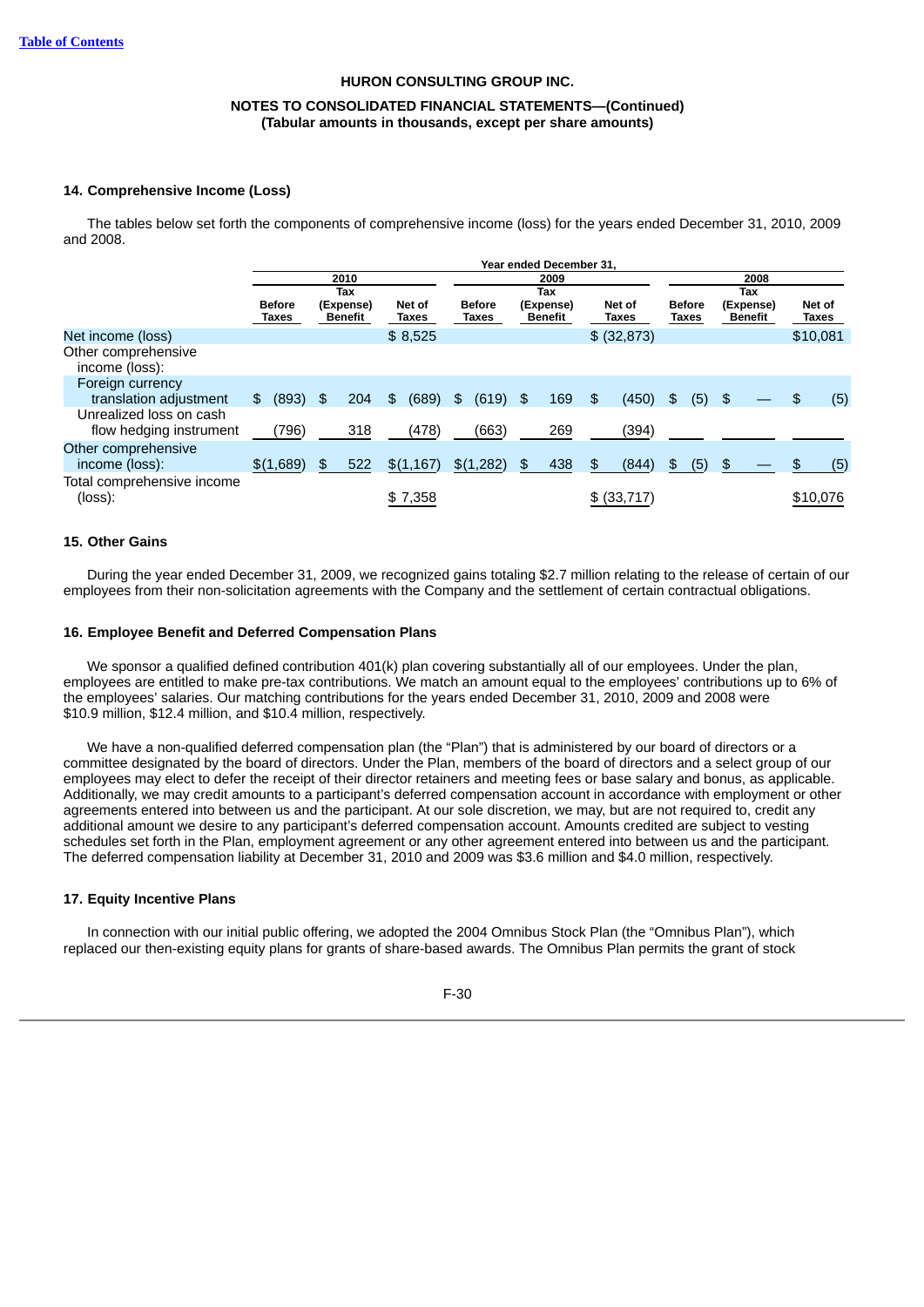#### **NOTES TO CONSOLIDATED FINANCIAL STATEMENTS—(Continued) (Tabular amounts in thousands, except per share amounts)**

options, restricted stock, and other share-based awards valued in whole or in part by reference to, or otherwise based on, our common stock. Under the Omnibus Plan, as originally adopted, a total of 2,141,000 shares of common stock were reserved for issuance to eligible employees, executive officers, independent contractors and outside directors. The Plan was amended effective as of May 2, 2006 to increase the number of shares of common stock available for issuance by 2,100,000. The Plan was amended and restated effective as of May 5, 2010 to increase the number of shares of common stock available for issuance by 650,000. As of December 31, 2010, 1,096,336 shares remain available for future issuance.

The Compensation Committee of the board of directors has the responsibility of interpreting the Omnibus Plan and determining all of the terms and conditions of awards made under the Omnibus Plan, including when the awards will become exercisable or otherwise vest. Subject to acceleration under certain conditions, the majority of our stock options and restricted stock vest annually, pro-rata over 4 years. All stock options have a ten-year contractual term.

In May 2010, the Company granted 100,000 stock option awards to our chief executive officer under the Omnibus Plan. Of the 100,000 option grant, 50,000 stock options vest on the third anniversary of the grant date and 50,000 stock options vest on the third anniversary of the grant date and were subject to the further condition that, on or before the third anniversary of the grant date, the 60 day average price of a share of the Company's common stock shall have exceeded 125% of the grant date price of a share of the Company's common stock.

The weighted average fair value of options granted during 2010 was \$11.08. The weighted average fair value of each option granted with a service vesting condition only was calculated using the Black-Scholes option-pricing model. The weighted average fair value of each option granted with a service vesting condition and a market price condition was calculated using a Monte Carlo simulation. No options were granted during 2009 or 2008.

The weighted average fair values using the Black-Scholes option-pricing model and the Monte Carlo simulation were estimated using the following assumptions:

|                                            | 2010    |
|--------------------------------------------|---------|
| <b>Black-Scholes option-pricing model:</b> |         |
| Expected dividend yield                    | $0.0\%$ |
| <b>Expected volatility</b>                 | 45.0%   |
| Risk-free rate                             | 2.9%    |
| Expected option life (in years)            | 6.5     |
| <b>Monte Carlo simulation:</b>             |         |
| Expected dividend yield                    | 0.0%    |
| <b>Expected volatility</b>                 | 45.0%   |
| Risk-free rate                             | 3.69%   |
| Expected option life (in years)            | 10      |

Expected volatility was based on our historical stock prices, the historical volatility of comparable companies, and implied volatilities from traded options in our stock. The risk-free-interest rate was based on U.S. Treasury bills with equivalent expected terms of the stock options. The expected life of the options granted during 2010 was estimated using the simplified method. The simplified method was used due to the lack of sufficient historical data available to provide a reasonable basis upon which to estimate the expected term due to the limited period of time our shares have been publicly traded.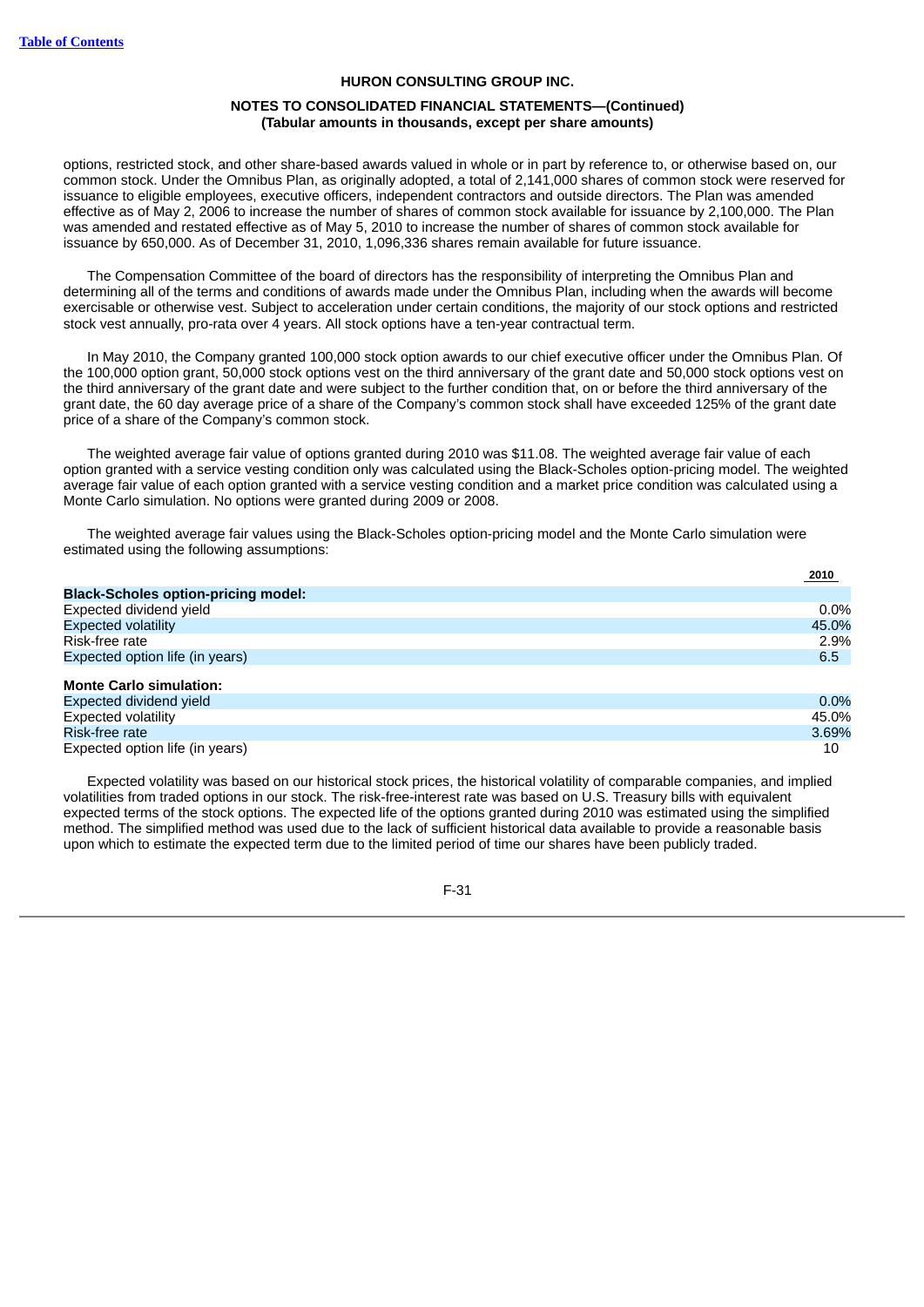## **NOTES TO CONSOLIDATED FINANCIAL STATEMENTS—(Continued) (Tabular amounts in thousands, except per share amounts)**

Stock option activity for the year ended December 31, 2010 was as follows:

|                                  | <b>Number</b><br>οf<br><b>Options</b><br>(in thousands) | Weighted<br>Average<br>Exercise<br>Price<br>(in dollars) | Weighted<br>Average<br>Remaining<br>Contractual<br>Term<br>(in years) | Aggregate<br><b>Intrinsic</b><br>Value<br>(in millions) |     |
|----------------------------------|---------------------------------------------------------|----------------------------------------------------------|-----------------------------------------------------------------------|---------------------------------------------------------|-----|
| Outstanding at January 1, 2010   | 200                                                     | 4.59<br>\$                                               |                                                                       |                                                         |     |
| Granted                          | 100                                                     | 23.43<br>\$.                                             |                                                                       |                                                         |     |
| Exercised                        | (71)                                                    | \$<br>1.02                                               |                                                                       |                                                         |     |
| Forfeited or expired             |                                                         |                                                          |                                                                       |                                                         |     |
| Outstanding at December 31, 2010 | 229                                                     | 13.94<br>\$.                                             | 5.7                                                                   | \$                                                      | 2.9 |
| Exercisable at December 31, 2010 | 129                                                     | 6.57<br>\$                                               | 2.9                                                                   | \$                                                      | 2.6 |
|                                  |                                                         |                                                          |                                                                       |                                                         |     |

The aggregate intrinsic value of options exercised during 2010, 2009 and 2008 was \$1.5 million, \$3.5 million and \$13.7 million, respectively.

The grant date fair values of our restricted stock awards are measured pursuant to FASB ASC Topic 718. Restricted stock activity for the year ended December 31, 2010 was as follows:

|                                       | Number of<br><b>Shares</b><br>(in thousands) |     | Weighted<br>Average<br><b>Grant Date</b><br><b>Fair Value</b><br>(in dollars) |
|---------------------------------------|----------------------------------------------|-----|-------------------------------------------------------------------------------|
| Restricted stock at January 1, 2010   | 1,456                                        | \$. | 43.34                                                                         |
| Granted                               | 626                                          | \$  | 23.75                                                                         |
| Vested                                | (545)                                        | \$  | 40.73                                                                         |
| Forfeited                             | (283)                                        | \$  | 44.93                                                                         |
| Restricted stock at December 31, 2010 | 1,254                                        | \$  | 34.30                                                                         |

The aggregate fair value of restricted stock that vested during the years ended December 31, 2010, 2009 and 2008 was \$11.9 million, \$26.3 million and \$35.3 million, respectively.

Total share-based compensation cost recognized for the years ended December 31, 2010, 2009 and 2008 was \$19.5 million, \$14.5 million and \$19.2 million, respectively, with related income tax benefits of \$6.9 million, \$5.9 million and \$7.9 million, respectively. As of December 31, 2010, there was \$31.2 million of total unrecognized compensation cost related to nonvested share-based awards. This cost is expected to be recognized over a weighted-average period of 2.1 years.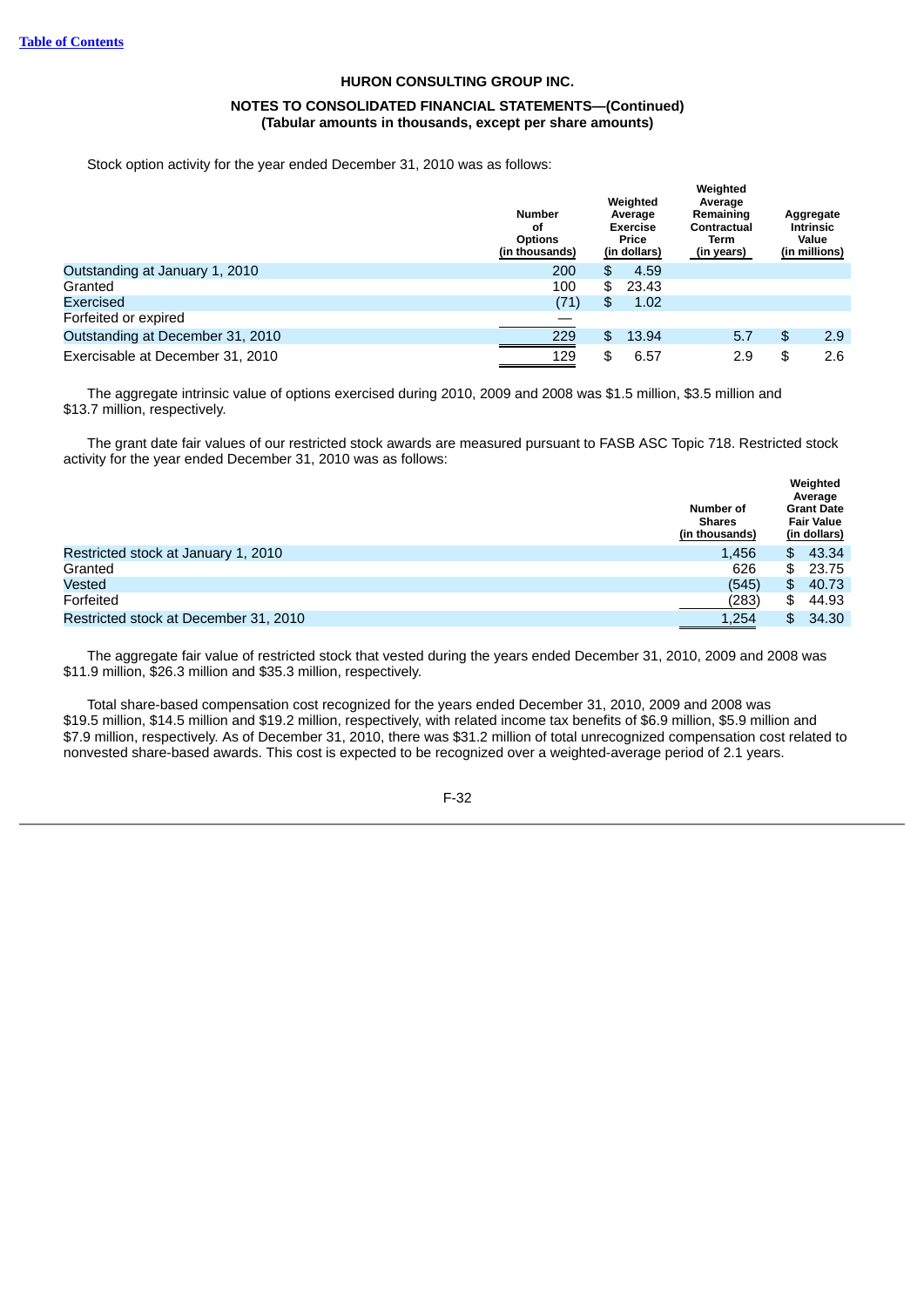## **NOTES TO CONSOLIDATED FINANCIAL STATEMENTS—(Continued) (Tabular amounts in thousands, except per share amounts)**

## **18. Income Taxes**

The income tax expense for continuing operations for the years ended December 31, 2010, 2009 and 2008 consists of the following:

|                                              | Year ended December 31. |               |          |  |  |
|----------------------------------------------|-------------------------|---------------|----------|--|--|
|                                              | 2010                    | 2009          | 2008     |  |  |
| Current:                                     |                         |               |          |  |  |
| Federal                                      | \$10,981                | \$<br>9,971   | \$8,834  |  |  |
| <b>State</b>                                 | 4,031                   | 2,274         | 2,125    |  |  |
| Foreign                                      | 302                     | 81            | (261)    |  |  |
| <b>Total current</b>                         | 15,314                  | 12,326        | 10,698   |  |  |
| Deferred:                                    |                         |               |          |  |  |
| Federal                                      | 1,098                   | (12,516)      | 10,327   |  |  |
| <b>State</b>                                 | (96)                    | (2,565)       | 2,965    |  |  |
| Foreign                                      | 118                     | (84)          |          |  |  |
| <b>Total deferred</b>                        | 1,120                   | (15, 165)     | 13,292   |  |  |
| Income tax expense for continuing operations | \$16,434                | (2,839)<br>\$ | \$23,990 |  |  |

A reconciliation of the U.S. statutory income tax rate to our effective tax rate for continuing operations is as follows.

|                                                             | <b>Year ended December 31.</b> |            |       |
|-------------------------------------------------------------|--------------------------------|------------|-------|
|                                                             | 2010                           | 2009       | 2008  |
| Percent of pretax (loss) income from continuing operations: |                                |            |       |
| At U.S. statutory tax rate                                  | 35.0%                          | $(35.0)\%$ | 35.0% |
| Non-cash compensation (1)                                   |                                | 11.2       | 37.9  |
| State income taxes                                          | 10.4                           | 0.1        | 11.3  |
| Meals and entertainment                                     | 2.3                            | 4.7        | 4.4   |
| Valuation allowance                                         | 2.8                            | (1.2)      | 1.1   |
| Realized investment (gains) losses                          | (0.3)                          | (1.6)      | 2.5   |
| Disallowed executive compensation                           | 3.0                            | 0.5        | 2.4   |
| Foreign source income                                       | 4.4                            | 3.6        | (0.7) |
| Goodwill                                                    |                                | 4.8        |       |
| Other non-deductible items                                  | (0.6)                          | 0.7        | 4.1   |
| Effective income tax expense rate for continuing operations | 57.0%                          | $(12.2)\%$ | 98.0% |

(1) Consists of non-cash compensation expense representing Shareholder Payments and Employee Payments as described in note "3. Restatement of Previously-Issued Financial Statements."

The effective tax rate for discontinued operations in 2010 was 27.7% based on a tax benefit of \$1.5 million. The income tax benefit in 2010 was lower than the statutory rate primarily due to an increase in valuation allowances. The effective tax rate for discontinued operations in 2009 was 46.7% based on a tax benefit of \$10.8 million. The income tax benefit in 2009 was higher than the statutory rate mainly due to the release of valuation allowances for foreign operations recorded in prior years. The effective tax rate for discontinued operations in 2008 was 52.3% based on tax expense of \$10.5 million. The income tax expense in 2008 was higher than the statutory rate primarily due to non-deductible non-cash compensation expense and an increase in valuation allowances.

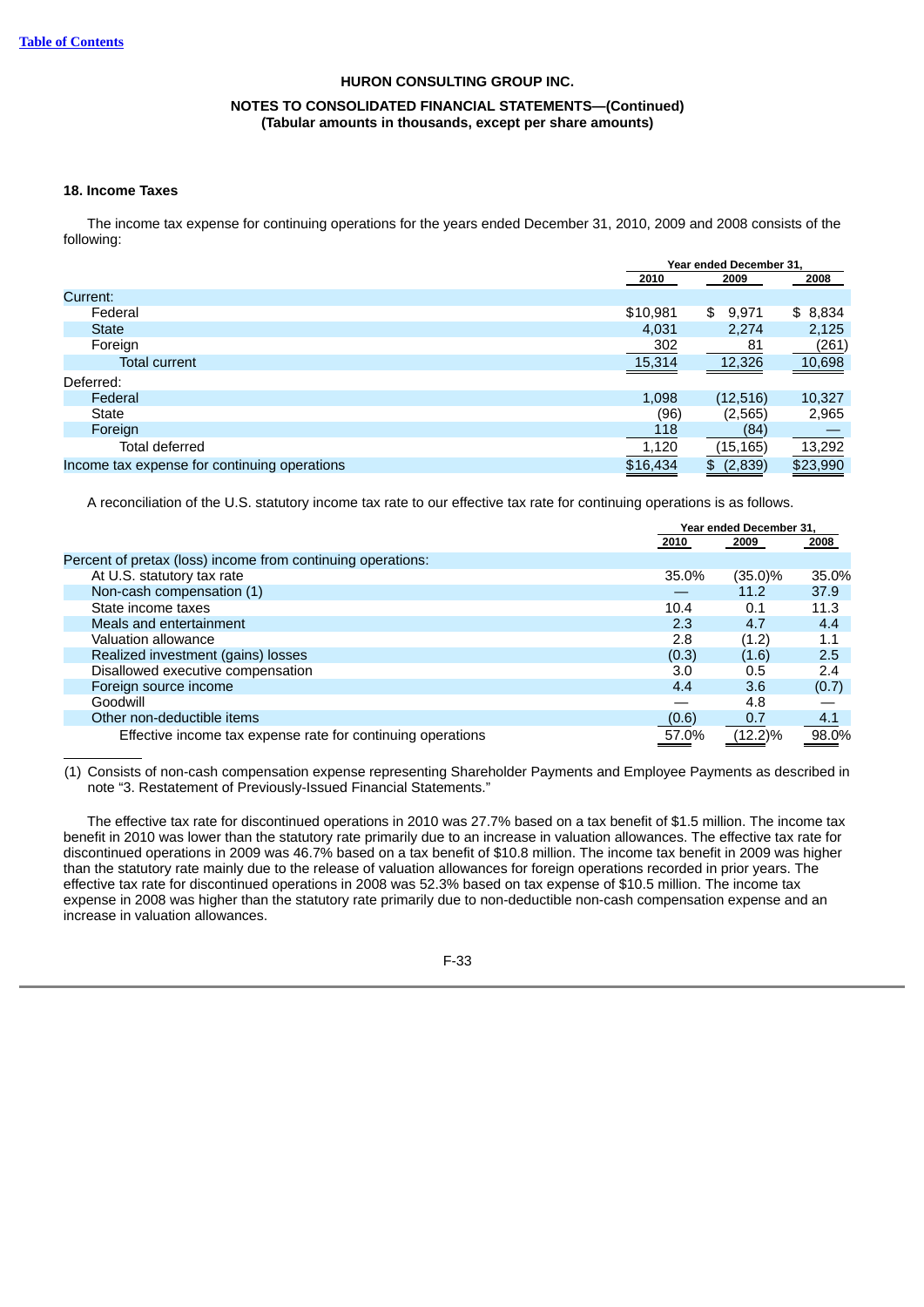#### **NOTES TO CONSOLIDATED FINANCIAL STATEMENTS—(Continued) (Tabular amounts in thousands, except per share amounts)**

Deferred tax assets for continuing operations at December 31, 2010 and 2009 consist of the following:

|                                                         |           | December 31, |
|---------------------------------------------------------|-----------|--------------|
|                                                         | 2010      | 2009         |
| Deferred tax assets:                                    |           |              |
| Goodwill                                                | \$22,546  | \$25,507     |
| Share-based compensation                                | 4,297     | 7,339        |
| Accrued payroll and other liabilities                   | 4,999     | 7,849        |
| Deferred lease incentives                               | 3,650     | 4,172        |
| Revenue recognition                                     | 4,907     | 4,450        |
| Net operating loss and foreign tax credit carryforwards | 1,400     | 1,311        |
| Litigation settlement                                   | 5,021     |              |
| Other                                                   | 5,285     | 1,245        |
| Total deferred tax assets                               | 52,105    | 51,873       |
| Less valuation allowance                                | (765)     |              |
| Net deferred tax assets                                 | 51,340    | 51,873       |
| Deferred tax liabilities:                               |           |              |
| Prepaid expenses                                        | (1,780)   | (2, 443)     |
| Property and equipment                                  | (848)     | (2, 439)     |
| Amortization of intangibles                             | (15, 611) | (9, 355)     |
| Other                                                   | (808)     |              |
| Total deferred tax liabilities                          | (19,047)  | (14, 237)    |
| Net deferred tax asset from continuing operations       | \$32,293  | \$37,636     |

As of December 31, 2010 and 2009, we had a valuation allowance of \$0.8 million and zero, respectively, primarily due to uncertainties relating to the ability to utilize deferred tax assets recorded for foreign losses. In addition, the Company has net foreign operating losses of \$5.7 million which carry forward indefinitely.

In accordance with FASB ASC Topic 740, "Income Taxes", we must recognize the tax benefit from an uncertain tax position only if it is more likely than not that the tax position will be sustained on examination by the taxing authorities, based on the technical merits of the position. The tax benefits recognized in the financial statements from such a position are measured based on the largest benefit that has a greater than fifty percent likelihood of being realized upon ultimate resolution.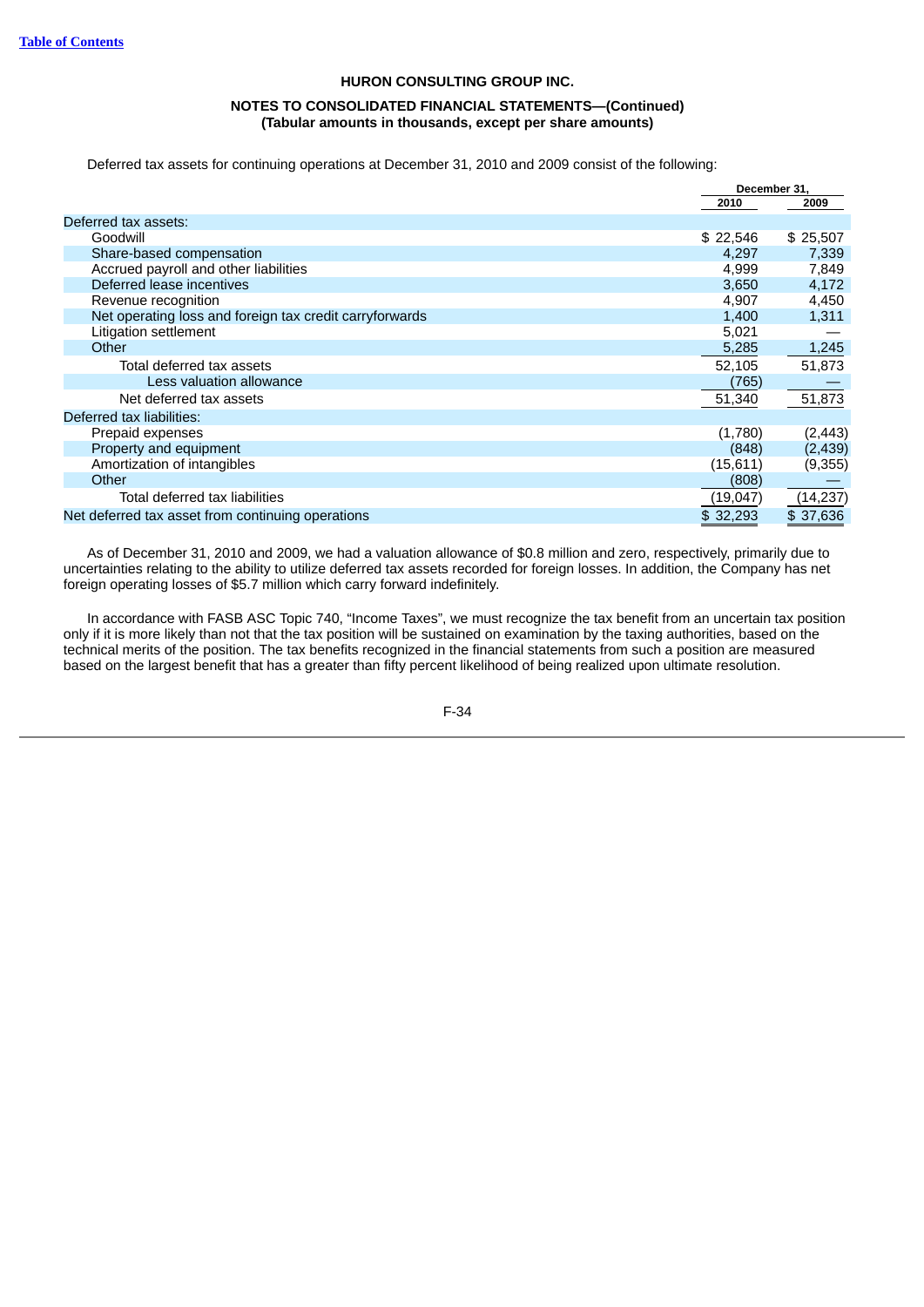#### **NOTES TO CONSOLIDATED FINANCIAL STATEMENTS—(Continued) (Tabular amounts in thousands, except per share amounts)**

A reconciliation of our beginning and ending amount of unrecognized tax benefits is as follows:

| Balance at January 1, 2008                                   | 711<br>\$F          |
|--------------------------------------------------------------|---------------------|
| Additions based on tax positions related to the current year | 328                 |
| Additions for tax positions of prior years                   |                     |
| Balance at December 31, 2008                                 | $\frac{129}{1,168}$ |
| Additions based on tax positions related to the current year | 623                 |
| Decrease based on settlements with taxing authorities        | (177)               |
| Balance at December 31, 2009                                 | \$1.614             |
| Additions based on tax positions related to the current year | 202                 |
| Decrease based on settlements with taxing authorities        | (171)               |
| Decrease due to lapse of statute of limitations              | (899)               |
| Balance at December 31, 2010                                 | 746                 |
|                                                              |                     |

Of the \$0.7 million of unrecognized tax benefits at December 31, 2010, \$0.7 million would affect the effective tax rate if recognized. We do not expect that changes in the liability for unrecognized tax benefits during the next 12 months will have a significant impact on our financial position or results of operations.

As of December 31, 2010, an immaterial amount was accrued for the potential payment of interest and penalties. As of December 31, 2009, \$0.2 million was accrued for the potential payment of penalties and an immaterial amount was accrued for the potential payment of interest. Accrued interest and penalties are recorded as a component of provision for income taxes on our consolidated statement of operations.

We file income tax returns with federal, state, local and foreign jurisdictions. The 2007 Federal tax return was examined and closed in 2009 and no material adjustments were identified toward any of our tax positions. Income tax years 2009 and 2008 are subject to future examinations by Federal tax authorities. The Company is currently under audit by the State of Florida, State of Texas and State of Minnesota for 2008, 2007 and 2006 tax returns. For all other states, tax returns for the years 2006 through 2009 are subject to future examinations. All of our foreign income tax filings are subject to future examinations by the local tax authorities.

# **19. Commitments, Contingencies and Guarantees**

#### **Lease Commitments**

We lease office space and certain equipment and software under noncancelable operating and capital lease arrangements expiring on various dates through 2018, with various renewal options. Our principal executive offices located in Chicago, Illinois are under leases expiring through September 2014. We have two five-year renewal options that will allow us to continue to occupy the majority of this office space until September 2024. We also have a core office located in New York City, New York under a lease that expires in July 2016, with one five-year renewal option. Office facilities under operating leases include fixed or minimum payments plus, in some cases, scheduled base rent increases over the term of the lease. Certain leases provide for monthly payments of real estate taxes, insurance and other operating expense applicable to the property. Some of the leases contain provisions whereby the future rental payments may be adjusted for increases in operating expense above the specified amount. Rental expense, including operating costs and taxes, for the years ended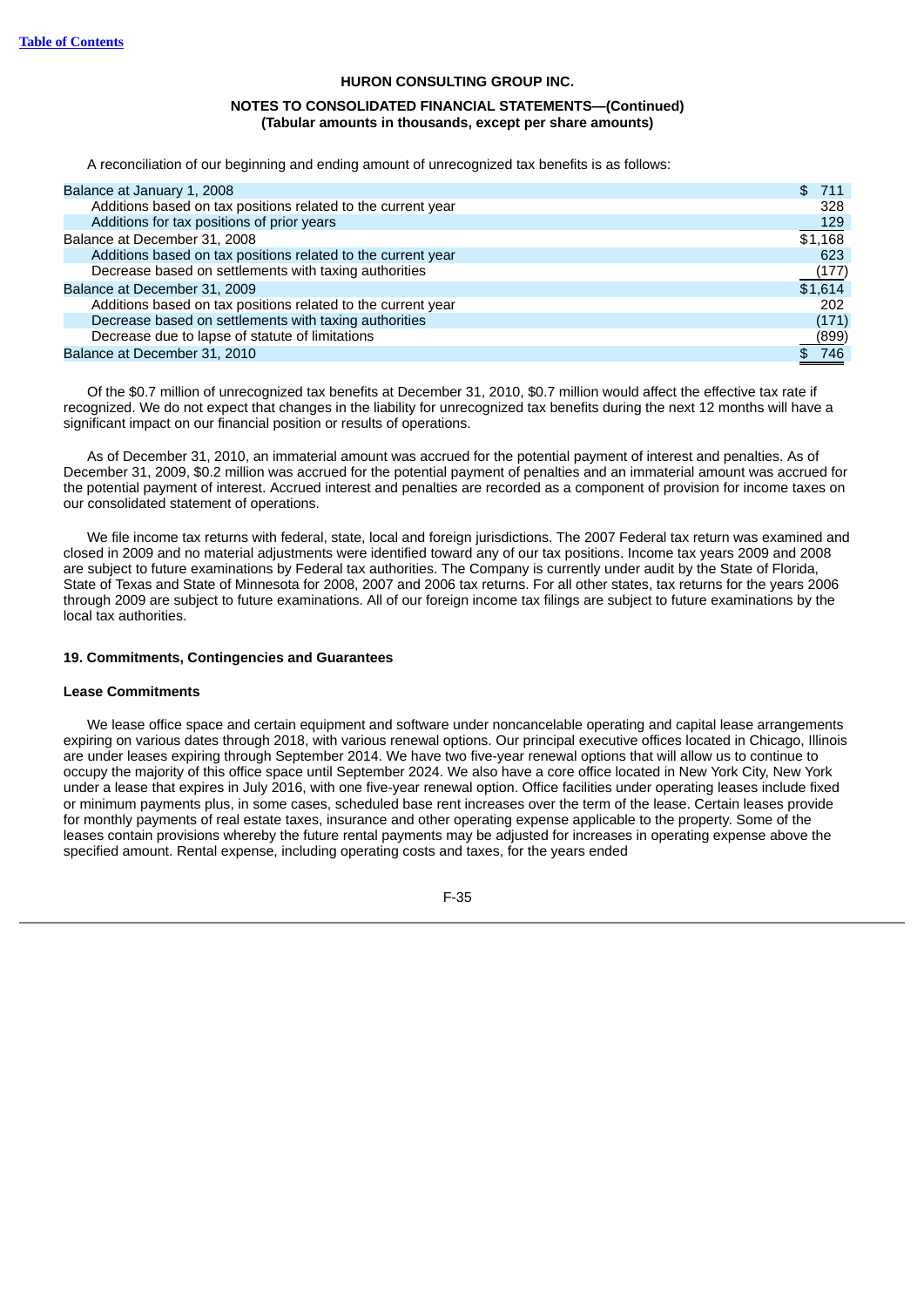#### **NOTES TO CONSOLIDATED FINANCIAL STATEMENTS—(Continued) (Tabular amounts in thousands, except per share amounts)**

December 31, 2010, 2009 and 2008 was \$15.6 million, \$16.4 million and \$14.7 million, respectively. Future minimum rental commitments under non-cancelable leases and sublease income as of December 31, 2010, are as follows:

|              |        | Capital<br>Lease<br>Obligations | Operating<br>Lease<br><b>Obligations</b> | <b>Sublease</b><br>Income |
|--------------|--------|---------------------------------|------------------------------------------|---------------------------|
| 2011         | \$     | 70                              | 16,850<br>\$                             | (421)<br>\$               |
| 2012         |        | 6                               | 15,918                                   | (470)                     |
| 2013         |        | 2                               | 13,498                                   | (486)                     |
| 2014         |        | 2                               | 11,192                                   | (402)                     |
| 2015         |        |                                 | 6,489                                    |                           |
| Thereafter   |        |                                 | 6,064                                    |                           |
| <b>Total</b> | œ<br>Ф | 80                              | 70,011<br>\$                             | \$ (1,779)                |
|              |        |                                 |                                          |                           |

#### **Litigation**

On July 3, 2007, The Official Committee (the "Committee") of Unsecured Creditors of Saint Vincents Catholic Medical Centers of New York d/b/a Saint Vincent Catholic Medical Centers ("St. Vincents"), et al. filed suit against Huron Consulting Group Inc., certain of our subsidiaries, including Speltz & Weis LLC, and two of our former managing directors, David E. Speltz ("Speltz") and Timothy C. Weis ("Weis"), in the Supreme Court of the State of New York, County of New York. On November 26, 2007, Gray & Associates, LLC ("Gray"), in its capacity as trustee on behalf of the SVCMC Litigation Trust, was substituted as plaintiff in the place of the Committee and on February 19, 2008, Gray filed an amended complaint in the action. Beginning in 2004, St. Vincents retained Speltz & Weis LLC to provide management services to St. Vincents, and its two principals, Speltz and Weis, were made the interim chief executive officer and chief financial officer, respectively, of St. Vincents. In May of 2005, we acquired Speltz & Weis LLC. On July 5, 2005, St. Vincents filed for bankruptcy in the United States Bankruptcy Court for the Southern District of New York ("Bankruptcy Court"). On December 14, 2005, the Bankruptcy Court approved the retention of Speltz & Weis LLC and us in various capacities, including interim management, revenue cycle management and strategic sourcing services. The amended complaint filed by Gray alleges, among other things, breach of fiduciary duties, breach of the New York Not-For-Profit Corporation Law, malpractice, breach of contract, tortious interference with contract, aiding and abetting breaches of fiduciary duties, certain fraudulent transfers and fraudulent conveyances, breach of the implied duty of good faith and fair dealing, fraud, aiding and abetting fraud, negligent misrepresentation, and civil conspiracy, and sought at least \$200 million in damages, disgorgement of fees, return of funds or other property transferred to Speltz & Weis LLC, attorneys' fees, and unspecified punitive and other damages. In the second quarter of 2010, we reached, and paid, a settlement which resulted in a litigation settlement charge of approximately \$4.8 million in the second quarter.

In August, 2009, the SEC commenced an investigation with respect to the restatement and an investigation into the allocation of time within a certain practice group. We also conducted a separate inquiry, in response to the initial inquiry from the SEC, into the allocation of time within a certain practice group. This matter had no impact on billings to our clients, but could have impacted the timing of when revenue was recognized. Based on our internal inquiry, which is complete, we have concluded that an adjustment to our historical financial statements is not required with respect to this matter. The SEC investigations with respect to the restatement and the allocation of time within a certain practice group are ongoing. We are cooperating fully with the SEC in its investigations. As often happens in these circumstances, the USAO for the Northern District of Illinois has contacted our counsel. The USAO made a telephonic request for copies of certain documents that we previously provided to the SEC, which we have voluntarily provided to the USAO.

In addition, the following purported shareholder class action complaints were filed in connection with our restatement in the United States District Court for the Northern District of Illinois: (1) a complaint in the matter of Jason Hughes v. Huron

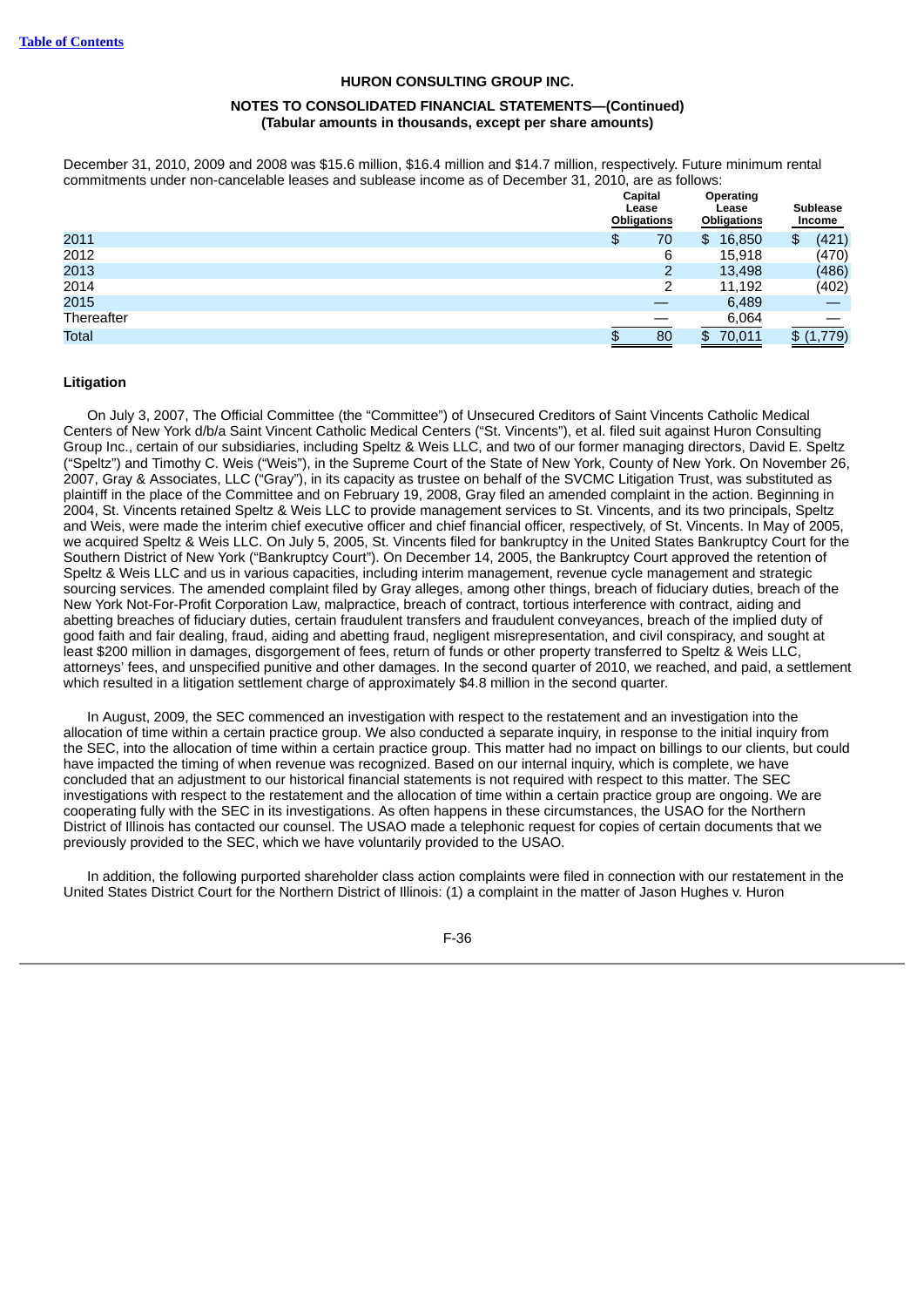#### **NOTES TO CONSOLIDATED FINANCIAL STATEMENTS—(Continued) (Tabular amounts in thousands, except per share amounts)**

Consulting Group Inc., Gary E. Holdren and Gary L. Burge, filed on August 4, 2009; (2) a complaint in the matter of Dorothy DeAngelis v. Huron Consulting Group Inc., Gary E. Holdren, Gary L. Burge, Wayne Lipski and PricewaterhouseCoopers LLP, filed on August 5, 2009; (3) a complaint in the matter of Noel M. Parsons v. Huron Consulting Group Inc., Gary E. Holdren, Gary L. Burge, Wayne Lipski and PricewaterhouseCoopers LLP, filed on August 5, 2009; (4) a complaint in the matter of Adam Liebman v. Huron Consulting Group Inc., Gary E. Holdren, Gary L. Burge and Wayne Lipski, filed on August 5, 2009; (5) a complaint in the matter of Gerald Tobin v. Huron Consulting Group Inc., Gary E. Holdren, Gary L. Burge and PricewaterhouseCoopers LLP, filed on August 7, 2009, (6) a complaint in the matter of Gary Austin v. Huron Consulting Group Inc., Gary E. Holdren, Gary L. Burge and Wayne Lipski, filed on August 7, 2009 and (7) a complaint in the matter of Thomas Fisher v. Huron Consulting Group Inc., Gary E. Holdren, Gary L. Burge, Wayne Lipski and PricewaterhouseCoopers LLP, filed on September 3, 2009. On October 6, 2009, Plaintiff Thomas Fisher voluntarily dismissed his complaint. On November 16, 2009, the remaining suits were consolidated and the Public School Teachers' Pension & Retirement Fund of Chicago, the Arkansas Public Employees Retirement System, the City of Boston Retirement Board, the Cambridge Retirement System and the Bristol County Retirement System were appointed Lead Plaintiffs. Lead Plaintiffs filed a consolidated complaint on January 29, 2010. The consolidated complaint asserts claims under Section 10(b) of the Exchange Act and SEC Rule 10b-5 promulgated thereunder against Huron Consulting Group, Inc., Gary Holdren and Gary Burge and claims under Section 20(a) of the Exchange Act against Gary Holdren, Gary Burge and Wayne Lipski. The consolidated complaint contends that the Company and the individual defendants issued false and misleading statements regarding the Company's financial results and compliance with GAAP. Lead Plaintiffs request that the action be declared a class action, and seek unspecified damages, equitable and injunctive relief, and reimbursement for fees and expenses incurred in connection with the action, including attorneys' fees. On March 30, 2010, Huron, Gary Burge, Gary Holdren and Wayne Lipski jointly filed a motion to dismiss the consolidated complaint. On August 6, 2010, the Court denied the motion to dismiss. On December 6, 2010, we reached an agreement in principle with the Lead Plaintiffs to settle the litigation, pursuant to which the plaintiffs will receive total consideration of approximately \$39.6 million, comprised of \$27.0 million in cash and the issuance by the Company of 474,547 Settlement Shares. The settlement shares had an aggregate value of approximately \$12.6 million based on the closing market price of our common stock on December 31, 2010. As a result of the Class Action Settlement, we recorded a non-cash charge to earnings in the fourth quarter of 2010 of \$12.6 million representing the fair value of the Settlement Shares and a corresponding settlement liability. We will adjust the amount of the non-cash charge and corresponding settlement liability to reflect changes in the fair value of the Settlement Shares until and including the date of issuance, which may result in either additional non-cash charges or non-cash gains. As of December 31, 2010, in accordance with the proposed settlement, we also recorded a receivable for the cash portion of the consideration, which was funded into escrow in its entirety by our insurance carriers, and a corresponding settlement liability. There was no impact to our Consolidated Statement of Operations for the cash consideration as we concluded that a right of setoff existed in accordance with Accounting Standards Codification Topic 210-20-45, "Other Presentation Matters". The total amount of insurance coverage under the related policy was \$35.0 million and the insurers had previously paid out approximately \$8.0 million in claims prior to the final \$27.0 million payment discussed above. As a result of the final payment by the insurance carriers, we will not receive any further contributions from our insurance carriers for the reimbursement of legal fees expended on the finalization of the Class Action Settlement or any amounts (including any damages, settlement costs or legal fees) with respect to the remaining restatement matters. The proposed Class Action Settlement received preliminary court approval on January 21, 2011 and is subject to final court approval and the issuance of the Settlement Shares. A Fairness Hearing is currently scheduled to consider final approval of the settlement on May 6, 2011. The issuance of the Settlement Shares is expected to occur after final court approval is granted. There can be no assurance that final approval will be granted. The proposed settlement contains no admission of wrongdoing. Additionally, the Company has the right to terminate the settlement if class members representing more than a specified amount of alleged securities losses elect to opt out of the settlement.

The Company also has been named as a nominal defendant in two state derivative suits filed in connection with the Company's restatement, since consolidated in the Circuit Court of Cook County, Illinois, Chancery Division on September 21, 2009: (1) a complaint in the matter of Curtis Peters, derivatively on behalf of Huron Consulting Group Inc. v. Gary E. Holdren, Gary L. Burge, Wayne Lipski, each of the members of the Board of Directors and PricewaterhouseCoopers LLP, filed on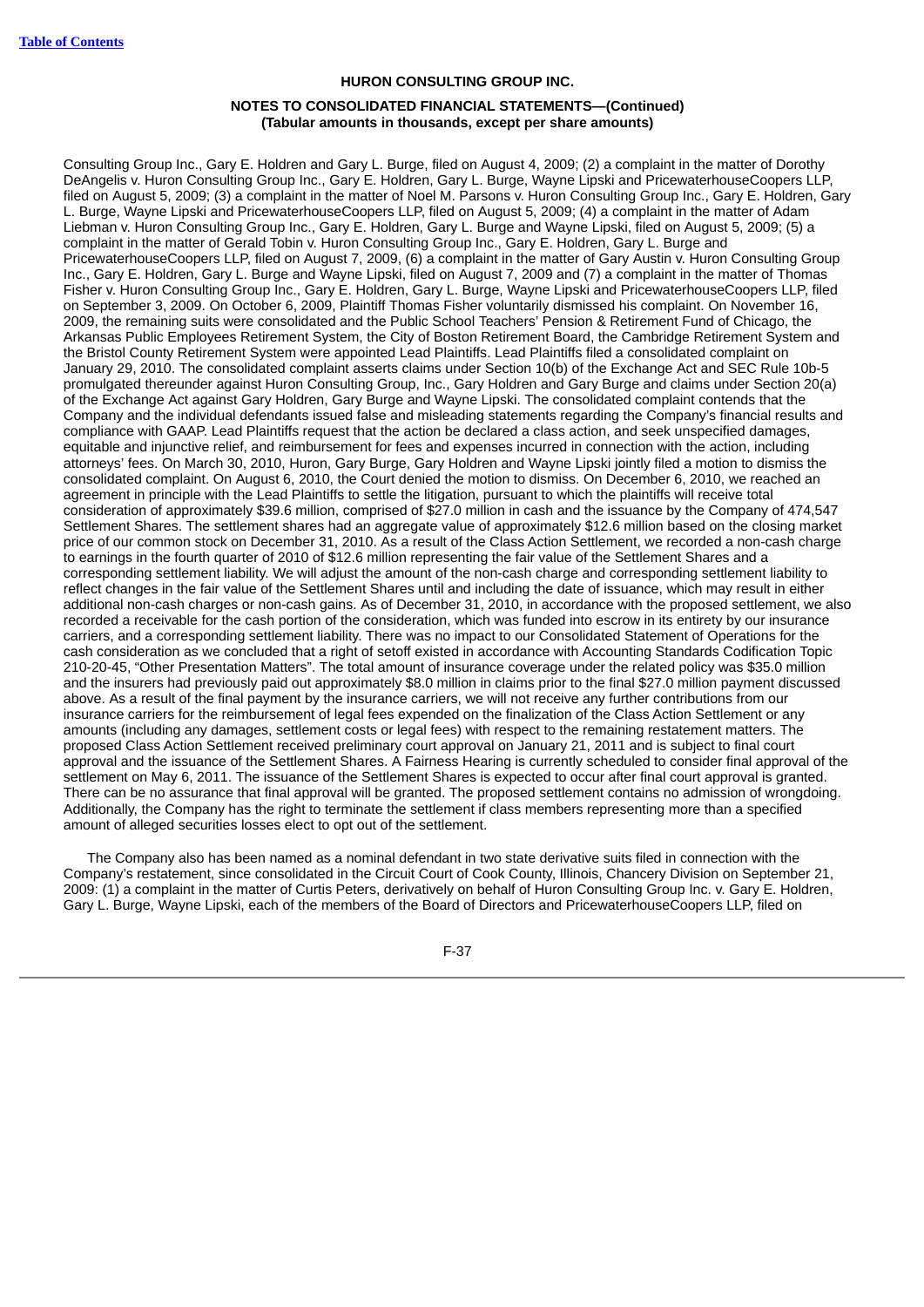#### **NOTES TO CONSOLIDATED FINANCIAL STATEMENTS—(Continued) (Tabular amounts in thousands, except per share amounts)**

August 28, 2009 (the "Peters suit") and (2) a complaint in the matter of Brian Hacias, derivatively on behalf of Huron Consulting Group Inc. v. Gary E. Holdren, Gary L. Burge and Wayne Lipski, filed on August 28, 2009 (the "Hacias suit"). The consolidated cases are captioned "In Re Huron Consulting Group, Inc. Shareholder Derivative Litigation". On March 8, 2010, plaintiffs filed a consolidated complaint. The consolidated complaint asserts claims for breach of fiduciary duty, unjust enrichment, abuse of control, gross mismanagement and waste of corporate assets. The consolidated complaint also alleges claims for professional negligence and breach of contract against PricewaterhouseCoopers LLP, the Company's independent auditors. Plaintiffs seek to recoup for the Company unspecified damages allegedly sustained by the Company resulting from the restatement and related matters, disgorgement and reimbursement for fees and expenses incurred in connection with the suits, including attorneys' fees. Huron filed a motion to dismiss plaintiffs' consolidated complaint on April 22, 2010. On October 25, 2010, the Court granted Huron's motion to dismiss and dismissed plaintiffs' consolidated complaint with prejudice. On November 19, 2010, plaintiffs filed a notice of appeal of the dismissal to the Appellate Court of Illinois.

The Company has also been named as a nominal defendant in three Federal derivative suits filed in connection with the Company's restatement, since consolidated in the United States District Court for the Northern District of Illinois on November 23, 2009: (1) a complaint in the matter of Oakland County Employees' Retirement System, derivatively on behalf of Huron Consulting Group Inc. v. Gary E. Holdren, Gary L. Burge, Wayne Lipski and each of the members of the Board of Directors, filed on October 7, 2009 (the "Oakland suit"); (2) a complaint in the matter of Philip R. Wilmore, derivatively on behalf of Huron Consulting Group Inc. v. Gary E. Holdren, Gary L. Burge, Wayne Lipski, David M. Shade, and each of the members of the Board of Directors, filed on October 12, 2009 (the "Wilmore suit"); and (3) a complaint in the matter of Lawrence J. Goelz, derivatively on behalf of Huron Consulting Group Inc. v. Gary E. Holdren, Gary L. Burge, Wayne Lipski, David M. Shade, and each of the members of the Board of Directors, filed on October 12, 2009 (the "Goelz suit"). Oakland County Employees' Retirement System, Philip R. Wilmore and Lawrence J. Goelz have been named Lead Plaintiffs. Lead Plaintiffs filed a consolidated complaint on January 15, 2010. The consolidated complaint asserts claims under Section 14(a) of the Exchange Act and for breach of fiduciary duty, waste of corporate assets and unjust enrichment. Lead Plaintiffs seek to recoup for the Company unspecified damages allegedly sustained by the Company resulting from the restatement and related matters, restitution from all defendants and disgorgement of all profits, benefits or other compensation obtained by the defendants and reimbursement for fees and expenses incurred in connection with the suit, including attorneys' fees. On April 7, 2010, the Court denied Huron's motion to stay the Federal derivative suits. On April 8, 2010, Huron filed a motion to stay discovery proceedings in the derivative suits, pursuant to the Private Securities Litigation Reform Act, pending the resolution of Huron's motion to dismiss plaintiffs' consolidated complaint. The Court granted Huron's motion to stay discovery proceedings in the derivative suits on April 12, 2010. Huron filed a motion to dismiss plaintiffs' consolidated complaint on April 27, 2010. Huron's motion to dismiss was granted, judgment entered and the case closed on September 7, 2010. On October 5, 2010, plaintiffs moved for relief from judgment and for leave to file a first amended complaint. The Court granted plaintiffs' motion on October 12, 2010, and plaintiffs filed their amended complaint that same day. Defendants moved to dismiss plaintiffs' amended complaint on November 5, 2010. That motion is fully briefed and pending before the Court.

Given the uncertain nature of the SEC investigations with respect to the restatement and the allocation of time within a certain practice group, the USAO's request for certain documents and the purported private shareholder class action lawsuit and derivative lawsuits in respect of the restatement (collectively, the "restatement matters"), and the uncertainties related to the incurrence and amount of loss, including with respect to the imposition of fines, penalties, damages, administrative remedies and liabilities for additional amounts, with respect to the restatement matters, we are unable to predict the ultimate outcome of the restatement matters, determine whether a liability has been incurred or make a reasonable estimate of the liability that could result from an unfavorable outcome in the restatement matters. Any such liability could be material.

On December 9, 2009, plaintiff, Associates Against Outlier Fraud, filed a First Amended *qui tam* complaint against Huron Consulting Group, Inc., and others under the federal and New York state False Claims Act ("FCA") in the United States District Court for the Southern District of New York. The federal and state FCA authorize private individuals (known as "relators") to sue on behalf of the government (known as "*qui tam*" actions) alleging that false or fraudulent claims were knowingly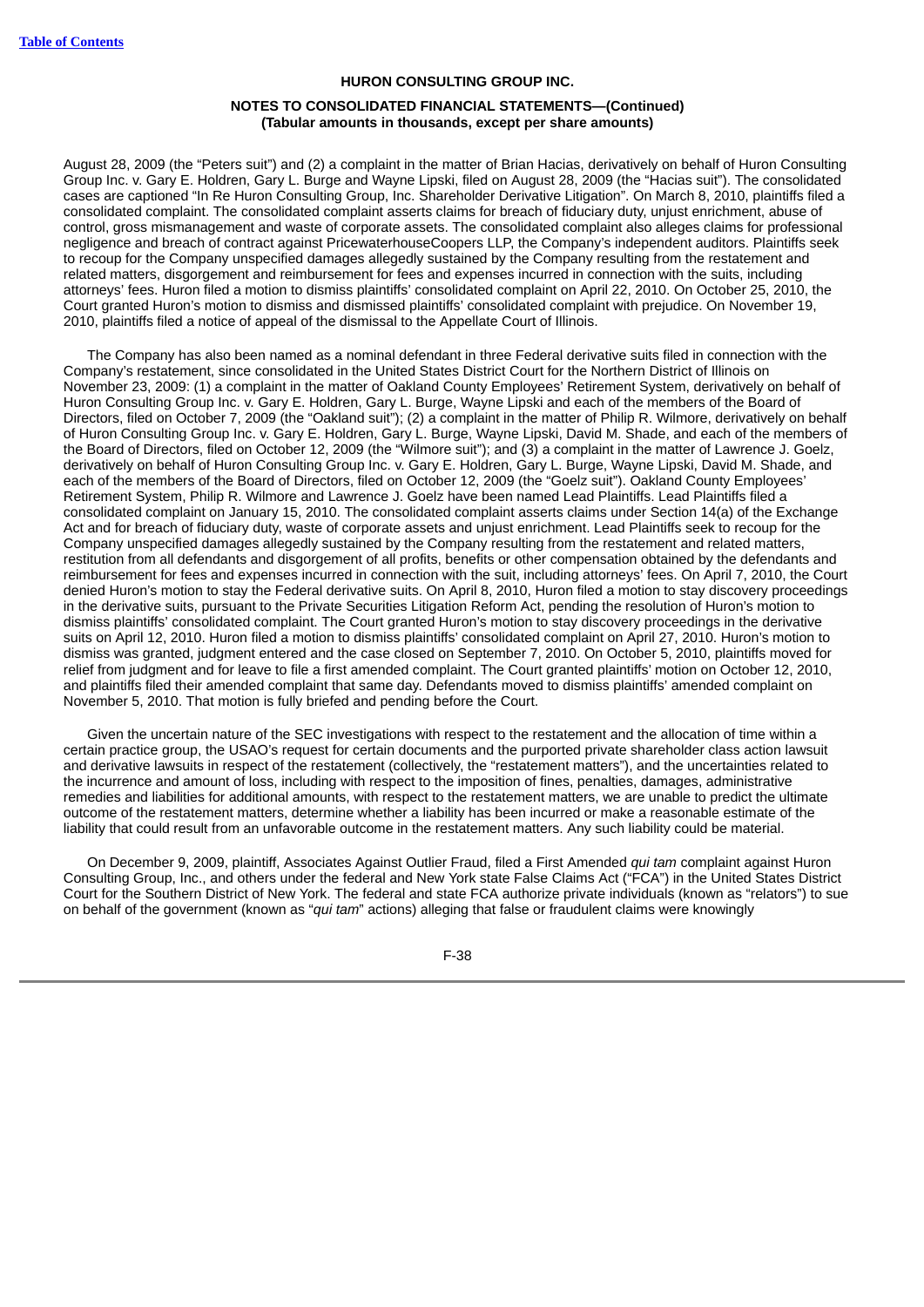#### **NOTES TO CONSOLIDATED FINANCIAL STATEMENTS—(Continued) (Tabular amounts in thousands, except per share amounts)**

submitted to the government. Once a *qui tam* action is filed, the government may elect to intervene in the action. If the government declines to intervene, the relator may proceed with the action. Under the federal and state FCA, the government may recover treble damages and civil penalties (civil penalties of up to \$11,000 per violation under the federal FCA and \$12,000 per violation under the state FCA). On January 6, 2010, the United States declined to intervene in the lawsuit. On February 2, 2010, Huron filed a motion to dismiss the relator's federal and state claims. On August 25, 2010, the Court granted Huron's motion to dismiss without prejudice. On September 29, 2010, relator filed a Second Amended Complaint alleging that Huron and others caused St. Vincent Catholic Medical Center to receive more than \$30 million in inflated outlier payments under the Medicare and Medicaid programs in violation of the federal and state FCA and also seeks to recover an unspecified amount of civil penalties. On October 19, 2010 Huron filed a motion to dismiss the Second Amended Complaint, which the Court denied on January 3, 2011. The suit is in the pre-trial stage and no trial date has been set. We believe that the claims are without merit and intend to vigorously defend ourselves in this matter.

From time to time, we are involved in legal proceedings and litigation arising in the ordinary course of business. As of the date of this annual report on Form 10-K, we are not a party to or threatened with any other litigation or legal proceeding that, in the current opinion of management, could have a material adverse effect on our financial position or results of operations. However, due to the risks and uncertainties inherent in legal proceedings, actual results could differ from current expected results.

## **Guarantees**

Guarantees in the form of letters of credit totaling \$6.3 million and \$4.5 million were outstanding at December 31, 2010 and 2009, respectively, to support certain office lease obligations.

In connection with certain business acquisitions, we are required to pay additional purchase consideration to the sellers if specific performance targets and conditions are met over a number of years as specified in the related purchase agreements. These amounts are calculated and payable at the end of each year based on full year financial results. Additional purchase consideration earned by certain sellers totaled \$28.3 million, \$66.2 million and \$45.4 million for the years ended December 31, 2010, 2009 and 2008, respectively. There is no limitation to the maximum amount of additional purchase consideration and future amounts are not determinable at this time, but the aggregate amount that potentially may be paid could be significant.

To the extent permitted by law, our by-laws and articles of incorporation require that we indemnify our officers and directors against judgments, fines and amounts paid in settlement, including attorney's fees, incurred in connection with civil or criminal action or proceedings, as it relates to their services to us if such person acted in good faith. Although there is no limit on the amount of indemnification, we may have recourse against our insurance carrier for certain payments made. However, we will not receive any further contributions from our insurance carriers for the reimbursement of legal fees expended on the finalization of the class action settlement or any amounts (including any damages, settlement costs or legal fees) with respect to the remaining restatement matters.

## **20. Segment Information**

Segments are defined by FASB ASC Topic 280 "Segment Reporting" as components of a company in which separate financial information is available and is evaluated regularly by the chief operating decision maker, or decision-making group, in deciding how to allocate resources and in assessing performance. Our chief operating decision maker manages the business under three operating segments: Health and Education Consulting, Legal Consulting, and Financial Consulting.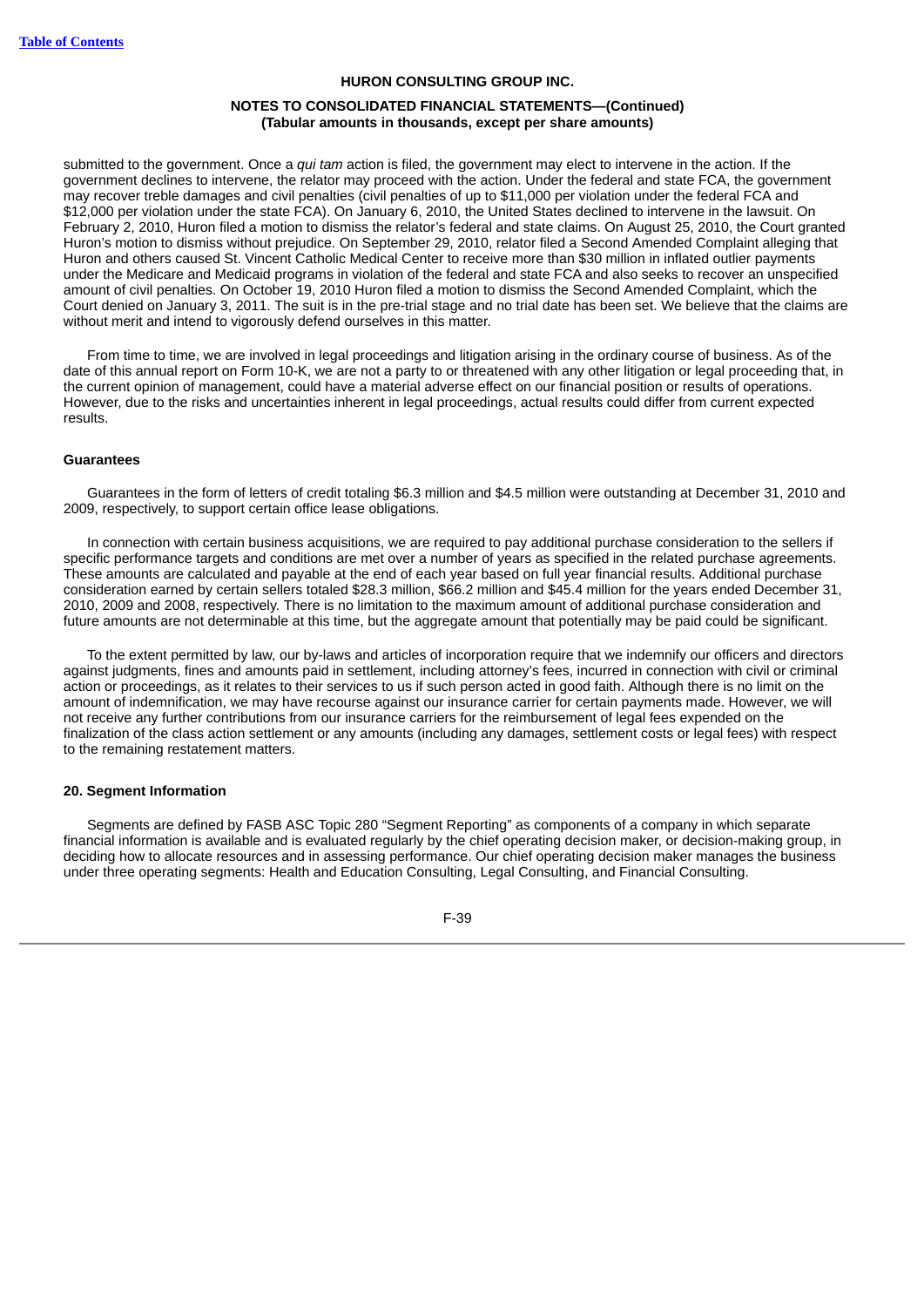## **NOTES TO CONSOLIDATED FINANCIAL STATEMENTS—(Continued) (Tabular amounts in thousands, except per share amounts)**

Effective January 1, 2010, we reorganized our practice areas and service lines to better align ourselves to meet market demands and serve our clients. Under our new organizational structure, we have three operating segments: Health and Education Consulting, Legal Consulting and Financial Consulting. The Financial Consulting segment practices primarily include the restructuring and turnaround and accounting advisory service offerings. The Health and Education Consulting and Legal Consulting segments remain unchanged. Previously reported segment information has been reclassified to reflect the reorganization.

During the third quarter of 2009, we moved our government contract consulting practice from our Health and Education Consulting segment to our Financial Consulting segment to better align our service offerings. Previously reported segment information has been restated to reflect this.

- **Health and Education Consulting.** Our Health and Education Consulting segment provides consulting services to hospitals, health systems, physicians, managed care organizations, academic medical centers, colleges, universities, and pharmaceutical and medical device manufacturers. This segment's professionals develop and implement solutions to help clients address financial management, strategy, operational and organizational effectiveness, research administration, and regulatory compliance. This segment also provides consulting services related to hospital or healthcare organization performance improvement, revenue cycle improvement, turnarounds, merger of affiliation strategies, labor productivity, nonlabor cost management, information technology, patient flow improvement, physician practice management, interim management, clinical quality and medical management, and governance and board development.
- **Legal Consulting.** Our Legal Consulting segment provides advisory and business services to assist law departments and law firms with their strategy, organizational design and development, operational efficiency, and cost effectiveness. These results-driven services add value to organizations by helping reduce legal spend and enhance client service. Our expertise focuses on strategic and management consulting, cost management, and technology and information management including matter management, records, document review and discovery services. Included in this segment's offerings is our V3locity<sub>TM</sub> solution, which delivers streamlined e-discovery process resulting in more affordable and predictable discovery  $costs$  and our IMPACT<sub>TM</sub> solution, which delivers sustainable cost reductions.
- **Financial Consulting.** Our Financial Consulting segment assists corporations with complex accounting and financial reporting matters, and provides financial analysis in restructuring and turnaround situations. We have an array of services that are flexible and responsive to event- and transaction-based needs across industries. Our professionals consist of certified public accountants, certified insolvency and restructuring advisors, certified turnaround professionals, and chartered financial analysts that serve attorneys, corporations, and financial institutions as advisors and consultants. Huron also consults with companies in the areas of corporate governance, Sarbanes Oxley compliance, and internal audit, and helps companies with critical finance and accounting department projects utilizing on demand resources.

Segment operating income consists of the revenues generated by a segment, less the direct costs of revenue and selling, general and administrative costs that are incurred directly by the segment. Unallocated corporate costs include costs related to administrative functions that are performed in a centralized manner that are not attributable to a particular segment. These administrative function costs include costs for corporate office support, certain office facility costs, costs relating to accounting and finance, human resources, legal, marketing, information technology and company-wide business development functions, restatement-related expenses, goodwill impairment as well as costs related to overall corporate management.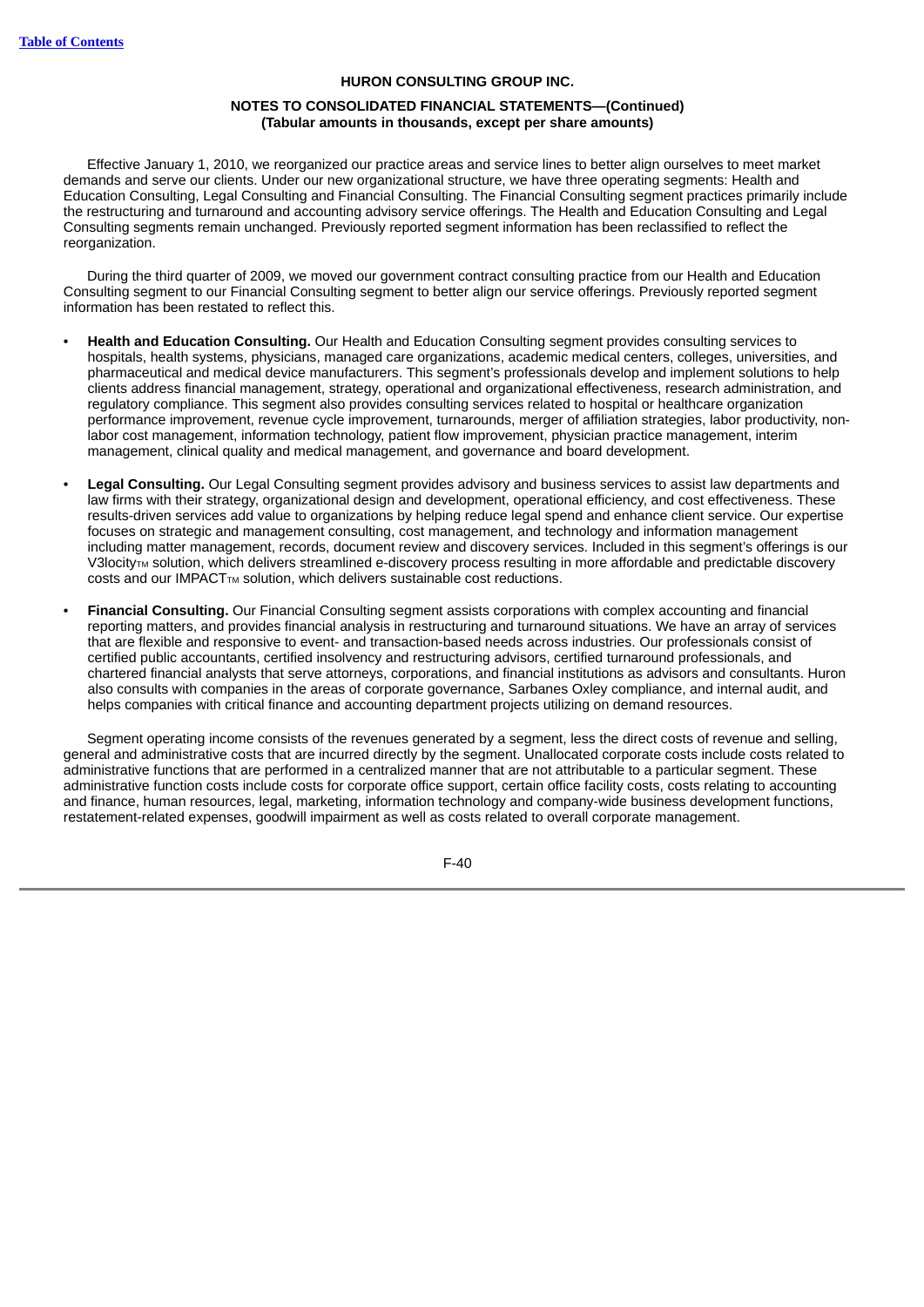# **NOTES TO CONSOLIDATED FINANCIAL STATEMENTS—(Continued) (Tabular amounts in thousands, except per share amounts)**

The table below sets forth information about our operating segments along with the items necessary to reconcile the segment information to the totals reported in the accompanying consolidated financial statements. We do not present financial information by geographic area as revenues, as well as information relating to long-lived assets, attributable to international operations are immaterial.

|                                                                    |              | Year Ended December 31, |           |  |  |  |
|--------------------------------------------------------------------|--------------|-------------------------|-----------|--|--|--|
|                                                                    | 2010         | 2009                    | 2008      |  |  |  |
| <b>Health and Education Consulting:</b>                            |              |                         |           |  |  |  |
| Revenues                                                           | \$338,288    | \$373,881               | \$269,370 |  |  |  |
| Operating income                                                   | \$112,339    | \$141,295               | \$90,885  |  |  |  |
| Segment operating income as a percent of segment revenues          | 33.2%        | 37.8%                   | 33.7%     |  |  |  |
| <b>Legal Consulting:</b>                                           |              |                         |           |  |  |  |
| Revenues                                                           | \$144,730    | \$114,824               | \$121,413 |  |  |  |
| Operating income                                                   | \$39,254     | \$22,035                | \$37,780  |  |  |  |
| Segment operating income as a percent of segment revenues          | 27.1%        | 19.2%                   | 31.1%     |  |  |  |
| <b>Financial Consulting:</b>                                       |              |                         |           |  |  |  |
| Revenues                                                           | 69,989<br>\$ | 70,753<br>\$            | \$89,143  |  |  |  |
| Operating income                                                   | \$20,323     | \$17,205                | \$19,650  |  |  |  |
| Segment operating income as a percent of segment revenues          | 29.0%        | 24.3%                   | 22.0%     |  |  |  |
| <b>Total Company:</b>                                              |              |                         |           |  |  |  |
| Revenues                                                           | \$553,007    | \$559,458               | \$479,926 |  |  |  |
| Reimbursable expenses                                              | 51,593       | 47,632                  | 48,692    |  |  |  |
| Total revenues and reimbursable expenses                           | \$604,600    | \$607,090               | \$528,618 |  |  |  |
| Statement of operations reconciliation:                            |              |                         |           |  |  |  |
| Segment operating income                                           | \$171,916    | \$180,535               | \$148,315 |  |  |  |
| Charges not allocated at the segment level:                        |              |                         |           |  |  |  |
| Other selling, general and administrative expenses                 | 110,356      | 104,362                 | 84,416    |  |  |  |
| Depreciation and amortization                                      | 18,605       | 22,116                  | 22,867    |  |  |  |
| Impairment charge on goodwill                                      |              | 67,034                  |           |  |  |  |
| Other expense                                                      | 14,140       | 10,373                  | 16,550    |  |  |  |
| Income (loss) from continuing operations before income tax expense | 28,815<br>\$ | \$ (23,350)             | \$24,482  |  |  |  |

|                                        |           | December 31. |
|----------------------------------------|-----------|--------------|
|                                        | 2010      | 2009         |
| <b>Segment assets:</b>                 |           |              |
| <b>Health and Education Consulting</b> | \$72.209  | \$68,442     |
| Legal Consulting                       | 39.133    | 30.052       |
| <b>Financial Consulting</b>            | 12.931    | 11.830       |
| Unallocated assets (1)                 | 662.234   | 621.144      |
| <b>Discontinued Operations</b>         | 2,476     | 22,747       |
| <b>Total assets</b>                    | \$788,983 | \$754,215    |
|                                        |           |              |

(1) Goodwill and intangible assets are included in unallocated assets, as in assessing segment performance or in allocating resources, management does not evaluate these items at the segment level.

For the years ended December 31, 2010, 2009 and 2008, substantially all of our revenues and long-lived assets were attributed to or located in the United States.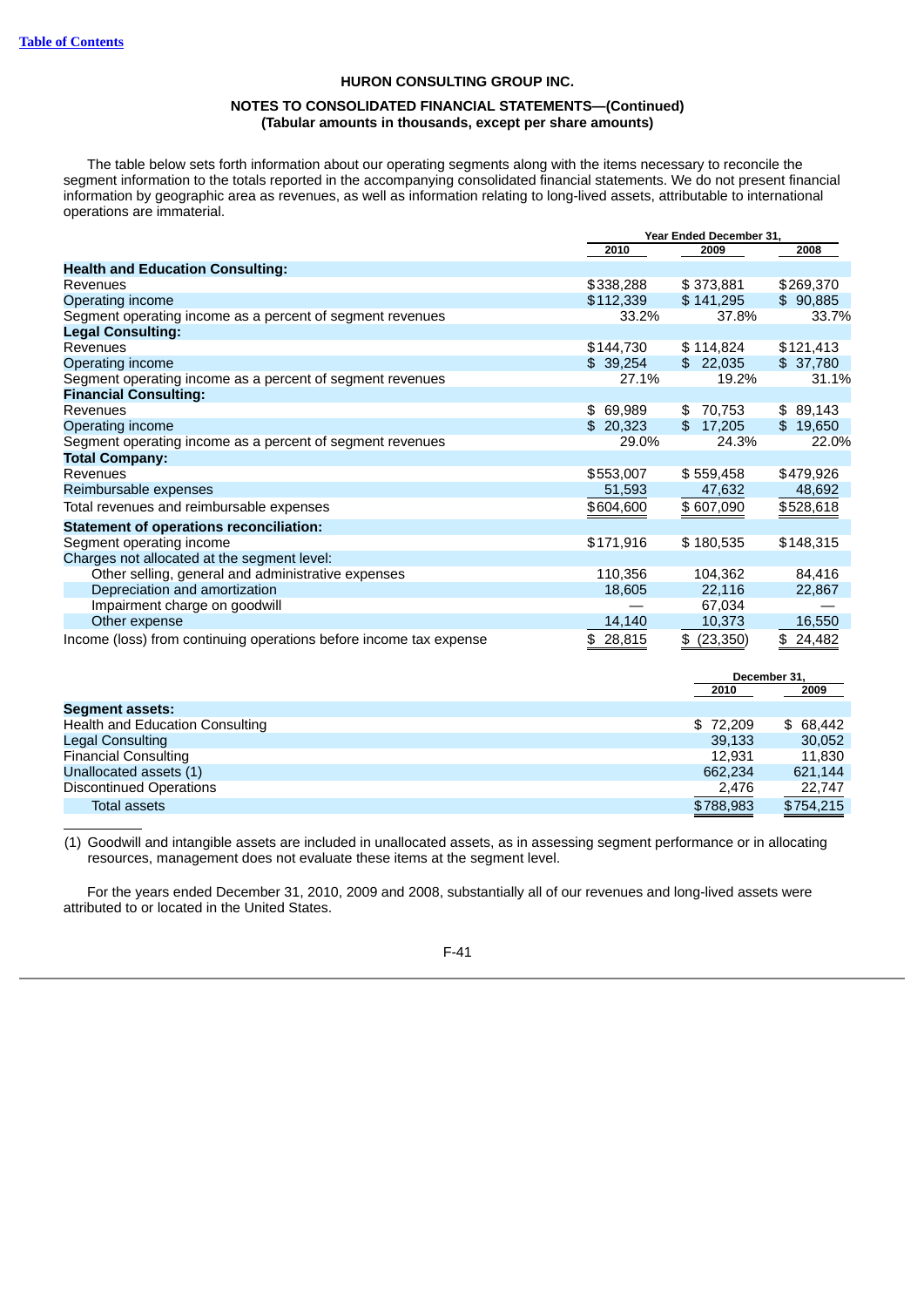### **NOTES TO CONSOLIDATED FINANCIAL STATEMENTS—(Continued) (Tabular amounts in thousands, except per share amounts)**

No single client generated greater than 10% of our consolidated revenues during the years ended December 31, 2010, 2009 and 2008. At both December 31, 2010 and 2009, no single client's total receivables and unbilled services balance represented greater than 10% of our total receivables and unbilled services balance.

#### **21. Valuation and Qualifying Accounts**

The following table summarizes the activity of the allowances for doubtful accounts and unbilled services and the valuation allowance for deferred tax assets:

| <b>Beginning</b><br>balance                                                                                                                                                                                                                                                                                                                                                                                                | <b>Additions (1)</b> | <b>Deductions</b> | Ending<br>balance       |
|----------------------------------------------------------------------------------------------------------------------------------------------------------------------------------------------------------------------------------------------------------------------------------------------------------------------------------------------------------------------------------------------------------------------------|----------------------|-------------------|-------------------------|
|                                                                                                                                                                                                                                                                                                                                                                                                                            |                      |                   |                         |
| \$9.995                                                                                                                                                                                                                                                                                                                                                                                                                    | 27.603               | 22.981            | \$14,617                |
| \$                                                                                                                                                                                                                                                                                                                                                                                                                         | 270                  |                   | - 270<br>$\mathfrak{L}$ |
|                                                                                                                                                                                                                                                                                                                                                                                                                            |                      |                   |                         |
| \$14.617                                                                                                                                                                                                                                                                                                                                                                                                                   | 34.385               | 32.951            | \$16,051                |
| 270<br>\$                                                                                                                                                                                                                                                                                                                                                                                                                  |                      | 270               | \$                      |
|                                                                                                                                                                                                                                                                                                                                                                                                                            |                      |                   |                         |
| \$16.051                                                                                                                                                                                                                                                                                                                                                                                                                   | 36,680               | 35,870            | \$16.861                |
| \$                                                                                                                                                                                                                                                                                                                                                                                                                         | 765                  |                   | 765                     |
| Year ended December 31, 2008:<br>Allowances for doubtful accounts and unbilled services<br>Valuation allowance for deferred tax assets<br>Year ended December 31, 2009:<br>Allowances for doubtful accounts and unbilled services<br>Valuation allowance for deferred tax assets<br>Year ended December 31, 2010:<br>Allowances for doubtful accounts and unbilled services<br>Valuation allowance for deferred tax assets |                      |                   |                         |

(1) Additions to allowances for doubtful accounts and unbilled services are charged to revenues to the extent the provision relates to fee adjustments and other discretionary pricing adjustments. To the extent the provision relates to a client's inability to make required payments on accounts receivables, the provision is charged to operating expenses. Additions also include allowances acquired in business acquisitions.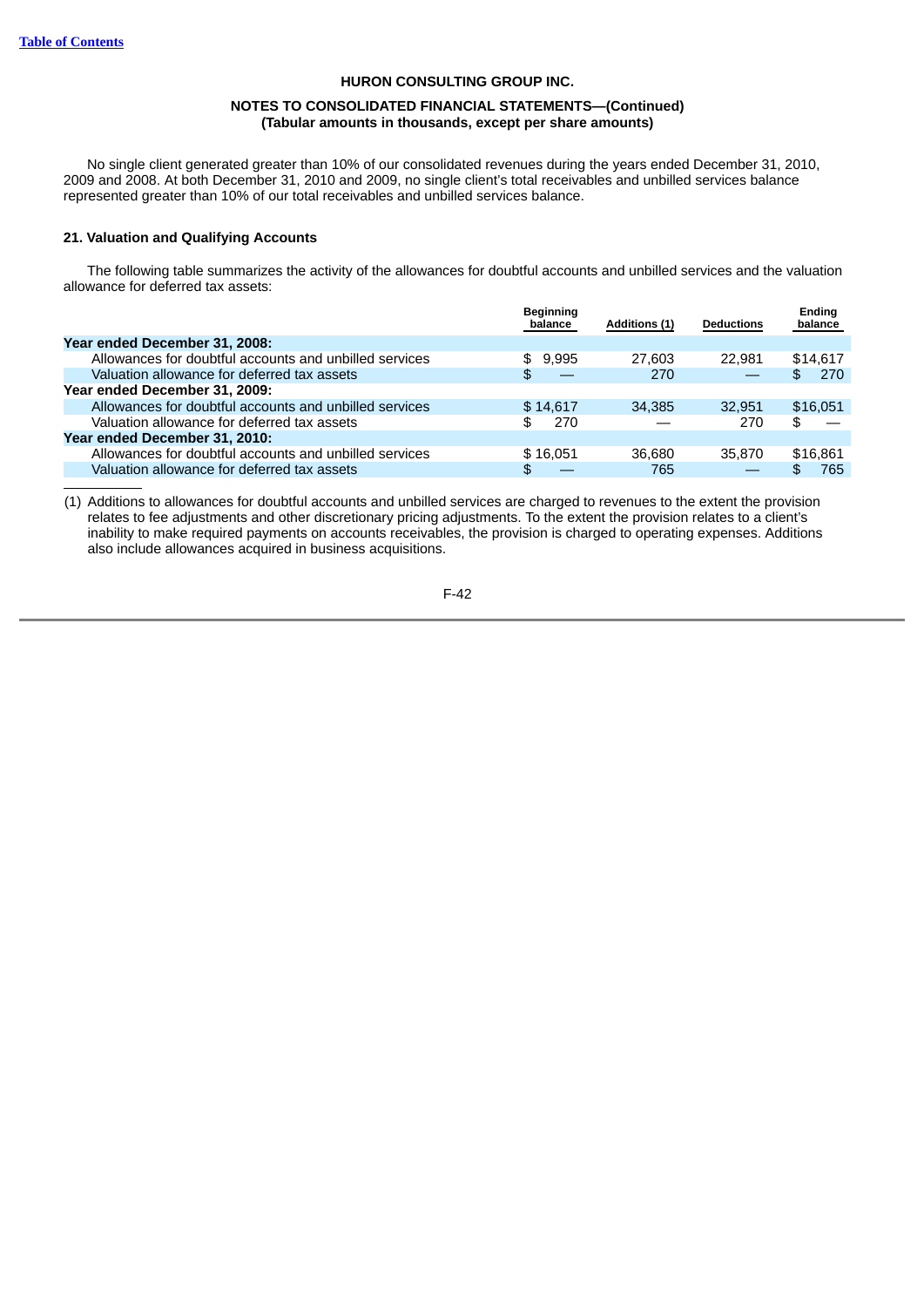#### **NOTES TO CONSOLIDATED FINANCIAL STATEMENTS—(Continued) (Tabular amounts in thousands, except per share amounts)**

# **22. Selected Quarterly Financial Data (unaudited)**

|                                                                        | <b>Ouarter Ended</b> |           |    |           |    |           |    |           |
|------------------------------------------------------------------------|----------------------|-----------|----|-----------|----|-----------|----|-----------|
| 2010                                                                   |                      | Mar. 31   |    | Jun. 30   |    | Sep. 30   |    | Dec. 31   |
| <b>Revenues</b>                                                        |                      | \$127,742 |    | \$135,654 |    | \$145,442 |    | \$144,169 |
| Reimbursable expenses                                                  |                      | 11,499    |    | 12,490    |    | 12,860    |    | 14,744    |
| Total revenues and reimbursable expenses                               |                      | 139,241   |    | 148,144   |    | 158,302   |    | 158,913   |
| Gross profit                                                           |                      | 41,892    |    | 51,781    |    | 57,246    |    | 54,472    |
| Operating income                                                       |                      | 7,438     |    | 9,561     |    | 24,629    |    | 1,327     |
| Net income (loss) from continuing operations                           |                      | 2,681     |    | 3,514     |    | 11,053    |    | (4, 867)  |
| Income (loss) from discontinued operations                             |                      | (167)     |    | (1, 139)  |    | (3,603)   |    | 1,053     |
| Net income (loss)                                                      |                      | 2,514     |    | 2,375     |    | 7,450     |    | (3,814)   |
| Basic earnings per share:                                              |                      |           |    |           |    |           |    |           |
| Income (loss) from continuing operations                               | \$                   | 0.13      | \$ | 0.17      | \$ | 0.54      | \$ | (0.23)    |
| Income (loss) from discontinued operations                             |                      | (0.01)    |    | (0.05)    |    | (0.18)    |    | 0.05      |
| Net income (loss)                                                      |                      | 0.12      |    | 0.12      |    | 0.36      |    | (0.18)    |
| Diluted earnings per share:                                            |                      |           |    |           |    |           |    |           |
| Income (loss) from continuing operations                               | \$                   | 0.13      | \$ | 0.17      | \$ | 0.53      | \$ | (0.23)    |
| Income (loss) from discontinued operations                             |                      | (0.01)    |    | (0.05)    |    | (0.17)    |    | 0.05      |
| Net income (loss)                                                      |                      | 0.12      |    | 0.12      |    | 0.36      |    | (0.18)    |
| Weighted average shares used in calculating earnings (loss) per share: |                      |           |    |           |    |           |    |           |
| <b>Basic</b>                                                           |                      | 20.296    |    | 20.534    |    | 20.619    |    | 20,728    |
| <b>Diluted</b>                                                         |                      | 20,496    |    | 20,756    |    | 20,849    |    | 20,728    |
|                                                                        |                      |           |    |           |    |           |    |           |

| <b>Ouarter Ended</b>      |       |                                                                        |       |                                                                        |        |                                                                                    |           |
|---------------------------|-------|------------------------------------------------------------------------|-------|------------------------------------------------------------------------|--------|------------------------------------------------------------------------------------|-----------|
| Mar. 31<br><b>Jun. 30</b> |       |                                                                        |       |                                                                        |        | <b>Dec. 31</b>                                                                     |           |
|                           |       |                                                                        |       |                                                                        |        |                                                                                    | \$141.884 |
|                           |       |                                                                        |       |                                                                        | 12.731 |                                                                                    | 10,740    |
|                           |       |                                                                        |       |                                                                        |        |                                                                                    | 152,624   |
|                           |       |                                                                        |       |                                                                        | 57,053 |                                                                                    | 55,764    |
|                           |       |                                                                        |       |                                                                        |        |                                                                                    | 16,186    |
|                           | 4,578 |                                                                        | 6,750 |                                                                        |        |                                                                                    | 9,507     |
|                           | 2,498 |                                                                        | 2,896 |                                                                        |        |                                                                                    | 4,892     |
|                           | 7,076 |                                                                        | 9,646 |                                                                        |        |                                                                                    | 14,399    |
|                           |       |                                                                        |       |                                                                        |        |                                                                                    |           |
| \$                        | 0.23  | \$                                                                     | 0.34  | \$                                                                     | (2.04) | \$                                                                                 | 0.47      |
|                           | 0.13  |                                                                        | 0.15  |                                                                        | (1.12) |                                                                                    | 0.24      |
|                           | 0.36  |                                                                        | 0.49  |                                                                        | (3.16) |                                                                                    | 0.71      |
|                           |       |                                                                        |       |                                                                        |        |                                                                                    |           |
| \$                        | 0.23  | \$                                                                     | 0.33  | \$                                                                     | (2.04) | \$                                                                                 | 0.47      |
|                           | 0.12  |                                                                        | 0.14  |                                                                        | (1.12) |                                                                                    | 0.24      |
|                           | 0.35  |                                                                        | 0.47  |                                                                        | (3.16) |                                                                                    | 0.71      |
|                           |       |                                                                        |       |                                                                        |        |                                                                                    |           |
|                           |       |                                                                        |       |                                                                        | 20.239 |                                                                                    | 20.271    |
|                           |       |                                                                        |       |                                                                        | 20,239 |                                                                                    | 20.419    |
|                           |       | \$132,379<br>12,447<br>144.826<br>48,830<br>12,471<br>19.528<br>20.252 |       | \$136,182<br>11,714<br>147.896<br>50,286<br>16,017<br>19.752<br>20,405 |        | Sep. 30<br>\$149.013<br>161.744<br>(57, 651)<br>(41,346)<br>(22, 648)<br>(63, 994) |           |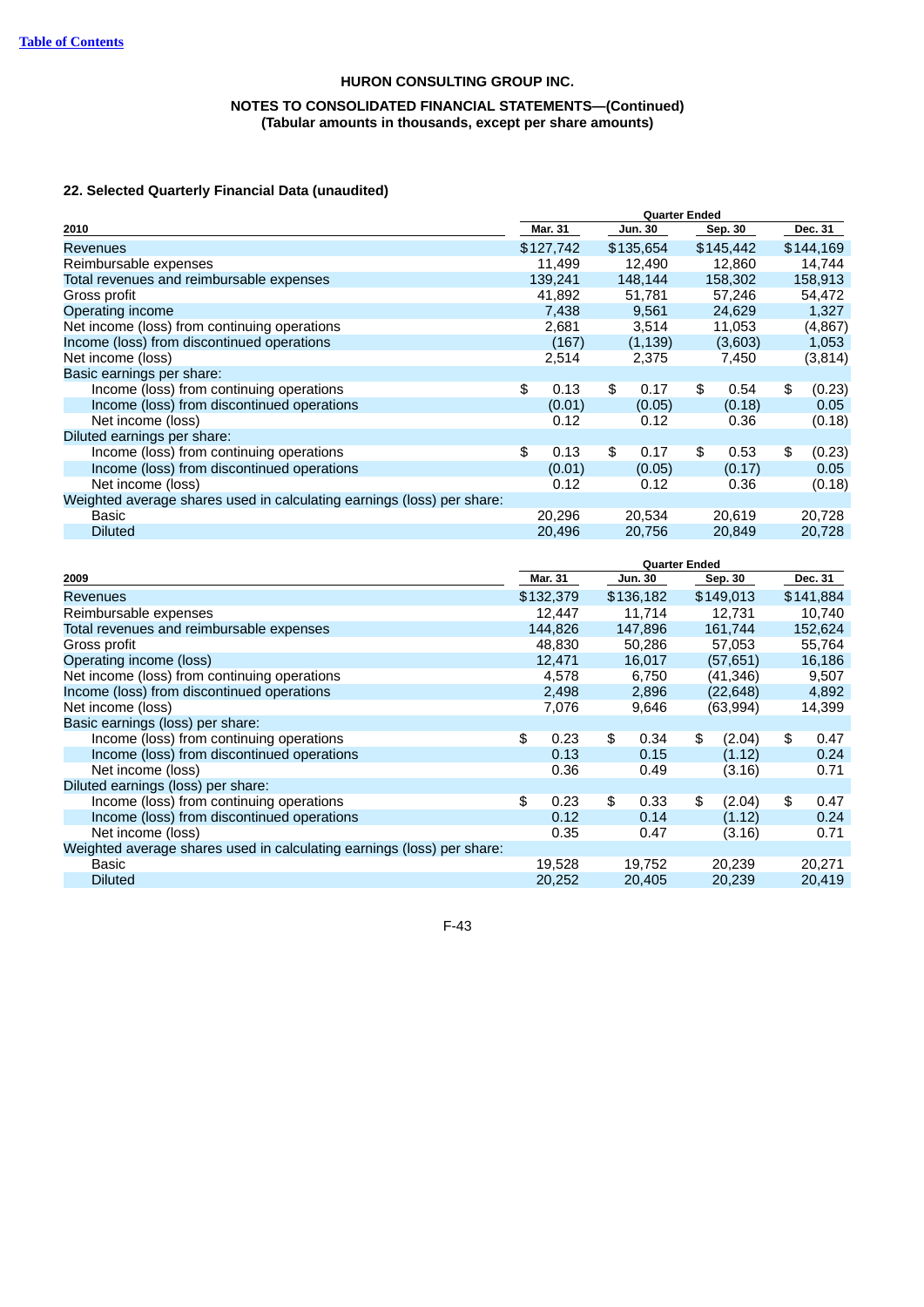# **LIST OF SUBSIDIARIES OF HURON CONSULTING GROUP INC.**

| Name                                       | Jurisdiction of Organization |
|--------------------------------------------|------------------------------|
| Huron Consulting Group Holdings LLC        | Delaware                     |
| Huron (UK) Limited                         | United Kingdom               |
| Kabushiki Kaisha Huron Consulting Group    | Japan                        |
| Huron Consulting South East Asia PTE. LTD. | Singapore                    |
| Huron Middle East LLC                      | United Arab Emirates - Dubai |
| Huron Saudi Limited                        | Saudi Arabia                 |
| Huron Consulting Services LLC              | Delaware                     |
| Wellspring Management Services LLC         | Delaware                     |
| <b>Huron Demand LLC</b>                    | Delaware                     |
| Conseillers Huron Canada Limitée           | Canada and Quebec            |
| Huron Technologies Inc.                    | Delaware                     |
| <b>TRILANTIC International Limited</b>     | United Kingdom               |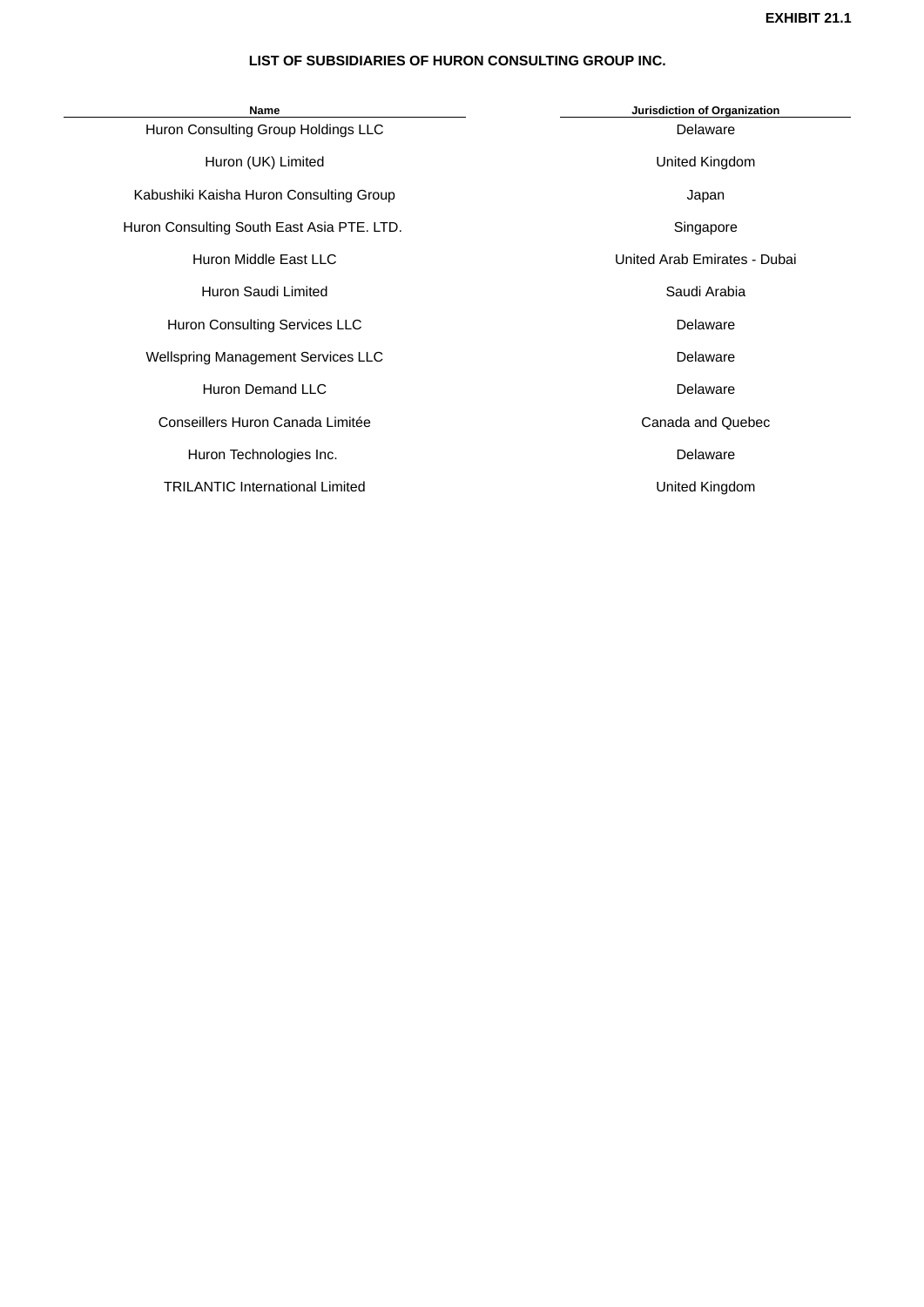# **CONSENT OF INDEPENDENT PUBLIC REGISTERED ACCOUNTING FIRM**

We hereby consent to the incorporation by reference in the Registration Statements on Form S-8 (Nos. 333-119697 and 333-137107) of Huron Consulting Group, Inc. of our report dated February 22, 2011 relating to the financial statements and the effectiveness of internal control over financial reporting, which appears in this Form 10-K.

/s/ PricewaterhouseCoopers LLP

PricewaterhouseCoopers LLP Chicago, IL February 22, 2011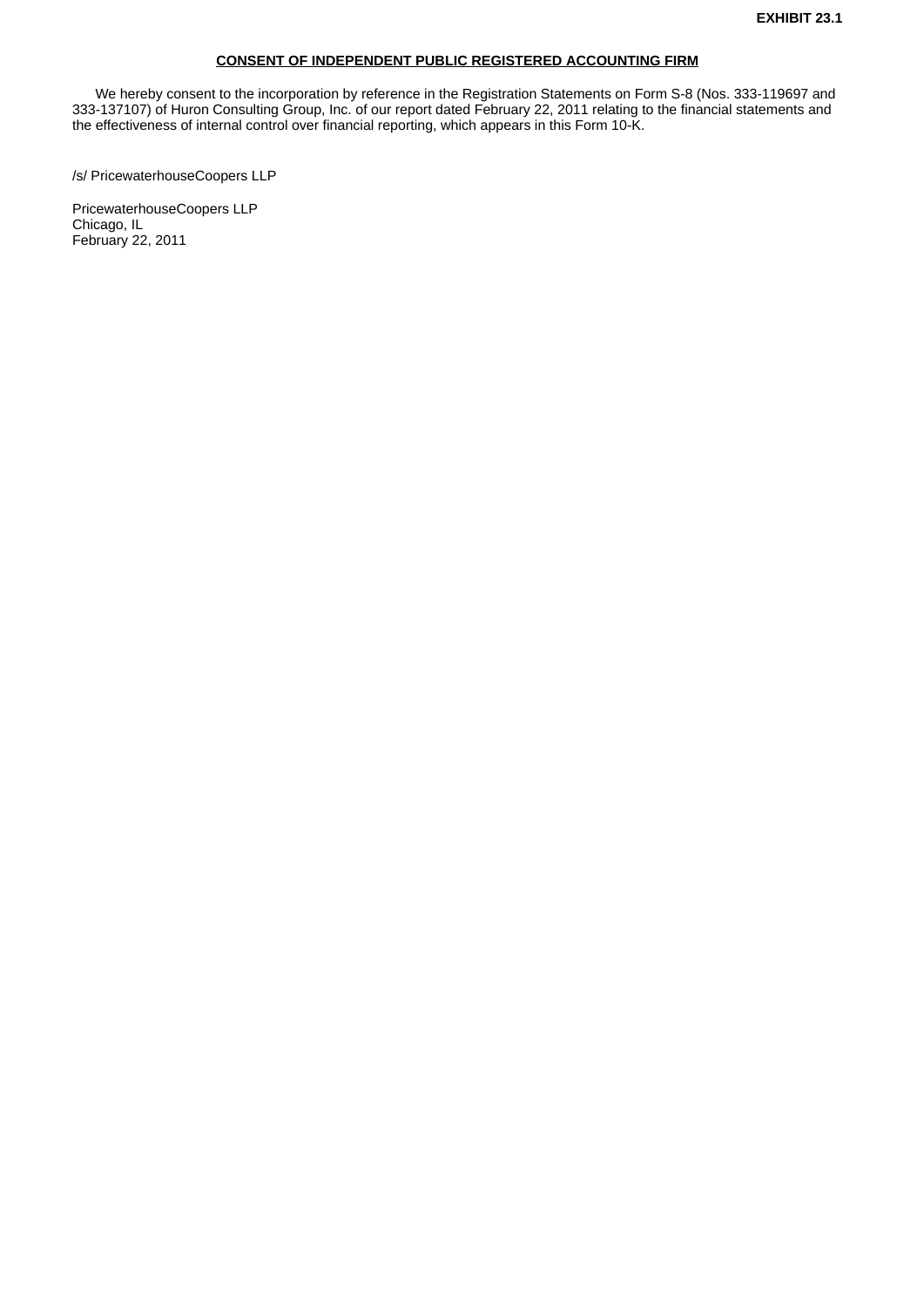# **CERTIFICATION OF THE CHIEF EXECUTIVE OFFICER, PURSUANT TO RULE 13a-14(a)/15d-14(a), AS ADOPTED PURSUANT TO SECTION 302 OF THE SARBANES-OXLEY ACT OF 2002**

I, James H. Roth, certify that:

- 1. I have reviewed this annual report on Form 10-K of Huron Consulting Group Inc.;
- 2. Based on my knowledge, this report does not contain any untrue statement of a material fact or omit to state a material fact necessary to make the statements made, in light of the circumstances under which such statements were made, not misleading with respect to the period covered by this report;
- 3. Based on my knowledge, the financial statements, and other financial information included in this report, fairly present in all material respects the financial condition, results of operations and cash flows of the registrant as of, and for, the periods presented in this report;
- 4. The registrant's other certifying officer and I are responsible for establishing and maintaining disclosure controls and procedures (as defined in Exchange Act Rules 13a-15(e) and 15d-15(e)) and internal control over financial reporting (as defined in Exchange Act Rules 13a-15(f) and 15d-15(f)) for the registrant and have:
	- a) Designed such disclosure controls and procedures, or caused such disclosure controls and procedures to be designed under our supervision, to ensure that material information relating to the registrant, including its consolidated subsidiaries, is made known to us by others within those entities, particularly during the period in which this report is being prepared;
	- b) Designed such internal control over financial reporting, or caused such internal control over financial reporting to be designed under our supervision, to provide reasonable assurance regarding the reliability of financial reporting and the preparation of financial statements for external purposes in accordance with generally accepted accounting principles;
	- c) Evaluated the effectiveness of the registrant's disclosure controls and procedures and presented in this report our conclusions about the effectiveness of the disclosure controls and procedures, as of the end of the period covered by this report based on such evaluation; and
	- d) Disclosed in this report any change in the registrant's internal control over financial reporting that occurred during the registrant's most recent fiscal quarter (the registrant's fourth fiscal quarter in the case of an annual report) that has materially affected, or is reasonably likely to materially affect, the registrant's internal control over financial reporting; and
- 5. The registrant's other certifying officer and I have disclosed, based on our most recent evaluation of internal control over financial reporting, to the registrant's auditors and the audit committee of the registrant's board of directors (or persons performing the equivalent functions):
	- a) All significant deficiencies and material weaknesses in the design or operation of internal control over financial reporting which are reasonably likely to adversely affect the registrant's ability to record, process, summarize and report financial information; and
	- b) Any fraud, whether or not material, that involves management or other employees who have a significant role in the registrant's internal control over financial reporting.

Date: February 22, 2011 **By:** /s/ JAMES H. ROTH

**James H. Roth**

**Chief Executive Officer**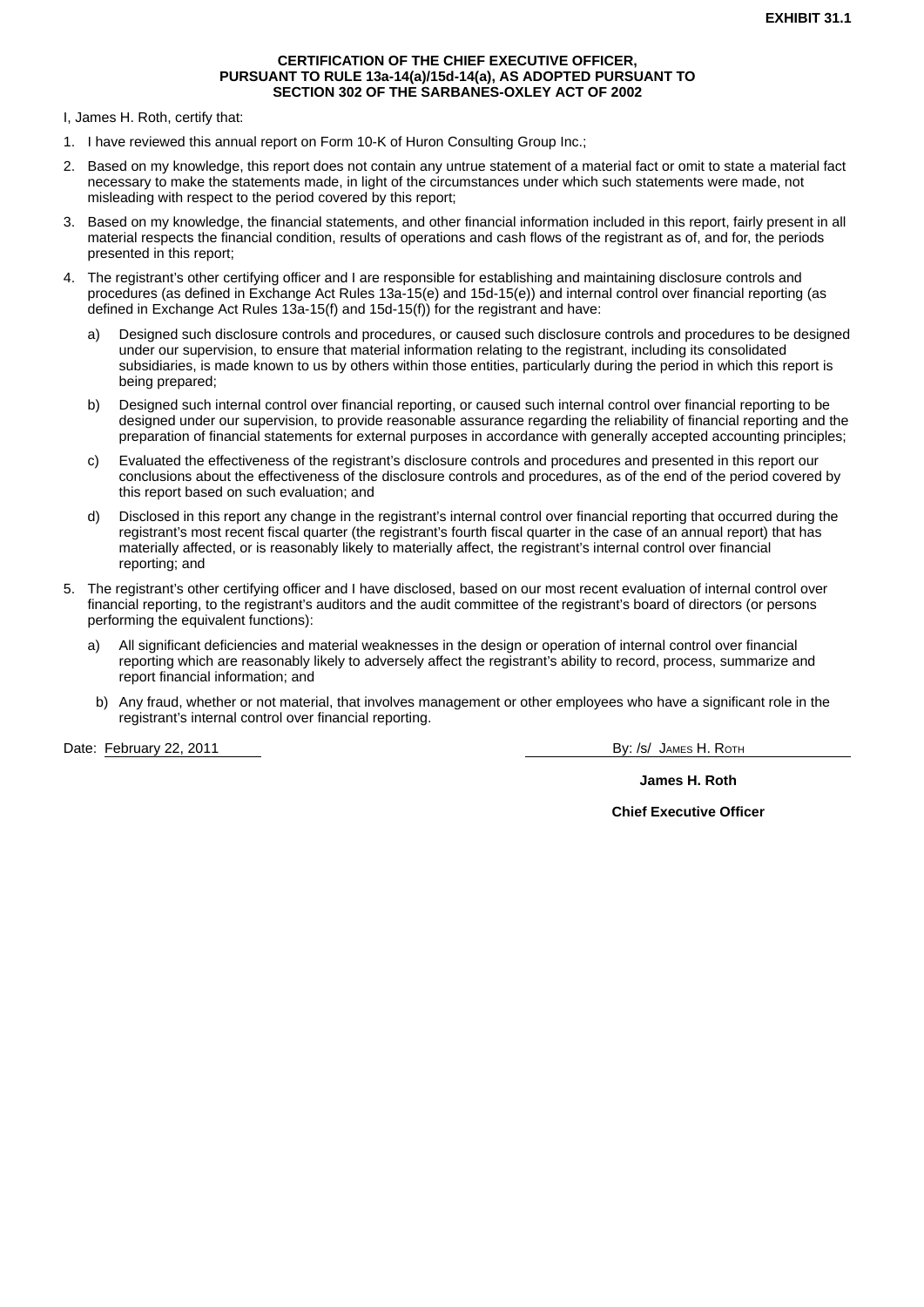# **CERTIFICATION OF THE CHIEF FINANCIAL OFFICER, PURSUANT TO RULE 13a-14(a)/15d-14(a), AS ADOPTED PURSUANT TO SECTION 302 OF THE SARBANES-OXLEY ACT OF 2002**

I, James K. Rojas, certify that:

- 1. I have reviewed this annual report on Form 10-K of Huron Consulting Group Inc.;
- 2. Based on my knowledge, this report does not contain any untrue statement of a material fact or omit to state a material fact necessary to make the statements made, in light of the circumstances under which such statements were made, not misleading with respect to the period covered by this report;
- 3. Based on my knowledge, the financial statements, and other financial information included in this report, fairly present in all material respects the financial condition, results of operations and cash flows of the registrant as of, and for, the periods presented in this report;
- 4. The registrant's other certifying officer and I are responsible for establishing and maintaining disclosure controls and procedures (as defined in Exchange Act Rules 13a-15(e) and 15d-15(e)) and internal control over financial reporting (as defined in Exchange Act Rules 13a-15(f) and 15d-15(f)) for the registrant and have:
	- a) Designed such disclosure controls and procedures, or caused such disclosure controls and procedures to be designed under our supervision, to ensure that material information relating to the registrant, including its consolidated subsidiaries, is made known to us by others within those entities, particularly during the period in which this report is being prepared;
	- b) Designed such internal control over financial reporting, or caused such internal control over financial reporting to be designed under our supervision, to provide reasonable assurance regarding the reliability of financial reporting and the preparation of financial statements for external purposes in accordance with generally accepted accounting principles;
	- c) Evaluated the effectiveness of the registrant's disclosure controls and procedures and presented in this report our conclusions about the effectiveness of the disclosure controls and procedures, as of the end of the period covered by this report based on such evaluation; and
	- d) Disclosed in this report any change in the registrant's internal control over financial reporting that occurred during the registrant's most recent fiscal quarter (the registrant's fourth fiscal quarter in the case of an annual report) that has materially affected, or is reasonably likely to materially affect, the registrant's internal control over financial reporting; and
- 5. The registrant's other certifying officer and I have disclosed, based on our most recent evaluation of internal control over financial reporting, to the registrant's auditors and the audit committee of the registrant's board of directors (or persons performing the equivalent functions):
	- a) All significant deficiencies and material weaknesses in the design or operation of internal control over financial reporting which are reasonably likely to adversely affect the registrant's ability to record, process, summarize and report financial information; and
	- b) Any fraud, whether or not material, that involves management or other employees who have a significant role in the registrant's internal control over financial reporting.

Date: February 22, 2011 **By: /s/ JAMES K. ROJAS** By: /s/ JAMES K. ROJAS

**James K. Rojas Vice President, Chief Financial Officer and Treasurer**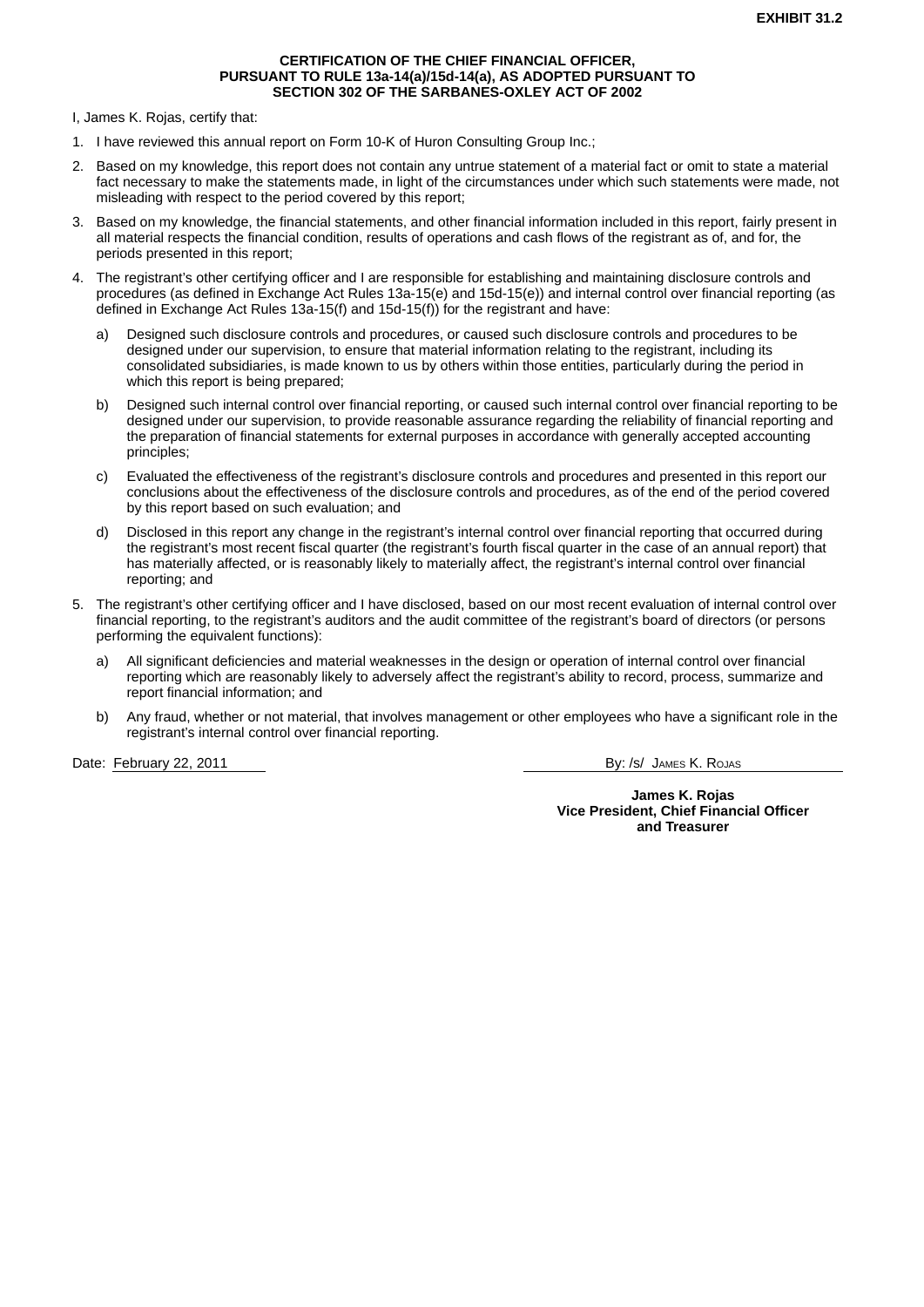## **CERTIFICATION OF THE CHIEF EXECUTIVE OFFICER, PURSUANT TO 18 U.S.C. SECTION 1350, AS ADOPTED PURSUANT TO SECTION 906 OF THE SARBANES-OXLEY ACT OF 2002**

In connection with the annual report of Huron Consulting Group Inc. (the "Company") on Form 10-K for the year ended December 31, 2010 as filed with the Securities and Exchange Commission on the date hereof (the "Report"), I, James H. Roth, Chief Executive Officer of the Company, hereby certify, pursuant to 18 U.S.C. Section 1350, as adopted pursuant to Section 906 of the Sarbanes-Oxley Act of 2002, that:

- 1. The Report fully complies with the requirements of Section 13(a) or 15(d) of the Securities Exchange Act of 1934; and
- 2. The information contained in the Report fairly presents, in all material respects, the financial condition and results of operations of the Company for the periods presented therein.

Date: February 22, 2011 **By:** /s/ JAMES H. ROTH

**James H. Roth Chief Executive Officer**